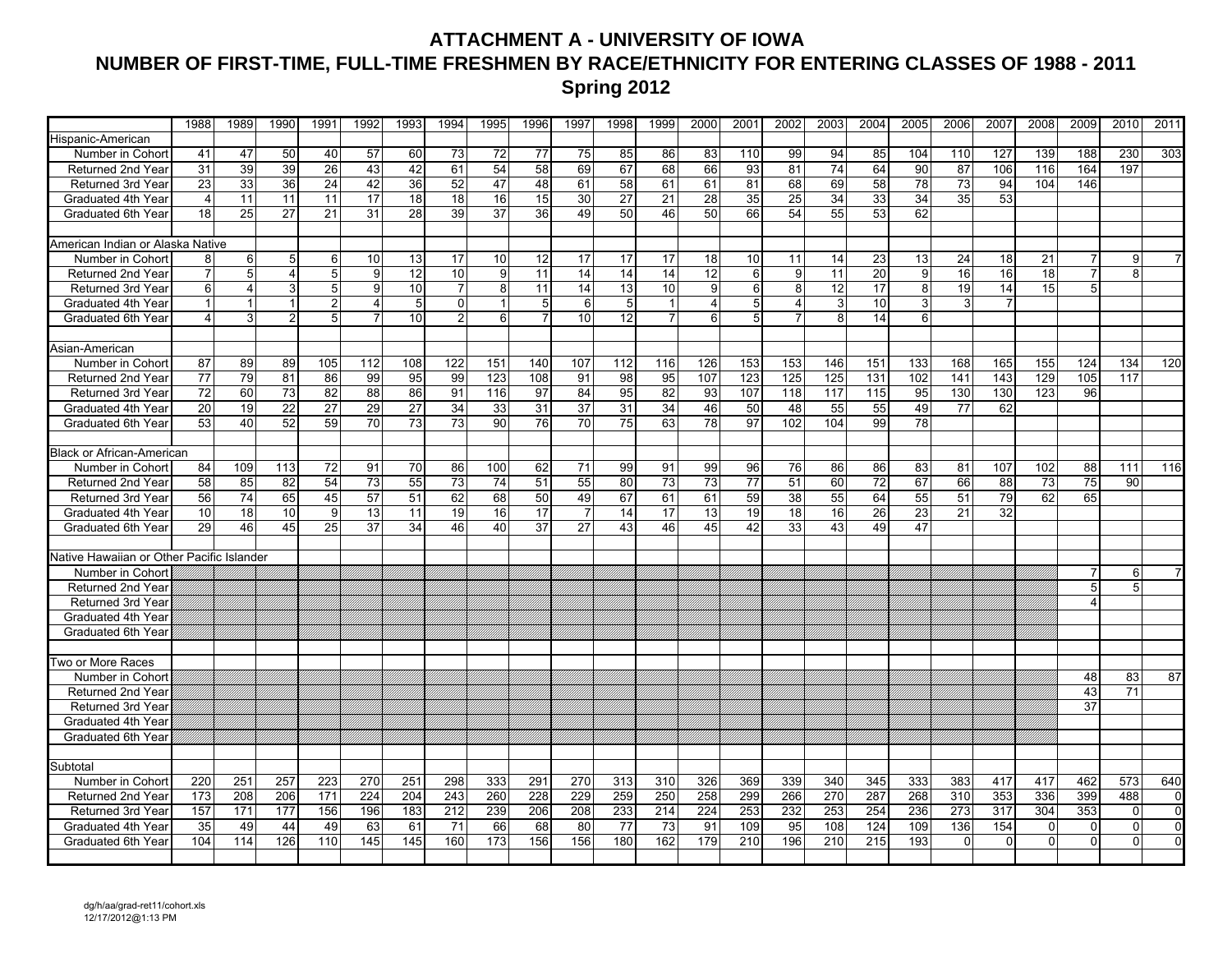### **ATTACHMENT A - UNIVERSITY OF IOWA NUMBER OF FIRST-TIME, FULL-TIME FRESHMEN BY RACE/ETHNICITY FOR ENTERING CLASSES OF 1988 - 2011 Spring 2012**

|                                 | 1988  | 1989  | 1990  | 1991           | 1992  | 1993  | 1994  | 1995  | 1996  | 1997  | 1998  | 1999  | 2000  | 2001  | 2002  | 2003  | 2004  | 2005  | 2006  | 2007  | 2008  | 2009     | 2010     | 2011           |
|---------------------------------|-------|-------|-------|----------------|-------|-------|-------|-------|-------|-------|-------|-------|-------|-------|-------|-------|-------|-------|-------|-------|-------|----------|----------|----------------|
| White                           |       |       |       |                |       |       |       |       |       |       |       |       |       |       |       |       |       |       |       |       |       |          |          |                |
| Number in Cohort                | 3,370 | 3,080 | 2,427 | 2,491          | 2,830 | 2,869 | 2,916 | 3,118 | 3,115 | 3,274 | 3,564 | 3,407 | 3,165 | 3,420 | 3,602 | 3,554 | 3,539 | 3,348 | 3,754 | 3,631 | 3,458 | 3,224    | 3,389    | 3,257          |
| Returned 2nd Year               | 2.816 | 2,536 | 2,043 | 2,119          | 2,417 | 2,404 | 2,438 | 2,569 | 2,594 | 2,736 | 2,981 | 2,866 | 2,622 | 2,827 | 2,983 | 2,970 | 2,989 | 2,820 | 3,106 | 3,019 | 2,859 | 2,789    | 2,878    |                |
| <b>Returned 3rd Year</b>        | 2,543 | 2,313 | ,870  | ,945           | 2,164 | 2,177 | 2,236 | 2,381 | 2,364 | 2,501 | 2,715 | 2,582 | 2,383 | 2,540 | 2,681 | 2,722 | 2,717 | 2,572 | 2,821 | 2,745 | 2,654 | 2,509    |          |                |
| Graduated 4th Year              | 1.044 | 969   | 837   | 823            | 940   | 1.016 | 1.030 | 1.150 | 1,219 | 1,256 | 1,310 | 1,342 | 1,291 | 1,406 | 1,498 | ,536  | 1.598 | 1.610 | 1.789 | 1.757 |       |          |          |                |
| Graduated 6th Year              | 2,088 | 1,912 | .552  | .598           | .833  | 1,811 | 1,899 | 2,069 | 2,038 | 2,132 | 2,390 | 2,296 | 2,109 | 2,305 | 2,408 | 2,485 | 2,489 | 2,405 |       |       |       |          |          |                |
|                                 |       |       |       |                |       |       |       |       |       |       |       |       |       |       |       |       |       |       |       |       |       |          |          |                |
| Nonresident Alien/International |       |       |       |                |       |       |       |       |       |       |       |       |       |       |       |       |       |       |       |       |       |          |          |                |
| Number in Cohort                |       |       |       |                |       |       |       |       |       |       |       |       | 29    | 23    | 25    | 32    | 30    | 40    | 28    | 53    | 147   | 226      | 337      | 388            |
| Returned 2nd Year               |       |       |       |                |       |       |       |       |       |       |       |       | 23    | 17    | 21    | 27    | 27    | 38    | 24    | 45    | 132   | 203      | 308      |                |
| <b>Returned 3rd Year</b>        |       |       |       |                |       |       |       |       |       |       |       |       | 19    | 14    | 19    | 21    | 24    | 32    | 22    | 39    | 118   | 188      |          |                |
| Graduated 4th Year              |       |       |       |                |       |       |       |       |       |       |       |       |       | 6     | 10    | 10    | 11    | 20    | 10    | 22    |       |          |          |                |
| <b>Graduated 6th Year</b>       |       |       |       |                |       |       |       |       |       |       |       |       | 14    | 13    | 18    | 21    | 22    | 33    |       |       |       |          |          |                |
|                                 |       |       |       |                |       |       |       |       |       |       |       |       |       |       |       |       |       |       |       |       |       |          |          |                |
| Race/Ethnicity Unknown          |       |       |       |                |       |       |       |       |       |       |       |       |       |       |       |       |       |       |       |       |       |          |          |                |
| Number in Cohort                |       |       |       |                |       |       |       |       |       |       |       |       |       |       |       |       |       |       |       |       |       | 92       | 158      | 148            |
| Returned 2nd Year               |       |       |       |                |       |       |       |       |       |       |       |       |       |       |       |       |       |       |       |       |       | 76       | 139      |                |
| <b>Returned 3rd Year</b>        |       |       |       |                |       |       |       |       |       |       |       |       |       |       |       |       |       |       |       |       |       | 74       |          |                |
| Graduated 4th Year              |       |       |       |                |       |       |       |       |       |       |       |       |       |       |       |       |       |       |       |       |       |          |          |                |
| <b>Graduated 6th Year</b>       |       |       |       |                |       |       |       |       |       |       |       |       |       |       |       |       |       |       |       |       |       |          |          |                |
|                                 |       |       |       |                |       |       |       |       |       |       |       |       |       |       |       |       |       |       |       |       |       |          |          |                |
| Total                           |       |       |       |                |       |       |       |       |       |       |       |       |       |       |       |       |       |       |       |       |       |          |          |                |
| Number in Cohort                | 3,610 | 3,348 | 2,700 | 2,738          | 3.111 | 3,131 | 3,229 | 3,462 | 3,417 | 3,573 | 3,876 | 3,747 | 3,647 | 3,930 | 4,097 | 4,040 | 3,982 | 3,818 | 4,256 | 4,253 | 4,182 | 4,004    | 4,457    | 4,433          |
| <b>Returned 2nd Year</b>        | 3,007 | 2,758 | 2,264 | 2,312          | 2,649 | 2,619 | 2,694 | 2,838 | 2,833 | 2,991 | 3,255 | 3,142 | 3,009 | 3,236 | 3,372 | 3,360 | 3,356 | 3,211 | 3,519 | 3,535 | 3,470 | 3,467    | 3,813    | $\overline{0}$ |
| <b>Returned 3rd Year</b>        | 2.717 | 2,498 | 2,060 | $2.12^{\circ}$ | 2,367 | 2,369 | 2,460 | 2,627 | 2,580 | 2,730 | 2,961 | 2,817 | 2,719 | 2,879 | 3,025 | 3,077 | 3,046 | 2,920 | 3,185 | 3,207 | 3,209 | 3.124    | $\Omega$ | $\Omega$       |
| Graduated 4th Year              | 1.099 | 1.027 | 887   | 884            | 1,006 | 1,082 | .107  | 1.221 | 1.293 | 1,345 | 1,394 | 1.422 | 1.442 | 1,556 | 1,658 | 1.709 | 1.759 | 1,794 | 1,978 | 1,999 |       | $\Omega$ |          | $\overline{0}$ |
| Graduated 6th Year              | 2.208 | 2,039 | .689  | .727           | .983  | 1.965 | 2.068 | 2.247 | 2,202 | 2,307 | 2,581 | 2,475 | 2,389 | 2,589 | 2,706 | 2,791 | 2.770 | 2,704 |       |       |       | $\Omega$ | $\Omega$ | ΩI             |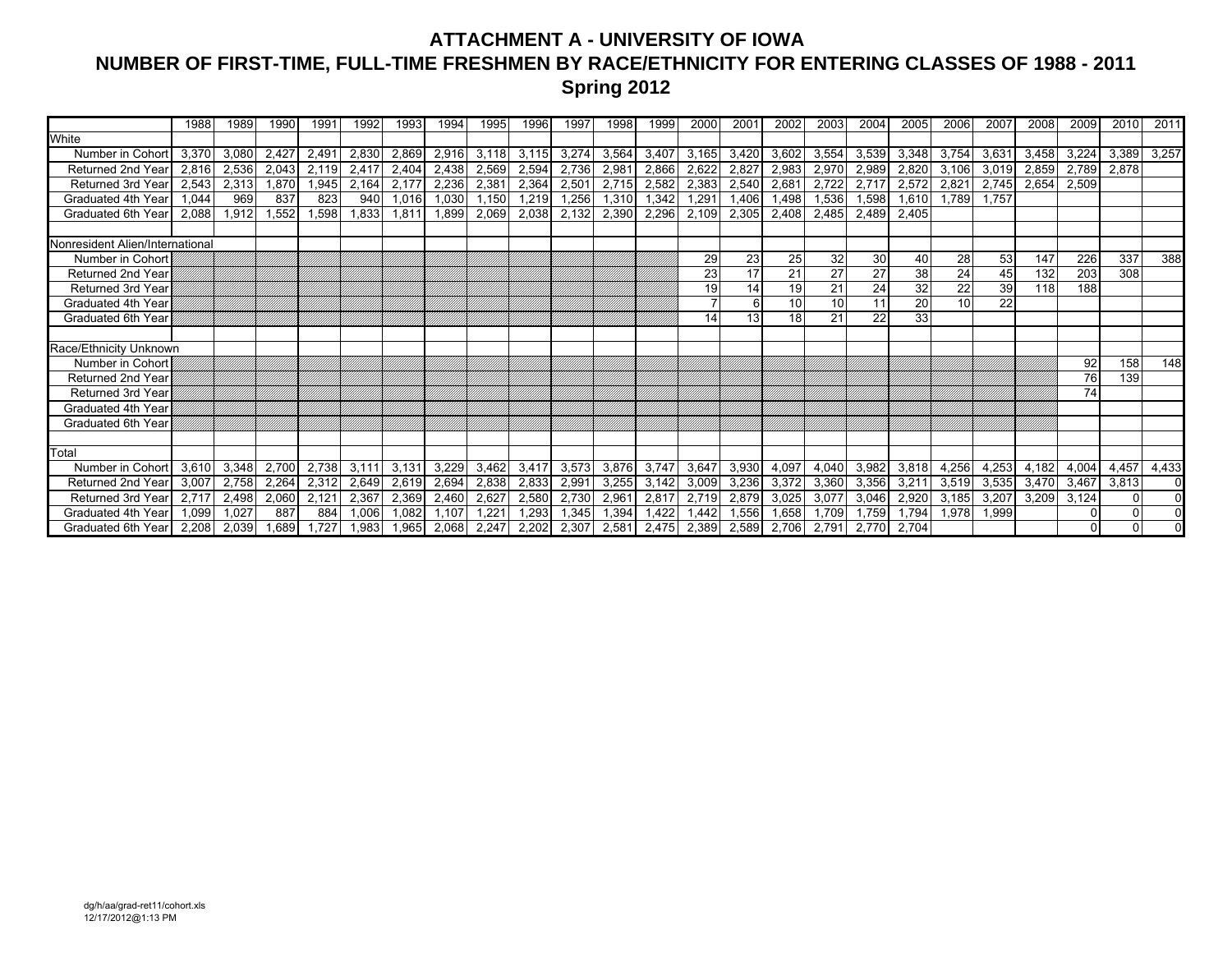### **ATTACHMENT A - IOWA STATE UNIVERSITY NUMBER OF FIRST-TIME, FULL-TIME FRESHMEN BY RACE/ETHNICITY FOR ENTERING CLASSES OF 1988 - 2011 Spring 2012**

|                                           | 1988           | 1989            | 1990            | 1991            | 1992           | 1993            | 1994           | 1995            | 1996 | 1997            | 1998           | 1999            | 2000           | 2001 | 2002            | 2003           | 2004            | 2005            | 2006            | 2007           | 2008     | 2009           | 2010           | 2011         |
|-------------------------------------------|----------------|-----------------|-----------------|-----------------|----------------|-----------------|----------------|-----------------|------|-----------------|----------------|-----------------|----------------|------|-----------------|----------------|-----------------|-----------------|-----------------|----------------|----------|----------------|----------------|--------------|
| Hispanic-American                         |                |                 |                 |                 |                |                 |                |                 |      |                 |                |                 |                |      |                 |                |                 |                 |                 |                |          |                |                |              |
| Number in Cohort                          | 45             | 55              | 28              | 52              | 52             | 56              | 55             | 45              | 60   | 51              | 53             | 75              | 103            | 99   | 84              | 93             | 84              | 103             | 120             | 135            | 142      | 143            | 171            | 251          |
| Returned 2nd Year                         | 39             | 44              | 23              | 40              | 35             | 42              | 43             | 31              | 45   | 41              | 43             | 64              | 85             | 79   | 73              | 82             | 70              | 89              | 100             | 118            | 112      | 117            | 147            |              |
| <b>Returned 3rd Year</b>                  | 28             | 34              | 17              | $\overline{27}$ | 31             | $\overline{37}$ | 35             | $\overline{25}$ | 37   | $\overline{38}$ | 39             | 55              | 74             | 72   | 61              | 74             | 59              | 78              | 90              | 98             | 95       | 100            |                |              |
| Graduated 4th Year                        | 5              | 10              | 5               | $5\overline{)}$ | $\overline{2}$ | 8               | 12             | 4               | 12   | 9               | 6              | 18              | 28             | 25   | 25              | 32             | 17              | 26              | 29              | 40             |          |                |                |              |
| Graduated 6th Year                        | 21             | 30              | 10              | 21              | 19             | 31              | 28             | 16              | 27   | 30              | 29             | 50              | 57             | 57   | 52              | 67             | 48              | 66              |                 |                |          |                |                |              |
|                                           |                |                 |                 |                 |                |                 |                |                 |      |                 |                |                 |                |      |                 |                |                 |                 |                 |                |          |                |                |              |
| American Indian or Alaska Native          |                |                 |                 |                 |                |                 |                |                 |      |                 |                |                 |                |      |                 |                |                 |                 |                 |                |          |                |                |              |
| Number in Cohort                          |                | 7               | $5\phantom{.0}$ | 7               | 5              | 7               | 7              | 8               | 14   | 11              | 10             | 16              | 10             | 12   | 12              | 11             | 16              | 7               | 12              | 14             | 23       | 8              | 8 <sup>1</sup> | 9            |
| Returned 2nd Year                         | $\overline{4}$ | $\overline{7}$  | 3               | $\overline{4}$  | 3              | $\overline{4}$  | 5              | $\overline{7}$  | 9    | 6               | 8              | $\overline{12}$ | $\overline{4}$ | 10   | 10              | $\overline{5}$ | 12              | 7               | $\overline{11}$ | $\overline{9}$ | 15       | $\overline{7}$ | $\overline{4}$ |              |
| Returned 3rd Year                         | 3              | $5\overline{)}$ | $\overline{0}$  | $\overline{4}$  | $\overline{2}$ | 3               | 5              | 6               |      | $\overline{7}$  | $\overline{7}$ | 9               | 3              | 8    | 9               | 4              | 11              | $\mathbf 5$     | 9 <sup>1</sup>  | $\overline{9}$ | 13       | $\overline{4}$ |                |              |
| Graduated 4th Year                        | $\overline{1}$ | $\mathbf{3}$    | $\Omega$        | $\Omega$        | $\Omega$       | $\mathbf{1}$    | $\overline{1}$ | $\overline{2}$  | 3    | 3               | $\Omega$       | $\overline{3}$  | $\overline{2}$ | 3    | $\overline{3}$  | $\mathbf 0$    | 5 <sup>1</sup>  | $\overline{4}$  | $6 \mid$        | 6              |          |                |                |              |
| Graduated 6th Year                        | $\overline{2}$ | $\overline{4}$  | $\Omega$        | 1 <sup>1</sup>  | $\overline{2}$ | $\overline{a}$  | 5              | 4               | 6    | 6               | 6 <sup>1</sup> | $\overline{7}$  | 3              | 5    | 6               | $\overline{4}$ | 9 <sup>1</sup>  | 5               |                 |                |          |                |                |              |
|                                           |                |                 |                 |                 |                |                 |                |                 |      |                 |                |                 |                |      |                 |                |                 |                 |                 |                |          |                |                |              |
| Asian-American                            |                |                 |                 |                 |                |                 |                |                 |      |                 |                |                 |                |      |                 |                |                 |                 |                 |                |          |                |                |              |
| Number in Cohort                          | 56             | 72              | 58              | 74              | 94             | 73              | 75             | 64              | 82   | 99              | 81             | 86              | 113            | 146  | 132             | 139            | 129             | 137             | 144             | 124            | 140      | 128            | 106            | 140          |
| Returned 2nd Year                         | 45             | 62              | 48              | 53              | 74             | 59              | 66             | 58              | 68   | 89              | 71             | 77              | 104            | 124  | 105             | 118            | 118             | 119             | 129             | 106            | 122      | 105            | 98             |              |
| Returned 3rd Year                         | 41             | 55              | 44              | 54              | 69             | 51              | 58             | 49              | 58   | 82              | 65             | 62              | 85             | 107  | 92              | 111            | 110             | 106             | 122             | 95             | 105      | 94             |                |              |
| Graduated 4th Year                        | 6              | 11              | $5\phantom{.0}$ | 10              | 12             | 11              | 13             | 15              | 15   | 22              | 15             | 18              | 32             | 43   | 44              | 49             | 49              | 36              | 54              | 49             |          |                |                |              |
| Graduated 6th Year                        | 33             | 43              | 29              | $\overline{37}$ | 53             | 39              | 54             | 41              | 50   | 67              | 46             | 51              | 69             | 93   | $\overline{77}$ | 97             | $\overline{90}$ | $\overline{90}$ |                 |                |          |                |                |              |
|                                           |                |                 |                 |                 |                |                 |                |                 |      |                 |                |                 |                |      |                 |                |                 |                 |                 |                |          |                |                |              |
| Black or African-American                 |                |                 |                 |                 |                |                 |                |                 |      |                 |                |                 |                |      |                 |                |                 |                 |                 |                |          |                |                |              |
| Number in Cohort                          | 135            | 181             | 109             | 122             | 139            | 233             | 97             | 62              | 95   | 117             | 104            | 145             | 104            | 146  | 134             | 101            | 105             | 107             | 123             | 140            | 137      | 108            | 128            | 142          |
| Returned 2nd Year                         | 97             | 116             | 89              | 104             | 96             | 161             | 69             | 49              | 65   | 93              | 86             | 117             | 89             | 124  | 105             | 87             | 83              | 81              | 90              | 98             | 103      | 81             | 105            |              |
| Returned 3rd Year                         | 72             | 98              | $\overline{77}$ | 82              | 73             | 125             | 55             | 39              | 52   | 68              | 68             | 99              | 74             | 94   | 91              | 72             | 70              | 73              | 82              | 82             | 80       | 68             |                |              |
| Graduated 4th Year                        | $\overline{7}$ | 12              | 10              |                 | 12             | 22              | $\overline{7}$ | 6               | 15   | 16              | 16             | 24              | 23             | 17   | 35              | 21             | 23              | 32              | 33              | 32             |          |                |                |              |
| Graduated 6th Year                        | 51             | 67              | 41              | 44              | 38             | 78              | 33             | 27              | 38   | 51              | 38             | 74              | 53             | 69   | 72              | 54             | 55              | 56              |                 |                |          |                |                |              |
|                                           |                |                 |                 |                 |                |                 |                |                 |      |                 |                |                 |                |      |                 |                |                 |                 |                 |                |          |                |                |              |
| Native Hawaiian or Other Pacific Islander |                |                 |                 |                 |                |                 |                |                 |      |                 |                |                 |                |      |                 |                |                 |                 |                 |                |          |                |                |              |
| Number in Cohort                          |                |                 |                 |                 |                |                 |                |                 |      |                 |                |                 |                |      |                 |                |                 |                 |                 |                |          | 3              | 6 <sup>1</sup> |              |
| Returned 2nd Year                         |                |                 |                 |                 |                |                 |                |                 |      |                 |                |                 |                |      |                 |                |                 |                 |                 |                |          | $\overline{2}$ | 4              |              |
| <b>Returned 3rd Year</b>                  |                |                 |                 |                 |                |                 |                |                 |      |                 |                |                 |                |      |                 |                |                 |                 |                 |                |          | $\overline{2}$ |                |              |
| Graduated 4th Year                        |                |                 |                 |                 |                |                 |                |                 |      |                 |                |                 |                |      |                 |                |                 |                 |                 |                |          |                |                |              |
| Graduated 6th Year                        |                |                 |                 |                 |                |                 |                |                 |      |                 |                |                 |                |      |                 |                |                 |                 |                 |                |          |                |                |              |
|                                           |                |                 |                 |                 |                |                 |                |                 |      |                 |                |                 |                |      |                 |                |                 |                 |                 |                |          |                |                |              |
| Two or More Races                         |                |                 |                 |                 |                |                 |                |                 |      |                 |                |                 |                |      |                 |                |                 |                 |                 |                |          |                |                |              |
| Number in Cohor                           |                |                 |                 |                 |                |                 |                |                 |      |                 |                |                 |                |      |                 |                |                 |                 |                 |                |          | 66             | 79             | 117          |
| Returned 2nd Year                         |                |                 |                 |                 |                |                 |                |                 |      |                 |                |                 |                |      |                 |                |                 |                 |                 |                |          | 52             | 67             |              |
| Returned 3rd Year                         |                |                 |                 |                 |                |                 |                |                 |      |                 |                |                 |                |      |                 |                |                 |                 |                 |                |          | 45             |                |              |
| Graduated 4th Year                        |                |                 |                 |                 |                |                 |                |                 |      |                 |                |                 |                |      |                 |                |                 |                 |                 |                |          |                |                |              |
| Graduated 6th Year                        |                |                 |                 |                 |                |                 |                |                 |      |                 |                |                 |                |      |                 |                |                 |                 |                 |                |          |                |                |              |
|                                           |                |                 |                 |                 |                |                 |                |                 |      |                 |                |                 |                |      |                 |                |                 |                 |                 |                |          |                |                |              |
| Subtotal<br>Number in Cohort              | 240            | 315             | 200             | 255             | 290            | 369             | 234            | 179             | 251  | 278             | 248            | 322             | 330            | 403  | 362             | 344            | 334             | 354             | 399             | 413            | 442      | 456            | 498            | 662          |
| Returned 2nd Year                         | 185            | 229             | 163             | 201             | 208            | 266             | 183            | 145             | 187  | 229             | 208            | 270             | 282            | 337  | 293             | 292            | 283             | 296             | 330             | 331            | 352      | 364            | 425            | $\mathbf{0}$ |
| Returned 3rd Year                         |                | 192             | 138             | 167             | 175            | 216             | 153            | 119             | 154  | 195             | 179            | 225             | 236            | 281  | 253             | 261            | 250             | 262             | 303             | 284            | 293      | 313            | $\overline{0}$ | $\mathbf{0}$ |
|                                           | 144<br>19      |                 | 20              |                 |                |                 |                |                 | 45   | 50              |                | 63              | 85             | 88   | 107             | 102            |                 | 98              | 122             | 127            | $\Omega$ | $\Omega$       | $\Omega$       | $\mathbf{0}$ |
| Graduated 4th Year<br>Graduated 6th Year  | 107            | 36<br>144       | 80              | 22<br>103       | 26<br>112      | 42<br>150       | 33<br>120      | 27<br>88        | 121  | 154             | 37<br>119      | 182             | 182            | 224  | 207             | 222            | 94<br>202       | 217             | $\Omega$        | $\Omega$       | $\Omega$ | $\Omega$       | 0              | $\mathbf{0}$ |
|                                           |                |                 |                 |                 |                |                 |                |                 |      |                 |                |                 |                |      |                 |                |                 |                 |                 |                |          |                |                |              |
|                                           |                |                 |                 |                 |                |                 |                |                 |      |                 |                |                 |                |      |                 |                |                 |                 |                 |                |          |                |                |              |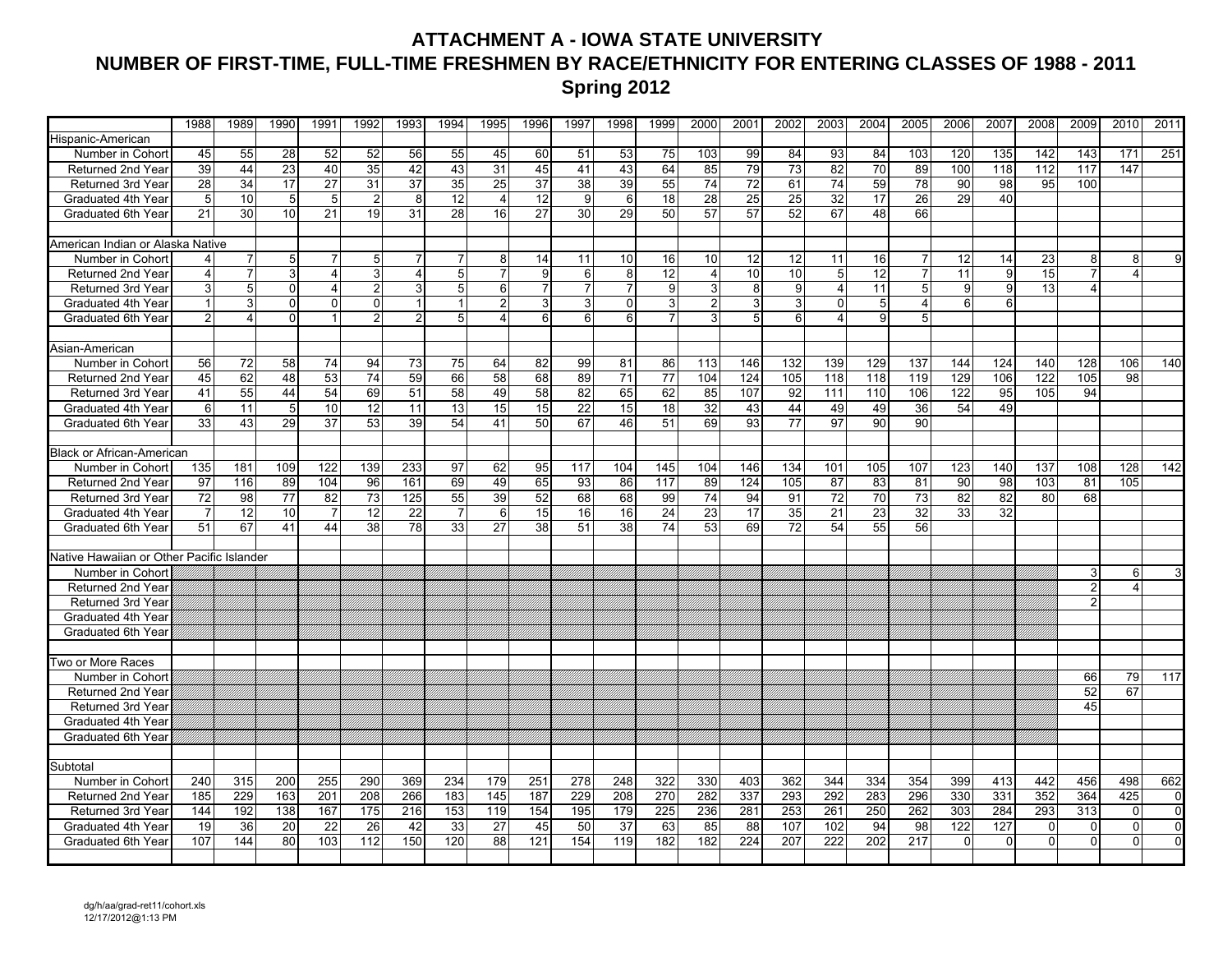### **ATTACHMENT A - IOWA STATE UNIVERSITY NUMBER OF FIRST-TIME, FULL-TIME FRESHMEN BY RACE/ETHNICITY FOR ENTERING CLASSES OF 1988 - 2011 Spring 2012**

|                                 | 1988  | 1989  | 1990  | 1991  | 1992  | 1993  | 1994  | 1995  | 1996  | 1997  | 1998  | 1999  | 2000  | 2001  | 2002           | 2003  | 2004  | 2005  | 2006  | 2007  | 2008  | 2009     | 2010     | 2011     |
|---------------------------------|-------|-------|-------|-------|-------|-------|-------|-------|-------|-------|-------|-------|-------|-------|----------------|-------|-------|-------|-------|-------|-------|----------|----------|----------|
| White                           |       |       |       |       |       |       |       |       |       |       |       |       |       |       |                |       |       |       |       |       |       |          |          |          |
| Number in Cohort                | 3,388 | 3,296 | 2,979 | 2,787 | 2,833 | 2,893 | 2,965 | 2,937 | 3,170 | 3,500 | 3,348 | 3,494 | 3,703 | 3,915 | 3,557          | 3,288 | 3,142 | 3,228 | 3,37  | 3,680 | 3,740 | 3,501    | 3,639    | 4,020    |
| <b>Returned 2nd Year</b>        | 2,881 | 2,779 | 2,440 | 2,287 | 2,342 | 2,378 | 2,424 | 2,391 | 2,641 | 2,937 | 2,834 | 2,977 | 3,094 | 3,275 | 3,007          | 2,790 | 2,695 | 2,703 | 2,87  | 3,078 | 3,157 | 3,043    | 3,199    |          |
| Returned 3rd Year               | 2,556 | 2,459 | 2,153 | 2,019 | 2,070 | 2,092 | 2,142 | 2,167 | 2,389 | 2,644 | 2,584 | 2,702 | 2,781 | 2,927 | 2,722          | 2,569 | 2,464 | 2,466 | 2,621 | 2,803 | 2,893 | 2,792    |          |          |
| Graduated 4th Year              | 760   | 701   | 583   | 576   | 613   | 661   | 720   | 749   | 904   | 963   | 1,015 | 1,125 | 1,185 | 1,293 | 1,210          | 1,187 | 1,184 | 1,095 | 1,340 | 1,417 |       |          |          |          |
| Graduated 6th Year              | 2.208 | 2,096 | 1.847 | .720  | 1,777 | 1.815 | 1,872 | 1,901 | 2,109 | 2,340 | 2,278 | 2,409 | 2.486 | 2,634 | 2,447          | 2,298 | 2.246 | 2,208 |       |       |       |          |          |          |
|                                 |       |       |       |       |       |       |       |       |       |       |       |       |       |       |                |       |       |       |       |       |       |          |          |          |
| Nonresident Alien/International |       |       |       |       |       |       |       |       |       |       |       |       |       |       |                |       |       |       |       |       |       |          |          |          |
| Number in Cohort                |       |       |       |       |       |       |       |       |       |       |       |       | 86    | 105   | 62             | 47    | 47    | 53    | 60    | 109   | 213   | 207      | 276      | 227      |
| <b>Returned 2nd Year</b>        |       |       |       |       |       |       |       |       |       |       |       |       | 81    | 88    | 52             | 40    | 44    | 43    | 53    | 98    | 182   | 179      | 244      |          |
| <b>Returned 3rd Year</b>        |       |       |       |       |       |       |       |       |       |       |       |       | 72    | 70    | 45             | 35    | 37    | 37    | 40    | 77    | 161   | 160      |          |          |
| Graduated 4th Year              |       |       |       |       |       |       |       |       |       |       |       |       | 34    | 38    | 22             | 14    | 16    | 16    | 21    | 39    |       |          |          |          |
| Graduated 6th Year              |       |       |       |       |       |       |       |       |       |       |       |       | 60    | 55    | 34             | 31    | 28    | 25    |       |       |       |          |          |          |
|                                 |       |       |       |       |       |       |       |       |       |       |       |       |       |       |                |       |       |       |       |       |       |          |          |          |
| Race/Ethnicity Unknown          |       |       |       |       |       |       |       |       |       |       |       |       |       |       |                |       |       |       |       |       |       |          |          |          |
| Number in Cohort                |       |       |       |       |       |       |       |       |       |       |       |       | 170   | 175   | 186            | 181   | 151   | 110   | 116   | 114   | 133   | 156      | 119      | 116      |
| <b>Returned 2nd Year</b>        |       |       |       |       |       |       |       |       |       |       |       |       | 134   | 137   | 158            | 148   | 129   | 83    | 94    | 97    | 113   | 128      | 109      |          |
| <b>Returned 3rd Year</b>        |       |       |       |       |       |       |       |       |       |       |       |       | 114   | 123   | 136            | 139   | 115   | 81    | 84    | 87    | 107   | 15       |          |          |
| Graduated 4th Year              |       |       |       |       |       |       |       |       |       |       |       |       | 35    | 44    | 60             | 61    | 54    | 39    | 42    | 39    |       |          |          |          |
| Graduated 6th Year              |       |       |       |       |       |       |       |       |       |       |       |       | 94    | 105   | 119            | 124   | 104   | 73    |       |       |       |          |          |          |
|                                 |       |       |       |       |       |       |       |       |       |       |       |       |       |       |                |       |       |       |       |       |       |          |          |          |
| Total                           |       |       |       |       |       |       |       |       |       |       |       |       |       |       |                |       |       |       |       |       |       |          |          |          |
| Number in Cohort                | 3,744 | 3,751 | 3,310 | 3,228 | 3,333 | 3,416 | 3,325 | 3,274 | 3,599 | 4,007 | 3,800 | 4,020 | 4,289 | 4,598 | 4,167          | 3,860 | 3,674 | 3,745 | 3,952 | 4,316 | 4,529 | 4,320    | 4,532    | 5,025    |
| <b>Returned 2nd Year</b>        | 3.153 | 3,119 | 2,700 | 2,627 | 2,726 | 2,769 | 2,711 | 2,668 | 2,979 | 3,351 | 3,207 | 3,421 | 3,591 | 3,837 | 3,510          | 3,270 | 3.151 | 3,125 | 3,354 | 3,604 | 3,804 | 3,714    | 3,977    | $\Omega$ |
| <b>Returned 3rd Year</b>        | 2.781 | 2.745 | 2,373 | 2,309 | 2,403 | 2.417 | 2,387 | 2,399 | 2,677 | 3.008 | 2,907 | 3.086 | 3,203 | 3,401 | 3,156          | 3,004 | 2.866 | 2,846 | 3,048 | 3,251 | 3,454 | 3,280    | $\Omega$ | $\Omega$ |
| Graduated 4th Year              | 806   | 763   | 629   | 664   | 723   | 763   | 799   | 822   | 1.022 | 1.081 | 1.111 | 1.261 | 1,339 | 1,463 | 1,399          | 1,364 | .348  | 1,248 | 1,525 | 1.622 |       | $\Omega$ |          | $\Omega$ |
| Graduated 6th Year              | 2.381 | 2,312 | .985  | .939  | 2.035 | 2.062 | 2.075 | 2.086 | 2,349 | 2,634 | 2,526 | 2,734 | 2.822 | 3,018 | $2.80^{\circ}$ | 2.676 | 2.580 | 2,523 |       |       |       | $\Omega$ | $\Omega$ | ΩI       |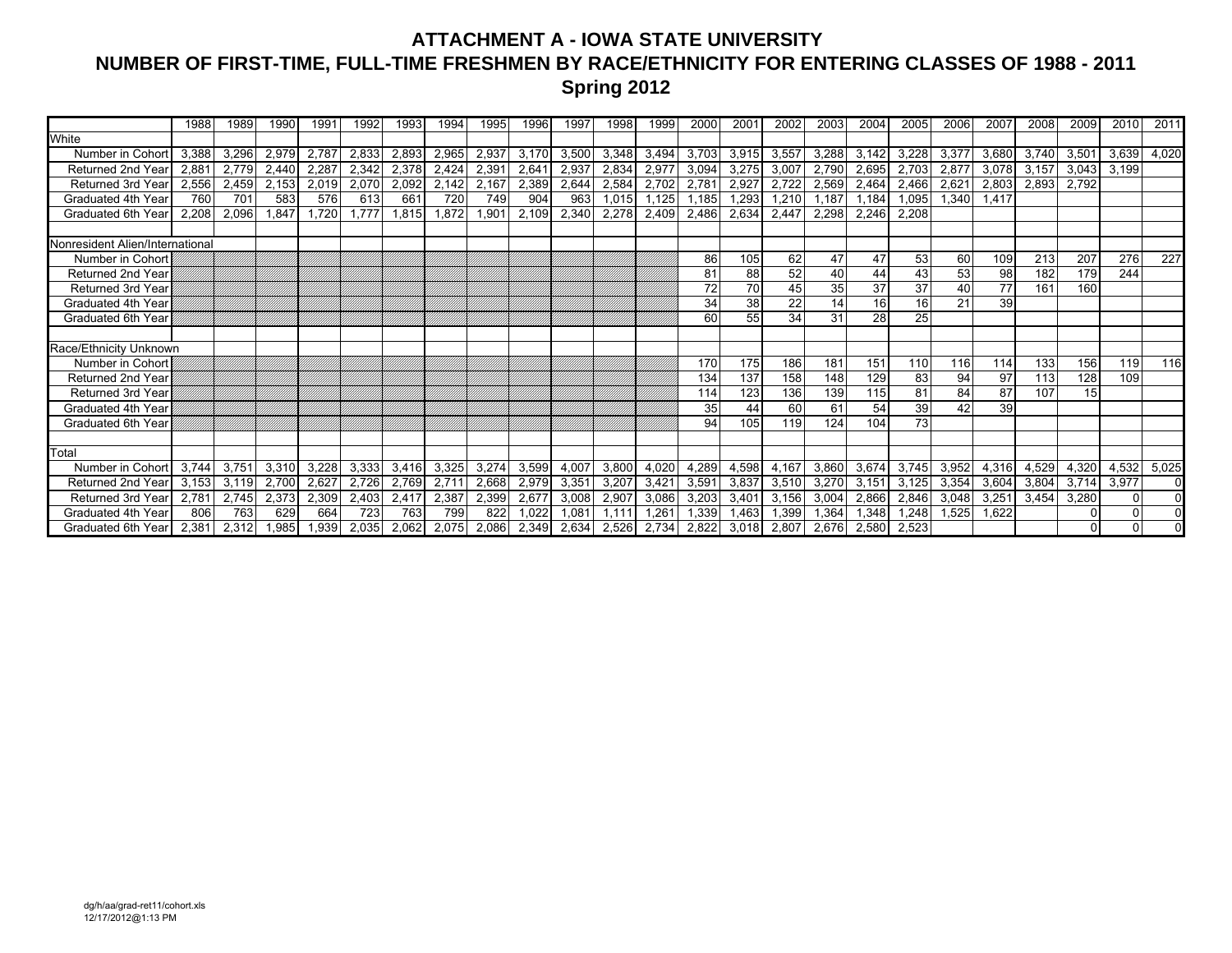### **ATTACHMENT A - UNIVERSITY OF NORTHERN IOWA NUMBER OF FIRST-TIME, FULL-TIME FRESHMEN BY RACE/ETHNICITY FOR ENTERING CLASSES OF 1988 - 2011 Spring 2012**

|                                           | 1988           | 1989             | 1990            | 1991           | 1992           | 1993           | 1994                  | 1995           | 1996           | 1997            | 1998                    | 1999           | 2000            | 2001            | 2002           | 2003            | 2004           | 2005            | 2006            | 2007           | 2008            | 2009           | 2010           | 2011           |
|-------------------------------------------|----------------|------------------|-----------------|----------------|----------------|----------------|-----------------------|----------------|----------------|-----------------|-------------------------|----------------|-----------------|-----------------|----------------|-----------------|----------------|-----------------|-----------------|----------------|-----------------|----------------|----------------|----------------|
| Hispanic-American                         |                |                  |                 |                |                |                |                       |                |                |                 |                         |                |                 |                 |                |                 |                |                 |                 |                |                 |                |                |                |
| Number in Cohort                          | 10             | 12               | 8               | 14             | 15             | 15             | 11                    | 22             | 14             | 10              | 16                      | 14             | 27              | 26              | 16             | 21              | 21             | 22              | 29              | 32             | 30              | 40             | 40             | 38             |
| Returned 2nd Year                         | 6              | 8                | $\overline{7}$  | 11             | 12             | 11             | 5 <sub>5</sub>        | 15             | 13             | 4               | 9                       | 9              | 19              | 19              | 8              | 18              | 13             | 17              | 19              | 27             | 21              | 31             | 37             |                |
| Returned 3rd Year                         | 5              | $6 \overline{6}$ | $\overline{7}$  | 9              | $\overline{7}$ | 9              | $\boldsymbol{\Delta}$ | 13             | 11             | 4               | 8                       | 6              | $\overline{18}$ | 13              |                | 15              | 9              | 13              | 17              | 23             | 18              | 28             |                |                |
| Graduated 4th Year                        | $\Omega$       |                  | 3               | $\mathsf{o}$   | $\overline{2}$ | 1              | $\Omega$              | $\overline{2}$ | $\overline{2}$ | $\Omega$        | $\overline{\mathbf{3}}$ | $\mathbf{0}$   | 3               | 4               | 3              | 3               | 5              | $\overline{4}$  |                 |                |                 |                |                |                |
| Graduated 6th Year                        | $\overline{4}$ | 5                | 6               | 5 <sup>1</sup> | 6              | 5              |                       | 10             |                |                 | 6                       | 5              | 15              | 10              |                | 14              | 10             | 12              |                 |                |                 |                |                |                |
|                                           |                |                  |                 |                |                |                |                       |                |                |                 |                         |                |                 |                 |                |                 |                |                 |                 |                |                 |                |                |                |
| American Indian or Alaska Native          |                |                  |                 |                |                |                |                       |                |                |                 |                         |                |                 |                 |                |                 |                |                 |                 |                |                 |                |                |                |
| Number in Cohort                          |                | $\overline{2}$   | $\overline{2}$  | 5 <sub>5</sub> | 4              | $\overline{a}$ | 4                     | 5              | 4              | $\overline{2}$  | $6 \mid$                | 5              | 6               | $\overline{2}$  | 3              | 4               | $\overline{7}$ | $\overline{4}$  | 5 <sub>l</sub>  | 10             | 3 <sup>1</sup>  |                | 2 <sub>l</sub> |                |
| <b>Returned 2nd Year</b>                  | $\overline{1}$ | $\Omega$         | $\vert$ 1       | $\overline{4}$ | $\mathbf{1}$   | 3              | $\overline{1}$        | 3              | 3              | $\Omega$        | $\overline{4}$          | 3              | 6               | $\mathbf{1}$    | 3 <sup>1</sup> | 3               | $\overline{2}$ | 3               | $\overline{1}$  | 6              | $\overline{2}$  | $\overline{1}$ | $\mathbf{1}$   |                |
| Returned 3rd Year                         | $\overline{1}$ | $\overline{0}$   | $\vert$ 1       | $\overline{2}$ | $\mathbf{1}$   | 3              | $\Omega$              | 3              | $\overline{2}$ | $\mathbf{0}$    | 3 <sup>1</sup>          | $\overline{2}$ | $\overline{4}$  | 0               | 3 <sup>1</sup> | $\overline{a}$  | 2 <sub>1</sub> | 3               | $\mathbf{1}$    | $\overline{4}$ | $\overline{2}$  | $\Omega$       |                |                |
| Graduated 4th Year                        | $\overline{0}$ | $\Omega$         | $\Omega$        | $\overline{0}$ | $\Omega$       | $\mathbf 0$    | $\Omega$              | $\Omega$       | $\overline{1}$ | $\Omega$        | $\Omega$                | 1              | $\overline{2}$  | $\mathbf 0$     | $\mathbf{1}$   | $\overline{2}$  | $\mathbf{1}$   | $\mathbf{1}$    | $\Omega$        |                |                 |                |                |                |
| Graduated 6th Year                        | $\Omega$       | 0                | $\mathbf{1}$    | 21             | -1             | $\overline{2}$ | $\Omega$              | $\overline{2}$ | $\mathcal{P}$  | $\Omega$        | 3 <sup>1</sup>          | $\overline{2}$ | $\overline{2}$  | 0               | $\overline{2}$ | 3               | $\overline{2}$ | 3               |                 |                |                 |                |                |                |
|                                           |                |                  |                 |                |                |                |                       |                |                |                 |                         |                |                 |                 |                |                 |                |                 |                 |                |                 |                |                |                |
| Asian-American                            |                |                  |                 |                |                |                |                       |                |                |                 |                         |                |                 |                 |                |                 |                |                 |                 |                |                 |                |                |                |
| Number in Cohort                          | 11             | 15               | 16              | 19             | 14             | 26             | 31                    | 19             | 25             | 19              | 17                      | 19             | 27              | 30              | 12             | 20              | 14             | 25              | 31              | 18             | 28              | 18             | 10             | 18             |
| Returned 2nd Year                         | 6              | 10               | 14              | 17             | 12             | 16             | 21                    | 15             | 18             | 15              | 12                      | 14             | 21              | 23              | 11             | 17              | 11             | 18              | 24              | 12             | $\overline{26}$ | 14             | $\overline{7}$ |                |
| Returned 3rd Year                         | 5              | 12               | $10$            | 15             | 11             | 13             | 19                    | 15             | 15             | 13              | 10                      | 13             | 21              | 24              | 8              | 14              | 8              | 17              | 17              | 10             | 24              | 14             |                |                |
| Graduated 4th Year                        | $\overline{1}$ | $\overline{2}$   | $\overline{2}$  | $\overline{4}$ | 3              | $\overline{1}$ | 9                     | 6              | 6              | 3               | $\overline{4}$          | 5              | 6               | 9               | $\overline{c}$ | 6               | 3 <sup>1</sup> | 5               | 8               | $\overline{4}$ |                 |                |                |                |
| <b>Graduated 6th Year</b>                 | $\overline{4}$ | 8                | $\overline{7}$  | 14             | 9              | 11             | 13                    | 15             | 10             | 10              | $\overline{7}$          | 11             | 17              | $\overline{20}$ | $\overline{7}$ | $\overline{13}$ | $\mathbf{g}$   | $\overline{12}$ |                 |                |                 |                |                |                |
|                                           |                |                  |                 |                |                |                |                       |                |                |                 |                         |                |                 |                 |                |                 |                |                 |                 |                |                 |                |                |                |
| <b>Black or African-American</b>          |                |                  |                 |                |                |                |                       |                |                |                 |                         |                |                 |                 |                |                 |                |                 |                 |                |                 |                |                |                |
| Number in Cohort                          | 36             | 45               | 49              | 43             | 35             | 33             | 40                    | 29             | 28             | 38              | 42                      | 50             | 67              | 59              | 64             | 49              | 51             | 48              | 36              | 50             | 69              | 62             | 45             | 50             |
| <b>Returned 2nd Year</b>                  | 27             | 29               | $\overline{32}$ | 31             | 22             | 21             | $\overline{24}$       | 19             | 19             | $\overline{25}$ | 29                      | 34             | 53              | 40              | 50             | 37              | 42             | 29              | $\overline{30}$ | 42             | 57              | 41             | 33             |                |
| Returned 3rd Year                         | 18             | 28               | $\overline{29}$ | 25             | 17             | 18             | 20                    | 16             | 15             | 17              | 25                      | 30             | 41              | 32              | 40             | 28              | 32             | 23              | 24              | 35             | 45              | 27             |                |                |
| Graduated 4th Year                        | $\mathbf 0$    | $\mathbf{1}$     | $\overline{2}$  | 2              | 3              | 3              | $\mathbf{1}$          | $\mathbf{1}$   | -1             | 3               | $6 \overline{6}$        | $\overline{4}$ | 6               | 5               | 8              | 8               | $6 \mid$       | $\overline{2}$  | 9               | 6              |                 |                |                |                |
| Graduated 6th Year                        | 6              | 14               | 19              | 15             | 14             | 14             | 17                    | 13             | 9              | 12              | 17                      | 21             | 31              | 16              | 27             | 19              | 22             | 19              |                 |                |                 |                |                |                |
|                                           |                |                  |                 |                |                |                |                       |                |                |                 |                         |                |                 |                 |                |                 |                |                 |                 |                |                 |                |                |                |
| Native Hawaiian or Other Pacific Islander |                |                  |                 |                |                |                |                       |                |                |                 |                         |                |                 |                 |                |                 |                |                 |                 |                |                 |                |                |                |
| Number in Cohort                          |                |                  |                 |                |                |                |                       |                |                |                 |                         |                |                 |                 |                |                 |                |                 |                 |                |                 | $\Omega$       |                |                |
| Returned 2nd Year                         |                |                  |                 |                |                |                |                       |                |                |                 |                         |                |                 |                 |                |                 |                |                 |                 |                |                 | $\Omega$       |                |                |
| Returned 3rd Year                         |                |                  |                 |                |                |                |                       |                |                |                 |                         |                |                 |                 |                |                 |                |                 |                 |                |                 | $\Omega$       |                |                |
| Graduated 4th Year                        |                |                  |                 |                |                |                |                       |                |                |                 |                         |                |                 |                 |                |                 |                |                 |                 |                |                 |                |                |                |
| Graduated 6th Year                        |                |                  |                 |                |                |                |                       |                |                |                 |                         |                |                 |                 |                |                 |                |                 |                 |                |                 |                |                |                |
|                                           |                |                  |                 |                |                |                |                       |                |                |                 |                         |                |                 |                 |                |                 |                |                 |                 |                |                 |                |                |                |
| Two or More Races                         |                |                  |                 |                |                |                |                       |                |                |                 |                         |                |                 |                 |                |                 |                |                 |                 |                |                 |                |                |                |
| Number in Cohort                          |                |                  |                 |                |                |                |                       |                |                |                 |                         |                |                 |                 |                |                 |                |                 |                 |                |                 | 20             | 31             | 31             |
| Returned 2nd Year                         |                |                  |                 |                |                |                |                       |                |                |                 |                         |                |                 |                 |                |                 |                |                 |                 |                |                 | 13             | 27             |                |
| Returned 3rd Year                         |                |                  |                 |                |                |                |                       |                |                |                 |                         |                |                 |                 |                |                 |                |                 |                 |                |                 | 12             |                |                |
| Graduated 4th Year                        |                |                  |                 |                |                |                |                       |                |                |                 |                         |                |                 |                 |                |                 |                |                 |                 |                |                 |                |                |                |
| Graduated 6th Year                        |                |                  |                 |                |                |                |                       |                |                |                 |                         |                |                 |                 |                |                 |                |                 |                 |                |                 |                |                |                |
|                                           |                |                  |                 |                |                |                |                       |                |                |                 |                         |                |                 |                 |                |                 |                |                 |                 |                |                 |                |                |                |
| Subtotal                                  |                |                  |                 |                |                |                |                       |                |                |                 |                         |                |                 |                 |                |                 |                |                 |                 |                |                 |                |                |                |
| Number in Cohort                          | 61             | 74               | 75              | 81             | 68             | 78             | 86                    | 75             | 71             | 69              | 81                      | 88             | 127             | 117             | 95             | 94              | 93             | 99              | 101             | 110            | 130             | 141            | 129            | 140            |
| Returned 2nd Year                         | 40             | 47               | 54              | 63             | 47             | 51             | 51                    | 52             | 53             | 44              | 54                      | 60             | 99              | 83              | 72             | 75              | 67             | 67              | 74              | 87             | 106             | 100            | 106            | $\overline{0}$ |
| Returned 3rd Year                         | 29             | 46               | 47              | 51             | 36             | 43             | 43                    | 47             | 43             | 34              | 46                      | 51             | 84              | 69              | 58             | 59              | 51             | 56              | 59              | 72             | 89              | 81             | $\overline{0}$ | $\overline{0}$ |
| Graduated 4th Year                        | -1             | $\overline{4}$   | $\overline{7}$  | 6              | 8              | 5              | 10                    | 9              | 10             | 6               | 13                      | 10             | 17              | 18              | 14             | 19              | 15             | 12              | 24              | 18             | $\overline{0}$  | $\mathbf 0$    | $\overline{0}$ | $\mathbf{0}$   |
| Graduated 6th Year                        | 14             | 27               | 33              | 36             | 30             | 32             | 34                    | 40             | 28             | 23              | 33                      | 39             | 65              | 46              | 43             | 49              | 43             | 46              | $\Omega$        | $\Omega$       | $\Omega$        | $\Omega$       | $\Omega$       | $\Omega$       |
|                                           |                |                  |                 |                |                |                |                       |                |                |                 |                         |                |                 |                 |                |                 |                |                 |                 |                |                 |                |                |                |
|                                           |                |                  |                 |                |                |                |                       |                |                |                 |                         |                |                 |                 |                |                 |                |                 |                 |                |                 |                |                |                |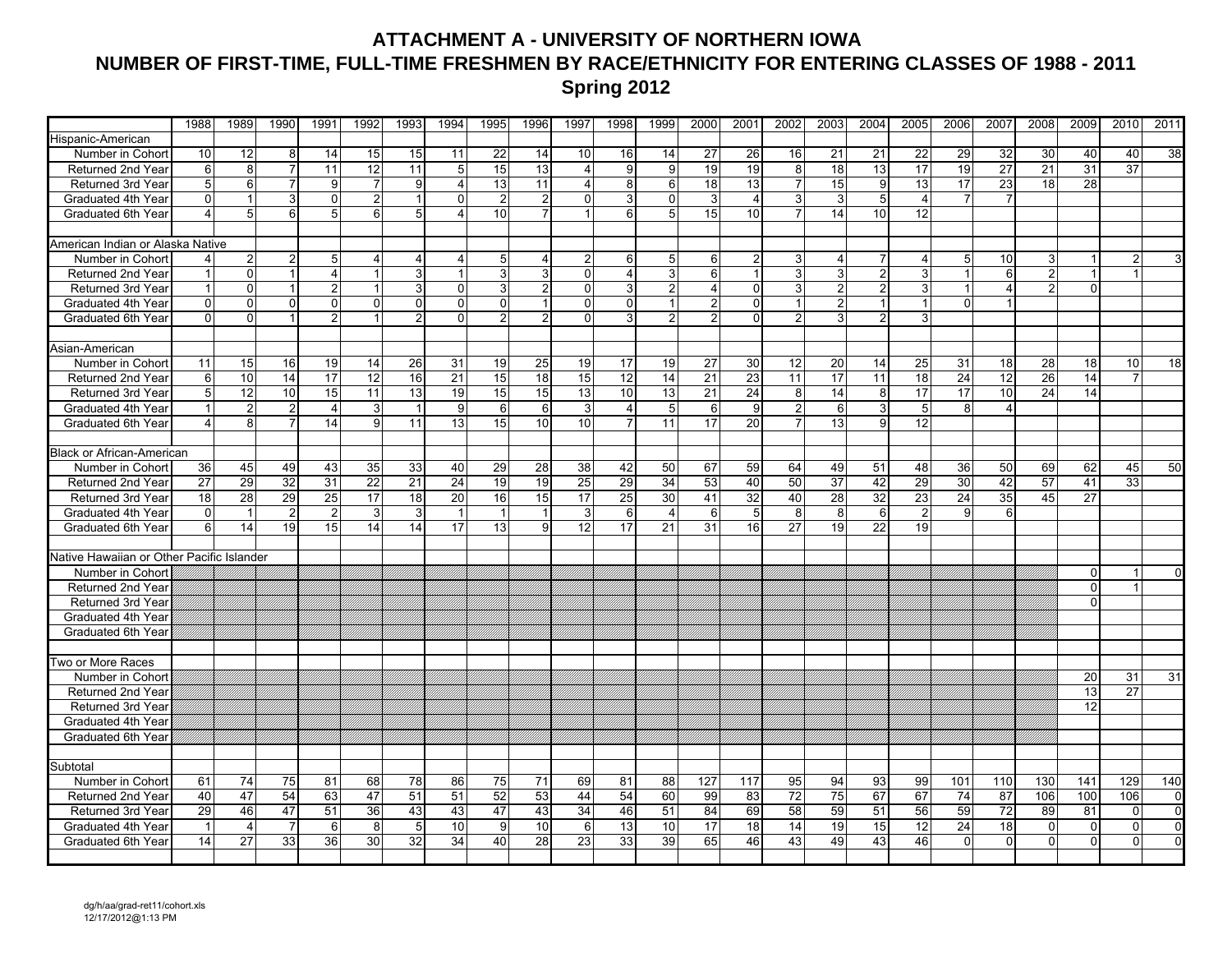### **ATTACHMENT A - UNIVERSITY OF NORTHERN IOWA NUMBER OF FIRST-TIME, FULL-TIME FRESHMEN BY RACE/ETHNICITY FOR ENTERING CLASSES OF 1988 - 2011 Spring 2012**

| White<br>.765<br>1.842<br>Number in Cohort<br>1,522<br><b>Returned 2nd Year</b><br>.420<br><b>Returned 3rd Year</b><br>.295<br>1.371<br>Graduated 4th Year<br>514<br>475<br>Graduated 6th Year<br>.097<br>1.165 | 1.955<br>1,619<br>.455<br>487<br>.175 | 1,842<br>1,509<br>1.337<br>458<br>,128 | .558<br>.277<br>.132<br>418<br>985 | 1.691<br>1,373<br>1,258<br>476<br>880,1 | 1.746<br>1.428<br>1,279<br>521 | 1,912<br>1,575<br>1.415<br>592 | .899<br>.560<br>.426 | 1.790<br>1,487<br>1,336 | 1.864<br>1,519 | 1,979<br>1,624 | 2,008<br>.692 | 1.885           | 1,675           | 1,559          | ,508            | .550            | .525            | 1.767 | 808.  | 1.765 | 1,790 | 1,707    |
|-----------------------------------------------------------------------------------------------------------------------------------------------------------------------------------------------------------------|---------------------------------------|----------------------------------------|------------------------------------|-----------------------------------------|--------------------------------|--------------------------------|----------------------|-------------------------|----------------|----------------|---------------|-----------------|-----------------|----------------|-----------------|-----------------|-----------------|-------|-------|-------|-------|----------|
|                                                                                                                                                                                                                 |                                       |                                        |                                    |                                         |                                |                                |                      |                         |                |                |               |                 |                 |                |                 |                 |                 |       |       |       |       |          |
|                                                                                                                                                                                                                 |                                       |                                        |                                    |                                         |                                |                                |                      |                         |                |                |               |                 |                 |                |                 |                 |                 |       |       |       |       |          |
|                                                                                                                                                                                                                 |                                       |                                        |                                    |                                         |                                |                                |                      |                         |                |                |               | 1,548           | 1,359           | 1,305          | .231            | 1.284           | .265            | 1.490 | .490  | 1,473 | 1.468 |          |
|                                                                                                                                                                                                                 |                                       |                                        |                                    |                                         |                                |                                |                      |                         | .388           | l.461          | .540          | .400            | .234            | .203           | .130            | .175            | .149            | .360  | 1.351 | 1.367 |       |          |
|                                                                                                                                                                                                                 |                                       |                                        |                                    |                                         |                                |                                | 650                  | 529                     | 558            | 681            | 711           | 628             | 582             | 587            | 551             | 590             | 606             | 721   |       |       |       |          |
|                                                                                                                                                                                                                 |                                       |                                        |                                    |                                         | 1,105                          | 1,240                          | ,280                 | 1,192                   | .218           | ,306           | .368          | ,260            | ,075            | .087           | .041            | .055            |                 |       |       |       |       |          |
|                                                                                                                                                                                                                 |                                       |                                        |                                    |                                         |                                |                                |                      |                         |                |                |               |                 |                 |                |                 |                 |                 |       |       |       |       |          |
| Nonresident Alien/International                                                                                                                                                                                 |                                       |                                        |                                    |                                         |                                |                                |                      |                         |                |                |               |                 |                 |                |                 |                 |                 |       |       |       |       |          |
| Number in Cohort                                                                                                                                                                                                |                                       |                                        |                                    |                                         |                                |                                |                      |                         |                |                | 21            | 12              | 10              | 8              | 19              | 14              | 10              | 3     |       |       |       | 22       |
| <b>Returned 2nd Year</b>                                                                                                                                                                                        |                                       |                                        |                                    |                                         |                                |                                |                      |                         |                |                | 19            | 9               |                 | $\overline{7}$ | 16              | 12              | 8               |       |       |       |       |          |
| <b>Returned 3rd Year</b>                                                                                                                                                                                        |                                       |                                        |                                    |                                         |                                |                                |                      |                         |                |                | 11            | 9               |                 |                | 15              | 8               |                 |       |       |       |       |          |
| Graduated 4th Year                                                                                                                                                                                              |                                       |                                        |                                    |                                         |                                |                                |                      |                         |                |                | 8             |                 |                 | $\mathfrak{p}$ | 11              |                 |                 |       |       |       |       |          |
| Graduated 6th Year                                                                                                                                                                                              |                                       |                                        |                                    |                                         |                                |                                |                      |                         |                |                | 10            | 8               |                 | 5 <sup>1</sup> | 15              |                 |                 |       |       |       |       |          |
|                                                                                                                                                                                                                 |                                       |                                        |                                    |                                         |                                |                                |                      |                         |                |                |               |                 |                 |                |                 |                 |                 |       |       |       |       |          |
| Race/Ethnicity Unknown                                                                                                                                                                                          |                                       |                                        |                                    |                                         |                                |                                |                      |                         |                |                |               |                 |                 |                |                 |                 |                 |       |       |       |       |          |
| Number in Cohort                                                                                                                                                                                                |                                       |                                        |                                    |                                         |                                |                                |                      |                         |                |                | 61            | 50              | 42              | 39             | 32              | 30              | 48              | 42    | 31    | 3     | 10    | 28       |
| Returned 2nd Year                                                                                                                                                                                               |                                       |                                        |                                    |                                         |                                |                                |                      |                         |                |                | 53            | 41              | $\overline{31}$ | 30             | $\overline{22}$ | $\overline{27}$ | 39              | 29    | 24    |       |       |          |
| <b>Returned 3rd Year</b>                                                                                                                                                                                        |                                       |                                        |                                    |                                         |                                |                                |                      |                         |                |                | 50            | 38              | 31              | 28             | 21              | 24              | 34              | 25    | 22    |       |       |          |
| Graduated 4th Year                                                                                                                                                                                              |                                       |                                        |                                    |                                         |                                |                                |                      |                         |                |                | 21            | $\overline{19}$ | $\overline{12}$ | 12             | 10              | 12              | $\overline{16}$ | 17    |       |       |       |          |
| Graduated 6th Year                                                                                                                                                                                              |                                       |                                        |                                    |                                         |                                |                                |                      |                         |                |                | 48            | 34              | 25              | 23             | 17              | 22              |                 |       |       |       |       |          |
|                                                                                                                                                                                                                 |                                       |                                        |                                    |                                         |                                |                                |                      |                         |                |                |               |                 |                 |                |                 |                 |                 |       |       |       |       |          |
| Total                                                                                                                                                                                                           |                                       |                                        |                                    |                                         |                                |                                |                      |                         |                |                |               |                 |                 |                |                 |                 |                 |       |       |       |       |          |
| Number in Cohort<br>.898<br>1,967                                                                                                                                                                               | 2,075                                 | 1.951                                  | .659                               | 1.807                                   | 1,856                          | 2,007                          | 2.012                | 1,919                   | 1,982          | 2.124          | 2,217         | 2,064           | .822            | .740           | .652            | .693            | .684            | 1,922 | .976  | 1,917 | 1,934 | 1,897    |
| <b>Returned 2nd Year</b><br>.514<br>1,611                                                                                                                                                                       | 1.711                                 | .594                                   | ,350                               | 1,449                                   | 1,498                          | 1,641                          | .649                 | 1,582                   | 1,605          | 1,729          | .863          | .681            | l,469           | 417. ا         | ,336            | .390            | ,386            | 0.608 | 1.627 | 1,582 | 1,586 | $\Omega$ |
| <b>Returned 3rd Year</b><br>.372<br>1,451                                                                                                                                                                       | 1,533                                 | ,404                                   | .193                               | .322                                    | 1,339                          | 1,474                          | ,500                 | 1,417                   | .462           | ,548           | .685          | 1,516           | ,330            | ,297           | ,217            | ,263            | .248            | .459  | .469  | .456  |       | $\Omega$ |
| 527<br>Graduated 4th Year<br>489                                                                                                                                                                                | 505                                   | 470                                    | 435                                | 489                                     | 539                            | 604                            | 673                  | 552                     | 585            | 712            | 757           | 670             | 613             | 620            | 587             | 618             | 648             | 756   |       |       |       |          |
| .217<br><b>Graduated 6th Year</b><br>.146                                                                                                                                                                       | .233                                  | 1.178                                  | ,032                               | 1,136                                   | .155                           | 1,289                          | .338                 | .252                    | .274           | ,380           | .491          | .348            | .149            | .164           | .116            | .130            |                 |       |       |       |       |          |
|                                                                                                                                                                                                                 |                                       |                                        |                                    |                                         |                                |                                |                      |                         |                |                |               |                 |                 |                |                 |                 |                 |       |       |       |       |          |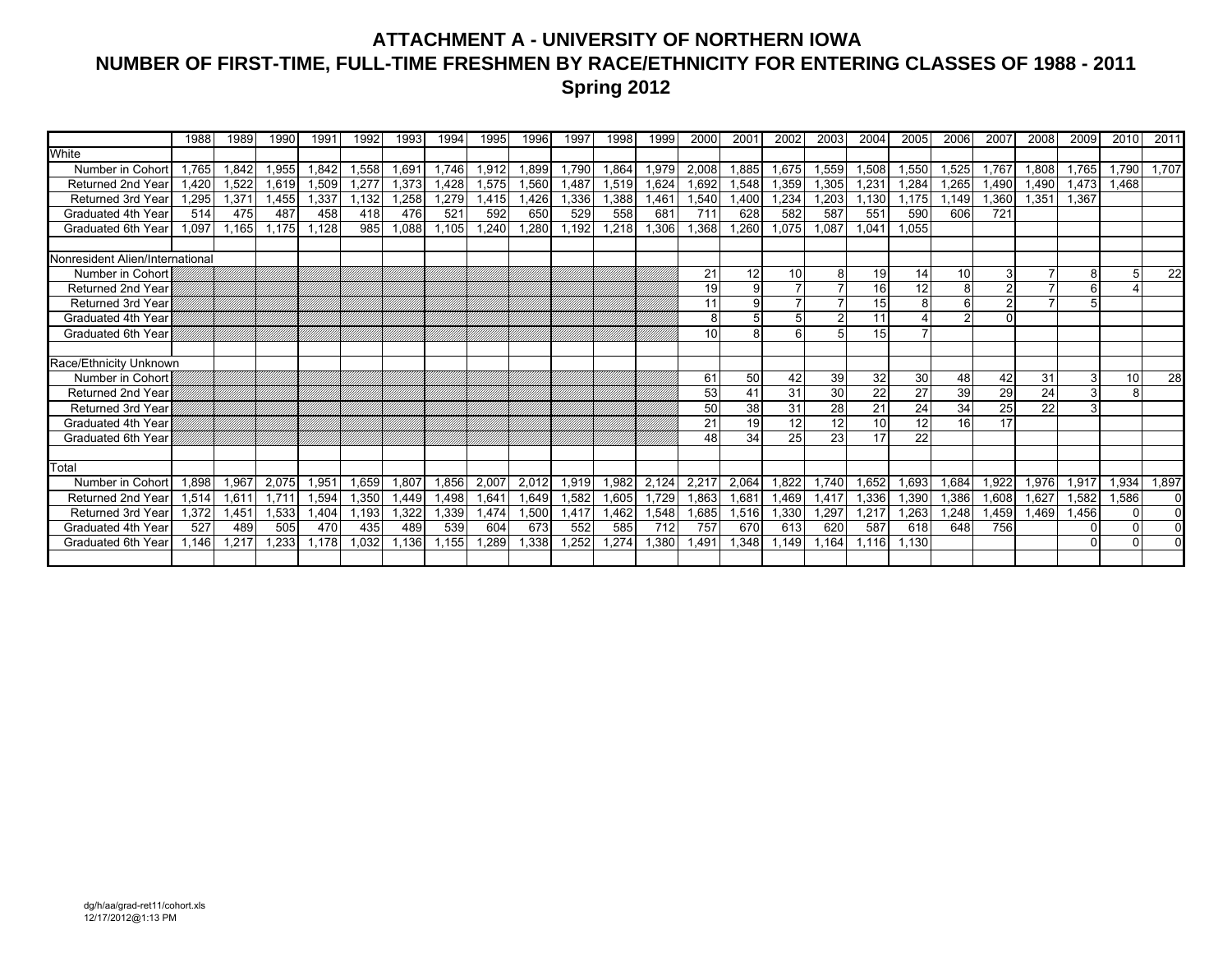## **TABLE 1ONE-YEAR RETENTION RATES BY RACE/ETHNICITY FOR ENTERING CLASSES OF 1988 - 2008 SPRING 2012**

|                     | 1988  | 1989          | 1990 | 1991 | 1992 | 1993 | 1994          | 1995          | 1996 | 1997          | 1998          | 1999 | 2000  | 2001            | 2002            | 2003 | 2004 | 2005            | 2006          | 2007 | 2008 |
|---------------------|-------|---------------|------|------|------|------|---------------|---------------|------|---------------|---------------|------|-------|-----------------|-----------------|------|------|-----------------|---------------|------|------|
|                     | $\%$  | $\frac{1}{2}$ | $\%$ | %    | %    | %    | $\frac{1}{2}$ | $\frac{1}{2}$ | $\%$ | $\frac{0}{0}$ | $\frac{0}{0}$ | $\%$ | $\%$  | $\overline{\%}$ | $\overline{\%}$ | $\%$ | $\%$ | $\overline{\%}$ | $\frac{0}{0}$ | $\%$ | %    |
| Native Am.          |       |               |      |      |      |      |               |               |      |               |               |      |       |                 |                 |      |      |                 |               |      |      |
| SUI                 | 87.5  | 83.3          | 80.0 | 83.3 | 90.0 | 92.3 | 58.8          | 90.0          | 91.7 | 82.4          | 82.4          | 82.4 | 66.7  | 60.0            | 81.8            | 78.6 | 87.0 | 69.2            | 66.7          | 88.9 | 85.7 |
| <b>ISU</b>          | 100.0 | 100.0         | 60.0 | 57.1 | 60.0 | 57.1 | 71.4          | 87.5          | 64.3 | 54.5          | 80.0          | 75.0 | 40.0  | 83.3            | 83.3            | 45.5 | 75.0 | 100.0           | 91.7          | 64.3 | 65.2 |
| <b>UNI</b>          | 25.0  | 0.0           | 50.0 | 80.0 | 25.0 | 75.0 | 25.0          | 60.0          | 75.0 | 0.0           | 66.7          | 60.0 | 100.0 | 50.0            | 100.0           | 75.0 | 28.6 | 75.0            | 20.0          | 60.0 | 66.7 |
| African-Am.         |       |               |      |      |      |      |               |               |      |               |               |      |       |                 |                 |      |      |                 |               |      |      |
| SUI                 | 69.0  | 78.0          | 72.6 | 75.0 | 80.2 | 78.6 | 84.9          | 74.0          | 82.3 | 77.5          | 80.8          | 80.2 | 73.7  | 80.2            | 67.1            | 69.8 | 83.7 | 80.7            | 81.5          | 82.2 | 71.6 |
| <b>ISU</b>          | 71.9  | 64.1          | 81.7 | 85.2 | 69.1 | 69.1 | 71.1          | 79.0          | 68.4 | 79.5          | 82.7          | 80.7 | 85.6  | 84.9            | 78.4            | 85.3 | 79.0 | 75.7            | 73.2          | 70.0 | 75.2 |
| <b>UNI</b>          | 75.0  | 64.4          | 65.3 | 72.1 | 62.9 | 63.6 | 60.0          | 65.5          | 67.9 | 65.8          | 69.0          | 68.0 | 79.1  | 67.8            | 78.1            | 75.5 | 80.4 | 30.4            | 83.3          | 84.0 | 82.6 |
| Asian-Am.           |       |               |      |      |      |      |               |               |      |               |               |      |       |                 |                 |      |      |                 |               |      |      |
| SUI                 | 88.5  | 88.8          | 91.0 | 81.9 | 88.4 | 88.0 | 81.1          | 81.5          | 77.1 | 85.0          | 87.5          | 82.1 | 84.9  | 80.4            | 81.7            | 85.9 | 86.8 | 76.7            | 83.9          | 86.7 | 83.2 |
| <b>ISU</b>          | 80.4  | 86.1          | 82.8 | 71.6 | 78.7 | 80.8 | 88.0          | 90.6          | 82.9 | 89.9          | 87.7          | 89.5 | 92.0  | 84.9            | 79.5            | 84.9 | 91.5 | 86.9            | 89.6          | 85.5 | 87.1 |
| <b>UNI</b>          | 54.5  | 66.7          | 87.5 | 89.5 | 85.7 | 61.5 | 67.7          | 78.9          | 72.0 | 78.9          | 70.6          | 73.7 | 77.8  | 76.7            | 91.7            | 85.0 | 78.6 | 72.0            | 77.4          | 66.7 | 92.9 |
| Hispanic-Am.        |       |               |      |      |      |      |               |               |      |               |               |      |       |                 |                 |      |      |                 |               |      |      |
| SUI                 | 75.6  | 83.0          | 78.0 | 65.0 | 75.4 | 70.0 | 83.6          | 75.0          | 75.3 | 92.0          | 78.8          | 79.1 | 79.5  | 84.5            | 81.8            | 78.7 | 75.3 | 86.5            | 79.1          | 83.5 | 83.5 |
| <b>ISU</b>          | 86.7  | 80.0          | 82.1 | 76.9 | 67.3 | 75.0 | 78.2          | 68.9          | 75.0 | 80.4          | 81.1          | 85.3 | 82.5  | 79.8            | 86.9            | 88.2 | 83.3 | 86.4            | 83.3          | 87.4 | 78.9 |
| <b>UNI</b>          | 60.0  | 66.7          | 87.5 | 78.6 | 80.0 | 73.3 | 45.5          | 68.2          | 92.9 | 40.0          | 56.3          | 64.3 | 70.4  | 73.1            | 50.0            | 85.7 | 61.9 | 77.3            | 65.5          | 84.4 | 70.0 |
| Subtotal            |       |               |      |      |      |      |               |               |      |               |               |      |       |                 |                 |      |      |                 |               |      |      |
| SUI                 | 78.6  | 82.9          | 80.2 | 76.7 | 83.0 | 81.3 | 81.5          | 78.1          | 78.4 | 84.8          | 82.7          | 80.7 | 79.1  | 81.0            | 78.5            | 79.6 | 83.2 | 80.5            | 80.9          | 84.7 | 80.6 |
| <b>ISU</b>          | 77.1  | 72.7          | 81.5 | 78.8 | 71.7 | 72.1 | 78.2          | 81.0          | 74.5 | 82.4          | 83.9          | 83.9 | 85.5  | 83.6            | 80.9            | 84.6 | 84.7 | 83.6            | 82.7          | 80.1 | 79.6 |
| <b>UNI</b>          | 65.6  | 63.5          | 72.0 | 77.8 | 69.1 | 65.4 | 59.3          | 69.3          | 74.6 | 63.8          | 66.7          | 68.2 | 78.0  | 70.9            | 75.8            | 79.8 | 72.0 | 67.7            | 73.3          | 79.1 | 81.5 |
| White               |       |               |      |      |      |      |               |               |      |               |               |      |       |                 |                 |      |      |                 |               |      |      |
| SUI                 | 83.6  | 82.3          | 84.2 | 85.1 | 85.4 | 83.8 | 83.6          | 82.4          | 83.3 | 83.6          | 83.6          | 84.2 | 82.8  | 82.7            | 82.8            | 83.6 | 84.5 | 84.2            | 82.7          | 83.1 | 82.7 |
| <b>ISU</b>          | 85.0  | 84.3          | 81.9 | 82.1 | 82.7 | 82.2 | 81.8          | 81.4          | 83.3 | 83.9          | 84.6          | 85.2 | 83.6  | 83.7            | 84.5            | 84.8 | 85.8 | 83.7            | 85.2          | 83.6 | 84.3 |
| <b>UNI</b>          | 80.5  | 82.6          | 82.8 | 81.9 | 82.0 | 81.2 | 81.8          | 82.4          | 82.1 | 83.1          | 81.5          | 82.1 | 84.3  | 82.1            | 81.1            | 81.6 | 81.6 | 82.8            | 83.0          | 84.3 | 82.4 |
| <b>Regent Total</b> |       |               |      |      |      |      |               |               |      |               |               |      |       |                 |                 |      |      |                 |               |      |      |
| SUI                 | 83.3  | 82.4          | 83.9 | 84.4 | 85.1 | 83.6 | 83.4          | 82.0          | 82.9 | 83.7          | 83.5          | 83.9 | 82.5  | 82.3            | 82.3            | 83.2 | 84.3 | 84.1            | 82.7          | 83.1 | 83.0 |
| <b>ISU</b>          | 84.2  | 83.2          | 81.6 | 81.4 | 81.8 | 81.1 | 81.5          | 81.5          | 82.8 | 83.6          | 84.4          | 85.1 | 83.7  | 83.4            | 84.2            | 84.6 | 85.8 | 83.4            | 84.9          | 83.5 | 84.0 |
| <b>UNI</b>          | 79.8  | 81.9          | 82.5 | 81.7 | 81.4 | 80.2 | 80.7          | 81.8          | 82.0 | 82.4          | 81.0          | 81.4 | 84.0  | 81.4            | 80.6            | 81.4 | 80.9 | 82.1            | 82.3          | 83.7 | 82.3 |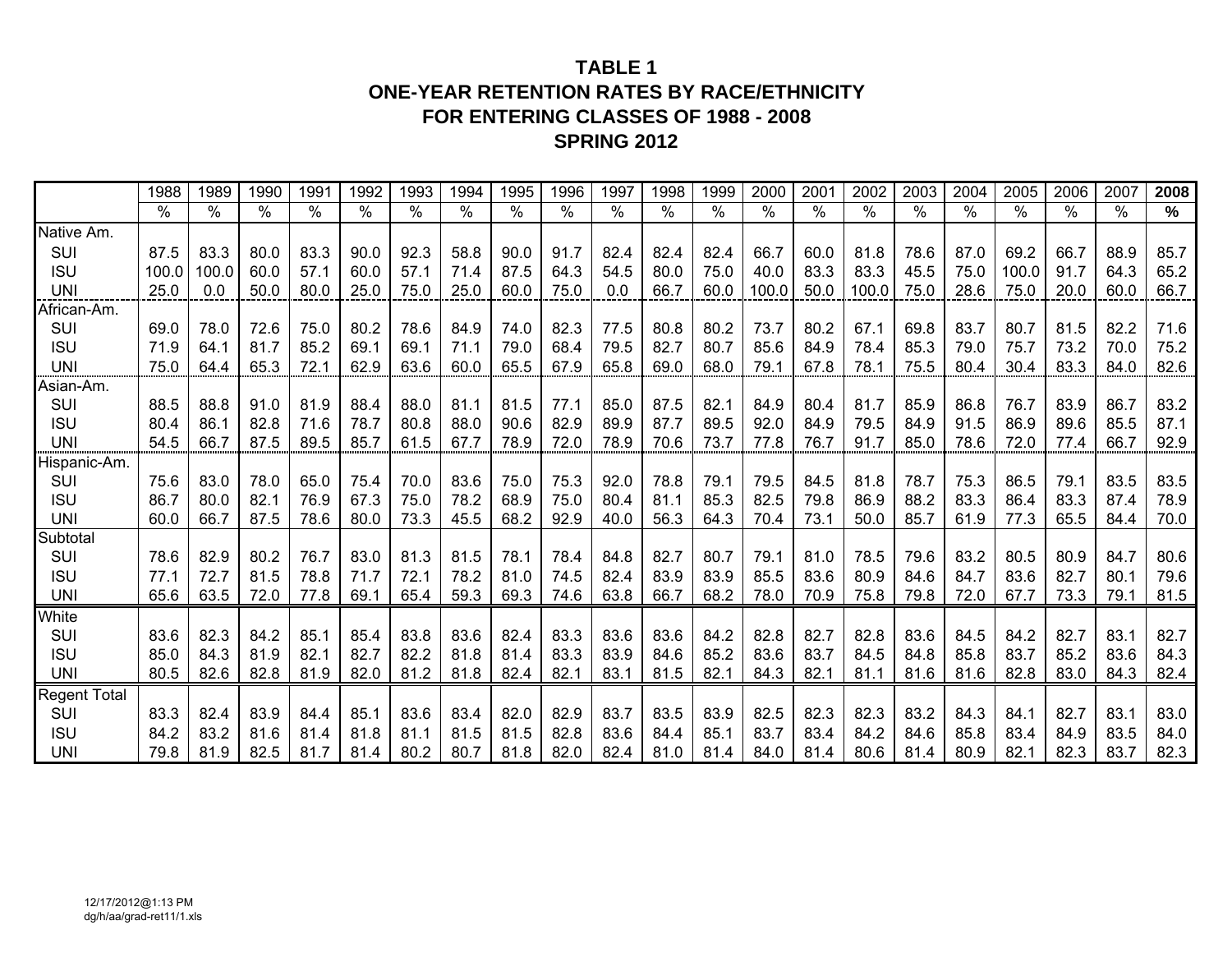# **TABLE 1a ONE-YEAR RETENTION RATES BY RACE/ETHNICITY FOR ENTERING CLASSES OF 2009 - 2010 SPRING 2012**

|                                           | 2009      | 2010  | 2011 | 2012 | 2013 |
|-------------------------------------------|-----------|-------|------|------|------|
|                                           | %         | %     |      |      |      |
| Hispanic-Am.                              |           |       |      |      |      |
| SUI                                       | 87.2      | 85.7  |      |      |      |
| <b>ISU</b>                                | 81.8      | 86.0  |      |      |      |
| <b>UNI</b>                                | 77.5      | 92.5  |      |      |      |
| Am. Indian or Alaska Native               |           |       |      |      |      |
| SUI                                       | 100.0     | 88.9  |      |      |      |
| <b>ISU</b>                                | 87.5      | 50.0  |      |      |      |
| <b>UNI</b>                                | 100.0     | 50.0  |      |      |      |
| Asian-Am.                                 |           |       |      |      |      |
| SUI                                       | 84.7      | 87.3  |      |      |      |
| <b>ISU</b>                                | 82.0      | 92.5  |      |      |      |
| UNI                                       | 77.8      | 70.0  |      |      |      |
| Black or African-Am.                      |           |       |      |      |      |
| SUI                                       | 85.2      | 81.1  |      |      |      |
| <b>ISU</b>                                | 75.0      | 82.0  |      |      |      |
| UNI                                       | 66.1      | 73.3  |      |      |      |
| Native Hawaiian or Other Pacific Islander |           |       |      |      |      |
| <b>SUI</b>                                | 71.4      | 83.3  |      |      |      |
| <b>ISU</b>                                | 66.7      | 66.7  |      |      |      |
| <b>UNI</b>                                | <b>NA</b> | 100.0 |      |      |      |
| Two or More Races                         |           |       |      |      |      |
| SUI                                       | 89.6      | 85.5  |      |      |      |
| <b>ISU</b>                                | 78.8      | 84.8  |      |      |      |
| UNI                                       | 65.0      | 87.1  |      |      |      |
| Subtotal                                  |           |       |      |      |      |
| SUI                                       | 86.4      | 85.2  |      |      |      |
| <b>ISU</b>                                | 79.8      | 85.3  |      |      |      |
| <b>UNI</b>                                | 70.9      | 82.2  |      |      |      |
| White                                     |           |       |      |      |      |
| SUI                                       | 86.5      | 84.9  |      |      |      |
| <b>ISU</b>                                | 86.9      | 87.9  |      |      |      |
| <b>UNI</b>                                | 83.5      | 82.0  |      |      |      |
| Nonresident Alien/International           |           |       |      |      |      |
| SUI                                       | 89.8      | 91.4  |      |      |      |
| <b>ISU</b>                                | 86.5      | 88.4  |      |      |      |
| <b>UNI</b>                                | 75.0      | 80.0  |      |      |      |
| Race/Ethnicity Unknown                    |           |       |      |      |      |
| SUI                                       | 82.6      | 88.0  |      |      |      |
| <b>ISU</b>                                | 81.5      | 91.6  |      |      |      |
| <b>UNI</b>                                | 100.0     | 80.0  |      |      |      |
| <b>Regent Total</b>                       |           |       |      |      |      |
| SUI                                       | 86.6      | 85.6  |      |      |      |
| <b>ISU</b>                                | 86.0      | 87.8  |      |      |      |
| <b>UNI</b>                                | 82.5      | 82.0  |      |      |      |
|                                           |           |       |      |      |      |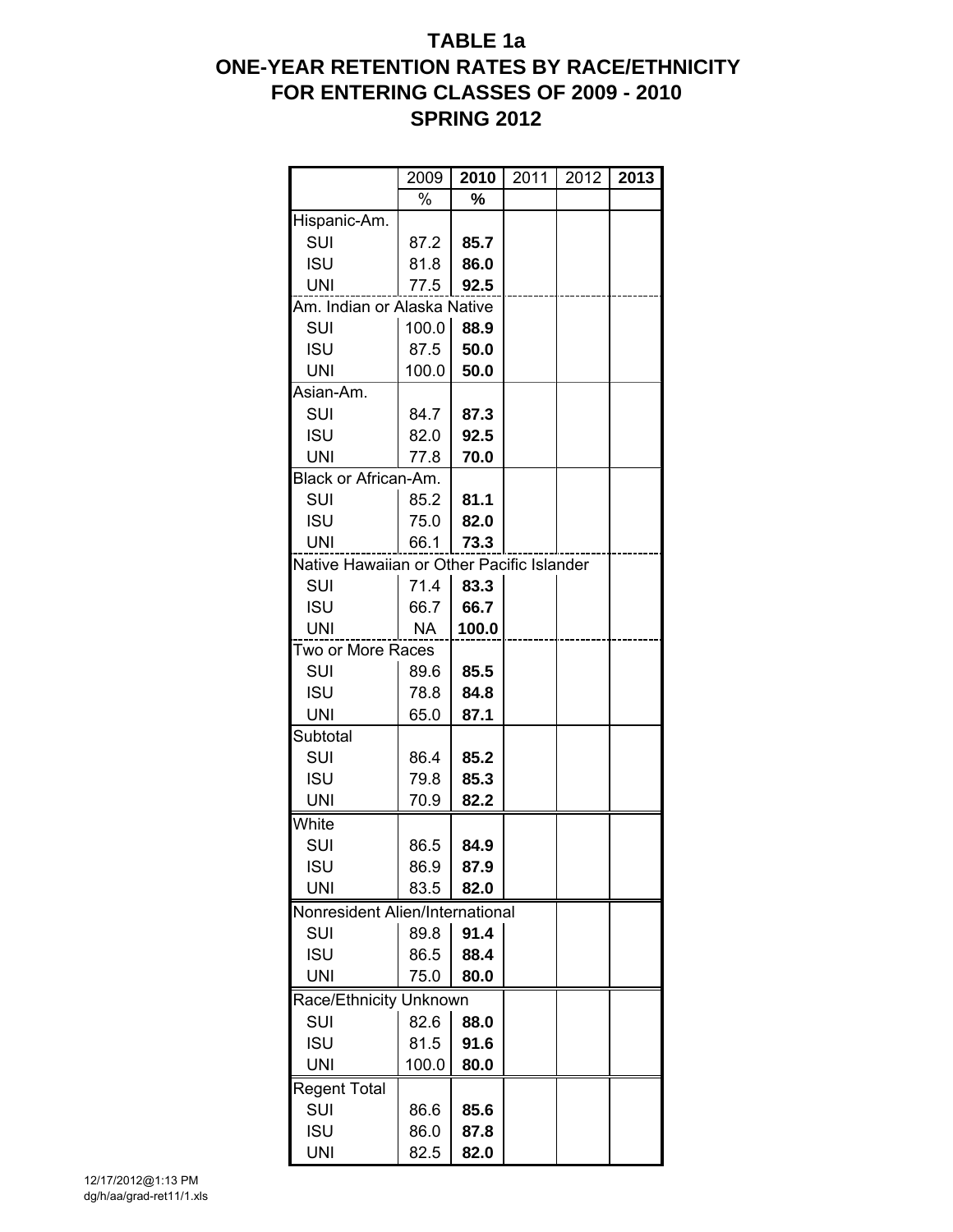# **TABLE 2ONE-YEAR RETENTION RATES BY HIGH SCHOOL RANKFOR ENTERING CLASSES OF 1988 - 2010 SPRING 2012**

|            | 1988 | 1989 | 1990 | 1991 | 1992 | 1993 | 1994 | 1995 | 1996 | 1997 | 1998 | 1999 | 2000 | 2001 | 2002 | 2003 | 2004 | 2005 | 2006 | 2007 | 2008 | 2009 | 2010 |
|------------|------|------|------|------|------|------|------|------|------|------|------|------|------|------|------|------|------|------|------|------|------|------|------|
|            | %    | %    | $\%$ | $\%$ | %    |      | %    | %    | %    | %    | %    |      |      | %    | %    | %    | $\%$ | %    | %    | %    | $\%$ | %    | ℅    |
| 90-99%ile  |      |      |      |      |      |      |      |      |      |      |      |      |      |      |      |      |      |      |      |      |      |      |      |
| SUI        | 91.0 | 89.4 | 91.1 | 91.3 | 90.9 | 89.2 | 90.4 | 90.1 | 91.3 | 92.6 | 91.7 | 91.6 | 92.3 | 92.0 | 91.1 | 92.3 | 92.8 | 90.2 | 90.4 | 91.7 | 90.9 | 93.1 | 90.3 |
| ISL        | 92.0 | 89.5 | 90.3 | 90.6 | 90.3 | 88.9 | 90.2 | 91.4 | 92.3 | 92.5 | 93.3 | 93.8 | 91.5 | 93.5 | 92.4 | 93.7 | 93.8 | 92.4 | 92.1 | 92.0 | 94.2 | 94.3 | 93.2 |
| <b>UNI</b> | 90.7 | 90.2 | 92.9 | 90.6 | 93.1 | 91.4 | 93.0 | 92.8 | 92.5 | 91.7 | 89.5 | 90.9 | 92.7 | 93.0 | 93.0 | 90.4 | 91.6 | 92.7 | 95.1 | 92.5 | 91.9 | 91.4 | 90.5 |
| 80-89%ile  |      |      |      |      |      |      |      |      |      |      |      |      |      |      |      |      |      |      |      |      |      |      |      |
| SUI        | 86.0 | 84.7 | 86.5 | 89.3 | 89.7 | 85.6 | 85.6 | 86.1 | 87.4 | 87.5 | 86.9 | 91.2 | 86.8 | 89.4 | 84.3 | 86.2 | 85.0 | 85.5 | 86.4 | 85.6 | 84.9 | 88.6 | 86.6 |
| <b>ISU</b> | 88.5 | 86.3 | 84.5 | 85.8 | 86.9 | 85.1 | 86.7 | 80.7 | 86.8 | 87.5 | 86.9 | 90.2 | 87.1 | 88.3 | 87.1 | 90.5 | 90.5 | 89.7 | 91.5 | 90.2 | 90.4 | 91.2 | 91.0 |
| <b>UNI</b> | 84.9 | 88.0 | 87.8 | 87.4 | 83.7 | 87.0 | 87.8 | 88.2 | 87.2 | 87.5 | 85.2 | 85.1 | 87.9 | 85.7 | 88.5 | 88.8 | 88.5 | 85.3 | 88.2 | 88.4 | 87.8 | 88.4 | 87.7 |
| 70-79%ile  |      |      |      |      |      |      |      |      |      |      |      |      |      |      |      |      |      |      |      |      |      |      |      |
| SUI        | 83.6 | 83.4 | 84.9 | 87.3 | 81.5 | 81.8 | 83.1 | 80.2 | 83.7 | 83.3 | 85.5 | 84.4 | 83.4 | 81.0 | 81.5 | 83.4 | 83.6 | 82.2 | 79.6 | 78.7 | 81.9 | 86.0 | 84.6 |
| <b>ISU</b> | 83.8 | 82.8 | 81.3 | 82.7 | 84.6 | 80.9 | 80.4 | 80.6 | 81.9 | 82.0 | 86.0 | 82.1 | 84.4 | 83.2 | 83.7 | 83.1 | 88.6 | 84.1 | 84.1 | 82.2 | 85.7 | 84.7 | 87.9 |
| UNI        | 80.7 | 82.2 | 81.3 | 79.4 | 86.0 | 80.2 | 84.3 | 83.2 | 81.4 | 84.3 | 85.6 | 80.8 | 87.8 | 82.7 | 79.4 | 79.3 | 82.3 | 84.5 | 84.5 | 84.8 | 85.7 | 82.8 | 82.1 |
| 60-69%ile  |      |      |      |      |      |      |      |      |      |      |      |      |      |      |      |      |      |      |      |      |      |      |      |
| SUI        | 82.0 | 78.5 | 83.3 | 80.2 | 82.2 | 84.9 | 79.3 | 81.2 | 80.1 | 79.8 | 80.2 | 79.6 | 81.1 | 78.3 | 80.6 | 81.2 | 81.8 | 81.1 | 78.0 | 77.5 | 80.2 | 83.0 | 80.8 |
| ISL        | 79.4 | 78.2 | 77.0 | 75.7 | 76.3 | 75.8 | 77.0 | 79.6 | 80.2 | 79.2 | 83.1 | 82.0 | 79.6 | 77.7 | 79.8 | 81.5 | 81.6 | 85.7 | 83.2 | 85.7 | 76.4 | 82.3 | 83.3 |
| UNII       | 77.3 | 76.1 | 76.7 | 79.9 | 74.5 | 72.2 | 76.5 | 74.7 | 76.8 | 78.8 | 78.8 | 80.4 | 81.3 | 79.0 | 77.5 | 79.0 | 77.2 | 79.9 | 77.3 | 81.9 | 81.3 | 78.9 | 81.9 |
| 50-59%ile  |      |      |      |      |      |      |      |      |      |      |      |      |      |      |      |      |      |      |      |      |      |      |      |
| SUI        | 76.8 | 74.7 | 75.5 | 77.4 | 80.6 | 77.6 | 80.6 | 78.8 | 75.5 | 79.1 | 78.3 | 78.5 | 75.6 | 74.0 | 78.5 | 76.5 | 78.3 | 80.0 | 76.3 | 76.0 | 71.1 | 80.8 | 73.9 |
| <b>ISU</b> | 75.4 | 76.6 | 72.3 | 70.2 | 73.7 | 72.2 | 69.1 | 71.8 | 71.8 | 76.2 | 72.0 | 76.5 | 77.3 | 73.5 | 79.6 | 76.3 | 78.0 | 75.1 | 78.7 | 72.3 | 75.9 | 75.1 | 76.7 |
| UNII       | 75.0 | 78.1 | 77.8 | 70.8 | 77.0 | 70.9 | 70.4 | 75.9 | 75.0 | 73.9 | 73.1 | 74.0 | 71.9 | 69.0 | 71.7 | 74.3 | 66.5 | 71.6 | 74.6 | 74.6 |      | 79.8 | 77.2 |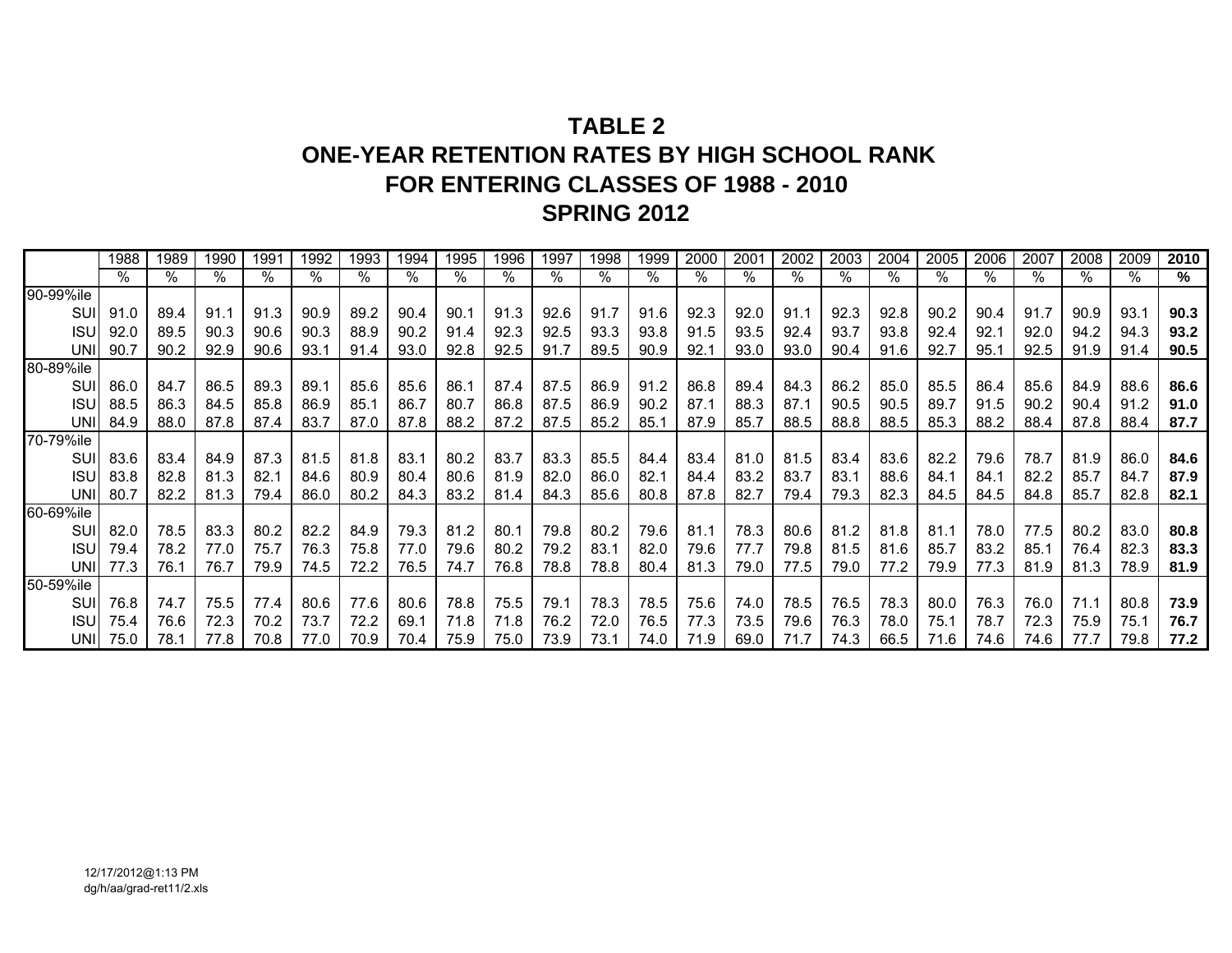# **TABLE 2ONE-YEAR RETENTION RATES BY HIGH SCHOOL RANKFOR ENTERING CLASSES OF 1988 - 2010 SPRING 2012**

|              | 1988 | 1989 | 1990 | 1991 | 1992 | 1993 | 1994 | 1995 | 1996  | 1997  | 1998  | 1999 | 2000  | 2001  | 2002  | 2003  | 2004  | 2005  | 2006  | 2007  | 2008  | 2009 | 2010 |
|--------------|------|------|------|------|------|------|------|------|-------|-------|-------|------|-------|-------|-------|-------|-------|-------|-------|-------|-------|------|------|
|              | %    | %    | %    | %    | %    | %    | $\%$ | $\%$ | %     | $\%$  | ℅     | %    | %     | %     | ℅     | ℅     | ℅     | %     | %     | %     | ℅     | %    | ℅    |
| 40-49%ile    |      |      |      |      |      |      |      |      |       |       |       |      |       |       |       |       |       |       |       |       |       |      |      |
| SUI          | 70.8 | 74.1 | 72.7 | 74.5 | 80.0 | 79.1 | 78.3 | 70.8 | 74.9  | 76.0  | 76.1  | 73.6 | 67.7  | 74.2  | 72.8  | 71.4  | 77.7  | 75.4  | 69.5  | 76.3  | 74.7  | 79.0 | 76.5 |
| <b>ISL</b>   | 80.0 | 78.0 | 69.9 | 68.5 | 63.6 | 69.2 | 69.5 | 74.7 | 70.3  | 74.0  | 71.4  | 74.7 | 74.3  | 72.8  | 75.4  | 73.1  | 71.2  | 63.1  | 69.6  | 76.8  | 72.3  | 78.4 | 78.9 |
| UNI          | 68.6 | 71.3 | 69.4 | 74.2 | 64.7 | 67.9 | 68.8 | 73.8 | 78.0  | 73.8  | 66.7  | 72.2 | 80.0  | 73.5  | 67.8  | 70.6  | 68.6  | 77.3  | 67.2  | 75.0  | 66.9  | 80.3 | 72.5 |
| 30-39%ile    |      |      |      |      |      |      |      |      |       |       |       |      |       |       |       |       |       |       |       |       |       |      |      |
| SUI          | 66.7 | 59.4 | 64.1 | 66.2 | 85.1 | 68.7 | 76.3 | 74.0 | 62.5  | 69.2  | 67.9  | 74.4 | 68.2  | 69.0  | 68.8  | 69.6  | 68.5  | 70.5  | 61.0  | 76.0  | 75.6  | 77.3 | 81.0 |
| <b>ISU</b>   | 66.7 | 68.4 | 77.5 | 69.0 | 65.9 | 68.0 | 81.9 | 65.4 | 63.4  | 72.7  | 62.9  | 74.7 | 66.3  | 68.8  | 70.0  | 68.7  | 66.7  | 72.4  | 71.4  | 59.7  | 70.9  | 64.7 | 81.0 |
| <b>UNI</b>   | 52.5 | 63.9 | 82.4 | 85.2 | 64.3 | 70.6 | 56.7 | 62.2 | 70.3  | 65.7  | 65.2  | 61.5 | 62.5  | 74.5  | 75.6  | 82.1  | 69.8  | 66.7  | 77.1  | 76.5  | 65.7  | 70.9 | 70.0 |
| 20-29%ile    |      |      |      |      |      |      |      |      |       |       |       |      |       |       |       |       |       |       |       |       |       |      |      |
| SUI          | 59.0 | 55.8 | 60.0 | 73.1 | 70.0 | 81.3 | 62.5 | 65.7 | 77.8  | 75.0  | 85.2  | 72.4 | 69.6  | 77.8  | 72.7  | 64.7  | 91.7  | 87.5  | 100.0 | 62.5  | 69.2  | 60.0 | 70.0 |
| ISL          | 75.0 | 77.1 | 55.6 | 67.3 | 48.9 | 72.5 | 70.2 | 57.6 | 60.4  | 59.7  | 61.1  | 68.9 | 66.1  | 68.0  | 60.3  | 60.7  | 65.2  | 54.5  | 69.2  | 59.0  | 72.3  | 86.4 | 70.6 |
| UNI          | 47.1 | 61.5 | 46.7 | 83.3 | 16.7 | 71.4 | 40.0 | 80.0 | 50.0  | 55.6  | 50.0  | 72.7 | 62.5  | 71.4  | 66.7  | 78.6  | 83.3  | 72.2  | 60.0  | 73.3  | 62.5  | 61.5 | 69.4 |
| 00-19%ile    |      |      |      |      |      |      |      |      |       |       |       |      |       |       |       |       |       |       |       |       |       |      |      |
| SUI          | 66.7 | 70.4 | 76.5 | 50.0 | 55.6 | 70.0 | 81.3 | 55.6 | 75.0  | 83.3  | 100.0 | 50.0 | 55.6  | 0.0   | 100.0 | 75.0  | 100.0 | 100.0 | 71.4  | 100.0 | 100.0 | 0.0  | 55.6 |
| ISL          | 50.0 | 73.7 | 61.5 | 58.8 | 58.3 | 57.1 | 38.5 | 70.6 | 76.9  | 52.9  | 50.0  | 40.0 | 63.6  | 35.7  | 100.0 | 44.4  | 57.1  | 62.5  | 16.7  | 61.5  | 75.0  | 80.0 | 85.7 |
| UNII         | 37.5 | 40.0 | 71.4 | 50.0 | 0.0  | 50.0 | 0.0  | 50.0 | 75.0  | 50.0  | 100.0 | 33.3 | 83.3  | 100.0 | 66.7  | 72.7  | 66.7  | 100.0 | 85.7  | 66.7  | 66.7  | 90.9 | 87.5 |
| <b>NA</b>    |      |      |      |      |      |      |      |      |       |       |       |      |       |       |       |       |       |       |       |       |       |      |      |
| SUI          | 84.7 | 88.1 | 81.4 | 85.7 | 89.9 | 85.9 | 78.3 | 75.9 | 76.8  | 77.0  | 74.8  | 74.5 | 78.8  | 81.5  | 83.5  | 78.0  | 83.5  | 87.8  | 85.7  | 85.5  | 84.7  | 87.5 | 89.8 |
| <b>ISL</b>   | 0.0  | 0.0  | 0.0  | 0.0  | 0.0  | 0.0  | 0.0  | 0.0  | 100.0 | 100.0 | 40.0  | 66.7 | 100.0 | 50.0  | 0.0   | 100.0 | 0.0   | 0.0   | 0.0   | 0.0   | 80.7  | 84.2 | 87.6 |
| <b>UNI</b>   | 58.3 | 63.6 | 66.7 | 61.9 | 76.9 | 71.1 | 63.9 | 70.5 | 73.9  | 78.8  | 70.2  | 80.2 | 84.5  | 77.0  | 73.7  | 73.8  | 83.0  | 76.1  | 76.5  | 79.3  | 79.0  | 73.0 | 79.4 |
| <b>TOTAL</b> |      |      |      |      |      |      |      |      |       |       |       |      |       |       |       |       |       |       |       |       |       |      |      |
| SUI          | 83.3 | 82.4 | 83.9 | 84.4 | 85.1 | 83.6 | 83.4 | 82.0 | 82.9  | 83.7  | 83.5  | 83.9 | 82.6  | 82.5  | 82.5  | 83.2  | 84.3  | 84.1  | 82.7  | 83.1  | 83.0  | 86.6 | 85.6 |
| ISL          | 84.2 | 83.1 | 81.6 | 81.4 | 81.7 | 81.0 | 81.5 | 81.5 | 82.8  | 83.6  | 84.4  | 85.1 | 83.7  | 83.4  | 84.2  | 84.7  | 85.8  | 84.8  | 85.6  | 83.5  | 84.0  | 86.0 | 87.8 |
| UNI          | 79.8 | 81.9 | 82.5 | 81.7 | 81.4 | 80.2 | 80.7 | 81.8 | 82.0  | 82.4  | 81.0  | 81.4 | 84.0  | 81.4  | 80.6  | 81.4  | 80.9  | 82.1  | 82.3  | 83.7  | 82.3  | 82.5 | 82.0 |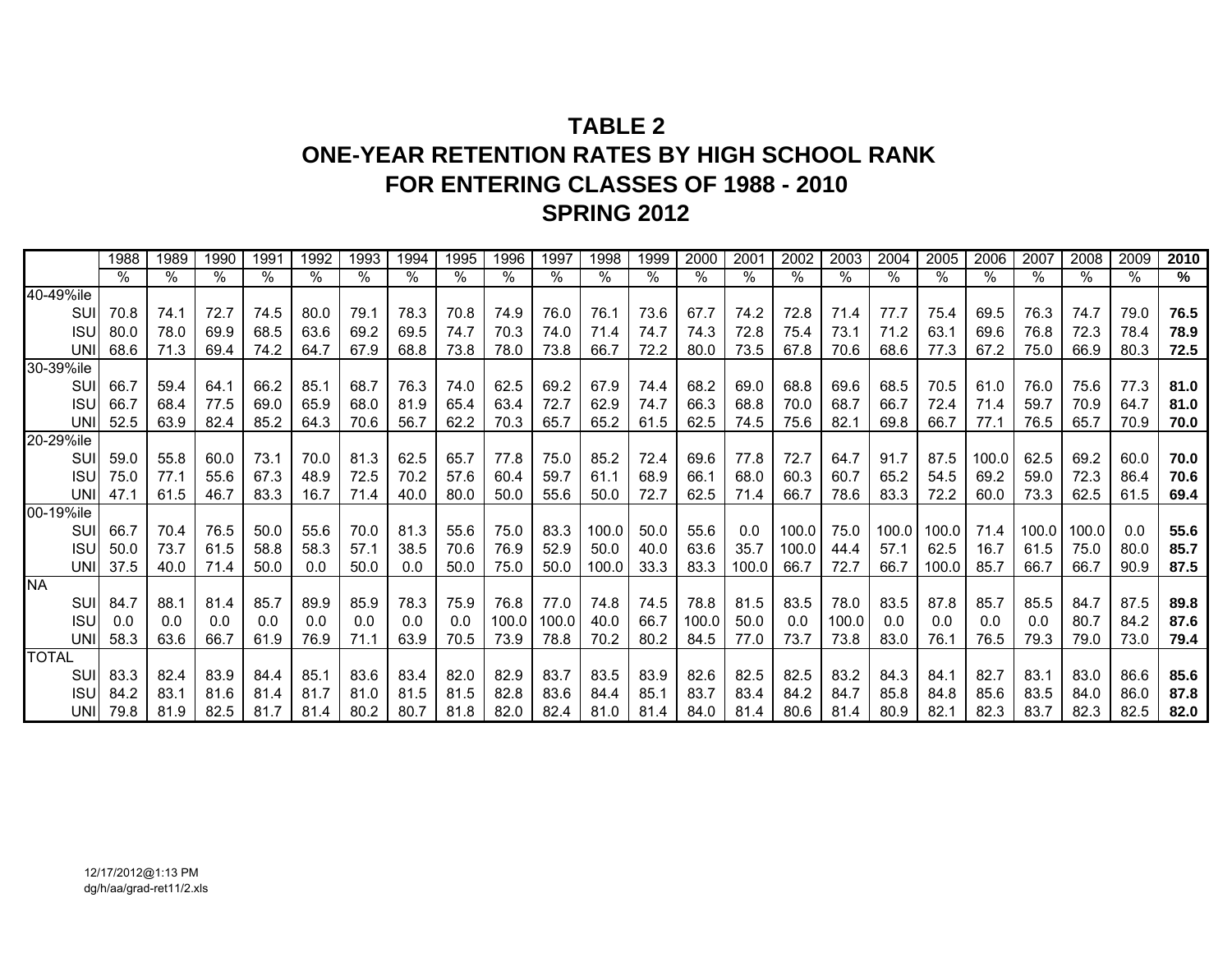# **TABLE 3ONE-YEAR RETENTION RATES BY ACT SCOREFOR ENTERING CLASSES OF 1988 - 2010 SPRING 2012**

|              |             | 1988             | 1989 | 1990                  | 1991          | 1992                     | 1993             | 1994 | 1995          | 1996                        | 1997 | 1998 | 1999          | 2000 | 2001          | 2002 | 2003 | 2004       | 2005                 | 2006 | 2007 | 2008 | 2009 | 2010 |
|--------------|-------------|------------------|------|-----------------------|---------------|--------------------------|------------------|------|---------------|-----------------------------|------|------|---------------|------|---------------|------|------|------------|----------------------|------|------|------|------|------|
|              |             | $\%$             | ℅    | $\%$                  | $\frac{0}{0}$ | $\overline{\frac{9}{6}}$ | $\frac{0}{0}$    | $\%$ | $\frac{0}{0}$ | $\frac{0}{0}$               | $\%$ | %    | $\frac{0}{0}$ | $\%$ | $\frac{1}{2}$ | $\%$ | $\%$ | $\%$       | $\%$                 | ℅    | $\%$ | $\%$ | $\%$ | %    |
| $32 - 36$    |             |                  |      |                       |               |                          |                  |      |               |                             |      |      |               |      |               |      |      |            |                      |      |      |      |      |      |
|              | SUI         | 81.8             | 91.3 | 90.0                  | 89.7          | 92.2                     | 92.9             | 89.3 | 91.4          | 92.8                        | 92.6 | 88.4 | 88.6          | 90.9 | 93.7          | 93.0 | 92.9 | 94.3       | 88.0                 | 88.7 | 92.7 | 89.1 | 95.2 | 90.5 |
|              | <b>ISUI</b> | 97.3             | 93.3 | 96.8                  | 92.1          | 94.2                     | 82.9             | 91.4 | 95.7          | 94.1                        | 95.8 | 92.9 | 92.7          | 90.3 | 91.5          | 94.9 | 95.0 | 95.6       | 88.9                 | 90.6 | 91.9 | 92.6 | 91.6 | 94.6 |
|              |             |                  |      | UNI 100.0 100.0 100.0 | 92.9          |                          | 100.0 100.0 88.2 |      |               | 91.7   100.0   100.0   95.2 |      |      | 83.3          | 93.3 | 92.9          | 93.3 | 87.5 | 100.0 92.9 |                      | 90.5 | 95.0 | 93.3 | 88.9 | 81.8 |
| $27 - 31$    |             |                  |      |                       |               |                          |                  |      |               |                             |      |      |               |      |               |      |      |            |                      |      |      |      |      |      |
|              | SUI         | 85.7             | 87.5 | 85.4                  | 88.3          | 90.2                     | 84.2             | 86.9 | 86.5          | 87.0                        | 87.6 | 85.7 | 88.0          | 86.1 | 86.4          | 83.6 | 87.6 | 88.7       | 87.1                 | 86.8 | 86.7 | 86.5 | 89.0 | 89.6 |
|              | <b>ISU</b>  | 88.2             | 87.3 | 87.1                  | 88.2          | 86.5                     | 86.1             | 92.6 | 87.1          | 88.9                        | 89.4 | 90.1 | 88.3          | 87.2 | 88.4          | 89.6 | 86.4 | 87.7       | 88.7                 | 88.6 | 87.1 | 89.4 | 90.7 | 89.9 |
|              | UNI         | 88.4             | 89.1 | 88.5                  | 88.8          | 88.9                     | 85.2             | 88.7 | 89.7          | 84.8                        | 89.3 | 87.3 | 87.0          | 92.4 | 87.7          | 88.0 | 87.2 | 88.8       | 85.7                 | 90.0 | 89.8 | 87.5 | 86.2 | 87.1 |
| $22 - 26$    |             |                  |      |                       |               |                          |                  |      |               |                             |      |      |               |      |               |      |      |            |                      |      |      |      |      |      |
|              | SUI         | 83.9             | 82.8 | 84.8                  | 85.2          | 85.1                     | 83.4             | 83.4 | 82.1          | 82.3                        | 83.6 | 83.9 | 84.1          | 82.7 | 83.3          | 84.2 | 83.3 | 84.2       | 85.5                 | 83.0 | 81.6 | 81.6 | 86.4 | 84.3 |
|              | <b>ISU</b>  | 84.8             | 83.4 | 81.2                  | 80.8          | 82.4                     | 81.6             | 82.4 | 80.5          | 81.7                        | 82.6 | 83.5 | 85.0          | 82.9 | 83.5          | 83.0 | 85.0 | 86.1       | 82.2                 | 84.5 | 83.5 | 82.6 | 84.4 | 87.2 |
|              |             | UNI 80.2         | 85.2 | 84.3                  | 83.7          | 83.3                     | 82.4             | 82.9 | 82.8          | 84.6                        | 83.4 | 80.2 | 81.4          | 84.4 | 83.9          | 81.2 | 82.6 | 83.8       | 84.2                 | 83.2 | 84.8 | 82.1 | 82.5 | 84.8 |
| $19 - 21$    |             |                  |      |                       |               |                          |                  |      |               |                             |      |      |               |      |               |      |      |            |                      |      |      |      |      |      |
|              | SUI         | 83.0             | 79.1 | 83.3                  | 81.6          | 81.1                     | 84.3             | 82.3 | 77.9          | 80.1                        | 80.0 | 80.7 | 81.4          | 80.4 | 77.0          | 77.2 | 77.2 | 78.8       | 78.7                 | 76.5 | 80.5 | 79.9 | 80.1 | 78.4 |
|              | <b>ISU</b>  | 80.7             | 80.6 | 77.7                  | 78.5          | 77.6                     | 77.1             | 78.9 | 77.9          | 77.7                        | 79.7 | 79.7 | 81.7          | 81.3 | 78.8          | 79.0 | 79.1 | 82.5       | 78.6                 | 81.8 | 79.4 | 80.4 | 82.3 | 85.4 |
|              |             | UNI 76.4         | 76.5 | 78.1                  | 78.1          | 77.3                     | 77.5             | 76.0 | 80.2          | 78.2                        | 79.8 | 79.7 | 80.9          | 81.8 | 77.9          | 81.0 | 78.9 | 75.1       | 80.8                 | 80.8 | 81.0 | 82.4 | 83.3 | 77.3 |
| l≤18         |             |                  |      |                       |               |                          |                  |      |               |                             |      |      |               |      |               |      |      |            |                      |      |      |      |      |      |
|              | SUI         | 77.2             | 76.0 | 77.7                  | 72.2          | 76.9                     | 76.2             |      |               | 73.3   71.3   71.4          | 75.7 | 74.8 | 74.7          | 73.4 | 72.6          | 68.2 | 67.6 | 68.7       | 64.3                 | 72.4 | 67.3 | 63.8 | 76.6 | 70.3 |
|              |             | <b>ISU</b> 74.6  | 73.9 | 69.1                  | 72.3          | 72.8                     | 75.6             |      | 70.8 75.6     | 72.4                        | 75.9 | 75.8 | 76.9          | 79.1 | 72.4          | 78.3 | 81.1 | 75.7       | 80.3                 | 76.9 | 71.3 | 67.0 | 73.9 | 78.1 |
|              |             | UNI 71.1         | 68.3 | 74.4                  | 72.2          | 72.9                     | 68.6             | 66.2 | 68.8          | 69.3                        | 69.5 | 73.8 | 74.2          | 72.8 | 70.2          | 67.7 | 73.9 | 69.1       | 70.3                 | 69.9 | 75.1 | 73.9 | 72.8 | 74.5 |
| <b>NA</b>    |             |                  |      |                       |               |                          |                  |      |               |                             |      |      |               |      |               |      |      |            |                      |      |      |      |      |      |
|              | suil        | 80.8             | 80.7 | 80.4                  | 79.7          | 83.2                     | 83.2             | 76.5 |               | $80.6$   81.8               | 77.9 | 81.8 | 74.5          | 73.9 | 75.1          | 81.8 | 78.5 | 82.7       | 79.1                 | 75.8 | 84.3 | 88.0 | 84.4 | 87.6 |
|              | <b>ISU</b>  | 72.3             | 71.7 | 73.2                  | 71.2          | 77.7                     | 71.8             |      |               | 70.5   73.3   77.4          | 71.3 | 72.9 | 84.0          | 78.4 | 75.6          | 77.6 | 88.6 | 78.9       | 85.7                 | 82.4 | 84.3 | 86.2 | 89.4 | 89.4 |
|              |             | UNI $\vert$ 62.5 | 73.7 | 70.6                  | 66.7          | 50.0                     | 46.7             | 75.0 | 33.3          | 78.6                        | 70.0 | 85.7 | 78.6          | 89.7 | 66.7          | 66.7 | 69.2 | 72.2       | 75.0                 | 61.1 | 57.1 | 68.8 | 66.7 | 45.5 |
| <b>TOTAL</b> |             |                  |      |                       |               |                          |                  |      |               |                             |      |      |               |      |               |      |      |            |                      |      |      |      |      |      |
|              | SUI         | 83.3             | 82.4 | 83.9                  | 84.4          | 85.1                     | 83.6             |      | $83.4$ 82.0   | 82.9                        | 83.7 | 83.5 | 83.9          | 82.6 | 82.5          | 82.5 | 83.2 | 84.3       | 84.1                 | 82.7 | 83.1 | 83.0 | 86.6 | 85.6 |
|              | <b>ISU</b>  | 84.2             | 83.1 | 81.6                  | 81.3          | 81.8                     | 81.1             | 83.0 | 81.5          | 82.7                        | 83.6 | 84.4 | 85.1          | 83.7 | 83.4          | 84.2 | 84.7 | 85.8       | 83.4                 | 84.9 | 83.5 | 84.0 | 86.0 | 87.8 |
|              |             | UNI 79.8         |      | 81.9 82.5             | 81.7          |                          | $81.4$ 80.2      | 80.7 |               | 81.8 82.0 82.4 81.0         |      |      | 81.4          | 84.0 | 81.4          | 80.6 |      |            | $81.4$   80.9   82.1 | 82.3 | 83.7 | 82.3 | 82.5 | 82.0 |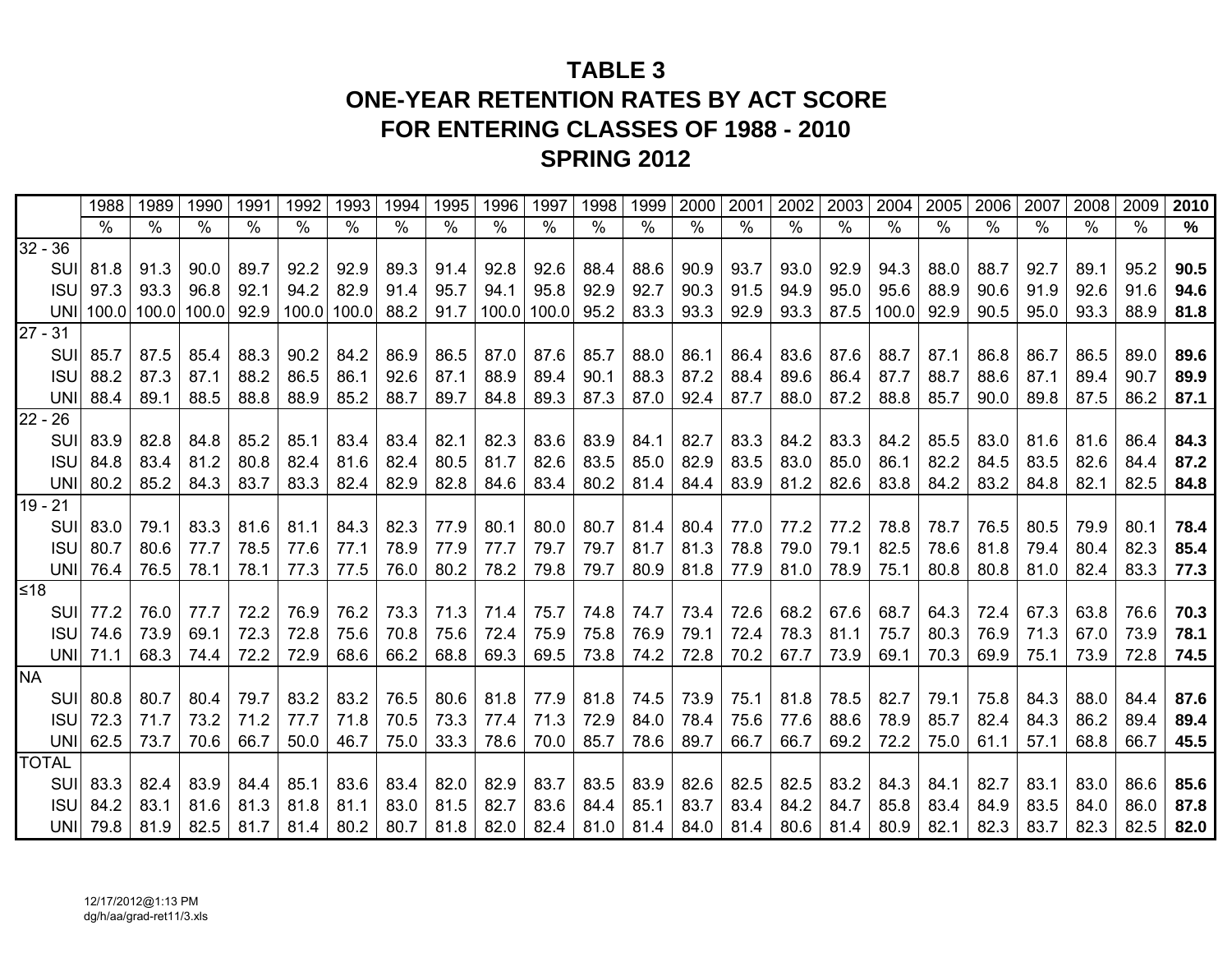# **TABLE 4ONE-YEAR RETENTION RATES BY FIRST-TERM GPA FOR ENTERING CLASSES OF 1988 - 2010 SPRING 2012**

|               | 1988     | 1989 | 1990 | 1991 | 1992 | 1993 | 1994 | 1995 | 1996 | 1997 | 1998 | 1999 | 2000 | 2001 | 2002 | 2003 | 2004 | 2005 | 2006 | 2007 | 2008 | 2009 | 2010 |
|---------------|----------|------|------|------|------|------|------|------|------|------|------|------|------|------|------|------|------|------|------|------|------|------|------|
|               | %        | %    | %    | %    | %    | %    | %    | %    | %    | %    | %    | %    | %    | %    | %    | ℅    | %    | %    | %    | %    | %    | %    | %    |
| $3.50 - 4.00$ |          |      |      |      |      |      |      |      |      |      |      |      |      |      |      |      |      |      |      |      |      |      |      |
| SUI           | 93.8     | 90.8 | 93.5 | 92.7 | 94.0 | 94.8 | 90.9 | 94.4 | 96.5 | 94.7 | 93.4 | 94.4 | 94.6 | 92.1 | 92.4 | 92.4 | 94.0 | 91.2 | 92.1 | 92.6 | 93.1 | 94.3 | 94.3 |
| <b>ISU</b>    | 93.6     | 94.3 | 91.0 | 91.8 | 93.7 | 90.8 | 93.3 | 94.6 | 96.2 | 92.9 | 94.8 | 93.9 | 95.3 | 94.4 | 92.9 | 92.7 | 93.9 | 93.1 | 94.5 | 93.6 | 95.0 | 94.0 | 96.1 |
| UNII          | 88.6     | 93.0 | 92.7 | 94.3 | 94.8 | 91.4 | 94.5 | 95.0 | 92.5 | 93.8 | 93.3 | 92.8 | 93.4 | 93.8 | 92.9 | 93.3 | 94.4 | 90.9 | 93.3 | 94.0 | 91.0 | 92.4 | 89.9 |
| $3.25 - 3.49$ |          |      |      |      |      |      |      |      |      |      |      |      |      |      |      |      |      |      |      |      |      |      |      |
| SUII          | 90.9     | 92.4 | 89.6 | 91.1 | 92.1 | 92.1 | 94.0 | 91.1 | 92.1 | 92.2 | 93.2 | 93.6 | 93.9 | 91.5 | 91.6 | 91.5 | 93.4 | 92.3 | 91.2 | 91.9 | 90.1 | 92.1 | 93.6 |
| <b>ISU</b>    | 93.2     | 91.8 | 89.5 | 91.4 | 94.8 | 91.2 | 93.4 | 92.0 | 92.8 | 93.3 | 92.5 | 93.2 | 90.6 | 91.8 | 92.7 | 91.1 | 92.6 | 93.2 | 92.2 | 91.9 | 93.3 | 95.0 | 93.9 |
| UNII          | 92.9     | 91.1 | 90.6 | 87.7 | 92.2 | 93.6 | 90.7 | 88.0 | 93.4 | 91.9 | 90.1 | 88.6 | 91.9 | 89.7 | 90.3 | 90.4 | 89.4 | 92.7 | 90.8 | 90.4 | 88.8 | 89.4 | 92.4 |
| $3.00 - 3.24$ |          |      |      |      |      |      |      |      |      |      |      |      |      |      |      |      |      |      |      |      |      |      |      |
| SUII          | 91.0     | 91.4 | 91.2 | 89.5 | 92.4 | 92.5 | 92.0 | 89.7 | 90.5 | 91.8 | 91.2 | 91.4 | 93.3 | 90.1 | 89.8 | 90.6 | 89.8 | 92.2 | 89.1 | 90.9 | 88.0 | 92.9 | 91.5 |
| <b>ISU</b>    | 92.7     | 91.7 | 92.8 | 91.7 | 90.6 | 89.9 | 92.0 | 92.0 | 90.8 | 91.8 | 91.9 | 92.5 | 88.6 | 88.9 | 90.5 | 92.2 | 94.8 | 92.7 | 92.2 | 91.4 | 90.8 | 92.9 | 92.7 |
| UNI           | 89.2     | 91.2 | 92.3 | 89.1 | 88.5 | 88.2 | 89.8 | 88.6 | 89.7 | 89.5 | 90.4 | 89.7 | 93.4 | 87.6 | 89.9 | 89.8 | 88.7 | 90.4 | 88.1 | 87.1 | 89.9 | 88.1 | 85.0 |
| $2.75 - 2.99$ |          |      |      |      |      |      |      |      |      |      |      |      |      |      |      |      |      |      |      |      |      |      |      |
| SUII          | 92.4     | 87.7 | 89.5 | 91.1 | 91.3 | 88.8 | 91.6 | 91.4 | 91.7 | 90.9 | 91.8 | 90.0 | 90.7 | 87.7 | 88.7 | 89.6 | 89.4 | 91.2 | 89.6 | 88.9 | 86.9 | 92.0 | 90.7 |
| <b>ISU</b>    | 92.4     | 90.4 | 89.2 | 88.5 | 89.1 | 90.8 | 89.5 | 89.3 | 90.2 | 91.7 | 90.9 | 92.9 | 91.6 | 89.6 | 91.7 | 89.6 | 92.4 | 89.6 | 90.5 | 91.2 | 91.1 | 91.2 | 92.3 |
| UNII          | 92.7     | 91.1 | 89.6 | 87.5 | 91.7 | 85.1 | 90.2 | 90.9 | 88.5 | 87.4 | 83.1 | 90.8 | 90.9 | 91.6 | 88.2 | 88.1 | 89.4 | 83.0 | 90.3 | 83.1 | 84.7 | 89.3 | 88.0 |
| $2.50 - 2.74$ |          |      |      |      |      |      |      |      |      |      |      |      |      |      |      |      |      |      |      |      |      |      |      |
| SUII          | 91.0     | 88.5 | 91.5 | 91.3 | 90.6 | 89.6 | 88.9 | 87.9 | 89.2 | 89.0 | 89.8 | 90.4 | 88.0 | 87.0 | 87.8 | 85.8 | 87.9 | 88.2 | 85.4 | 85.2 | 85.1 | 86.9 | 84.4 |
| <b>ISUI</b>   | 89.3     | 88.8 | 85.5 | 86.9 | 89.5 | 87.6 | 88.3 | 86.8 | 88.8 | 86.6 | 90.8 | 88.4 | 90.6 | 90.2 | 89.8 | 84.8 | 91.2 | 88.2 | 90.3 | 88.4 | 87.8 | 89.0 | 90.6 |
|               | UNI 88.0 | 89.4 | 87.3 | 88.0 | 88.8 | 88.0 | 89.5 | 87.5 | 88.9 | 88.6 | 87.9 | 90.0 | 90.1 | 89.2 | 85.8 | 86.2 | 88.8 | 88.7 | 86.8 | 85.6 | 87.1 | 82.2 | 85.5 |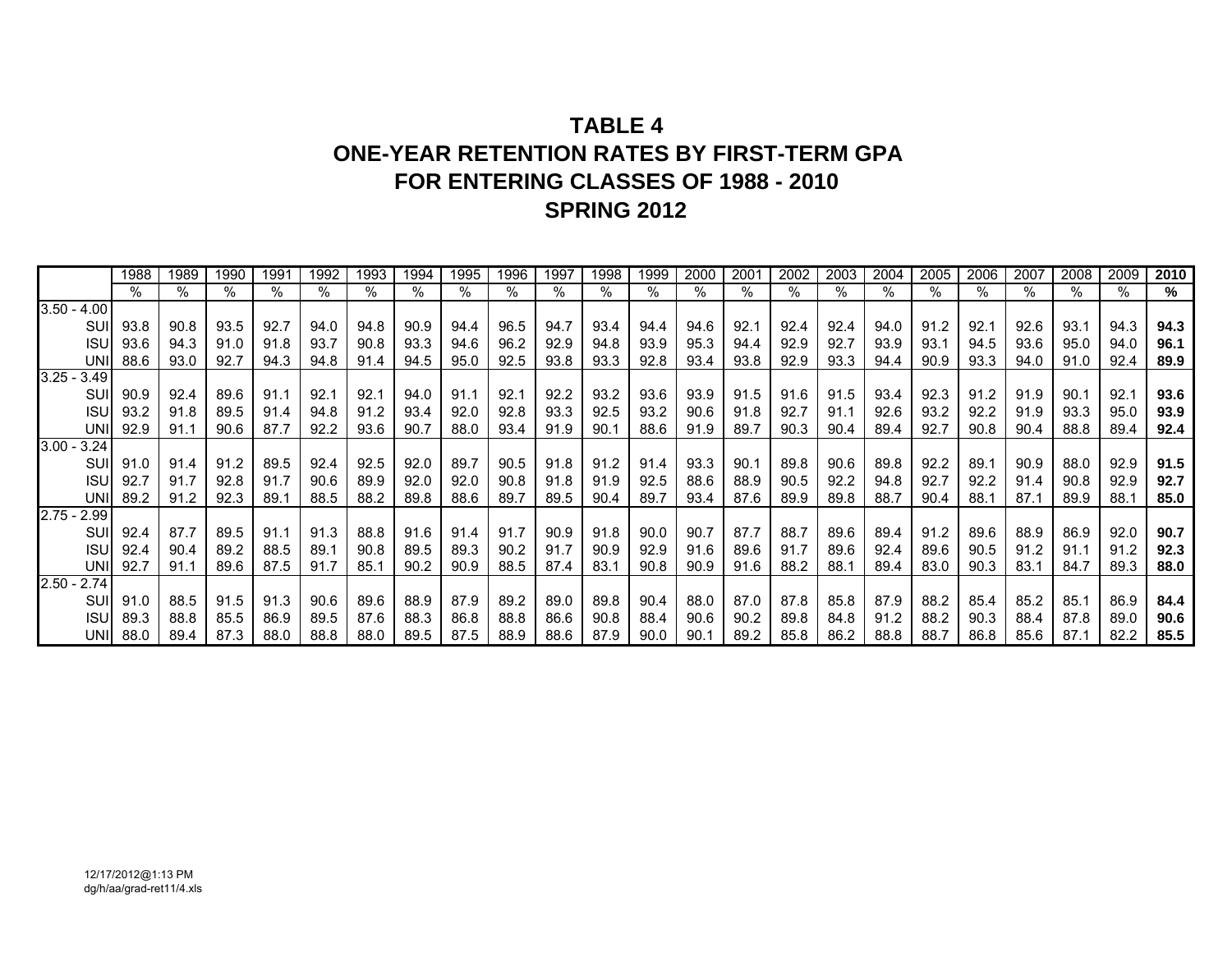# **TABLE 4ONE-YEAR RETENTION RATES BY FIRST-TERM GPA FOR ENTERING CLASSES OF 1988 - 2010 SPRING 2012**

|               | 1988 | 1989 | 1990 | 1991 | 1992 | 1993 | 1994 | 1995 | 1996 | 1997 | 1998 | 1999 | 2000      | 2001      | 2002      | 2003 | 2004      | 2005      | 2006      | 2007      | 2008 | 2009      | 2009      |
|---------------|------|------|------|------|------|------|------|------|------|------|------|------|-----------|-----------|-----------|------|-----------|-----------|-----------|-----------|------|-----------|-----------|
|               | %    | %    | %    | %    | $\%$ | %    | %    | %    | %    | %    | %    | %    | ℅         | %         | %         | %    | %         | %         | ℅         | %         | %    | %         | %         |
| $2.25 - 2.49$ |      |      |      |      |      |      |      |      |      |      |      |      |           |           |           |      |           |           |           |           |      |           |           |
| SUI           | 87.8 | 85.1 | 88.8 | 88.5 | 85.3 | 85.3 | 87.2 | 88.7 | 86.8 | 87.6 | 87.2 | 85.2 | 86.7      | 84.5      | 82.4      | 81.5 | 84.7      | 84.6      | 81.8      | 78.0      | 83.2 | 88.0      | 83.8      |
| <b>ISU</b>    | 87.1 | 90.8 | 87.9 | 87.3 | 87.9 | 88.0 | 84.4 | 86.7 | 85.8 | 87.4 | 88.1 | 87.8 | 89.7      | 88.4      | 83.5      | 88.7 | 88.6      | 88.9      | 86.8      | 89.5      | 88.6 | 91.9      | 90.4      |
| UNII          | 87.0 | 85.5 | 89.1 | 89.3 | 87.0 | 83.5 | 88.3 | 87.8 | 83.7 | 89.6 | 85.4 | 81.6 | 84.6      | 84.6      | 75.4      | 82.5 | 82.2      | 78.6      | 80.6      | 85.2      | 84.7 | 84.9      | 78.3      |
| $2.00 - 2.24$ |      |      |      |      |      |      |      |      |      |      |      |      |           |           |           |      |           |           |           |           |      |           |           |
| SUI           | 85.3 | 86.0 | 86.3 | 83.1 | 86.0 | 85.9 | 84.4 | 83.3 | 80.6 | 84.0 | 81.3 | 85.3 | 80.4      | 81.1      | 78.2      | 79.3 | 81.3      | 77.7      | 82.0      | 76.4      | 78.7 | 84.0      | 81.2      |
| <b>ISU</b>    | 84.3 | 84.4 | 82.0 | 83.8 | 83.8 | 83.0 | 83.2 | 82.9 | 83.1 | 83.7 | 86.7 | 85.9 | 84.4      | 81.9      | 86.6      | 85.1 | 87.6      | 81.8      | 86.4      | 86.9      | 84.4 | 87.3      | 87.5      |
| UNII          | 79.1 | 78.7 | 83.0 | 87.0 | 82.6 | 79.8 | 81.0 | 85.0 | 87.9 | 84.3 | 79.4 | 80.1 | 85.3      | 78.6      | 71.4      | 82.5 | 79.4      | 87.2      | 84.5      | 83.1      | 86.4 | 83.5      | 73.9      |
| $1.00 - 1.99$ |      |      |      |      |      |      |      |      |      |      |      |      |           |           |           |      |           |           |           |           |      |           |           |
| SUI           | 63.0 | 54.3 | 55.7 | 61.8 | 64.4 | 56.1 | 56.2 | 51.2 | 58.2 | 55.5 | 56.3 | 51.4 | 53.0      | 50.9      | 51.3      | 52.6 | 52.9      | 51.7      | 49.4      | 51.6      | 53.1 | 57.4      | 56.9      |
| <b>ISU</b>    | 76.1 | 75.4 | 75.5 | 72.5 | 69.2 | 72.3 | 71.9 | 73.3 | 70.4 | 74.9 | 71.0 | 73.0 | 70.3      | 70.0      | 69.4      | 73.7 | 75.4      | 73.9      | 79.8      | 75.4      | 75.1 | 76.8      | 78.6      |
| <b>UNI</b>    | 66.6 | 65.4 | 70.3 | 52.2 | 58.9 | 63.7 | 58.0 | 65.3 | 64.7 | 63.8 | 66.0 | 62.5 | 68.1      | 56.8      | 64.1      | 63.2 | 61.2      | 56.2      | 52.0      | 63.7      | 57.5 | 59.9      | 63.8      |
| $0.00 - 0.99$ |      |      |      |      |      |      |      |      |      |      |      |      |           |           |           |      |           |           |           |           |      |           |           |
| SUI           | 6.7  | 12.1 | 15.1 | 14.6 | 19.0 | 6.8  | 8.9  | 9.8  | 10.6 | 12.3 | 10.0 | 11.1 | 20.8      | 14.8      | 6.5       | 5.6  | 54.5      | 15.3      | 19.0      | 18.5      | 17.9 | 15.0      | 24.2      |
| <b>ISU</b>    | 34.1 | 21.4 | 27.7 | 29.5 | 28.3 | 23.9 | 26.0 | 19.6 | 20.6 | 29.5 | 25.0 | 27.1 | 21.1      | 28.3      | 28.2      | 31.7 | 21.5      | 26.9      | 20.1      | 20.3      | 20.9 | 23.8      | 34.6      |
| UNII          | 15.4 | 17.5 | 11.0 | 4.3  | 11.1 | 5.8  | 2.4  | 8.4  | 9.8  | 5.1  | 4.2  | 11.9 | 9.9       | 12.0      | 16.4      | 11.6 | 8.2       | 11.1      | 11.7      | 9.6       | 9.4  | 10.7      | 14.1      |
| <b>NA</b>     |      |      |      |      |      |      |      |      |      |      |      |      |           |           |           |      |           |           |           |           |      |           |           |
| SUI           | 4.1  | 13.0 | 13.0 | 5.6  | 26.0 | 28.1 | 23.8 | 18.4 | 17.7 | 18.2 | 16.2 | 15.9 | 13.8      | 66.7      | 62.0      | 26.0 | 19.1      | 74.2      | 60.0      | 66.9      | 66.7 | 69.8      | 71.9      |
| <b>ISU</b>    | 67.9 | 61.9 | 14.0 | 17.0 | 12.8 | 13.5 | 11.5 | 18.0 | 15.8 | 10.6 | 22.4 | 17.9 | 26.1      | 57.8      | 56.2      | 25.0 | 73.1      | 37.5      | 43.8      | 35.3      | 12.1 | 20.0      | 18.9      |
| UNI           | 0.0  | 0.0  | 0.0  | 0.0  | 0.0  | 0.0  | 0.0  | 0.0  | 0.0  | 0.0  | 0.0  | 0.0  | <b>NA</b> | <b>NA</b> | <b>NA</b> | NA   | <b>NA</b> | <b>NA</b> | <b>NA</b> | <b>NA</b> | ΝA   | <b>NA</b> | <b>NA</b> |
| <b>TOTAL</b>  |      |      |      |      |      |      |      |      |      |      |      |      |           |           |           |      |           |           |           |           |      |           |           |
| SUI           | 83.3 | 82.4 | 83.9 | 84.4 | 85.1 | 83.6 | 83.4 | 82.0 | 82.9 | 83.7 | 83.5 | 83.9 | 82.6      | 82.5      | 82.5      | 83.2 | 84.3      | 84.1      | 82.7      | 83.1      | 83.0 | 86.6      | 85.6      |
| <b>ISU</b>    | 84.2 | 83.1 | 81.6 | 81.3 | 81.8 | 81.1 | 81.5 | 81.5 | 82.7 | 83.6 | 84.4 | 85.1 | 83.7      | 83.4      | 84.2      | 84.7 | 85.8      | 83.4      | 84.9      | 83.5      | 84.0 | 86.0      | 87.8      |
| UNI           | 79.8 | 81.9 | 82.5 | 81.7 | 81.4 | 80.2 | 80.7 | 81.8 | 82.0 | 82.4 | 81.0 | 81.4 | 84.0      | 81.4      | 80.6      | 81.4 | 80.9      | 82.1      | 82.3      | 83.7      | 82.3 | 82.5      | 82.0      |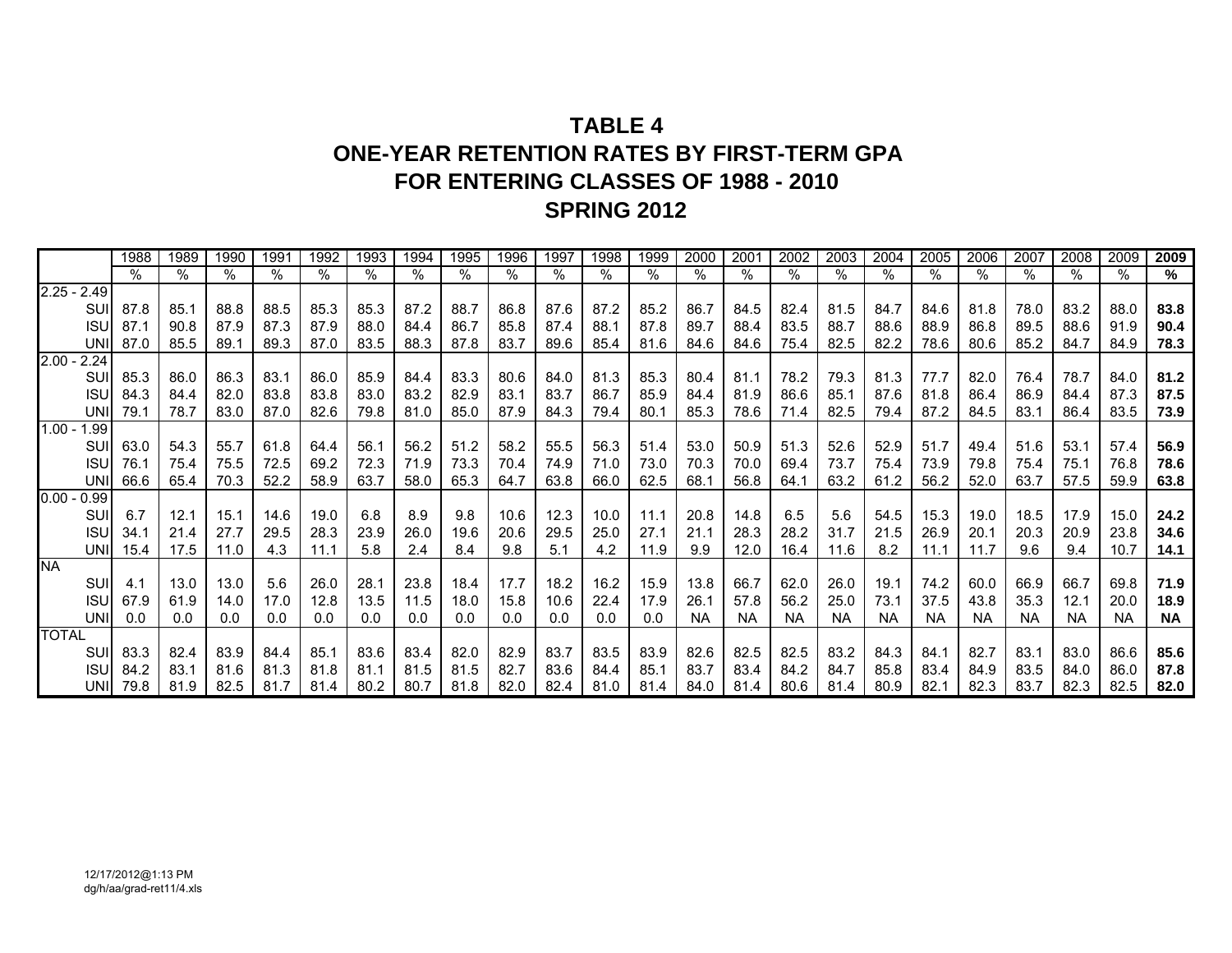# **TABLE 5 ONE-YEAR RETENTION RATES BY GENDER FOR ENTERING CLASSES OF 1988 - 2010 SPRING 2012**

|              | 1988            | 1989 | 1990 | 1991 | 1992 | 1993 | 1994 | 1995 | 1996 | 1997 | 1998        | 1999        | 2000 | 2001 | 2002 | 2003 | 2004      | 2005 | 2006 | 2007 | 2008 | 2009 | 2010 |
|--------------|-----------------|------|------|------|------|------|------|------|------|------|-------------|-------------|------|------|------|------|-----------|------|------|------|------|------|------|
|              | %               | %    |      |      |      | %    | %    | %    | %    | %    | %           | %           | %    | %    | %    | %    | %         | %    | %    | %    | $\%$ | %    | %    |
| <b>WOMEN</b> |                 |      |      |      |      |      |      |      |      |      |             |             |      |      |      |      |           |      |      |      |      |      |      |
|              | SUI 83.6        | 83.6 | 84.6 | 84.4 | 85.4 | 83.8 | 83.4 | 81.8 | 81.8 | 83.7 |             | $84.2$ 85.4 | 82.8 | 83.6 | 82.9 | 82.3 | 83.1      | 83.2 | 82.8 | 82.3 | 81.7 | 87.7 | 85.0 |
|              | <b>ISU</b> 84.9 | 82.4 | 83.1 | 83.6 | 82.5 | 82.0 | 82.5 | 82.1 | 83.4 | 83.9 |             | 85.5 85.5   | 84.6 | 84.7 | 83.9 | 86.2 | 87.8      | 84.6 | 86.1 | 84.2 | 83.5 | 87.1 | 89.0 |
|              | UNI 79.3        | 81.3 | 81.5 | 81.5 | 81.5 | 80.3 | 81.8 | 81.3 | 81.0 | 82.0 |             | $81.8$ 80.8 | 83.5 | 83.2 | 81.3 | 82.7 | 82.4      | 83.1 | 84.5 | 84.0 | 83.4 | 83.3 | 82.0 |
|              |                 |      |      |      |      |      |      |      |      |      |             |             |      |      |      |      |           |      |      |      |      |      |      |
| <b>MEN</b>   |                 |      |      |      |      |      |      |      |      |      |             |             |      |      |      |      |           |      |      |      |      |      |      |
| SUII         | 83.0            | 81.1 | 83.0 | 84.5 | 84.8 | 83.4 | 83.5 | 82.2 | 84.4 | 83.7 |             | 82.7 81.9   | 82.4 | 81.1 | 82.1 | 84.3 | 85.8      | 85.2 | 82.6 | 84.2 | 84.4 | 85.3 | 86.2 |
|              | <b>ISU</b> 83.7 | 83.7 | 80.4 | 79.8 | 81.2 | 80.4 | 80.8 | 81.0 | 82.3 | 83.4 | $83.5$ 84.7 |             | 83.0 | 82.4 | 84.5 | 83.6 | 84.1      | 82.6 | 83.9 | 83.0 | 84.5 | 85.0 | 86.7 |
|              | UNI 80.5        | 82.9 | 83.9 | 82.1 | 81.2 | 80.0 | 78.9 | 82.6 | 83.5 | 83.1 | 79.6        | 82.3        | 84.9 | 78.5 | 79.5 | 79.3 | 78.5      | 80.3 | 79.1 | 83.1 | 80.6 | 81.2 | 81.9 |
|              |                 |      |      |      |      |      |      |      |      |      |             |             |      |      |      |      |           |      |      |      |      |      |      |
| <b>TOTAL</b> |                 |      |      |      |      |      |      |      |      |      |             |             |      |      |      |      |           |      |      |      |      |      |      |
|              | SUI 83.3        | 82.4 | 83.9 | 84.4 | 85.1 | 83.6 | 83.4 | 82.0 | 82.9 | 83.7 |             | 83.5 83.9   | 82.6 | 82.5 | 82.5 | 83.2 | 84.3 84.1 |      | 82.7 | 83.1 | 83.0 | 86.6 | 85.6 |
|              | <b>ISU</b> 84.2 | 83.2 | 81.6 | 81.4 | 81.8 | 81.1 | 81.5 | 81.5 | 82.8 | 83.6 | 84.4 85.1   |             | 83.7 | 83.4 | 84.2 | 84.7 | 85.8      | 83.4 | 84.9 | 83.5 | 84.0 | 86.0 | 87.8 |
|              | UNI 79.8        | 81.9 | 82.5 | 81.7 | 81.4 | 80.2 | 80.7 | 81.8 | 82.0 | 82.4 | $81.0$ 81.4 |             | 84.0 | 81.4 | 80.6 | 81.4 | 80.9      | 82.1 | 82.3 | 83.7 | 82.3 | 82.5 | 82.0 |
|              |                 |      |      |      |      |      |      |      |      |      |             |             |      |      |      |      |           |      |      |      |      |      |      |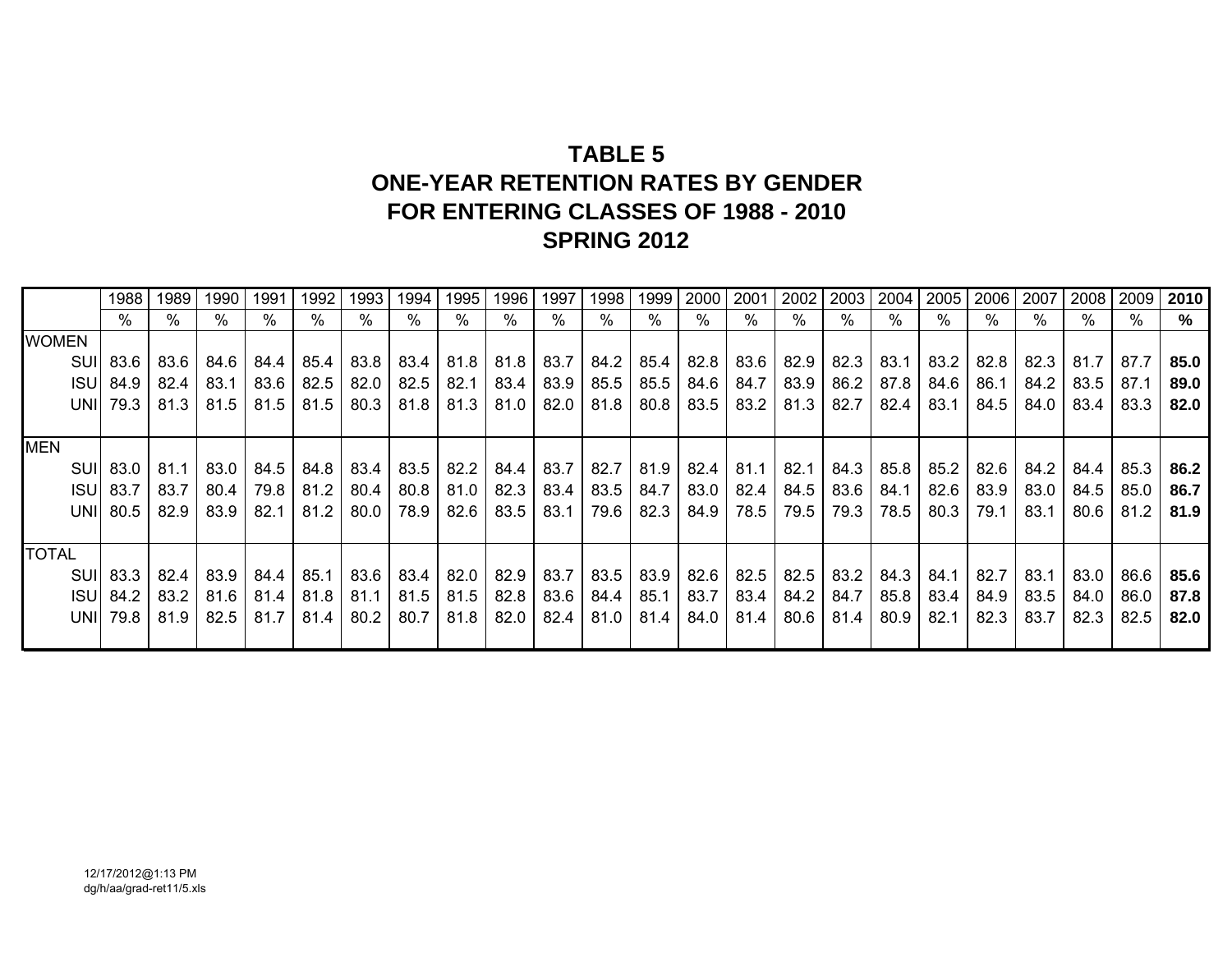### **TABLE 6ONE-YEAR RETENTION RATES BY RACE/ETHNICITYAND RESIDENCEFOR ENTERING CLASSES OF 2000 - 2008SPRING 2012**

|                     |              | 2000          |              | 2001          |              | 2002          |              | 2003          |              | 2004          |              | 2005          |              | 2006          |              | 2007          |              | 2008          |
|---------------------|--------------|---------------|--------------|---------------|--------------|---------------|--------------|---------------|--------------|---------------|--------------|---------------|--------------|---------------|--------------|---------------|--------------|---------------|
|                     |              | %             |              | $\%$          |              | %             |              | %             |              | $\frac{0}{0}$ |              | %             |              | $\%$          |              | %             |              | %             |
|                     | <b>Res</b>   | <b>NonRes</b> | <b>Res</b>   | <b>NonRes</b> | <b>Res</b>   | <b>NonRes</b> | <b>Res</b>   | <b>NonRes</b> | <b>Res</b>   | <b>NonRes</b> | <b>Res</b>   | <b>NonRes</b> | <b>Res</b>   | <b>NonRes</b> | <b>Res</b>   | <b>NonRes</b> | <b>Res</b>   | <b>NonRes</b> |
| Native Am.          |              |               |              |               |              |               |              |               |              |               |              |               |              |               |              |               |              |               |
| SUI                 | 80.0         | 50.0          | 57.1         | 66.7          | 100.0        | 60.0          | 77.8         | 80.0          | 85.7         | 88.9          | 71.4         | 66.7          | 71.4         | 54.5          | 100.0        | 80.0          | 75.0         | 92.3          |
| <b>ISU</b>          | 50.0         | 0.0           | 85.7         | 80.0          | 66.7         | 100.0         | 50.0         | 33.3          | 80.0         | 66.7          | 100.0        | 100           | 83.3         | 100.0         | 54.5         | 100.0         | 50.0         | 76.9          |
| UNI                 | 100.0        | <b>NA</b>     | 50.0         | <b>NA</b>     | 100.0        | <b>NA</b>     | 75.0         | <b>NA</b>     | 33.3         | 0.0           | 75.0         | <b>NA</b>     | 25.0         | 0.0           | 50.0         | 100.0         | 66.7         | <b>NA</b>     |
| African-Am.         |              |               |              |               |              |               |              |               |              |               |              |               |              |               |              |               |              |               |
| SUI                 | 74.0         | 73.5          | 82.9         | 78.7          | 88.0         | 56.9          | 82.8         | 63.2          | 86.1         | 82.0          | 89.5         | 73.3          | 86.4         | 75.7          | 88.9         | 77.4          | 74.3         | 70.1          |
| <b>ISU</b>          | 84.8         | 85.9          | 83.8         | 85.3          | 86.7         | 74.2          | 81.0         | 89.8          | 78.7         | 79.3          | 85.1         | 68.3          | 81.4         | 68.8          | 69.0         | 70.7          | 83.7         | 70.5          |
| <b>UNI</b>          | 77.8         | 80.6          | 80.0         | 61.5          | 91.7         | 70.0          | 79.3         | 70.0          | 78.3         | 82.1          | 54.2         | 66.7          | 87.0         | 76.9          | 83.9         | 84.2          | 82.0         | 84.2          |
| Asian-Am.           |              |               |              |               |              |               |              |               |              |               |              |               |              |               |              |               |              |               |
| SUI                 | 84.5         | 83.7          | 82.8         | 75.9          | 84.8         | 75.9          | 84.7         | 87.5          | 88.0         | 84.3          | 76.5         | 76.9          | 81.0         | 88.9          | 89.3         | 81.1          | 80.6         | 87.7          |
| <b>ISU</b>          | 89.2         | 97.4          | 86.8         | 72.5          | 78.6         | 82.8          | 84.7         | 85.4          | 92.6         | 88.6          | 86.0         | 88.6          | 89.2         | 90.5          | 86.0         | 83.9          | 90.9         | 80.8          |
| <b>UNI</b>          | 76.0         | 100.0         | 77.8         | 66.7          | 91.7         | <b>NA</b>     | 84.2         | 100.0         | 78.6         | <b>NA</b>     | 72.0         | <b>NA</b>     | 78.6         | 66.7          | 66.7         | <b>NA</b>     | 91.7         | 100.0         |
| Hispanic-Am.        |              |               |              |               |              |               |              |               |              |               |              |               |              |               |              |               |              |               |
| SUI                 | 87.8         | 71.4          | 81.8         | 86.4          | 79.2         | 84.3          | 74.5         | 83.7          | 74.5         | 76.3          | 88.5         | 84.6          | 70.2         | 85.7          | 83.1         | 83.9          | 81.5         | 85.1          |
| <b>ISU</b>          | 91.3         | 84.0          | 78.6         | 81.4          | 89.1         | 84.2          | 87.2         | 89.1          | 64.6         | 88.6          | 90.6         | 79.5          | 84.2         | 82.5          | 84.1         | 92.5          | 74.1         | 82.1          |
| <b>UNI</b>          | 66.7         | 75.0          | 73.3         | 72.7          | 62.5         | 37.5          | 86.7         | 83.3          | 64.7         | 50.0          | 78.9         | 66.7          | 71.4         | 50.0          | 83.3         | 100.0         | 73.1         | 50.0          |
| Subtotal            |              |               |              |               |              |               |              |               |              |               |              |               |              |               |              |               |              |               |
| SUI                 | 82.2         | 74.6          | 81.6         | 80.4          | 84.3         | 72.0          | 81.3         | 77.1          | 84.3         | 81.8          | 82.6         | 78.1          | 79.4         | 82.8          | 87.8         | 80.7          | 79.6         | 81.5          |
| <b>ISU</b><br>UNI   | 87.0<br>76.8 | 80.3<br>80.0  | 84.0<br>76.6 | 81.7<br>64.2  | 82.5<br>87.2 | 79.0<br>64.6  | 83.1<br>82.1 | 87.2<br>74.1  | 81.9<br>70.0 | 83.9<br>75.8  | 87.4<br>68.1 | 78.4<br>66.7  | 86.1<br>76.3 | 79.1<br>64.0  | 79.9<br>77.0 | 80.5<br>87.0  | 82.4<br>81.6 | 77.2<br>81.5  |
| White               |              |               |              |               |              |               |              |               |              |               |              |               |              |               |              |               |              |               |
| SUI                 |              | 84.2          | 82.9         | 82.0          | 83.2         | 81.7          | 83.5         | 83.3          | 83.9         | 85.2          | 83.6         | 85.5          | 81.5         | 84.7          | 82.3         | 83.8          | 82.7         | 83.3          |
| <b>ISU</b>          | 82.0<br>84.4 | 94.2          | 84.1         | 82.4          | 85.0         | 83.0          | 85.5         | 82.7          | 86.7         | 82.9          | 85.3         | 78.7          | 86.4         | 81.7          | 84.3         | 81.9          | 85.5         | 81.8          |
| <b>UNI</b>          | 84.6         | 75.8          | 82.6         | 66.7          | 81.6         | 69.0          | 81.6         | 81.8          | 81.7         | 80.6          | 83.3         | 74.4          | 83.2         | 79.6          | 84.9         | 70.4          | 82.5         | 80.2          |
|                     |              |               |              |               |              |               |              |               |              |               |              |               |              |               |              |               |              |               |
| Regent Total<br>SUI | 82.0         | 83.2          | 82.8         | 81.7          | 83.3         | 80.8          | 83.3         | 82.7          | 83.9         | 54.0          | 83.5         | 85.0          | 81.3         | 84.5          | 82.8         | 83.5          | 82.4         | 83.6          |
| <b>ISU</b>          | 84.3         | 92.0          | 83.9         | 82.0          | 84.9         | 82.6          | 85.2         | 83.3          | 86.4         | 83.4          | 85.2         | 78.6          | 86.1         | 81.8          | 84.0         | 82.3          | 85.4         | 81.5          |
| UNI                 | 84.4         | 78.5          | 82.4         | 66.4          | 81.6         | 66.1          | 81.5         | 80.6          | 80.9         | 80.2          | 82.8         | 73.6          | 82.8         | 76.6          | 84.2         | 73.7          | 82.4         | 81.1          |

NA = 0 students in the cohort.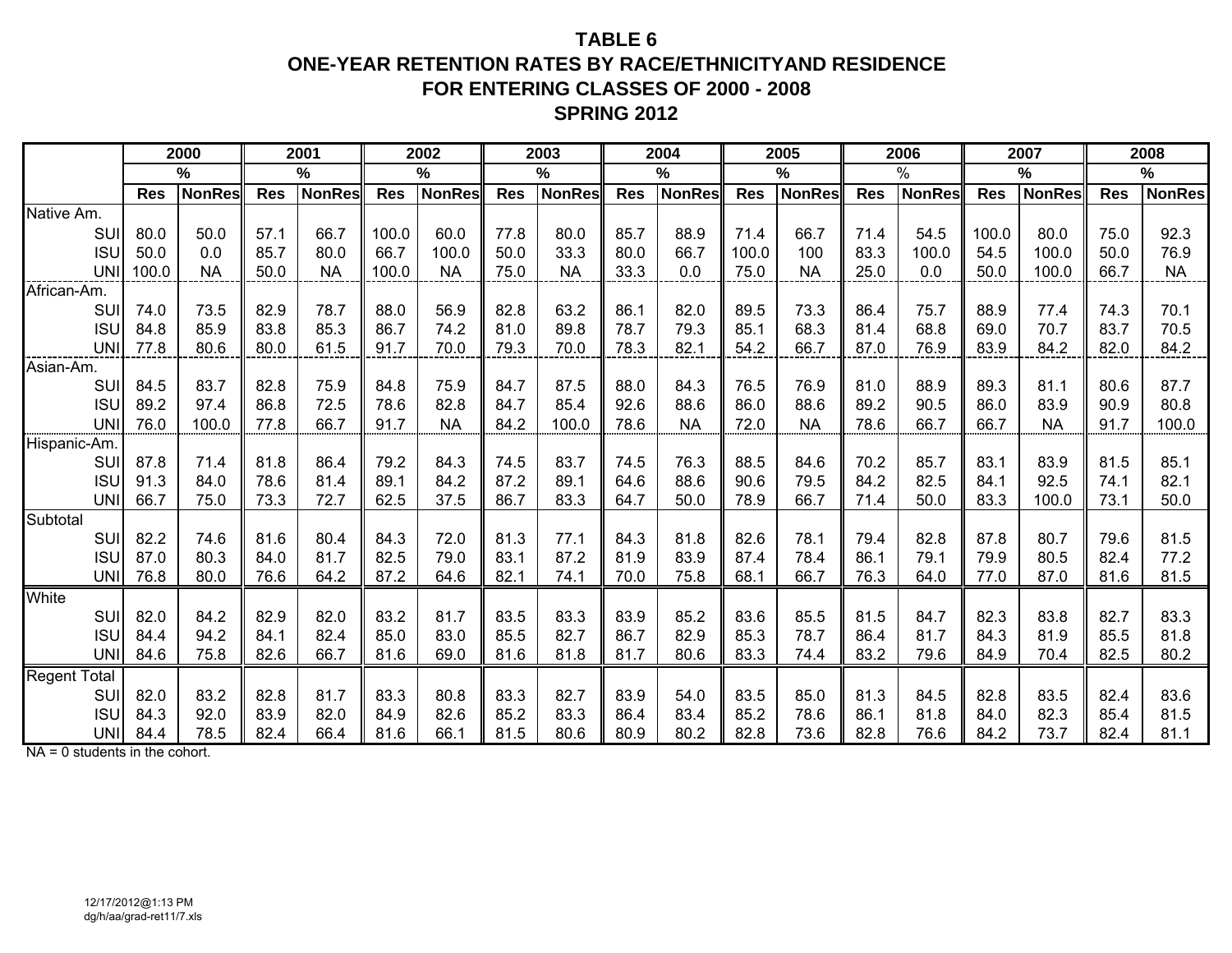# **TABLE 6a ONE-YEAR RETENTION RATES BY RACE/ETHNICITY FOR ENTERING CLASSES OF 2009 - 2010 SPRING 2012**

|                                           |           | 2009      |               | 2010          |     | 2011   |
|-------------------------------------------|-----------|-----------|---------------|---------------|-----|--------|
|                                           | %         | %         | $\frac{1}{2}$ | %             | %   | $\%$   |
|                                           | Res       | NonRes    | <b>Res</b>    | <b>NonRes</b> | Res | NonRes |
| Hispanic-Am.                              |           |           |               |               |     |        |
| SUI                                       | 83.1      | 90.9      | 82.8          | 87.6          |     |        |
| <b>ISU</b>                                | 81.7      | 82.0      | 87.1          | 84.9          |     |        |
| <b>UNI</b>                                | 75.0      | 100.0     | 94.1          | 83.3          |     |        |
| Am. Indian or Alaska Native               |           |           |               |               |     |        |
| SUI                                       | 100.0     | 100.0     | 80.0          | 100.0         |     |        |
| <b>ISU</b>                                | 75.0      | 100.0     | 50.0          | 50.0          |     |        |
| <b>UNI</b>                                | <b>NA</b> | 100.0     | 50.0          | <b>NA</b>     |     |        |
| Asian-Am.                                 |           |           |               |               |     |        |
| SUI                                       | 87.2      | 80.4      | 91.3          | 81.5          |     |        |
| <b>ISU</b>                                | 85.2      | 75.0      | 93.8          | 88.5          |     |        |
| <b>UNI</b>                                | 77.8      | <b>NA</b> | 77.8          | 0.0           |     |        |
| Black or African-Am.                      |           |           |               |               |     |        |
| SUI                                       | 88.1      | 82.6      | 81.6          | 80.8          |     |        |
| <b>ISU</b>                                | 78.1      | 73.7      | 93.9          | 74.7          |     |        |
| <b>UNI</b>                                | 61.9      | 75.0      | 70.0          | 80.0          |     |        |
| Native Hawaiian or Other Pacific Islander |           |           |               |               |     |        |
| SUI                                       | 50.0      | 80.0      | 0.0           | 100.0         |     |        |
| <b>ISU</b>                                | 100.0     | 50.0      | 100.0         | 50.0          |     |        |
| <b>UNI</b>                                | <b>NA</b> | <b>NA</b> | 100.0         | <b>NA</b>     |     |        |
| Two or More Races                         |           |           |               |               |     |        |
| SUI                                       | 89.3      | 90.0      | 84.2          | 86.7          |     |        |
| <b>ISU</b>                                | 82.9      | 72.0      | 90.9          | 77.1          |     |        |
| <b>UNI</b>                                | 68.4      | 0.0       | 87.1          | <b>NA</b>     |     |        |
| Subtotal                                  |           |           |               |               |     |        |
| SUI                                       | 86.0      | 86.6      | 85.1          | 85.2          |     |        |
| <b>ISU</b>                                | 82.7      | 76.4      | 90.2          | 79.7          |     |        |
| <b>UNI</b>                                | 69.6      | 76.9      | 83.2          | 77.3          |     |        |
| White                                     |           |           |               |               |     |        |
| SUI                                       | 85.4      | 87.9      | 83.0          | 87.1          |     |        |
| <b>ISU</b>                                | 87.7      | 85.2      | 88.1          | 87.6          |     |        |
| <b>UNI</b>                                | 83.9      | 73.6      | 81.9          | 85.4          |     |        |
| Nonresident Alien/International           |           |           |               |               |     |        |
| SUI                                       | <b>NA</b> | 89.8      | 100.0         | 91.4          |     |        |
| <b>ISU</b>                                | NА        | 86.5      | <b>NA</b>     | 88.4          |     |        |
| <b>UNI</b>                                | NА        | 75.0      | <b>NA</b>     | 80.0          |     |        |
| Race/Ethnicity Unknown                    |           |           |               |               |     |        |
| SUI                                       | 78.8      | 84.7      | 87.0          | 88.8          |     |        |
| <b>ISU</b>                                | 83.2      | 77.3      | 92.4          | 90.0          |     |        |
| <b>UNI</b>                                | 100.0     | 100.0     | 88.9          | 0.0           |     |        |
| <b>Regent Total</b>                       |           |           |               |               |     |        |
| SUI                                       | 85.4      | 87.9      | 83.4          | 87.5          |     |        |
| <b>ISU</b>                                | 87.1      | 83.9      | 88.4          | 86.7          |     |        |
| <b>UNI</b>                                | 83.0      | 74.8      | 82.0          | 82.7          |     |        |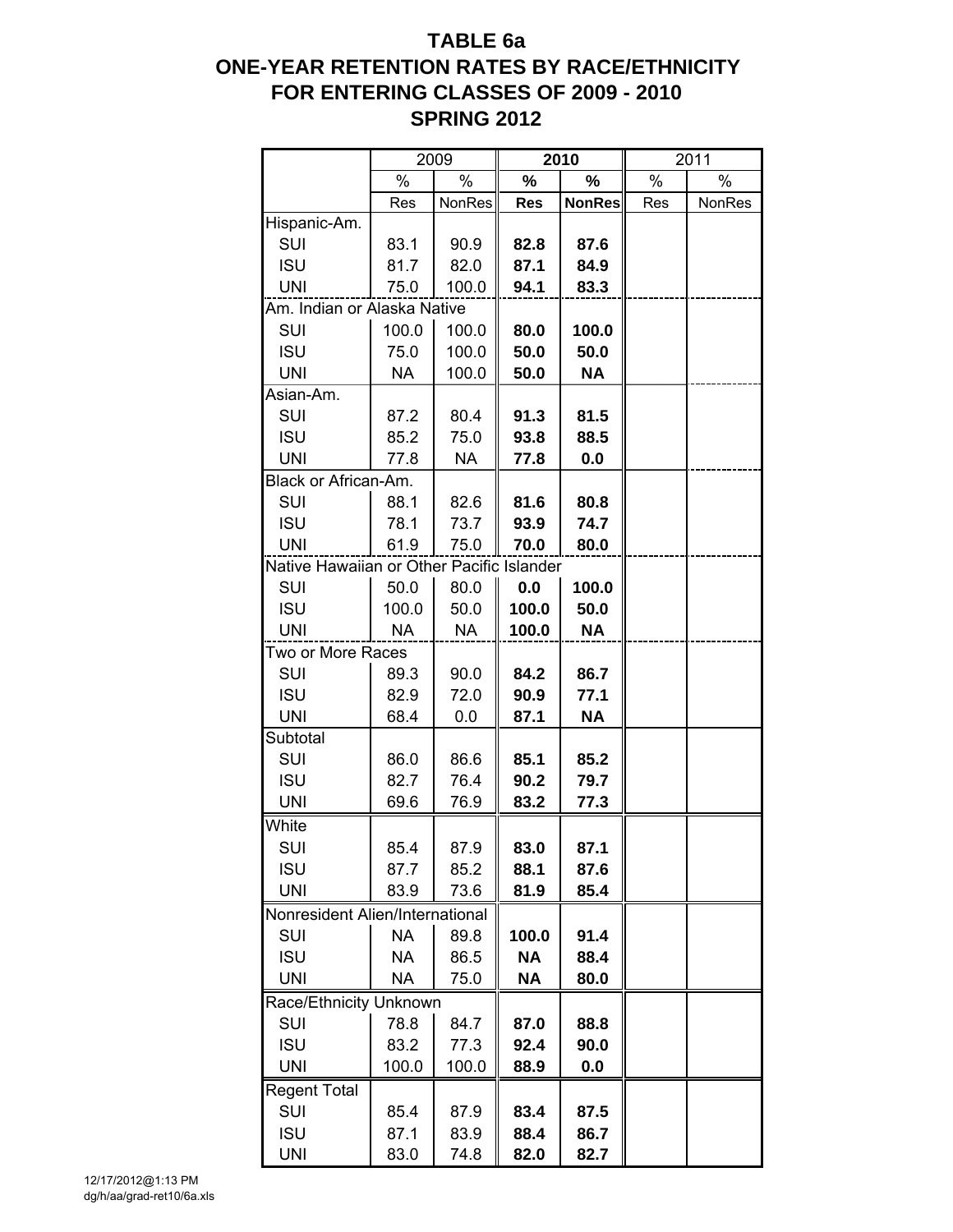### **TABLE 7TWO-YEAR RETENTION RATES BY RACE/ETHNICITY FOR ENTERING CLASSES OF 1988 - 2008SPRING 2012**

|                     | 1988 | 1989          | 1990 | 1991 | 1992 | 1993 | 1994 | 1995 | 1996 | 1997 | 1998 | 1999          | 2000 | 2001 | 2002  | 2003 | 2004 | 2005 | 2006 | 2007 | 2008 |
|---------------------|------|---------------|------|------|------|------|------|------|------|------|------|---------------|------|------|-------|------|------|------|------|------|------|
|                     | $\%$ | $\frac{0}{0}$ | $\%$ | $\%$ | %    | $\%$ | $\%$ | $\%$ | $\%$ | $\%$ | $\%$ | $\frac{0}{0}$ | %    | $\%$ | $\%$  | $\%$ | $\%$ | %    | $\%$ | %    | %    |
| Native Am.          |      |               |      |      |      |      |      |      |      |      |      |               |      |      |       |      |      |      |      |      |      |
| SUI                 | 75.0 | 66.7          | 60.0 | 83.3 | 90.0 | 76.9 | 41.2 | 80.0 | 91.7 | 82.4 | 76.5 | 58.8          | 50.0 | 60.0 | 72.7  | 85.7 | 69.6 | 61.5 | 79.2 | 77.8 | 71.4 |
| <b>ISU</b>          | 75.0 | 71.4          | 0.0  | 57.1 | 40.0 | 42.9 | 71.4 | 75.0 | 50.0 | 63.6 | 70.0 | 56.3          | 30.0 | 66.7 | 75.0  | 36.4 | 68.8 | 71.4 | 75.0 | 64.3 | 56.5 |
| <b>UNI</b>          | 25.0 | 0.0           | 50.0 | 40.0 | 25.0 | 75.0 | 0.0  | 60.0 | 50.0 | 0.0  | 50.0 | 40.0          | 66.7 | 0.0  | 100.0 | 50.0 | 28.6 | 75.0 | 20.0 | 40.0 | 66.7 |
| African-Am.         |      |               |      |      |      |      |      |      |      |      |      |               |      |      |       |      |      |      |      |      |      |
| SUI                 | 66.7 | 67.9          | 57.5 | 62.5 | 62.6 | 72.9 | 72.1 | 68.0 | 80.6 | 69.0 | 67.7 | 67.0          | 61.6 | 61.5 | 50.6  | 64.0 | 74.4 | 66.3 | 63.0 | 73.8 | 60.8 |
| <b>ISU</b>          | 53.3 | 54.1          | 70.6 | 67.2 | 52.5 | 53.6 | 56.7 | 62.9 | 54.7 | 58.1 | 65.4 | 68.3          | 71.2 | 64.4 | 67.9  | 71.3 | 66.7 | 68.2 | 66.7 | 58.6 | 58.4 |
| <b>UNI</b>          | 50.0 | 62.2          | 59.2 | 58.1 | 48.6 | 54.5 | 50.0 | 55.2 | 53.6 | 44.7 | 59.5 | 60.0          | 61.2 | 54.2 | 62.5  | 57.1 | 62.7 | 47.9 | 66.7 | 70.0 | 65.2 |
| Asian-Am.           |      |               |      |      |      |      |      |      |      |      |      |               |      |      |       |      |      |      |      |      |      |
| <b>SUI</b>          | 82.8 | 67.4          | 82.0 | 78.1 | 78.6 | 79.6 | 74.6 | 76.8 | 69.3 | 78.5 | 84.8 | 70.9          | 74.0 | 69.2 | 77.1  | 80.1 | 75.5 | 71.4 | 77.4 | 78.8 | 79.4 |
| <b>ISU</b>          | 73.2 | 76.4          | 75.9 | 73.0 | 73.4 | 69.9 | 77.3 | 76.6 | 70.7 | 82.8 | 80.2 | 72.1          | 75.2 | 73.3 | 69.7  | 79.9 | 85.3 | 77.4 | 84.7 | 76.6 | 75.0 |
| <b>UNI</b>          | 45.5 | 80.0          | 62.5 | 78.9 | 78.6 | 50.0 | 61.3 | 78.9 | 60.0 | 68.4 | 58.8 | 68.4          | 77.8 | 80.0 | 66.7  | 70.0 | 57.1 | 68.0 | 54.8 | 55.6 | 85.7 |
| Hispanic-Am.        |      |               |      |      |      |      |      |      |      |      |      |               |      |      |       |      |      |      |      |      |      |
| <b>SUI</b>          | 56.1 | 70.2          | 72.0 | 60.0 | 73.7 | 60.0 | 71.2 | 65.3 | 62.3 | 81.3 | 68.2 | 70.9          | 73.5 | 73.6 | 68.7  | 73.4 | 68.2 | 75.0 | 66.4 | 74.0 | 74.8 |
| <b>ISU</b>          | 62.2 | 61.8          | 60.7 | 51.9 | 59.6 | 66.1 | 63.6 | 55.6 | 61.7 | 74.5 | 73.6 | 73.3          | 71.8 | 72.7 | 72.6  | 79.6 | 70.2 | 75.7 | 75.0 | 72.6 | 66.9 |
| UNI                 | 50.0 | 50.0          | 87.5 | 64.3 | 46.7 | 60.0 | 36.4 | 59.1 | 78.6 | 40.0 | 50.0 | 42.9          | 66.7 | 50.0 | 43.8  | 71.4 | 42.9 | 59.1 | 58.6 | 71.9 | 60.0 |
| Subtotal            |      |               |      |      |      |      |      |      |      |      |      |               |      |      |       |      |      |      |      |      |      |
| SUI                 | 71.4 | 68.1          | 68.9 | 70.0 | 72.6 | 72.9 | 71.1 | 71.8 | 70.8 | 77.0 | 74.4 | 69.1          | 68.8 | 68.3 | 68.5  | 74.4 | 73.0 | 70.9 | 71.3 | 84.7 | 72.9 |
| <b>ISU</b>          | 60.0 | 61.0          | 69.0 | 65.5 | 60.3 | 58.5 | 65.4 | 66.5 | 61.4 | 70.1 | 72.2 | 69.9          | 71.5 | 69.7 | 69.9  | 75.9 | 74.9 | 74.0 | 75.9 | 68.8 | 66.3 |
| <b>UNI</b>          | 47.5 | 62.2          | 62.7 | 63.0 | 52.9 | 55.1 | 50.0 | 62.7 | 60.6 | 49.3 | 56.8 | 58.0          | 66.1 | 59.0 | 61.1  | 62.8 | 54.8 | 56.6 | 58.4 | 65.5 | 68.5 |
| White               |      |               |      |      |      |      |      |      |      |      |      |               |      |      |       |      |      |      |      |      |      |
| <b>SUI</b>          | 75.5 | 75.1          | 77.0 | 78.1 | 76.5 | 75.9 | 76.7 | 76.4 | 75.9 | 76.4 | 76.2 | 75.9          | 75.5 | 73.3 | 74.4  | 76.2 | 76.0 | 77.0 | 75.2 | 82.9 | 76.7 |
| <b>ISU</b>          | 75.4 | 74.6          | 72.3 | 72.4 | 73.1 | 72.3 | 72.2 | 73.8 | 75.4 | 75.5 | 77.2 | 77.3          | 75.1 | 74.8 | 76.5  | 78.1 | 78.4 | 76.4 | 77.6 | 76.2 | 77.4 |
| <b>UNI</b>          | 73.4 | 74.4          | 74.4 | 72.6 | 72.7 | 74.4 | 73.3 | 74.0 | 75.1 | 74.6 | 74.5 | 73.8          | 76.7 | 74.3 | 73.7  | 75.2 | 74.9 | 75.8 | 75.3 | 77.0 | 74.7 |
| <b>Regent Total</b> |      |               |      |      |      |      |      |      |      |      |      |               |      |      |       |      |      |      |      |      |      |
| <b>SUI</b>          | 75.3 | 74.6          | 76.3 | 77.5 | 76.1 | 75.7 | 76.2 | 75.9 | 75.5 | 76.4 | 76.0 | 75.3          | 74.8 | 72.6 | 72.0  | 76.0 | 75.8 | 76.5 | 74.8 | 83.1 | 76.7 |
| <b>ISU</b>          | 74.3 | 73.2          | 71.7 | 71.5 | 72.1 | 70.8 | 71.8 | 73.3 | 74.4 | 75.1 | 76.5 | 76.8          | 74.7 | 74.0 | 75.7  | 77.8 | 78.0 | 76.0 | 77.1 | 75.3 | 76.3 |
| UNII                | 72.3 | 73.8          | 73.9 | 72.0 | 71.9 | 73.2 | 72.1 | 73.4 | 74.6 | 73.8 | 73.8 | 72.9          | 76.0 | 73.4 | 73.0  | 74.5 | 73.7 | 74.6 | 74.1 | 75.9 | 74.3 |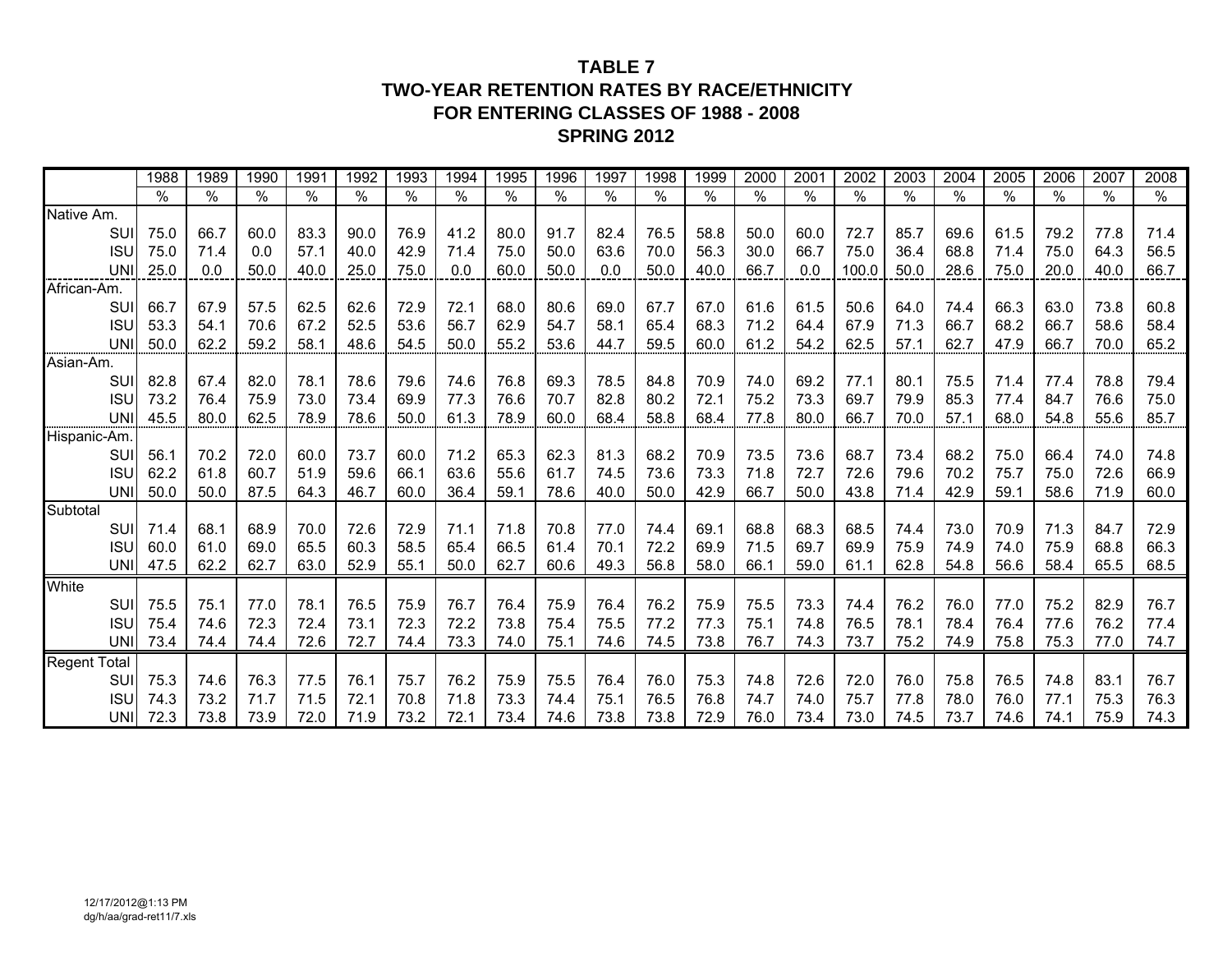# **TABLE 7a TWO-YEAR RETENTION RATES BY RACE/ETHNICITY FOR ENTERING CLASS OF 2009 SPRING 2012**

|                                           | 2009      | 2010 | 2011 | 2012 | 2013 |
|-------------------------------------------|-----------|------|------|------|------|
|                                           | %         | %    |      |      |      |
| Hispanic-Am.                              |           |      |      |      |      |
| SUI                                       | 77.7      |      |      |      |      |
| <b>ISU</b>                                | 69.9      |      |      |      |      |
| <b>UNI</b>                                | 70.0      |      |      |      |      |
| Am. Indian or Alaska Native               |           |      |      |      |      |
| SUI                                       | 71.4      |      |      |      |      |
| <b>ISU</b>                                | 50        |      |      |      |      |
| <b>UNI</b>                                | 0.0       |      |      |      |      |
| Asian-Am.                                 |           |      |      |      |      |
| SUI                                       | 77.4      |      |      |      |      |
| <b>ISU</b>                                | 73.4      |      |      |      |      |
| <b>UNI</b>                                | 77.8      |      |      |      |      |
| Black or African-Am.                      |           |      |      |      |      |
| SUI                                       | 73.9      |      |      |      |      |
| <b>ISU</b>                                | 63.0      |      |      |      |      |
| <b>UNI</b>                                | 43.5      |      |      |      |      |
| Native Hawaiian or Other Pacific Islander |           |      |      |      |      |
| <b>SUI</b>                                | 57.1      |      |      |      |      |
| <b>ISU</b>                                | 66.7      |      |      |      |      |
| <b>UNI</b>                                | <b>NA</b> |      |      |      |      |
| Two or More Races                         |           |      |      |      |      |
| SUI                                       | 77.1      |      |      |      |      |
| <b>ISU</b>                                | 68.2      |      |      |      |      |
| <b>UNI</b>                                | 60.0      |      |      |      |      |
| Subtotal                                  |           |      |      |      |      |
| SUI                                       | 76.4      |      |      |      |      |
| <b>ISU</b>                                | 68.6      |      |      |      |      |
| <b>UNI</b>                                | 57.4      |      |      |      |      |
| White                                     |           |      |      |      |      |
| SUI                                       | 77.8      |      |      |      |      |
| <b>ISU</b>                                | 79.7      |      |      |      |      |
| <b>UNI</b>                                | 77.5      |      |      |      |      |
| Nonresident Alien/International           |           |      |      |      |      |
| SUI                                       | 83.2      |      |      |      |      |
| <b>ISU</b>                                | 77.3      |      |      |      |      |
| <b>UNI</b>                                | 62.5      |      |      |      |      |
| Race/Ethnicity Unknown                    |           |      |      |      |      |
| SUI                                       | 80.4      |      |      |      |      |
| <b>ISU</b>                                | 73.7      |      |      |      |      |
| <b>UNI</b>                                | 100.0     |      |      |      |      |
| <b>Regent Total</b>                       |           |      |      |      |      |
| SUI                                       | 78.0      |      |      |      |      |
| <b>ISU</b>                                | 78.2      |      |      |      |      |
| <b>UNI</b>                                | 76.0      |      |      |      |      |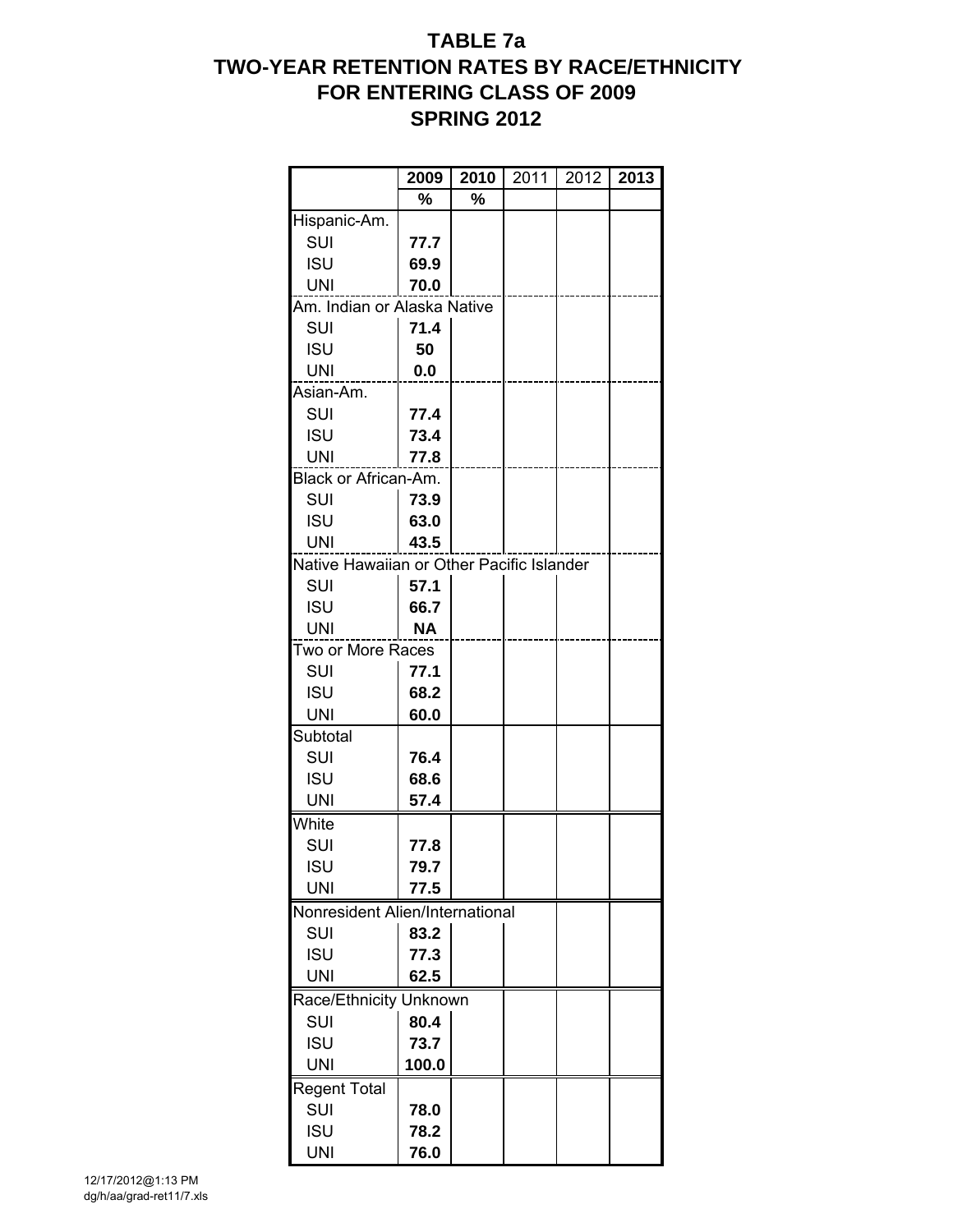### **TABLE 8 FOUR-YEAR GRADUATION RATES BY RACE/ETHNICITY FOR ENTERING CLASSES OF 1988 - 2007 SPRING 2012**

|                     |            | 1988          | 1989          | 1990          | 199 <sup>7</sup> | 1992          | 1993          | 1994          | 1995          | 1996          | 1997          | 1998          | 1999 | 2000          | 200'          | 2002          | 2003          | 2004          | 2005          | 2006          | 2007          |
|---------------------|------------|---------------|---------------|---------------|------------------|---------------|---------------|---------------|---------------|---------------|---------------|---------------|------|---------------|---------------|---------------|---------------|---------------|---------------|---------------|---------------|
|                     |            | $\frac{9}{6}$ | $\frac{9}{6}$ | $\frac{9}{6}$ | $\frac{9}{6}$    | $\frac{9}{6}$ | $\frac{9}{6}$ | $\frac{9}{6}$ | $\frac{9}{6}$ | $\frac{9}{6}$ | $\frac{9}{6}$ | $\frac{9}{6}$ | %    | $\frac{0}{0}$ | $\frac{9}{6}$ | $\frac{9}{6}$ | $\frac{1}{2}$ | $\frac{0}{0}$ | $\frac{9}{6}$ | $\frac{1}{2}$ | $\frac{9}{6}$ |
| Native Am.          |            |               |               |               |                  |               |               |               |               |               |               |               |      |               |               |               |               |               |               |               |               |
|                     | SUI        | 12.5          | 16.7          | 20.0          | 33.3             | 40.0          | 38.5          | 0.0           | 10.0          | 41.7          | 35.3          | 29.4          | 5.9  | 22.2          | 50.0          | 36.4          | 21.4          | 43.5          | 23.1          | 12.5          | 38.9          |
|                     | <b>ISU</b> | 25.0          | 42.9          | 0.0           | 0.0              | 0.0           | 14.3          | 14.3          | 25.0          | 21.4          | 27.3          | 0.0           | 18.8 | 20.0          | 25.0          | 25.0          | 0.0           | 31.3          | 57.1          | 50.0          | 42.9          |
|                     | <b>UNI</b> | 0.0           | 0.0           | 0.0           | 0.0              | 0.0           | 0.0           | 0.0           | 0.0           | 25.0          | 0.0           | 0.0           | 20.0 | 33.3          | 0.0           | 33.3          | 50.0          | 14.3          | 25.0          | 0.0           | 10.0          |
| African-Am.         |            |               |               |               |                  |               |               |               |               |               |               |               |      |               |               |               |               |               |               |               |               |
|                     | SUI        | 11.9          | 16.5          | 8.8           | 12.5             | 14.3          | 15.7          | 22.1          | 16.0          | 27.4          | 9.9           | 14.1          | 18.7 | 13.1          | 19.8          | 23.7          | 18.6          | 30.2          | 27.7          | 25.9          | 29.9          |
|                     | <b>ISU</b> | 5.2           | 6.6           | 9.2           | 5.7              | 8.6           | 9.4           | 7.2           | 9.7           | 15.8          | 13.7          | 15.4          | 16.6 | 22.1          | 11.6          | 26.1          | 20.8          | 21.9          | 29.9          | 26.8          | 22.9          |
|                     | <b>UNI</b> | 0.0           | 2.2           | 4.1           | 4.7              | 8.6           | 9.1           | 2.5           | 3.4           | 3.6           | 7.9           | 14.3          | 8.0  | 9.0           | 8.5           | 12.5          | 16.3          | 11.8          | 4.2           | 25.0          | 12.0          |
| Asian-Am.           |            |               |               |               |                  |               |               |               |               |               |               |               |      |               |               |               |               |               |               |               |               |
|                     | SUI        | 23.0          | 21.3          | 24.7          | 25.7             | 25.9          | 25.0          | 27.9          | 21.9          | 22.1          | 34.6          | 27.7          | 29.1 | 36.5          | 32.7          | 31.4          | 39.6          | 36.4          | 36.1          | 45.8          | 37.6          |
|                     | <b>ISU</b> | 10.7          | 15.3          | 8.6           | 13.5             | 12.8          | 15.1          | 17.3          | 23.4          | 18.3          | 22.2          | 18.5          | 20.9 | 28.3          | 29.5          | 33.3          | 35.3          | 38.0          | 26.3          | 37.5          | 39.5          |
|                     | UNI        | 9.1           | 13.3          | 12.5          | 21.1             | 21.4          | 3.8           | 29.0          | 31.6          | 24.0          | 15.8          | 23.5          | 26.3 | 22.2          | 30.0          | 16.7          | 30.0          | 21.4          | 20.0          | 25.8          | 22.2          |
|                     |            |               |               |               |                  |               |               |               |               |               |               |               |      |               |               |               |               |               |               |               |               |
| Hispanic-Am.        |            |               |               |               |                  |               |               |               |               |               |               |               |      |               |               |               |               |               |               |               |               |
|                     | SUI        | 9.8           | 23.4          | 22.0          | 27.5             | 29.8          | 30.0          | 24.7          | 22.2          | 19.5          | 40.0          | 31.8          | 24.4 | 33.7          | 31.8          | 25.3          | 36.2          | 38.8          | 32.7          | 31.8          | 41.7          |
|                     | <b>ISU</b> | 11.1          | 18.2          | 17.9          | 9.6              | 3.8           | 14.3          | 21.8          | 8.9           | 20.0          | 17.6          | 11.3          | 24.0 | 27.2          | 25.3          | 29.8          | 34.4          | 20.2          | 25.2          | 24.2          | 29.6          |
|                     | <b>UNI</b> | 0.0           | 8.3           | 37.5          | 0.0              | 13.3          | 6.7           | 0.0           | 9.1           | 14.3          | 0.0           | 18.8          | 0.0  | 11.1          | 15.4          | 18.8          | 14.3          | 23.8          | 18.2          | 24.1          | 21.9          |
| Subtotal            |            |               |               |               |                  |               |               |               |               |               |               |               |      |               |               |               |               |               |               |               |               |
|                     | SUI        | 15.9          | 19.5          | 17.1          | 22.0             | 23.3          | 24.3          | 23.8          | 19.8          | 23.4          | 29.6          | 24.6          | 23.5 | 27.9          | 29.5          | 28.0          | 32.7          | 35.9          | 32.4          | 35.5          | 36.9          |
|                     | <b>ISU</b> | 7.9           | 11.4          | 10.0          | 8.6              | 9.0           | 11.4          | 14.1          | 15.1          | 17.9          | 18.0          | 14.9          | 19.6 | 25.8          | 21.8          | 29.6          | 29.7          | 28.1          | 27.7          | 30.6          | 30.8          |
|                     | <b>UNI</b> | 1.6           | 5.4           | 9.3           | 7.4              | 11.8          | 6.4           | 11.6          | 12.0          | 14.1          | 8.7           | 16.0          | 11.4 | 13.4          | 15.4          | 14.7          | 20.2          | 16.1          | 12.1          | 23.8          | 16.4          |
| White               |            |               |               |               |                  |               |               |               |               |               |               |               |      |               |               |               |               |               |               |               |               |
|                     | SUI        | 31.0          | 31.5          | 34.5          | 33.0             | 33.2          | 35.4          | 35.3          | 36.9          | 39.1          | 38.4          | 36.8          | 39.2 | 40.8          | 40.7          | 41.6          | 43.2          | 45.2          | 47.6          | 47.7          | 48.4          |
|                     | <b>ISU</b> | 22.4          | 21.3          | 19.6          | 20.7             | 21.6          | 22.8          | 24.3          | 25.5          | 28.5          | 27.5          | 30.3          | 32.2 | 32.0          | 33.0          | 34.0          | 36.1          | 37.7          | 33.9          | 39.7          | 38.5          |
|                     | <b>UNI</b> | 29.1          | 25.8          | 24.9          | 24.9             | 26.8          | 28.1          | 29.8          | 31.0          | 34.2          | 29.6          | 29.9          | 34.4 | 35.4          | 33.3          | 34.7          | 36.7          | 36.5          | 38.1          | 39.7          | 40.8          |
|                     |            |               |               |               |                  |               |               |               |               |               |               |               |      |               |               |               |               |               |               |               |               |
| <b>Regent Total</b> |            |               |               |               |                  |               |               |               |               |               |               |               |      |               |               |               |               |               |               |               |               |
|                     | SUI        | 30.4          | 30.7          | 32.9          | 32.3             | 32.3          | 34.6          | 34.3          | 35.3          | 37.8          | 37.6          | 35.8          | 37.7 | 39.5          | 39.6          | 40.5          | 42.3          | 44.2          | 46.5          | 46.5          | 47.0          |
|                     | <b>ISU</b> | 21.5          | 20.3          | 19.0          | 20.6             | 21.7          | 22.3          | 24.0          | 25.1          | 28.4          | 27.0          | 29.2          | 31.4 | 31.2          | 31.8          | 33.6          | 35.3          | 36.7          | 33.3          | 38.6          | 37.6          |
|                     | <b>UNI</b> | 27.8          | 24.9          | 24.3          | 24.1             | 26.2          | 27.1          | 29.0          | 30.1          | 33.4          | 28.8          | 29.5          | 33.5 | 34.1          | 32.5          | 33.6          | 35.6          | 35.5          | 36.5          | 38.5          | 39.3          |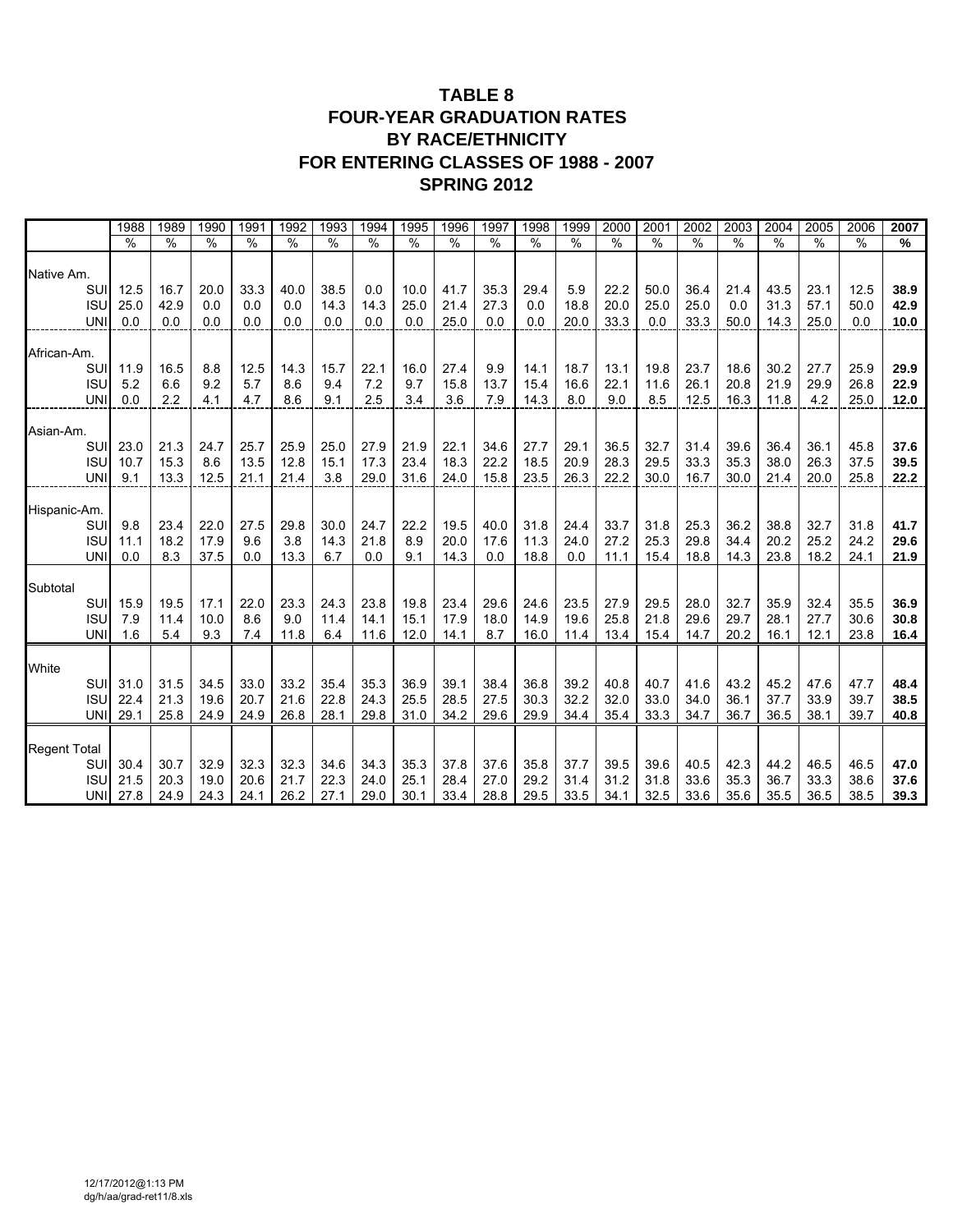### **TABLE 9 FIVE-YEAR GRADUATION RATES BY RACE/ETHNICITY FOR ENTERING CLASSES OF 1988 - 2006 SPRING 2012**

|                          | 1988          | 1989          | 1990          | 199 <sup>7</sup> | 1992          | 1993          | 1994          | 1995          | 1996          | 1997          | 1998          | 1999          | 2000          | $200^{\circ}$ | 2002          | 2003          | 2004          | 2005          | 2006          |
|--------------------------|---------------|---------------|---------------|------------------|---------------|---------------|---------------|---------------|---------------|---------------|---------------|---------------|---------------|---------------|---------------|---------------|---------------|---------------|---------------|
|                          | $\frac{9}{6}$ | $\frac{9}{6}$ | $\frac{9}{6}$ | $\frac{1}{2}$    | $\frac{9}{6}$ | $\frac{0}{0}$ | $\frac{0}{0}$ | $\frac{9}{6}$ | $\frac{9}{6}$ | $\frac{9}{6}$ | $\frac{9}{6}$ | $\frac{9}{6}$ | $\frac{0}{0}$ | $\frac{0}{0}$ | $\frac{0}{0}$ | $\frac{9}{6}$ | $\frac{9}{6}$ | $\frac{9}{6}$ | $\frac{9}{6}$ |
| Native Am.               |               |               |               |                  |               |               |               |               |               |               |               |               |               |               |               |               |               |               |               |
| SUI                      | 37.5          | 50.0          | 40.0          | 83.3             | 70.0          | 46.2          | 5.9           | 50.0          | 58.3          | 58.8          | 52.9          | 29.4          | 27.8          | 50.0          | 63.6          | 50.0          | 60.9          | 46.2          | 45.8          |
| <b>ISU</b>               | 50.0          | 57.1          | 0.0           | 0.0              | 20.0          | 14.3          | 71.4          | 37.5          | 35.7          | 54.5          | 50.0          | 43.8          | 30.0          | 33.3          | 50.0          | 27.3          | 50.0          | 71.4          | 58.3          |
| <b>UNI</b>               | 0.0           | 0.0           | 50.0          | 40.0             | 0.0           | 50.0          | 0.0           | 20.0          | 50.0          | 0.0           | 50.0          | 40.0          | 33.3          | 0.0           | 66.7          | 75.0          | 14.3          | 75.0          | 20.0          |
| African-Am.              |               |               |               |                  |               |               |               |               |               |               |               |               |               |               |               |               |               |               |               |
| SUI                      | 28.6          | 31.2          | 30.9          | 30.6             | 37.4          | 40.0          | 46.5          | 39.0          | 53.2          | 33.8          | 36.4          | 42.9          | 42.4          | 40.6          | 39.5          | 47.7          | 51.2          | 51.8          | 44.4          |
| <b>ISU</b>               | 31.9          | 24.3          | 32.1          | 29.5             | 20.9          | 28.8          | 26.8          | 37.1          | 34.7          | 40.2          | 31.7          | 48.3          | 43.3          | 41.1          | 49.3          | 46.5          | 45.7          | 49.5          | 50.4          |
| <b>UNI</b>               | 8.3           | 22.2          | 26.5          | 30.2             | 37.1          | 33.3          | 35.0          | 37.9          | 25.0          | 28.9          | 38.1          | 34.0          | 32.8          | 22.0          | 32.8          | 30.6          | 37.3          | 37.5          | 50.0          |
|                          |               |               |               |                  |               |               |               |               |               |               |               |               |               |               |               |               |               |               |               |
| Asian-Am.                |               |               |               |                  |               |               |               |               |               |               |               |               |               |               |               |               |               |               |               |
| SUI<br><b>ISU</b>        | 51.7<br>44.6  | 36.0<br>48.6  | 50.6<br>41.4  | 51.4<br>40.5     | 54.5<br>46.8  | 55.8<br>43.8  | 54.1<br>61.3  | 53.0<br>53.1  | 49.3<br>50.0  | 55.1<br>61.6  | 59.8<br>46.9  | 49.6<br>51.2  | 57.9<br>52.2  | 56.2<br>56.2  | 64.1<br>55.3  | 66.4<br>65.5  | 60.9<br>64.3  | 54.1<br>59.1  | 68.5<br>69.4  |
| <b>UNI</b>               | 36.4          | 33.3          | 37.5          | 57.9             | 57.1          | 30.8          | 38.7          | 68.4          | 36.0          | 52.6          | 41.2          | 52.6          | 59.3          | 63.3          | 58.3          | 60.0          | 42.9          | 44.0          | 41.9          |
|                          |               |               |               |                  |               |               |               |               |               |               |               |               |               |               |               |               |               |               |               |
| Hispanic-Am.             |               |               |               |                  |               |               |               |               |               |               |               |               |               |               |               |               |               |               |               |
| SUI                      | 39.0          | 44.7          | 46.0          | 50.0             | 50.9          | 43.3          | 49.3          | 48.6          | 44.2          | 61.3          | 50.6          | 50.0          | 55.4          | 55.5          | 44.4          | 53.2          | 60.0          | 56.7          | 56.4          |
| <b>ISU</b>               | 40.0          | 49.1          | 28.6          | 36.5             | 28.8          | 41.1          | 38.2          | 26.7          | 38.3          | 49.0          | 47.2          | 61.3          | 47.6          | 48.5          | 52.4          | 66.7          | 52.4          | 53.4          | 49.2          |
| <b>UNI</b>               | 20.0          | 41.7          | 75.0          | 35.7             | 40.0          | 26.7          | 36.4          | 27.3          | 50.0          | 10.0          | 37.5          | 21.4          | 44.4          | 34.6          | 37.5          | 57.1          | 42.9          | 54.5          | 41.4          |
|                          |               |               |               |                  |               |               |               |               |               |               |               |               |               |               |               |               |               |               |               |
| Subtotal<br>SUI          | 40.0          | 35.9          | 40.9          | 45.3             | 48.5          | 47.8          | 48.0          | 47.7          | 49.1          | 51.5          | 49.5          | 46.6          | 50.9          | 51.8          | 52.8          | 57.4          | 58.3          | 54.1          | 58.5          |
| <b>ISU</b>               | 36.7          | 34.9          | 33.5          | 33.3             | 30.7          | 33.3          | 41.9          | 40.2          | 40.6          | 50.0          | 40.7          | 51.9          | 47.3          | 48.1          | 52.2          | 59.0          | 54.8          | 54.8          | 57.1          |
| <b>UNI</b>               | 14.8          | 27.0          | 34.7          | 38.3             | 39.7          | 32.1          | 34.9          | 41.3          | 35.2          | 31.9          | 39.5          | 36.4          | 40.9          | 35.0          | 37.9          | 44.7          | 37.6          | 44.4          | 43.6          |
|                          |               |               |               |                  |               |               |               |               |               |               |               |               |               |               |               |               |               |               |               |
| White                    |               |               |               |                  |               |               |               |               |               |               |               |               |               |               |               |               |               |               |               |
| SUI                      | 56.8          | 57.4          | 59.5          | 59.2             | 60.1          | 58.8          | 60.8          | 62.6          | 62.4          | 61.9          | 62.0          | 63.2          | 63.7          | 63.1          | 63.7          | 66.0          | 67.4          | 69.2          | 68.2          |
| <b>ISU</b>               | 57.5          | 55.7          | 52.7          | 53.2             | 55.5          | 55.1          | 56.3          | 57.8          | 60.3          | 60.3          | 62.1          | 63.5          | 61.6          | 62.8          | 63.9          | 65.9          | 67.3          | 64.0          | 66.6          |
| <b>UNI</b>               | 56.8          | 57.6          | 55.2          | 55.2             | 58.5          | 59.1          | 58.4          | 59.7          | 62.6          | 62.1          | 61.3          | 62.0          | 63.6          | 61.9          | 60.5          | 64.2          | 63.9          | 63.3          | 64.5          |
|                          |               |               |               |                  |               |               |               |               |               |               |               |               |               |               |               |               |               |               |               |
| <b>Regent Total</b>      |               |               |               |                  |               |               |               |               |               |               |               |               |               |               |               |               |               |               |               |
| SUI                      | 55.9          | 55.9          | 57.8          | 58.2             | 58.9          | 58.0          | 59.7          | 61.1          | 61.3          | 61.2          | 60.9          | 61.8          | 62.4          | 62.0          | 62.8          | 65.1          | 66.5          | 68.0          | 67.2          |
| <b>ISU</b><br><b>UNI</b> | 55.9          | 53.6<br>56.1  | 51.0          | 51.9             | 53.7<br>57.5  | 52.9          | 55.4          | 56.7          | 59.0<br>61.7  | 59.2<br>60.9  | 60.2<br>60.3  | 62.7<br>60.8  | 60.2          | 60.9<br>60.4  | 62.5<br>59.1  | 65.1<br>62.9  | 65.8          | 62.9<br>62.2  | 65.6          |
|                          | 54.9          |               | 54.4          | 54.4             |               | 57.5          | 57.5          | 58.8          |               |               |               |               | 62.3          |               |               |               | 62.2          |               | 63.1          |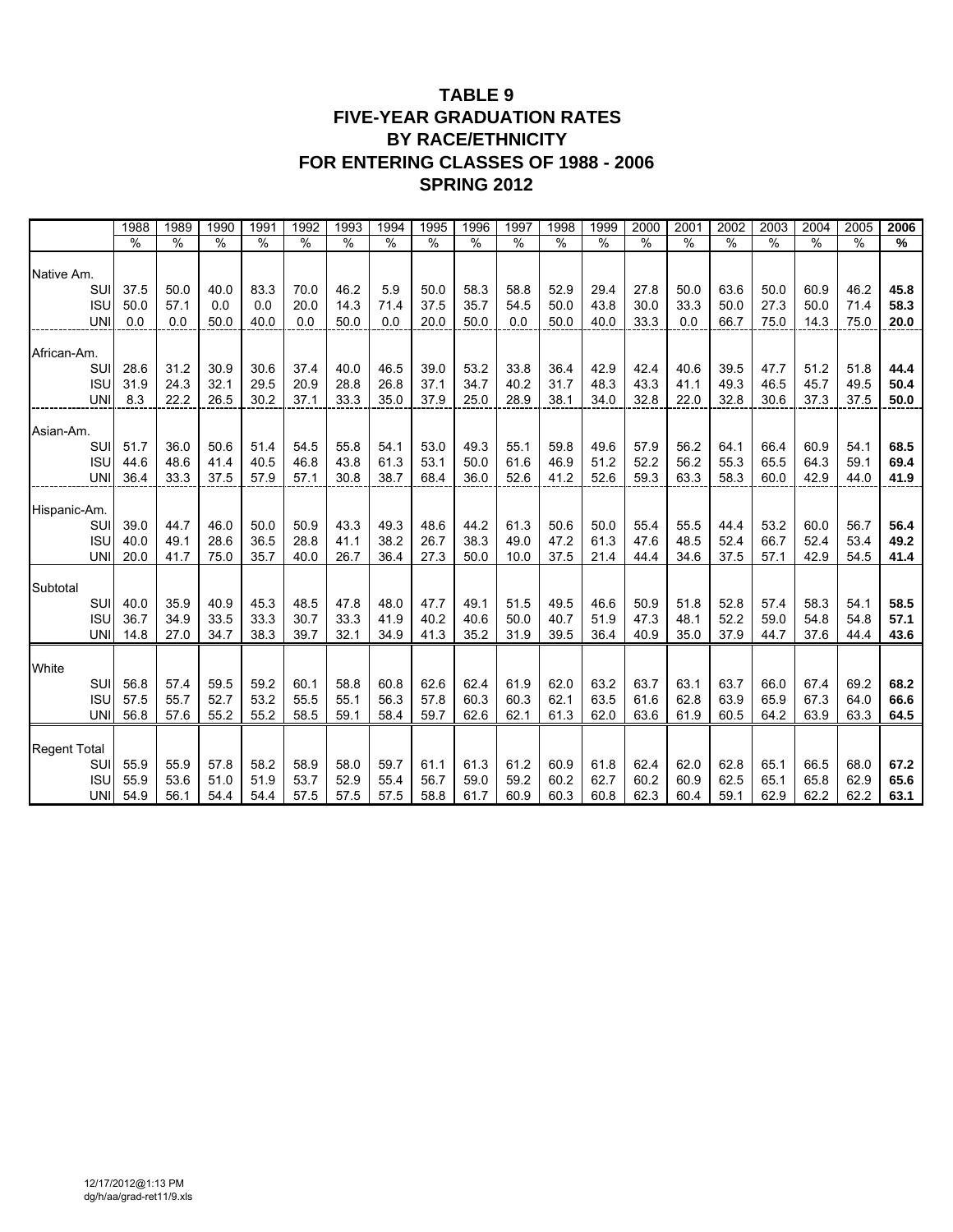#### **TABLE 10 SIX-YEAR GRADUATION RATES BY RACE/ETHNICITY FOR ENTERING CLASSES OF 1988 - 2005 SPRING 2012**

|                     | 1988          | 1989 | 1990 | 1991 | 1992 | 1993         | 1994          | 1995 | 1996 | 1997 | 1998 | 1999 | 2000          | 2001          | 2002          | 2003 | 2004          | 2005 |
|---------------------|---------------|------|------|------|------|--------------|---------------|------|------|------|------|------|---------------|---------------|---------------|------|---------------|------|
|                     | $\frac{1}{2}$ | $\%$ | $\%$ | $\%$ | $\%$ | $\%$         | $\frac{0}{0}$ | $\%$ | $\%$ | $\%$ | $\%$ | $\%$ | $\frac{1}{2}$ | $\frac{0}{0}$ | $\frac{0}{0}$ | $\%$ | $\frac{0}{0}$ | $\%$ |
|                     |               |      |      |      |      |              |               |      |      |      |      |      |               |               |               |      |               |      |
| Native Am.<br>SUI   | 50.0          | 50.0 | 40.0 | 83.3 | 70.0 | 76.9         | 11.8          | 60.0 | 58.3 | 58.8 | 70.6 | 41.2 | 33.3          | 50.0          | 63.6          | 57.1 | 60.9          | 46.2 |
| <b>ISU</b>          | 50.0          | 57.1 | 0.0  | 14.3 | 40.0 |              | 71.4          | 50.0 | 42.9 | 54.5 | 60.0 | 43.8 | 30.0          | 41.7          | 50.0          | 36.4 | 56.3          | 71.4 |
| <b>UNI</b>          | 0.0           | 0.0  | 50.0 | 40.0 | 25.0 | 28.6<br>50.0 | 0.0           | 40.0 | 50.0 | 0.0  | 50.0 | 40.0 | 33.3          | 0.0           | 66.7          | 75.0 | 28.6          | 75.0 |
|                     |               |      |      |      |      |              |               |      |      |      |      |      |               |               |               |      |               |      |
| African-Am.         |               |      |      |      |      |              |               |      |      |      |      |      |               |               |               |      |               |      |
| SUI                 | 34.5          | 42.2 | 39.8 | 34.7 | 40.7 | 48.6         | 53.5          | 40.0 | 59.7 | 38.0 | 43.4 | 50.5 | 45.5          | 43.8          | 43.4          | 50.0 | 57.0          | 56.6 |
| <b>ISU</b>          | 37.8          | 37.0 | 37.6 | 36.1 | 27.3 | 33.5         | 34.0          | 43.5 | 40.0 | 43.6 | 36.5 | 51.0 | 51.0          | 47.3          | 53.7          | 53.5 | 52.4          | 52.3 |
| <b>UNI</b>          | 16.7          | 31.1 | 38.8 | 34.9 | 40.0 | 42.4         | 42.5          | 44.8 | 32.1 | 31.6 | 40.5 | 42.0 | 46.3          | 27.1          | 42.2          | 38.8 | 43.1          | 39.6 |
|                     |               |      |      |      |      |              |               |      |      |      |      |      |               |               |               |      |               |      |
| Asian-Am.           |               |      |      |      |      |              |               |      |      |      |      |      |               |               |               |      |               |      |
| SUI                 | 60.9          | 44.9 | 58.4 | 56.2 | 62.5 | 67.6         | 59.8          | 59.6 | 54.3 | 65.4 | 67.0 | 54.3 | 61.9          | 63.4          | 66.7          | 72.5 | 65.6          | 58.6 |
| <b>ISU</b>          | 58.9          | 59.7 | 50.0 | 50.0 | 56.4 | 53.4         | 72.0          | 64.1 | 61.0 | 67.7 | 56.8 | 59.3 | 61.1          | 63.7          | 59.8          | 70.5 | 69.8          | 65.7 |
| <b>UNI</b>          | 36.4          | 53.3 | 43.8 | 73.7 | 64.3 | 42.3         | 41.9          | 78.9 | 40.0 | 52.6 | 41.2 | 57.9 | 63.0          | 66.7          | 58.3          | 65.0 | 64.3          | 48.0 |
| Hispanic-Am.        |               |      |      |      |      |              |               |      |      |      |      |      |               |               |               |      |               |      |
| SUI                 | 43.9          | 53.2 | 54.0 | 52.5 | 54.4 | 46.7         | 53.4          | 51.4 | 46.8 | 65.3 | 58.8 | 53.5 | 60.2          | 60.0          | 54.5          | 58.5 | 62.4          | 59.6 |
| <b>ISU</b>          | 46.7          | 54.5 | 35.7 | 40.4 | 36.5 | 55.4         | 50.9          | 35.6 | 45.0 | 58.8 | 54.7 | 66.7 | 55.3          | 57.6          | 61.9          | 72.0 | 57.1          | 64.1 |
| <b>UNI</b>          | 40.0          | 41.7 | 75.0 | 35.7 | 40.0 | 33.3         | 36.4          | 45.5 | 50.0 | 10.0 | 37.5 | 35.7 | 55.6          | 38.5          | 43.8          | 66.7 | 47.6          | 54.5 |
|                     |               |      |      |      |      |              |               |      |      |      |      |      |               |               |               |      |               |      |
| Subtotal            |               |      |      |      |      |              |               |      |      |      |      |      |               |               |               |      |               |      |
| SUI                 | 47.3          | 45.4 | 49.0 | 49.3 | 53.7 | 57.8         | 53.7          | 52.0 | 53.6 | 57.8 | 57.5 | 52.3 | 54.9          | 56.9          | 57.8          | 62.4 | 62.3          | 58.0 |
| <b>ISU</b>          | 44.6          | 45.7 | 40.0 | 40.4 | 38.6 | 40.7         | 51.3          | 49.2 | 48.2 | 55.4 | 48.0 | 56.5 | 55.2          | 55.6          | 57.7          | 64.8 | 60.5          | 61.3 |
| <b>UNI</b>          | 23.0          | 36.5 | 44.0 | 44.4 | 44.1 | 41.0         | 39.5          | 53.3 | 39.4 | 33.3 | 40.7 | 44.3 | 51.2          | 39.3          | 45.3          | 52.1 | 46.2          | 46.5 |
|                     |               |      |      |      |      |              |               |      |      |      |      |      |               |               |               |      |               |      |
| White               |               |      |      |      |      |              |               |      |      |      |      |      |               |               |               |      |               |      |
| SUI                 | 62.0          | 62.1 | 63.9 | 64.2 | 64.8 | 63.1         | 65.1          | 66.4 | 65.4 | 65.1 | 67.1 | 67.4 | 66.6          | 67.4          | 66.9          | 69.9 | 70.3          | 71.8 |
| <b>ISU</b>          | 65.2          | 63.6 | 62.0 | 61.7 | 62.7 | 62.7         | 63.1          | 64.7 | 66.5 | 66.9 | 68.0 | 68.9 | 67.1          | 67.3          | 69.2          | 69.9 | 71.5          | 68.4 |
| <b>UNI</b>          | 62.2          | 63.2 | 60.1 | 61.2 | 63.2 | 64.3         | 63.3          | 64.9 | 67.4 | 66.6 | 65.3 | 66.0 | 68.1          | 66.8          | 64.2          | 68.0 | 69.0          | 68.1 |
|                     |               |      |      |      |      |              |               |      |      |      |      |      |               |               |               |      |               |      |
| <b>Regent Total</b> |               |      |      |      |      |              |               |      |      |      |      |      |               |               |               |      |               |      |
| SUI                 | 61.2          | 60.9 | 62.6 | 63.1 | 63.7 | 62.8         | 64.0          | 64.9 | 64.4 | 64.6 | 66.2 | 66.1 | 65.5          | 65.9          | 66.0          | 69.1 | 69.6          | 70.8 |
| <b>ISU</b>          | 63.6          | 61.6 | 60.0 | 60.1 | 61.1 | 60.4         | 62.4          | 63.7 | 65.3 | 65.7 | 66.5 | 68.0 | 65.8          | 65.6          | 67.7          | 69.3 | 70.2          | 67.4 |
| <b>UNI</b>          | 60.4          | 61.9 | 59.4 | 60.4 | 62.2 | 62.9         | 62.2          | 64.2 | 66.5 | 65.2 | 64.3 | 65.0 | 67.3          | 65.3          | 63.1          | 66.9 | 67.6          | 66.7 |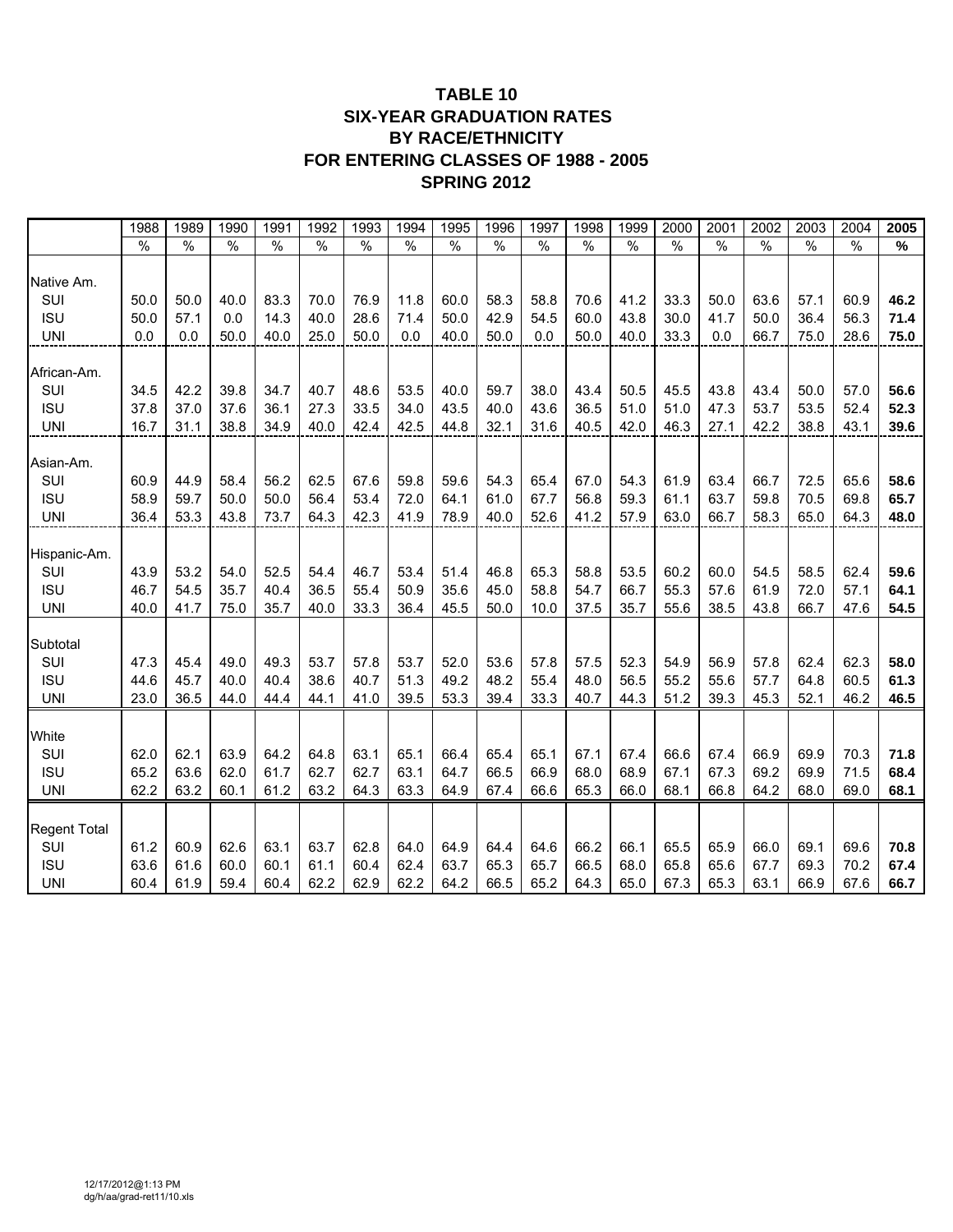### **TABLE 11**

## **AVERAGE NUMBER OF YEARS TO COMPLETE UNDERGRADUATE DEGREE FOR ENTERING CLASSES OF 1988 - 2005 WHO GRADUATED WITHIN 6 YEARS SPRING 2012**

|      | <b>University of Iowa</b> | <b>Iowa State University</b> | University of Northern Iowa |
|------|---------------------------|------------------------------|-----------------------------|
| 1988 | 4.58                      | 4.78                         | 4.63                        |
| 1989 | 4.56                      | 4.80                         | 4.69                        |
| 1990 | 4.53                      | 4.83                         | 4.69                        |
| 1991 | 4.56                      | 4.79                         | 4.70                        |
| 1992 | 4.55                      | 4.77                         | 4.66                        |
| 1993 | 4.52                      | 4.75                         | 4.65                        |
| 1994 | 4.51                      | 4.73                         | 4.61                        |
| 1995 | 4.49                      | 4.72                         | 4.62                        |
| 1996 | 4.45                      | 4.66                         | 4.57                        |
| 1997 | 4.44                      | 4.69                         | 4.63                        |
| 1998 | 4.52                      | 4.65                         | 4.60                        |
| 1999 | 4.47                      | 4.62                         | 4.55                        |
| 2000 | 4.44                      | 4.61                         | 4.57                        |
| 2001 | 4.44                      | 4.59                         | 4.58                        |
| 2002 | 4.33                      | 4.57                         | 4.53                        |
| 2003 | 4.01                      | 4.53                         | 4.53                        |
| 2004 | 4.39                      | 4.54                         | 4.55                        |
| 2005 | 4.36                      | 4.57                         | 4.52                        |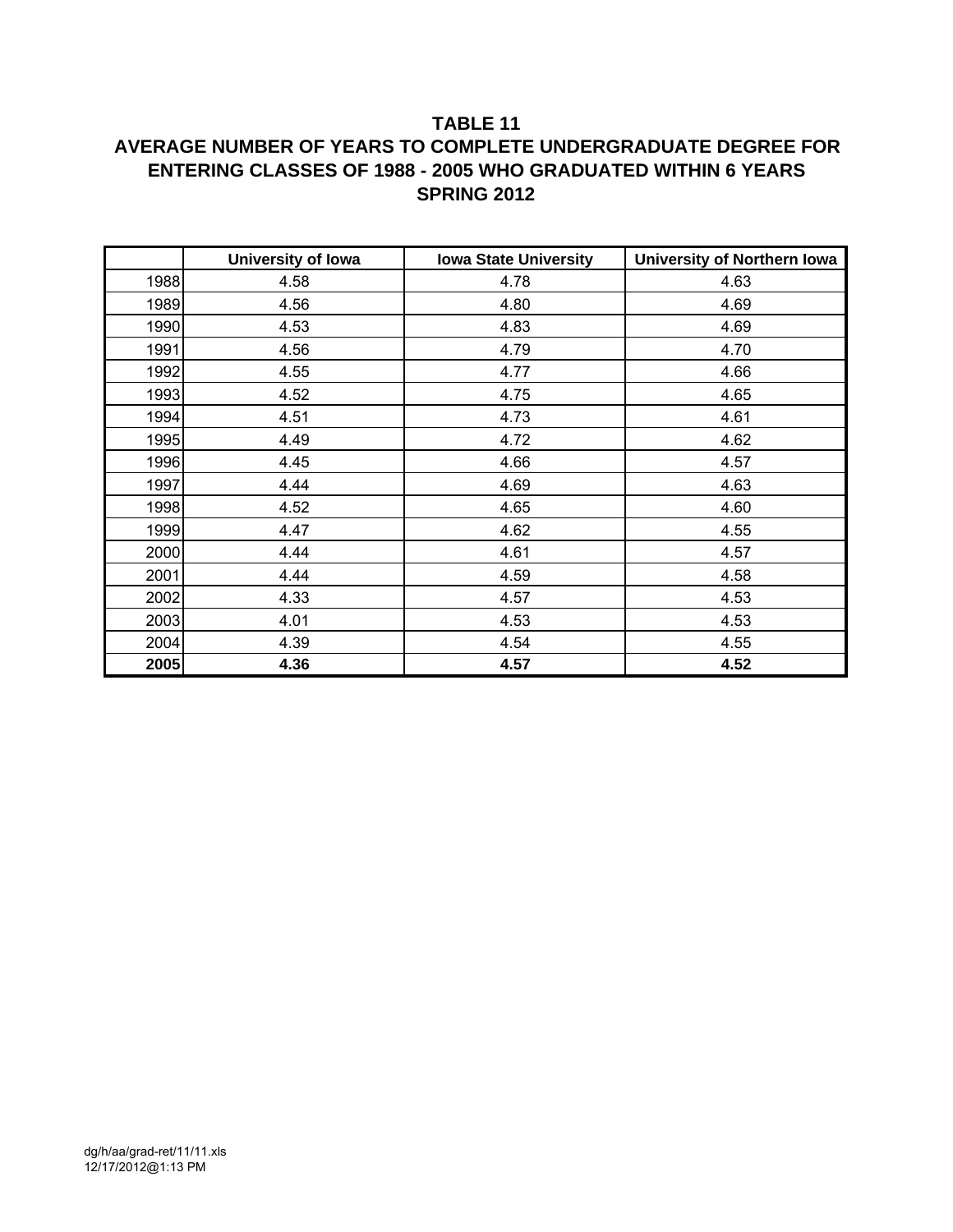|                              |       |       |       |       |        |       |       |       |               | <b>Entering Class of Fall</b> |       |       |       |       |       |       |       |       |
|------------------------------|-------|-------|-------|-------|--------|-------|-------|-------|---------------|-------------------------------|-------|-------|-------|-------|-------|-------|-------|-------|
| <b>IUNIVERSITY OF IOWA</b>   | 1988  | 1989  | 1990  | 1991  | 1992   | 1993  | 1994  | 1995  | 1996          | 1997                          | 1998  | 1999  | 2000  | 2001  | 2002  | 2003  | 2004  | 2005  |
|                              |       |       |       |       |        |       |       |       |               |                               |       |       |       |       |       |       |       |       |
| <b>Males</b>                 |       |       |       |       |        |       |       |       |               |                               |       |       |       |       |       |       |       |       |
| # graduated within 6 years   | 997   | 936   | 767   | 781   | 870    | 814   | 901   | 916   | 921           | 968                           | .073  | ,017  | 1,008 | 1,085 | ,120  | 201,  | ,222  | 1,162 |
| % graduated within 4 years   | 45.6% | 45.4% | 48.0% | 43.7% | 43.9%  | 48.5% | 47.4% | 46.9% | 47.9%         | 48.7%                         | 45.3% | 50.2% | 54.1% | 51.3% | 55.5% | 52.9% | 56.6% | 60.4% |
| % graduated during 5th year  | 44.0% | 45.7% | 43.3% | 46.4% | 47.0%  | 43.1% | 43.0% | 44.7% | 45.8%         | 45.3%                         | 44.5% | 42.4% | 41.0% | 40.7% | 39.0% | 40.6% | 38.5% | 34.9% |
| % graduated during 6th year  | 10.4% | 8.9%  | 8.7%  | 9.9%  | 9.1%   | 8.4%  | 9.6%  | 8.4%  | 6.3%          | 6.1%                          | 10.2% | 7.5%  | 5.0%  | 8.0%  | 5.5%  | 6.6%  | 5.0%  | 4.7%  |
|                              |       |       |       |       |        |       |       |       |               |                               |       |       |       |       |       |       |       |       |
| Females                      |       |       |       |       |        |       |       |       |               |                               |       |       |       |       |       |       |       |       |
| $#$ graduated within 6 years | 1,210 | 1,103 | 922   | 946   | 1.1131 | 1,151 | 167,  | 1,331 | $.28^{\circ}$ | 1,339                         | 1,508 | .458  | 1,381 | 1,504 | ,586  | 1,590 | ,548  | 1,542 |
| % graduated within 4 years   | 53.3% | 54.6% | 56.3% | 57.4% | 56.1%  | 59.7% | 58.3% | 59.4% | 66.5%         | 65.3%                         | 60.2% | 62.6% | 65.0% | 66.4% | 65.4% | 67.6% | 69.0% | 70.8% |
| % graduated during 5th year  | 39.5% | 37.6% | 37.1% | 36.8% | 37.6%  | 33.2% | 37.0% | 36.4% | 29.6%         | 30.0%                         | 33.3% | 32.5% | 30.5% | 29.2% | 30.1% | 27.3% | 27.2% | 25.9% |
| % graduated during 6th year  | 7.2%  | 7.8%  | 6.6%  | 5.8%  | 6.3%   | 7.1%  | 4.7%  | 4.2%  | 3.9%          | 4.7%                          | 6.5%  | 4.9%  | 4.6%  | 4.4%  | 4.5%  | 5.2%  | 3.8%  | 3.3%  |
|                              |       |       |       |       |        |       |       |       |               |                               |       |       |       |       |       |       |       |       |
| <b>Total</b>                 |       |       |       |       |        |       |       |       |               |                               |       |       |       |       |       |       |       |       |
| # graduated within 6 years   | 2,207 | 2,039 | l,689 | 1,727 | 1,983  | ,965  | 2,068 | 2,247 | 2,202         | 2,307                         | 2,581 | 2,475 | 2,389 | 2,589 | 2,706 | 2,791 | 2,770 | 2,704 |
| % graduated within 4 years   | 49.8% | 50.4% | 52.5% | 51.2% | 50.7%  | 55.1% | 53.5% | 54.3% | 58.7%         | 58.3%                         | 54.0% | 57.5% | 60.4% | 60.1% | 61.3% | 61.2% | 63.5% | 66.3% |
| % graduated during 5th year  | 41.5% | 41.3% | 39.9% | 41.1% | 41.8%  | 37.3% | 39.6% | 39.8% | 36.4%         | 36.4%                         | 37.9% | 36.6% | 34.9% | 34.0% | 33.8% | 33.3% | 32.2% | 29.7% |
| % graduated during 6th year  | 8.7%  | 8.3%  | 7.6%  | 7.7%  | 7.5%   | 7.6%  | 6.9%  | 5.9%  | $4.9\%$       | 5.3%                          | 8.1%  | 6.0%  | 4.7%  | 5.9%  | 5.0%  | 5.8%  | 4.3%  | 3.9%  |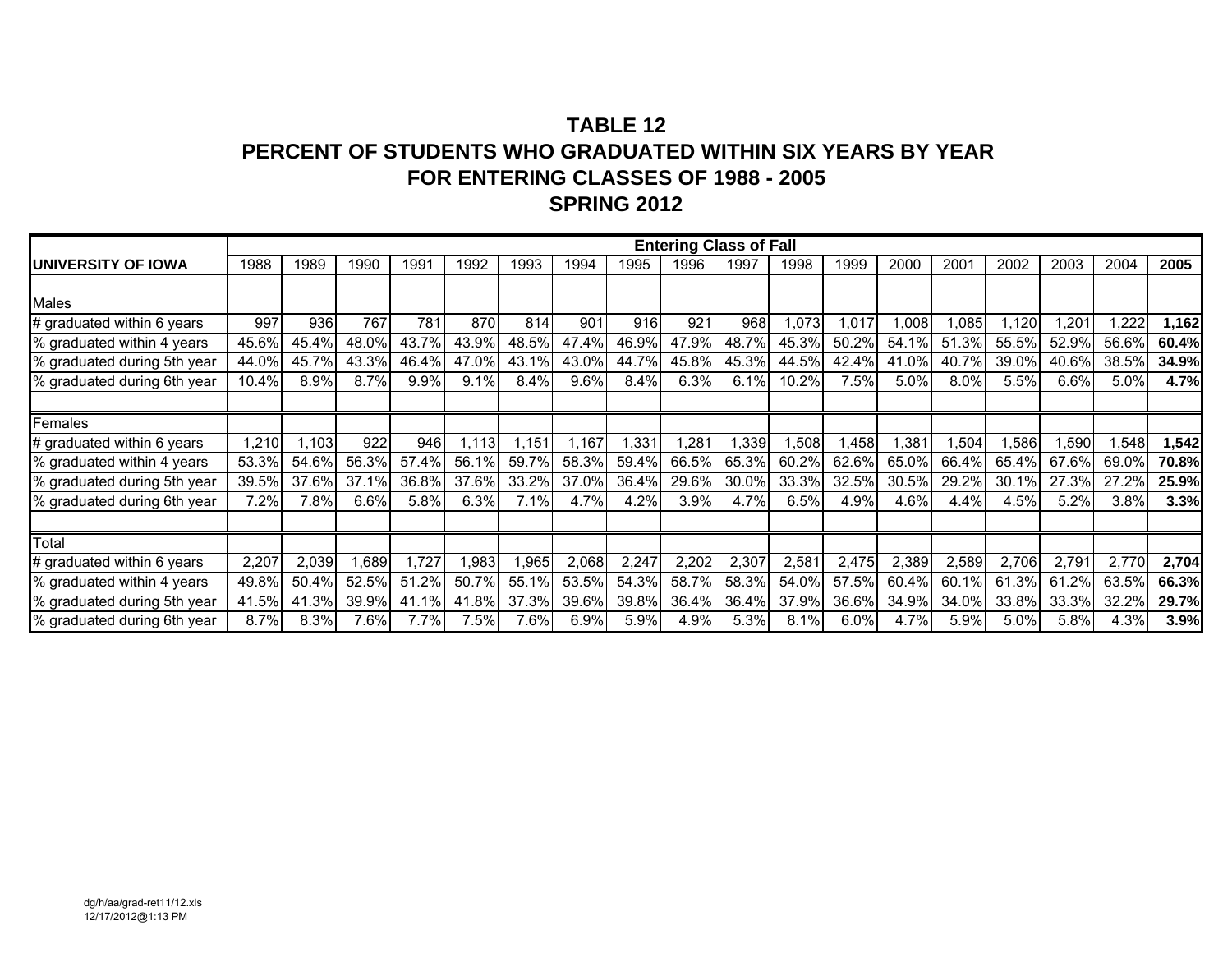|                               |       |       |       |       |       |       |        |       |       | <b>Entering Class of Fall</b> |       |       |       |       |       |       |       |       |
|-------------------------------|-------|-------|-------|-------|-------|-------|--------|-------|-------|-------------------------------|-------|-------|-------|-------|-------|-------|-------|-------|
| <b>IIOWA STATE UNIVERSITY</b> | 1988  | 1989  | 1990  | 1991  | 1992  | 1993  | 1994   | 1995  | 1996  | 1997                          | 1998  | 1999  | 2000  | 2001  | 2002  | 2003  | 2004  | 2005  |
|                               |       |       |       |       |       |       |        |       |       |                               |       |       |       |       |       |       |       |       |
| <b>Males</b>                  |       |       |       |       |       |       |        |       |       |                               |       |       |       |       |       |       |       |       |
| # graduated within 6 years    | 1,298 | ,285  | 1,088 | ,050  | 1,107 | 1,143 | ,096   | 1,103 | ,265  | .410                          | ,309  | ,442  | 1,479 | 1,573 | .473  | 1,436 | 1,371 | 1,386 |
| % graduated within 4 years    | 23.7% | 24.6% | 23.0% | 26.7% | 27.9% | 28.6% | 27.8%  | 30.9% | 36.0% | 31.0%                         | 33.5% | 36.1% | 34.8% | 37.6% | 38.4% | 40.2% | 41.6% | 38.6% |
| % graduated during 5th year   | 60.2% | 57.7% | 58.0% | 55.3% | 56.8% | 54.2% | 56.4%  | 54.6% | 52.0% | 56.0%                         | 54.1% | 53.8% | 52.8% | 53.0% | 50.9% | 52.2% | 49.4% | 52.8% |
| % graduated during 6th year   | 16.1% | 17.7% | 19.0% | 18.0% | 15.3% | 17.1% | 15.8%  | 14.5% | 12.0% | 13.0%                         | 12.4% | 10.1% | 12.4% | 9.5%  | 10.7% | 7.7%  | 9.0%  | 8.6%  |
|                               |       |       |       |       |       |       |        |       |       |                               |       |       |       |       |       |       |       |       |
| Females                       |       |       |       |       |       |       |        |       |       |                               |       |       |       |       |       |       |       |       |
| # graduated within 6 years    | ,083  | 1,027 | 897   | 889   | 928   | 919   | 979    | 983   | 1,084 | ,224                          | ,217  | ,292  | ,344  | l,445 | ,350  | ,240  | ,209  | 1,137 |
| % graduated within 4 years    | 46.0% | 43.5% | 42.3% | 43.2% | 44.6% | 47.4% | 50.5%  | 48.9% | 52.3% | 52.6%                         | 55.3% | 57.4% | 61.4% | 60.3% | 61.7% | 63.5% | 64.2% | 62.7% |
| % graduated during 5th year   | 46.6% | 49.2% | 47.7% | 48.3% | 47.2% | 46.1% | 43.3%  | 44.0% | 40.9% | 41.2%                         | 38.5% | 37.5% | 34.6% | 34.9% | 33.8% | 32.1% | 32.7% | 32.9% |
| % graduated during 6th year   | 7.4%  | 7.3%  | 10.0% | 8.5%  | 8.2%  | 6.4%  | 6.2%   | 7.0%  | 6.8%  | 6.2%                          | 6.2%  | 5.2%  | 4.0%  | 4.7%  | 4.5%  | 4.4%  | 3.1%  | 4.4%  |
|                               |       |       |       |       |       |       |        |       |       |                               |       |       |       |       |       |       |       |       |
| Total                         |       |       |       |       |       |       |        |       |       |                               |       |       |       |       |       |       |       |       |
| # graduated within 6 years    | 2,381 | 2,312 | .985  | 1,939 | 2,035 | 2,062 | 2,075  | 2,086 | 2,349 | 2,634                         | 2,526 | 2,734 | 2,823 | 3,018 | 2,823 | 2,676 | 2,580 | 2,523 |
| % graduated within 4 years    | 33.9% | 33.0% | 31.7% | 34.2% | 35.5% | 37.0% | 38.5%  | 39.4% | 43.5% | 41.0%                         | 44.0% | 46.1% | 47.4% | 48.5% | 49.6% | 51.0% | 52.2% | 49.5% |
| % graduated during 5th year   | 54.0% | 53.9% | 53.4% | 52.1% | 52.4% | 50.6% | 50.2%  | 49.6% | 46.9% | 49.1%                         | 46.6% | 46.1% | 44.1% | 44.3% | 42.7% | 42.9% | 41.6% | 43.8% |
| % graduated during 6th year   | 12.1% | 13.1% | 15.0% | 13.7% | 12.0% | 12.4% | 11.3%l | 11.0% | 9.6%  | 9.9%                          | 9.4%  | 7.8%  | 8.4%  | 7.2%  | 7.7%  | 6.2%  | 6.2%  | 6.7%  |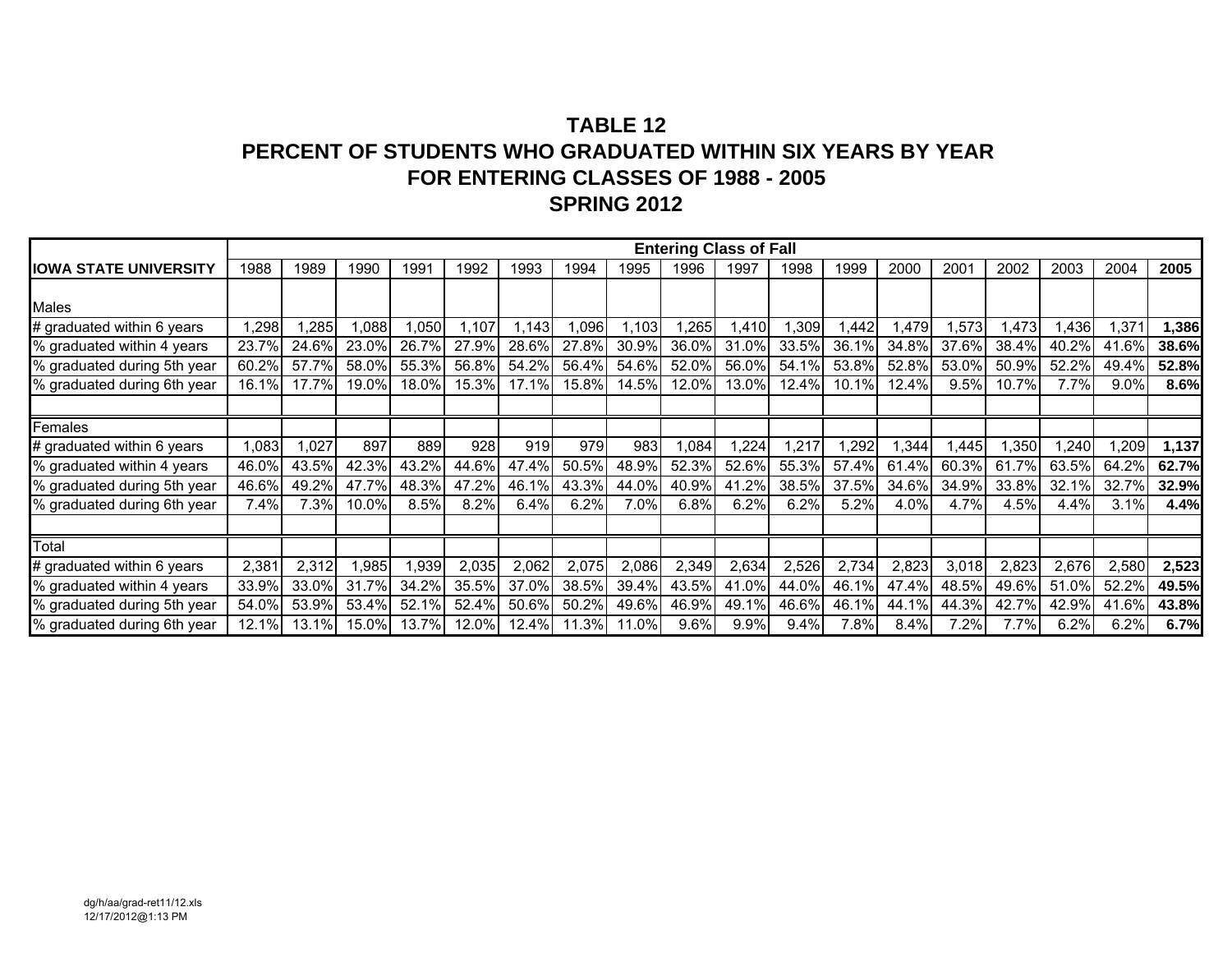|                                 |       |       |       |       |       |       |       |       | <b>Entering Class of Fall</b> |       |       |       |       |       |                      |       |       |       |
|---------------------------------|-------|-------|-------|-------|-------|-------|-------|-------|-------------------------------|-------|-------|-------|-------|-------|----------------------|-------|-------|-------|
| <b>JUNIV. OF NORTHERN IOWAL</b> | 1988  | 1989  | 1990  | 1991  | 1992  | 1993  | 1994  | 1995  | 1996                          | 1997  | 1998  | 1999  | 2000  | 2001  | 2002                 | 2003  | 2004  | 2005  |
|                                 |       |       |       |       |       |       |       |       |                               |       |       |       |       |       |                      |       |       |       |
| <b>Males</b>                    |       |       |       |       |       |       |       |       |                               |       |       |       |       |       |                      |       |       |       |
| # graduated within 6 years      | 463   | 479   | 489   | 466   | 412   | 426   | 416   | 476   | 514                           | 461   | 430   | 511   | 574   | 455   | 411                  | 414   | 405   | 402   |
| % graduated within 4 years      | 37.2% | 32.3% | 31.7% | 32.4% | 34.7% | 35.4% | 41.3% | 35.7% | 43.2%                         | 36.4% | 34.0% | 41.1% | 42.5% | 41.5% | 47.4%                | 44.9% | 42.5% | 45.8% |
| % graduated during 5th year     | 50.3% | 53.5% | 57.1% | 54.3% | 57.0% | 53.1% | 47.9% | 52.1% | 47.1%                         | 53.6% | 58.1% | 48.5% | 46.7% | 48.1% | 45.3%                | 44.2% | 45.9% | 45.5% |
| % graduated during 6th year     | 12.5% | 14.2% | 11.2% | 13.3% | 8.3%  | 11.5% | 10.8% | 12.2% | 9.7%                          | 10.0% | 7.9%  | 10.4% | 10.8% | 10.3% | 10.2%                | 10.9% | 11.6% | 8.7%  |
|                                 |       |       |       |       |       |       |       |       |                               |       |       |       |       |       |                      |       |       |       |
| Females                         |       |       |       |       |       |       |       |       |                               |       |       |       |       |       |                      |       |       |       |
| # graduated within 6 years      | 683   | 738   | 744   | 712   | 620   | 707   | 739   | 813   | 824                           | 791   | 844   | 869   | 917   | 893   | 738                  | 750I  | 711   | 728   |
| % graduated within 4 years      | 52.0% | 45.3% | 47.0% | 44.8% | 47.1% | 47.8% | 49.7% | 53.4% | 54.1%                         | 48.5% | 52.0% | 57.8% | 55.9% | 53.9% | 56.6%                | 57.9% | 58.4% | 59.6% |
| % graduated during 5th year     | 41.3% | 48.6% | 46.3% | 47.5% | 45.8% | 45.8% | 44.0% | 40.5% | 40.2%                         | 46.7% | 42.8% | 38.2% | 38.9% | 40.0% | 37.5%                | 38.9% | 35.9% | 34.6% |
| % graduated during 6th year     | 6.7%  | 6.1%  | 6.7%  | 7.7%  | 7.1%  | 6.4%  | 6.3%  | 6.1%  | 5.7%                          | 4.8%  | 5.2%  | 4.0%  | 5.1%  | 6.2%  | 5.8%                 | 3.2%  | 5.8%  | 5.8%  |
|                                 |       |       |       |       |       |       |       |       |                               |       |       |       |       |       |                      |       |       |       |
| Total                           |       |       |       |       |       |       |       |       |                               |       |       |       |       |       |                      |       |       |       |
| # graduated within 6 years      | 1,146 | 1,217 | ,233  | 1,178 | 1,032 | 1,133 | ,155  | ,289  | 1,338                         | ,252  | ,274  | ,380  | 1,491 | 1,348 | $\left  .149\right $ | 1.164 | 1.116 | 1,130 |
| % graduated within 4 years      | 46.0% | 40.2% | 41.0% | 39.9% | 42.1% | 43.2% | 46.6% | 46.8% | 49.9%                         | 44.1% | 45.9% | 51.6% | 50.8% | 49.7% | 53.4%                | 53.3% | 52.6% | 54.7% |
| % graduated during 5th year     | 44.9% | 50.5% | 50.5% | 50.2% | 50.3% | 48.5% | 45.4% | 44.8% | 42.8%                         | 49.2% | 48.0% | 42.0% | 41.9% | 42.7% | 40.3%                | 40.8% | 39.5% | 38.5% |
| % graduated during 6th year     | 9.1%  | 9.3%  | 8.5%  | 9.9%  | 7.6%  | 8.3%  | 8.0%  | 8.4%  | 7.3%                          | 6.7%  | 6.1%  | 6.4%  | 7.3%  | 7.6%  | 6.4%                 | 5.9%  | 7.9%  | 6.8%  |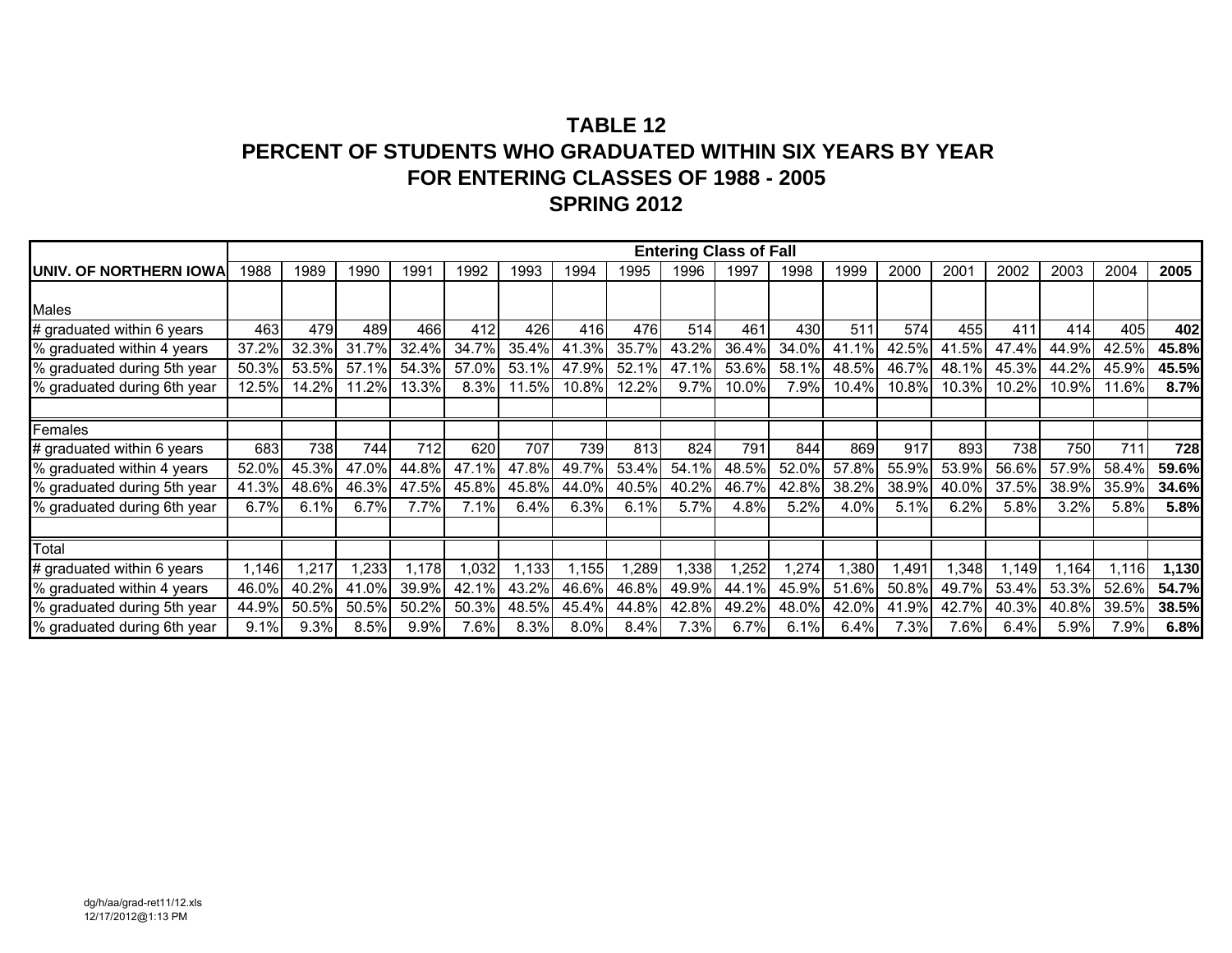|                             |       |       |       |       |       |       |       |       |       | <b>Entering Class of Fall</b> |       |       |       |       |       |       |       |       |
|-----------------------------|-------|-------|-------|-------|-------|-------|-------|-------|-------|-------------------------------|-------|-------|-------|-------|-------|-------|-------|-------|
| <b>IREGENT TOTAL</b>        | 1988  | 1989  | 1990  | 1991  | 1992  | 1993  | 1994  | 1995  | 1996  | 1997                          | 1998  | 1999  | 2000  | 2001  | 2002  | 2003  | 2004  | 2005  |
|                             |       |       |       |       |       |       |       |       |       |                               |       |       |       |       |       |       |       |       |
| <b>Males</b>                |       |       |       |       |       |       |       |       |       |                               |       |       |       |       |       |       |       |       |
| # graduated within 6 years  | 2,758 | 2,700 | 2,344 | 2,297 | 2,389 | 2,383 | 2,413 | 2,495 | 2,700 | 2,839                         | 2,812 | 2,970 | 3,061 | 3,113 | 3,004 | 3,051 | 2,998 | 2,950 |
| % graduated within 4 years  |       |       |       |       |       |       |       |       |       |                               |       |       |       |       |       |       |       |       |
| % graduated during 5th year |       |       |       |       |       |       |       |       |       |                               |       |       |       |       |       |       |       |       |
| % graduated during 6th year |       |       |       |       |       |       |       |       |       |                               |       |       |       |       |       |       |       |       |
|                             |       |       |       |       |       |       |       |       |       |                               |       |       |       |       |       |       |       |       |
| Females                     |       |       |       |       |       |       |       |       |       |                               |       |       |       |       |       |       |       |       |
| # graduated within 6 years  | 2,976 | 2,868 | 2,563 | 2,547 | 2,661 | 2,777 | 2,885 | 3,127 | 3,189 | 3,354                         | 3,569 | 3,619 | 3,642 | 3,842 | 3,674 | 3,580 | 3,468 | 3,407 |
| % graduated within 4 years  |       |       |       |       |       |       |       |       |       |                               |       |       |       |       |       |       |       |       |
| % graduated during 5th year |       |       |       |       |       |       |       |       |       |                               |       |       |       |       |       |       |       |       |
| % graduated during 6th year |       |       |       |       |       |       |       |       |       |                               |       |       |       |       |       |       |       |       |
|                             |       |       |       |       |       |       |       |       |       |                               |       |       |       |       |       |       |       |       |
| Total                       |       |       |       |       |       |       |       |       |       |                               |       |       |       |       |       |       |       |       |
| # graduated within 6 years  | 5,734 | 5,568 | 4,907 | 4,844 | 5,050 | 5,160 | 5,298 | 5,622 | 5,889 | 6,193                         | 6,381 | 6,589 | 6,703 | 6,955 | 6,678 | 6,631 | 6,466 | 6,357 |
| % graduated within 4 years  |       |       |       |       |       |       |       |       |       |                               |       |       |       |       |       |       |       |       |
| % graduated during 5th year |       |       |       |       |       |       |       |       |       |                               |       |       |       |       |       |       |       |       |
| % graduated during 6th year |       |       |       |       |       |       |       |       |       |                               |       |       |       |       |       |       |       |       |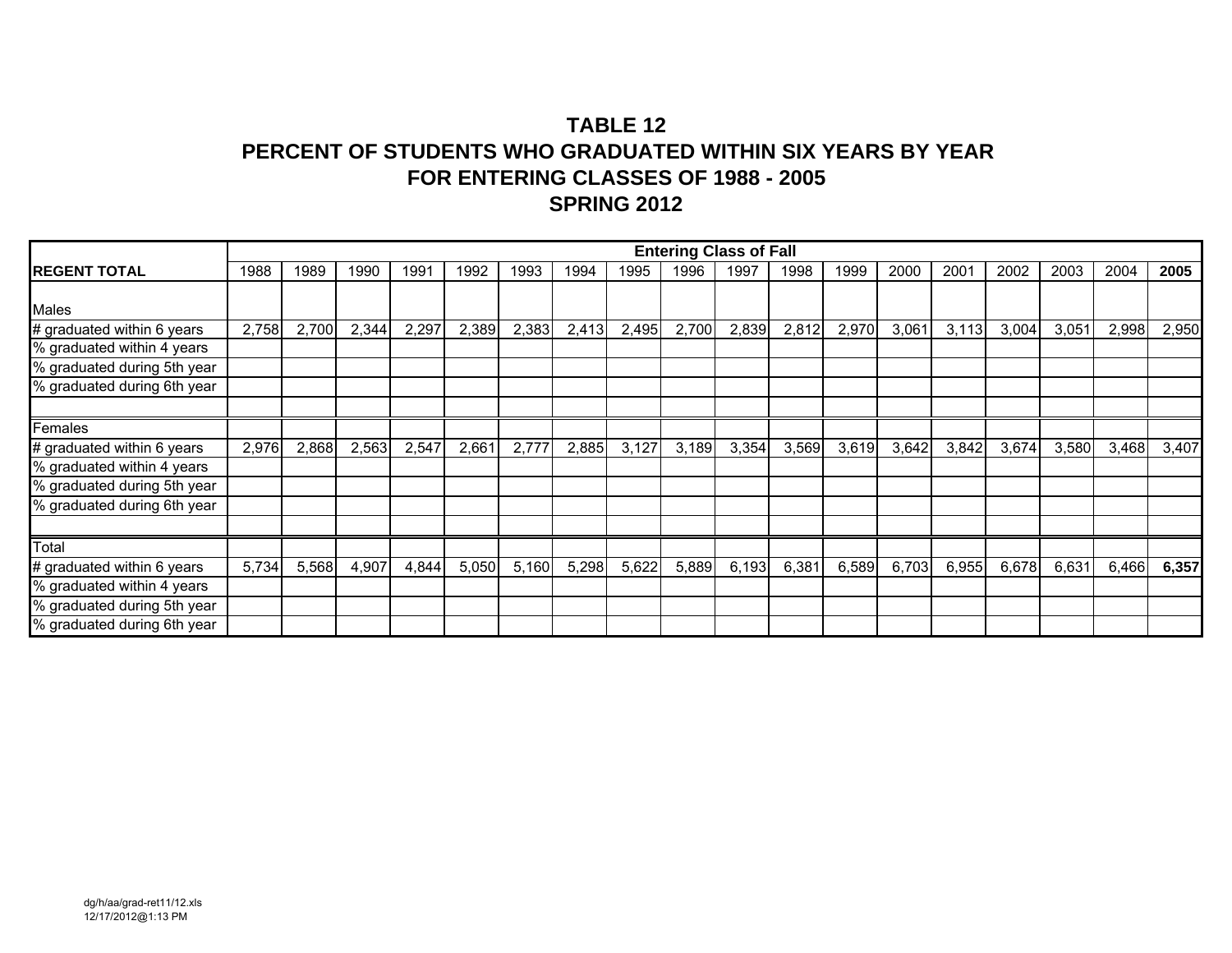#### **TABLE 13 SIX-YEAR GRADUATION RATES BY HIGH SCHOOL RANK FOR ENTERING CLASSES OF 1988 - 2005 SPRING 2012**

| %<br>%<br>%<br>%<br>80.9<br>79.8<br>79.8<br>83.1<br>80.7<br>82.4<br>83.5<br>SUI<br>77.5<br>77.2<br>79.2<br>78.5<br>78.2<br>78.5<br>81.2<br>83.5<br>83.5<br>84.0<br>83.7<br><b>ISU</b><br>78.5<br>80.4<br>82.5<br>79.0<br>76.3<br>76.4<br>76.9<br>76.8<br>77.2<br>83.7<br>83.8<br>83.2<br>86.6<br>85.1<br>86.0<br>86.6<br>86.7<br>85.6<br>79.3<br>82.4<br><b>UNI</b><br>81.4<br>76.8<br>79.3<br>77.3<br>81.1<br>80.3<br>81.8<br>82.7<br>82.3<br>83.9<br>85.2<br>82.8<br>81.4<br>79.6<br>79.6<br>82.8<br>80-89%ile<br>65.2<br>66.3<br>67.3<br>74.5<br>71.2<br>75.7<br>70.9<br>74.8<br>SUI<br>67.6<br>66.7<br>69.0<br>70.6<br>72.8<br>72.5<br>74.5<br>75.5<br>75.5<br>73.2<br><b>ISU</b><br>69.1<br>68.1<br>65.8<br>69.8<br>65.7<br>69.1<br>72.6<br>71.4<br>75.9<br>72.2<br>75.9<br>80.3<br>78.6<br>64.7<br>64.1<br>67.0<br>72.6<br>74.4<br><b>UNI</b><br>69.6<br>67.0<br>65.3<br>72.9<br>70.0<br>75.7<br>69.4<br>75.9<br>73.7<br>73.3<br>70.6<br>74.9<br>70.6<br>72.2<br>74.4<br>72.7<br>73.5<br>77.3<br>70-79%ile<br>SUI<br>59.0<br>63.5<br>63.1<br>59.1<br>63.4<br>62.8<br>63.2<br>66.0<br>63.9<br>68.4<br>64.9<br>66.3<br>66.0<br>63.9<br>68.5<br>70.8<br>69.8<br>61.7<br>62.5<br>60.7<br>59.6<br>72.8<br>67.7<br><b>ISU</b><br>57.8<br>57.2<br>62.8<br>64.0<br>63.6<br>62.2<br>67.3<br>63.5<br>65.1<br>65.9<br>67.6<br>68.0<br>61.0<br><b>UNI</b><br>60.8<br>63.1<br>58.6<br>60.7<br>67.0<br>62.8<br>65.1<br>67.2<br>69.5<br>62.5<br>67.0<br>63.9<br>67.6<br>68.9<br>65.7<br>70.7<br>67.7<br>66.5<br>60-69%ile<br>54.5<br>48.5<br>58.1<br>60.8<br>53.8<br>60.5<br>58.0<br>53.8<br>59.3<br>62.2<br>63.0<br>59.5<br>62.0<br>64.0<br>65.2<br>61.9<br>SUI<br>57.1<br>57.5<br><b>ISU</b><br>52.3<br>51.9<br>50.8<br>58.9<br>59.6<br>62.7<br>63.1<br>54.4<br>56.0<br>50.3<br>56.4<br>56.1<br>57.8<br>59.0<br>60.1<br>53.4<br>57.5<br>66.0<br>55.8<br>53.8<br>53.5<br>53.0<br>58.7<br>56.3<br>62.5<br>UNI<br>51.0<br>49.1<br>54.3<br>55.4<br>60.1<br>59.9<br>58.8<br>58.3<br>59.4<br>63.8<br>63.7<br>50-59%ile<br>SUI<br>44.4<br>42.1<br>57.1<br>56.0<br>59.4<br>56.0<br>53.7<br>55.0<br>56.3<br>62.4<br>50.6<br>51.4<br>55.5<br>47.3<br>51.7<br>55.8<br>57.2<br>56.4<br><b>ISU</b><br>51.0<br>48.6<br>45.8<br>46.4<br>46.9<br>45.5<br>47.3<br>49.3<br>50.8<br>51.5<br>48.0<br>55.0<br>50.3<br>48.7<br>56.7<br>54.8<br>53.2<br>52.0<br>57.2<br><b>UNI</b><br>44.9<br>52.9<br>48.7<br>46.9<br>50.9<br>45.3<br>51.1<br>53.1<br>54.0<br>54.7<br>53.8<br>52.0<br>51.2<br>49.1<br>51.6<br>55.7<br>53.0<br>40-49%ile<br>39.0<br>45.1<br>46.3<br>44.2<br>56.7<br>48.9<br>47.1<br>51.2<br>44.7<br>47.1<br>53.1<br><b>SUI</b><br>37.8<br>44.4<br>51.1<br>49.4<br>48.4<br>50.5<br>50.4<br><b>ISU</b><br>32.9<br>38.4<br>36.2<br>44.9<br>42.9<br>42.9<br>46.2<br>41.3<br>47.5<br>43.3<br>39.8<br>36.3<br>42.1<br>43.7<br>46.4<br>40.4<br>53.4<br>43.8<br>43.5<br>58.8<br><b>UNI</b><br>42.3<br>42.6<br>33.1<br>36.6<br>48.2<br>46.9<br>44.0<br>57.1<br>47.6<br>44.8<br>45.4<br>53.6<br>50.4<br>39.1<br>50.5<br>49.5<br>30-39%ile<br>44.1<br>45.8<br>45.9<br>SUI<br>38.1<br>20.3<br>38.5<br>36.5<br>49.3<br>43.4<br>34.7<br>36.9<br>45.7<br>41.9<br>39.3<br>36.8<br>47.9<br>52.2<br>44.4<br><b>ISU</b><br>40.5<br>29.3<br>37.3<br>32.7<br>38.7<br>32.5<br>36.5<br>44.8<br>31.6<br>42.3<br>36.9<br>41.5<br>37.1<br>40.0<br>43.6<br>40.2<br>41.0<br>33.3<br>27.5<br>29.4<br>42.9<br>35.3<br>30.0<br>35.1<br>48.6<br>37.0<br>59.0<br>35.7<br>UNI<br>36.1<br>51.9<br>40.0<br>43.6<br>37.5<br>46.8<br>43.9<br>46.5<br>20-29%ile<br>23.1<br>37.5<br>37.1<br>29.6<br>38.9<br>41.2<br>37.5<br>SUI<br>23.3<br>28.6<br>46.2<br>40.0<br>43.8<br>44.4<br>30.0<br>34.5<br>34.8<br>45.5<br>50.0<br><b>ISU</b><br>36.4<br>39.6<br>30.9<br>22.2<br>23.5<br>40.4<br>15.2<br>37.5<br>36.1<br>44.4<br>32.1<br>32.0<br>29.5<br>33.3<br>28.9<br>27.4<br>32.8<br>43.5<br>33.3<br>33.3<br>16.7<br>28.6<br>20.0<br>0.0<br>25.0<br>33.3<br>31.3<br>33.3<br>42.9<br>25.0<br>44.4<br>UNI<br>11.8<br>7.7<br>10.0<br>45.5<br>28.6<br>25.0<br>50.0<br>SUI<br>20.0<br>14.8<br>35.3<br>20.0<br>60.0<br>37.5<br>11.1<br>0.0<br>33.3<br>20.0<br>0.0<br>0.0<br>100.0<br>50.0<br>66.7<br>11.1<br>29.4<br><b>ISU</b><br>12.5<br>21.1<br>15.4<br>17.6<br>8.3<br>19.0<br>7.7<br>23.1<br>17.6<br>0.0<br>30.0<br>45.5<br>14.3<br>75.0<br>22.2<br>25.0<br>14.3<br>0.0<br>25.0<br>33.3<br>57.1<br>UNI<br>0.0<br>20.0<br>14.3<br>16.7<br>0.0<br>25.0<br>50.0<br>0.0<br>100.0<br>50.0<br>66.7<br>50.0<br>36.4<br>11.1<br><b>NA</b><br>SUI<br>78.0<br>72.3<br>65.1<br>59.0<br>49.5<br>58.6<br>63.0<br>75.7<br>63.9<br>67.5<br>64.3<br>61.2<br>57.7<br>51.3<br>56.1<br>61.5<br>64.4<br>70.1<br><b>ISU</b><br>0.0<br>0.0<br>0.0<br>0.0<br>0.0<br>0.0<br>0.0<br>66.7<br>70.0<br>0.0<br>0.3<br>0.0<br>0.0<br>50.0<br>0.0<br><b>NA</b><br>100.0<br><b>NA</b><br><b>UNI</b><br>45.8<br>36.4<br>41.7<br>33.3<br>53.8<br>57.9<br>42.6<br>50.0<br>55.9<br>56.1<br>81.3<br>63.7<br>54.1<br>47.6<br>52.9<br>65.9<br>67.3<br>62.6<br>70.8<br>SUI<br>61.1<br>60.9<br>62.6<br>63.1<br>63.7<br>62.8<br>64.0<br>64.9<br>64.4<br>64.6<br>66.2<br>66.1<br>65.5<br>65.9<br>66.0<br>69.1<br>69.6<br>67.4<br><b>ISU</b><br>63.6<br>60.0<br>60.0<br>60.9<br>60.3<br>62.4<br>63.7<br>65.3<br>65.7<br>66.5<br>68.0<br>65.8<br>67.7<br>69.3<br>70.2<br>61.6<br>65.6<br>62.2<br>62.9<br>66.7<br>60.4<br>61.9<br>59.4<br>60.4<br>64.2<br>66.5<br>65.2<br>64.3<br>65.0<br>67.3<br>65.3<br>63.1<br>66.9<br>67.6 |              | 1988 | 1989 | 1990 | 1991 | 1992 | 1993 | 1994 | 1995 | 1996 | 1997 | 1998 | 1999 | 2000 | 2001 | 2002 | 2003 | 2004 | 2005 |
|---------------------------------------------------------------------------------------------------------------------------------------------------------------------------------------------------------------------------------------------------------------------------------------------------------------------------------------------------------------------------------------------------------------------------------------------------------------------------------------------------------------------------------------------------------------------------------------------------------------------------------------------------------------------------------------------------------------------------------------------------------------------------------------------------------------------------------------------------------------------------------------------------------------------------------------------------------------------------------------------------------------------------------------------------------------------------------------------------------------------------------------------------------------------------------------------------------------------------------------------------------------------------------------------------------------------------------------------------------------------------------------------------------------------------------------------------------------------------------------------------------------------------------------------------------------------------------------------------------------------------------------------------------------------------------------------------------------------------------------------------------------------------------------------------------------------------------------------------------------------------------------------------------------------------------------------------------------------------------------------------------------------------------------------------------------------------------------------------------------------------------------------------------------------------------------------------------------------------------------------------------------------------------------------------------------------------------------------------------------------------------------------------------------------------------------------------------------------------------------------------------------------------------------------------------------------------------------------------------------------------------------------------------------------------------------------------------------------------------------------------------------------------------------------------------------------------------------------------------------------------------------------------------------------------------------------------------------------------------------------------------------------------------------------------------------------------------------------------------------------------------------------------------------------------------------------------------------------------------------------------------------------------------------------------------------------------------------------------------------------------------------------------------------------------------------------------------------------------------------------------------------------------------------------------------------------------------------------------------------------------------------------------------------------------------------------------------------------------------------------------------------------------------------------------------------------------------------------------------------------------------------------------------------------------------------------------------------------------------------------------------------------------------------------------------------------------------------------------------------------------------------------------------------------------------------------------------------------------------------------------------------------------------------------------------------------------------------------------------------------------------------------------------------------------------------------------------------------------------------------------------------------------------------------------------------------------------------------------------------------------------------------------------------------------------------------------------------------------------------------------------------------------------------------------------------------------------------------------------------------------------------------------------------------------------------------------------------------------------------------------------------------------------------------------------------------------------------------------------------------------------------------------------------------------------------------------------------------------------------------------------------------------------------------------------------------------------------------------------------------------------------------------------------------|--------------|------|------|------|------|------|------|------|------|------|------|------|------|------|------|------|------|------|------|
|                                                                                                                                                                                                                                                                                                                                                                                                                                                                                                                                                                                                                                                                                                                                                                                                                                                                                                                                                                                                                                                                                                                                                                                                                                                                                                                                                                                                                                                                                                                                                                                                                                                                                                                                                                                                                                                                                                                                                                                                                                                                                                                                                                                                                                                                                                                                                                                                                                                                                                                                                                                                                                                                                                                                                                                                                                                                                                                                                                                                                                                                                                                                                                                                                                                                                                                                                                                                                                                                                                                                                                                                                                                                                                                                                                                                                                                                                                                                                                                                                                                                                                                                                                                                                                                                                                                                                                                                                                                                                                                                                                                                                                                                                                                                                                                                                                                                                                                                                                                                                                                                                                                                                                                                                                                                                                                                                                                                                     |              | %    |      | %    |      | $\%$ | %    | %    | $\%$ | %    | $\%$ | %    | %    | %    |      | %    | %    |      | %    |
|                                                                                                                                                                                                                                                                                                                                                                                                                                                                                                                                                                                                                                                                                                                                                                                                                                                                                                                                                                                                                                                                                                                                                                                                                                                                                                                                                                                                                                                                                                                                                                                                                                                                                                                                                                                                                                                                                                                                                                                                                                                                                                                                                                                                                                                                                                                                                                                                                                                                                                                                                                                                                                                                                                                                                                                                                                                                                                                                                                                                                                                                                                                                                                                                                                                                                                                                                                                                                                                                                                                                                                                                                                                                                                                                                                                                                                                                                                                                                                                                                                                                                                                                                                                                                                                                                                                                                                                                                                                                                                                                                                                                                                                                                                                                                                                                                                                                                                                                                                                                                                                                                                                                                                                                                                                                                                                                                                                                                     | 90-99%ile    |      |      |      |      |      |      |      |      |      |      |      |      |      |      |      |      |      |      |
|                                                                                                                                                                                                                                                                                                                                                                                                                                                                                                                                                                                                                                                                                                                                                                                                                                                                                                                                                                                                                                                                                                                                                                                                                                                                                                                                                                                                                                                                                                                                                                                                                                                                                                                                                                                                                                                                                                                                                                                                                                                                                                                                                                                                                                                                                                                                                                                                                                                                                                                                                                                                                                                                                                                                                                                                                                                                                                                                                                                                                                                                                                                                                                                                                                                                                                                                                                                                                                                                                                                                                                                                                                                                                                                                                                                                                                                                                                                                                                                                                                                                                                                                                                                                                                                                                                                                                                                                                                                                                                                                                                                                                                                                                                                                                                                                                                                                                                                                                                                                                                                                                                                                                                                                                                                                                                                                                                                                                     |              |      |      |      |      |      |      |      |      |      |      |      |      |      |      |      |      |      |      |
|                                                                                                                                                                                                                                                                                                                                                                                                                                                                                                                                                                                                                                                                                                                                                                                                                                                                                                                                                                                                                                                                                                                                                                                                                                                                                                                                                                                                                                                                                                                                                                                                                                                                                                                                                                                                                                                                                                                                                                                                                                                                                                                                                                                                                                                                                                                                                                                                                                                                                                                                                                                                                                                                                                                                                                                                                                                                                                                                                                                                                                                                                                                                                                                                                                                                                                                                                                                                                                                                                                                                                                                                                                                                                                                                                                                                                                                                                                                                                                                                                                                                                                                                                                                                                                                                                                                                                                                                                                                                                                                                                                                                                                                                                                                                                                                                                                                                                                                                                                                                                                                                                                                                                                                                                                                                                                                                                                                                                     |              |      |      |      |      |      |      |      |      |      |      |      |      |      |      |      |      |      |      |
|                                                                                                                                                                                                                                                                                                                                                                                                                                                                                                                                                                                                                                                                                                                                                                                                                                                                                                                                                                                                                                                                                                                                                                                                                                                                                                                                                                                                                                                                                                                                                                                                                                                                                                                                                                                                                                                                                                                                                                                                                                                                                                                                                                                                                                                                                                                                                                                                                                                                                                                                                                                                                                                                                                                                                                                                                                                                                                                                                                                                                                                                                                                                                                                                                                                                                                                                                                                                                                                                                                                                                                                                                                                                                                                                                                                                                                                                                                                                                                                                                                                                                                                                                                                                                                                                                                                                                                                                                                                                                                                                                                                                                                                                                                                                                                                                                                                                                                                                                                                                                                                                                                                                                                                                                                                                                                                                                                                                                     |              |      |      |      |      |      |      |      |      |      |      |      |      |      |      |      |      |      |      |
|                                                                                                                                                                                                                                                                                                                                                                                                                                                                                                                                                                                                                                                                                                                                                                                                                                                                                                                                                                                                                                                                                                                                                                                                                                                                                                                                                                                                                                                                                                                                                                                                                                                                                                                                                                                                                                                                                                                                                                                                                                                                                                                                                                                                                                                                                                                                                                                                                                                                                                                                                                                                                                                                                                                                                                                                                                                                                                                                                                                                                                                                                                                                                                                                                                                                                                                                                                                                                                                                                                                                                                                                                                                                                                                                                                                                                                                                                                                                                                                                                                                                                                                                                                                                                                                                                                                                                                                                                                                                                                                                                                                                                                                                                                                                                                                                                                                                                                                                                                                                                                                                                                                                                                                                                                                                                                                                                                                                                     |              |      |      |      |      |      |      |      |      |      |      |      |      |      |      |      |      |      |      |
|                                                                                                                                                                                                                                                                                                                                                                                                                                                                                                                                                                                                                                                                                                                                                                                                                                                                                                                                                                                                                                                                                                                                                                                                                                                                                                                                                                                                                                                                                                                                                                                                                                                                                                                                                                                                                                                                                                                                                                                                                                                                                                                                                                                                                                                                                                                                                                                                                                                                                                                                                                                                                                                                                                                                                                                                                                                                                                                                                                                                                                                                                                                                                                                                                                                                                                                                                                                                                                                                                                                                                                                                                                                                                                                                                                                                                                                                                                                                                                                                                                                                                                                                                                                                                                                                                                                                                                                                                                                                                                                                                                                                                                                                                                                                                                                                                                                                                                                                                                                                                                                                                                                                                                                                                                                                                                                                                                                                                     |              |      |      |      |      |      |      |      |      |      |      |      |      |      |      |      |      |      |      |
|                                                                                                                                                                                                                                                                                                                                                                                                                                                                                                                                                                                                                                                                                                                                                                                                                                                                                                                                                                                                                                                                                                                                                                                                                                                                                                                                                                                                                                                                                                                                                                                                                                                                                                                                                                                                                                                                                                                                                                                                                                                                                                                                                                                                                                                                                                                                                                                                                                                                                                                                                                                                                                                                                                                                                                                                                                                                                                                                                                                                                                                                                                                                                                                                                                                                                                                                                                                                                                                                                                                                                                                                                                                                                                                                                                                                                                                                                                                                                                                                                                                                                                                                                                                                                                                                                                                                                                                                                                                                                                                                                                                                                                                                                                                                                                                                                                                                                                                                                                                                                                                                                                                                                                                                                                                                                                                                                                                                                     |              |      |      |      |      |      |      |      |      |      |      |      |      |      |      |      |      |      |      |
|                                                                                                                                                                                                                                                                                                                                                                                                                                                                                                                                                                                                                                                                                                                                                                                                                                                                                                                                                                                                                                                                                                                                                                                                                                                                                                                                                                                                                                                                                                                                                                                                                                                                                                                                                                                                                                                                                                                                                                                                                                                                                                                                                                                                                                                                                                                                                                                                                                                                                                                                                                                                                                                                                                                                                                                                                                                                                                                                                                                                                                                                                                                                                                                                                                                                                                                                                                                                                                                                                                                                                                                                                                                                                                                                                                                                                                                                                                                                                                                                                                                                                                                                                                                                                                                                                                                                                                                                                                                                                                                                                                                                                                                                                                                                                                                                                                                                                                                                                                                                                                                                                                                                                                                                                                                                                                                                                                                                                     |              |      |      |      |      |      |      |      |      |      |      |      |      |      |      |      |      |      |      |
|                                                                                                                                                                                                                                                                                                                                                                                                                                                                                                                                                                                                                                                                                                                                                                                                                                                                                                                                                                                                                                                                                                                                                                                                                                                                                                                                                                                                                                                                                                                                                                                                                                                                                                                                                                                                                                                                                                                                                                                                                                                                                                                                                                                                                                                                                                                                                                                                                                                                                                                                                                                                                                                                                                                                                                                                                                                                                                                                                                                                                                                                                                                                                                                                                                                                                                                                                                                                                                                                                                                                                                                                                                                                                                                                                                                                                                                                                                                                                                                                                                                                                                                                                                                                                                                                                                                                                                                                                                                                                                                                                                                                                                                                                                                                                                                                                                                                                                                                                                                                                                                                                                                                                                                                                                                                                                                                                                                                                     |              |      |      |      |      |      |      |      |      |      |      |      |      |      |      |      |      |      |      |
|                                                                                                                                                                                                                                                                                                                                                                                                                                                                                                                                                                                                                                                                                                                                                                                                                                                                                                                                                                                                                                                                                                                                                                                                                                                                                                                                                                                                                                                                                                                                                                                                                                                                                                                                                                                                                                                                                                                                                                                                                                                                                                                                                                                                                                                                                                                                                                                                                                                                                                                                                                                                                                                                                                                                                                                                                                                                                                                                                                                                                                                                                                                                                                                                                                                                                                                                                                                                                                                                                                                                                                                                                                                                                                                                                                                                                                                                                                                                                                                                                                                                                                                                                                                                                                                                                                                                                                                                                                                                                                                                                                                                                                                                                                                                                                                                                                                                                                                                                                                                                                                                                                                                                                                                                                                                                                                                                                                                                     |              |      |      |      |      |      |      |      |      |      |      |      |      |      |      |      |      |      |      |
|                                                                                                                                                                                                                                                                                                                                                                                                                                                                                                                                                                                                                                                                                                                                                                                                                                                                                                                                                                                                                                                                                                                                                                                                                                                                                                                                                                                                                                                                                                                                                                                                                                                                                                                                                                                                                                                                                                                                                                                                                                                                                                                                                                                                                                                                                                                                                                                                                                                                                                                                                                                                                                                                                                                                                                                                                                                                                                                                                                                                                                                                                                                                                                                                                                                                                                                                                                                                                                                                                                                                                                                                                                                                                                                                                                                                                                                                                                                                                                                                                                                                                                                                                                                                                                                                                                                                                                                                                                                                                                                                                                                                                                                                                                                                                                                                                                                                                                                                                                                                                                                                                                                                                                                                                                                                                                                                                                                                                     |              |      |      |      |      |      |      |      |      |      |      |      |      |      |      |      |      |      |      |
|                                                                                                                                                                                                                                                                                                                                                                                                                                                                                                                                                                                                                                                                                                                                                                                                                                                                                                                                                                                                                                                                                                                                                                                                                                                                                                                                                                                                                                                                                                                                                                                                                                                                                                                                                                                                                                                                                                                                                                                                                                                                                                                                                                                                                                                                                                                                                                                                                                                                                                                                                                                                                                                                                                                                                                                                                                                                                                                                                                                                                                                                                                                                                                                                                                                                                                                                                                                                                                                                                                                                                                                                                                                                                                                                                                                                                                                                                                                                                                                                                                                                                                                                                                                                                                                                                                                                                                                                                                                                                                                                                                                                                                                                                                                                                                                                                                                                                                                                                                                                                                                                                                                                                                                                                                                                                                                                                                                                                     |              |      |      |      |      |      |      |      |      |      |      |      |      |      |      |      |      |      |      |
|                                                                                                                                                                                                                                                                                                                                                                                                                                                                                                                                                                                                                                                                                                                                                                                                                                                                                                                                                                                                                                                                                                                                                                                                                                                                                                                                                                                                                                                                                                                                                                                                                                                                                                                                                                                                                                                                                                                                                                                                                                                                                                                                                                                                                                                                                                                                                                                                                                                                                                                                                                                                                                                                                                                                                                                                                                                                                                                                                                                                                                                                                                                                                                                                                                                                                                                                                                                                                                                                                                                                                                                                                                                                                                                                                                                                                                                                                                                                                                                                                                                                                                                                                                                                                                                                                                                                                                                                                                                                                                                                                                                                                                                                                                                                                                                                                                                                                                                                                                                                                                                                                                                                                                                                                                                                                                                                                                                                                     |              |      |      |      |      |      |      |      |      |      |      |      |      |      |      |      |      |      |      |
|                                                                                                                                                                                                                                                                                                                                                                                                                                                                                                                                                                                                                                                                                                                                                                                                                                                                                                                                                                                                                                                                                                                                                                                                                                                                                                                                                                                                                                                                                                                                                                                                                                                                                                                                                                                                                                                                                                                                                                                                                                                                                                                                                                                                                                                                                                                                                                                                                                                                                                                                                                                                                                                                                                                                                                                                                                                                                                                                                                                                                                                                                                                                                                                                                                                                                                                                                                                                                                                                                                                                                                                                                                                                                                                                                                                                                                                                                                                                                                                                                                                                                                                                                                                                                                                                                                                                                                                                                                                                                                                                                                                                                                                                                                                                                                                                                                                                                                                                                                                                                                                                                                                                                                                                                                                                                                                                                                                                                     |              |      |      |      |      |      |      |      |      |      |      |      |      |      |      |      |      |      |      |
|                                                                                                                                                                                                                                                                                                                                                                                                                                                                                                                                                                                                                                                                                                                                                                                                                                                                                                                                                                                                                                                                                                                                                                                                                                                                                                                                                                                                                                                                                                                                                                                                                                                                                                                                                                                                                                                                                                                                                                                                                                                                                                                                                                                                                                                                                                                                                                                                                                                                                                                                                                                                                                                                                                                                                                                                                                                                                                                                                                                                                                                                                                                                                                                                                                                                                                                                                                                                                                                                                                                                                                                                                                                                                                                                                                                                                                                                                                                                                                                                                                                                                                                                                                                                                                                                                                                                                                                                                                                                                                                                                                                                                                                                                                                                                                                                                                                                                                                                                                                                                                                                                                                                                                                                                                                                                                                                                                                                                     |              |      |      |      |      |      |      |      |      |      |      |      |      |      |      |      |      |      |      |
|                                                                                                                                                                                                                                                                                                                                                                                                                                                                                                                                                                                                                                                                                                                                                                                                                                                                                                                                                                                                                                                                                                                                                                                                                                                                                                                                                                                                                                                                                                                                                                                                                                                                                                                                                                                                                                                                                                                                                                                                                                                                                                                                                                                                                                                                                                                                                                                                                                                                                                                                                                                                                                                                                                                                                                                                                                                                                                                                                                                                                                                                                                                                                                                                                                                                                                                                                                                                                                                                                                                                                                                                                                                                                                                                                                                                                                                                                                                                                                                                                                                                                                                                                                                                                                                                                                                                                                                                                                                                                                                                                                                                                                                                                                                                                                                                                                                                                                                                                                                                                                                                                                                                                                                                                                                                                                                                                                                                                     |              |      |      |      |      |      |      |      |      |      |      |      |      |      |      |      |      |      |      |
|                                                                                                                                                                                                                                                                                                                                                                                                                                                                                                                                                                                                                                                                                                                                                                                                                                                                                                                                                                                                                                                                                                                                                                                                                                                                                                                                                                                                                                                                                                                                                                                                                                                                                                                                                                                                                                                                                                                                                                                                                                                                                                                                                                                                                                                                                                                                                                                                                                                                                                                                                                                                                                                                                                                                                                                                                                                                                                                                                                                                                                                                                                                                                                                                                                                                                                                                                                                                                                                                                                                                                                                                                                                                                                                                                                                                                                                                                                                                                                                                                                                                                                                                                                                                                                                                                                                                                                                                                                                                                                                                                                                                                                                                                                                                                                                                                                                                                                                                                                                                                                                                                                                                                                                                                                                                                                                                                                                                                     |              |      |      |      |      |      |      |      |      |      |      |      |      |      |      |      |      |      |      |
|                                                                                                                                                                                                                                                                                                                                                                                                                                                                                                                                                                                                                                                                                                                                                                                                                                                                                                                                                                                                                                                                                                                                                                                                                                                                                                                                                                                                                                                                                                                                                                                                                                                                                                                                                                                                                                                                                                                                                                                                                                                                                                                                                                                                                                                                                                                                                                                                                                                                                                                                                                                                                                                                                                                                                                                                                                                                                                                                                                                                                                                                                                                                                                                                                                                                                                                                                                                                                                                                                                                                                                                                                                                                                                                                                                                                                                                                                                                                                                                                                                                                                                                                                                                                                                                                                                                                                                                                                                                                                                                                                                                                                                                                                                                                                                                                                                                                                                                                                                                                                                                                                                                                                                                                                                                                                                                                                                                                                     |              |      |      |      |      |      |      |      |      |      |      |      |      |      |      |      |      |      |      |
|                                                                                                                                                                                                                                                                                                                                                                                                                                                                                                                                                                                                                                                                                                                                                                                                                                                                                                                                                                                                                                                                                                                                                                                                                                                                                                                                                                                                                                                                                                                                                                                                                                                                                                                                                                                                                                                                                                                                                                                                                                                                                                                                                                                                                                                                                                                                                                                                                                                                                                                                                                                                                                                                                                                                                                                                                                                                                                                                                                                                                                                                                                                                                                                                                                                                                                                                                                                                                                                                                                                                                                                                                                                                                                                                                                                                                                                                                                                                                                                                                                                                                                                                                                                                                                                                                                                                                                                                                                                                                                                                                                                                                                                                                                                                                                                                                                                                                                                                                                                                                                                                                                                                                                                                                                                                                                                                                                                                                     |              |      |      |      |      |      |      |      |      |      |      |      |      |      |      |      |      |      |      |
|                                                                                                                                                                                                                                                                                                                                                                                                                                                                                                                                                                                                                                                                                                                                                                                                                                                                                                                                                                                                                                                                                                                                                                                                                                                                                                                                                                                                                                                                                                                                                                                                                                                                                                                                                                                                                                                                                                                                                                                                                                                                                                                                                                                                                                                                                                                                                                                                                                                                                                                                                                                                                                                                                                                                                                                                                                                                                                                                                                                                                                                                                                                                                                                                                                                                                                                                                                                                                                                                                                                                                                                                                                                                                                                                                                                                                                                                                                                                                                                                                                                                                                                                                                                                                                                                                                                                                                                                                                                                                                                                                                                                                                                                                                                                                                                                                                                                                                                                                                                                                                                                                                                                                                                                                                                                                                                                                                                                                     |              |      |      |      |      |      |      |      |      |      |      |      |      |      |      |      |      |      |      |
|                                                                                                                                                                                                                                                                                                                                                                                                                                                                                                                                                                                                                                                                                                                                                                                                                                                                                                                                                                                                                                                                                                                                                                                                                                                                                                                                                                                                                                                                                                                                                                                                                                                                                                                                                                                                                                                                                                                                                                                                                                                                                                                                                                                                                                                                                                                                                                                                                                                                                                                                                                                                                                                                                                                                                                                                                                                                                                                                                                                                                                                                                                                                                                                                                                                                                                                                                                                                                                                                                                                                                                                                                                                                                                                                                                                                                                                                                                                                                                                                                                                                                                                                                                                                                                                                                                                                                                                                                                                                                                                                                                                                                                                                                                                                                                                                                                                                                                                                                                                                                                                                                                                                                                                                                                                                                                                                                                                                                     |              |      |      |      |      |      |      |      |      |      |      |      |      |      |      |      |      |      |      |
|                                                                                                                                                                                                                                                                                                                                                                                                                                                                                                                                                                                                                                                                                                                                                                                                                                                                                                                                                                                                                                                                                                                                                                                                                                                                                                                                                                                                                                                                                                                                                                                                                                                                                                                                                                                                                                                                                                                                                                                                                                                                                                                                                                                                                                                                                                                                                                                                                                                                                                                                                                                                                                                                                                                                                                                                                                                                                                                                                                                                                                                                                                                                                                                                                                                                                                                                                                                                                                                                                                                                                                                                                                                                                                                                                                                                                                                                                                                                                                                                                                                                                                                                                                                                                                                                                                                                                                                                                                                                                                                                                                                                                                                                                                                                                                                                                                                                                                                                                                                                                                                                                                                                                                                                                                                                                                                                                                                                                     |              |      |      |      |      |      |      |      |      |      |      |      |      |      |      |      |      |      |      |
|                                                                                                                                                                                                                                                                                                                                                                                                                                                                                                                                                                                                                                                                                                                                                                                                                                                                                                                                                                                                                                                                                                                                                                                                                                                                                                                                                                                                                                                                                                                                                                                                                                                                                                                                                                                                                                                                                                                                                                                                                                                                                                                                                                                                                                                                                                                                                                                                                                                                                                                                                                                                                                                                                                                                                                                                                                                                                                                                                                                                                                                                                                                                                                                                                                                                                                                                                                                                                                                                                                                                                                                                                                                                                                                                                                                                                                                                                                                                                                                                                                                                                                                                                                                                                                                                                                                                                                                                                                                                                                                                                                                                                                                                                                                                                                                                                                                                                                                                                                                                                                                                                                                                                                                                                                                                                                                                                                                                                     |              |      |      |      |      |      |      |      |      |      |      |      |      |      |      |      |      |      |      |
|                                                                                                                                                                                                                                                                                                                                                                                                                                                                                                                                                                                                                                                                                                                                                                                                                                                                                                                                                                                                                                                                                                                                                                                                                                                                                                                                                                                                                                                                                                                                                                                                                                                                                                                                                                                                                                                                                                                                                                                                                                                                                                                                                                                                                                                                                                                                                                                                                                                                                                                                                                                                                                                                                                                                                                                                                                                                                                                                                                                                                                                                                                                                                                                                                                                                                                                                                                                                                                                                                                                                                                                                                                                                                                                                                                                                                                                                                                                                                                                                                                                                                                                                                                                                                                                                                                                                                                                                                                                                                                                                                                                                                                                                                                                                                                                                                                                                                                                                                                                                                                                                                                                                                                                                                                                                                                                                                                                                                     |              |      |      |      |      |      |      |      |      |      |      |      |      |      |      |      |      |      |      |
|                                                                                                                                                                                                                                                                                                                                                                                                                                                                                                                                                                                                                                                                                                                                                                                                                                                                                                                                                                                                                                                                                                                                                                                                                                                                                                                                                                                                                                                                                                                                                                                                                                                                                                                                                                                                                                                                                                                                                                                                                                                                                                                                                                                                                                                                                                                                                                                                                                                                                                                                                                                                                                                                                                                                                                                                                                                                                                                                                                                                                                                                                                                                                                                                                                                                                                                                                                                                                                                                                                                                                                                                                                                                                                                                                                                                                                                                                                                                                                                                                                                                                                                                                                                                                                                                                                                                                                                                                                                                                                                                                                                                                                                                                                                                                                                                                                                                                                                                                                                                                                                                                                                                                                                                                                                                                                                                                                                                                     |              |      |      |      |      |      |      |      |      |      |      |      |      |      |      |      |      |      |      |
|                                                                                                                                                                                                                                                                                                                                                                                                                                                                                                                                                                                                                                                                                                                                                                                                                                                                                                                                                                                                                                                                                                                                                                                                                                                                                                                                                                                                                                                                                                                                                                                                                                                                                                                                                                                                                                                                                                                                                                                                                                                                                                                                                                                                                                                                                                                                                                                                                                                                                                                                                                                                                                                                                                                                                                                                                                                                                                                                                                                                                                                                                                                                                                                                                                                                                                                                                                                                                                                                                                                                                                                                                                                                                                                                                                                                                                                                                                                                                                                                                                                                                                                                                                                                                                                                                                                                                                                                                                                                                                                                                                                                                                                                                                                                                                                                                                                                                                                                                                                                                                                                                                                                                                                                                                                                                                                                                                                                                     |              |      |      |      |      |      |      |      |      |      |      |      |      |      |      |      |      |      |      |
|                                                                                                                                                                                                                                                                                                                                                                                                                                                                                                                                                                                                                                                                                                                                                                                                                                                                                                                                                                                                                                                                                                                                                                                                                                                                                                                                                                                                                                                                                                                                                                                                                                                                                                                                                                                                                                                                                                                                                                                                                                                                                                                                                                                                                                                                                                                                                                                                                                                                                                                                                                                                                                                                                                                                                                                                                                                                                                                                                                                                                                                                                                                                                                                                                                                                                                                                                                                                                                                                                                                                                                                                                                                                                                                                                                                                                                                                                                                                                                                                                                                                                                                                                                                                                                                                                                                                                                                                                                                                                                                                                                                                                                                                                                                                                                                                                                                                                                                                                                                                                                                                                                                                                                                                                                                                                                                                                                                                                     |              |      |      |      |      |      |      |      |      |      |      |      |      |      |      |      |      |      |      |
|                                                                                                                                                                                                                                                                                                                                                                                                                                                                                                                                                                                                                                                                                                                                                                                                                                                                                                                                                                                                                                                                                                                                                                                                                                                                                                                                                                                                                                                                                                                                                                                                                                                                                                                                                                                                                                                                                                                                                                                                                                                                                                                                                                                                                                                                                                                                                                                                                                                                                                                                                                                                                                                                                                                                                                                                                                                                                                                                                                                                                                                                                                                                                                                                                                                                                                                                                                                                                                                                                                                                                                                                                                                                                                                                                                                                                                                                                                                                                                                                                                                                                                                                                                                                                                                                                                                                                                                                                                                                                                                                                                                                                                                                                                                                                                                                                                                                                                                                                                                                                                                                                                                                                                                                                                                                                                                                                                                                                     |              |      |      |      |      |      |      |      |      |      |      |      |      |      |      |      |      |      |      |
|                                                                                                                                                                                                                                                                                                                                                                                                                                                                                                                                                                                                                                                                                                                                                                                                                                                                                                                                                                                                                                                                                                                                                                                                                                                                                                                                                                                                                                                                                                                                                                                                                                                                                                                                                                                                                                                                                                                                                                                                                                                                                                                                                                                                                                                                                                                                                                                                                                                                                                                                                                                                                                                                                                                                                                                                                                                                                                                                                                                                                                                                                                                                                                                                                                                                                                                                                                                                                                                                                                                                                                                                                                                                                                                                                                                                                                                                                                                                                                                                                                                                                                                                                                                                                                                                                                                                                                                                                                                                                                                                                                                                                                                                                                                                                                                                                                                                                                                                                                                                                                                                                                                                                                                                                                                                                                                                                                                                                     |              |      |      |      |      |      |      |      |      |      |      |      |      |      |      |      |      |      |      |
|                                                                                                                                                                                                                                                                                                                                                                                                                                                                                                                                                                                                                                                                                                                                                                                                                                                                                                                                                                                                                                                                                                                                                                                                                                                                                                                                                                                                                                                                                                                                                                                                                                                                                                                                                                                                                                                                                                                                                                                                                                                                                                                                                                                                                                                                                                                                                                                                                                                                                                                                                                                                                                                                                                                                                                                                                                                                                                                                                                                                                                                                                                                                                                                                                                                                                                                                                                                                                                                                                                                                                                                                                                                                                                                                                                                                                                                                                                                                                                                                                                                                                                                                                                                                                                                                                                                                                                                                                                                                                                                                                                                                                                                                                                                                                                                                                                                                                                                                                                                                                                                                                                                                                                                                                                                                                                                                                                                                                     |              |      |      |      |      |      |      |      |      |      |      |      |      |      |      |      |      |      |      |
|                                                                                                                                                                                                                                                                                                                                                                                                                                                                                                                                                                                                                                                                                                                                                                                                                                                                                                                                                                                                                                                                                                                                                                                                                                                                                                                                                                                                                                                                                                                                                                                                                                                                                                                                                                                                                                                                                                                                                                                                                                                                                                                                                                                                                                                                                                                                                                                                                                                                                                                                                                                                                                                                                                                                                                                                                                                                                                                                                                                                                                                                                                                                                                                                                                                                                                                                                                                                                                                                                                                                                                                                                                                                                                                                                                                                                                                                                                                                                                                                                                                                                                                                                                                                                                                                                                                                                                                                                                                                                                                                                                                                                                                                                                                                                                                                                                                                                                                                                                                                                                                                                                                                                                                                                                                                                                                                                                                                                     |              |      |      |      |      |      |      |      |      |      |      |      |      |      |      |      |      |      |      |
|                                                                                                                                                                                                                                                                                                                                                                                                                                                                                                                                                                                                                                                                                                                                                                                                                                                                                                                                                                                                                                                                                                                                                                                                                                                                                                                                                                                                                                                                                                                                                                                                                                                                                                                                                                                                                                                                                                                                                                                                                                                                                                                                                                                                                                                                                                                                                                                                                                                                                                                                                                                                                                                                                                                                                                                                                                                                                                                                                                                                                                                                                                                                                                                                                                                                                                                                                                                                                                                                                                                                                                                                                                                                                                                                                                                                                                                                                                                                                                                                                                                                                                                                                                                                                                                                                                                                                                                                                                                                                                                                                                                                                                                                                                                                                                                                                                                                                                                                                                                                                                                                                                                                                                                                                                                                                                                                                                                                                     |              |      |      |      |      |      |      |      |      |      |      |      |      |      |      |      |      |      |      |
|                                                                                                                                                                                                                                                                                                                                                                                                                                                                                                                                                                                                                                                                                                                                                                                                                                                                                                                                                                                                                                                                                                                                                                                                                                                                                                                                                                                                                                                                                                                                                                                                                                                                                                                                                                                                                                                                                                                                                                                                                                                                                                                                                                                                                                                                                                                                                                                                                                                                                                                                                                                                                                                                                                                                                                                                                                                                                                                                                                                                                                                                                                                                                                                                                                                                                                                                                                                                                                                                                                                                                                                                                                                                                                                                                                                                                                                                                                                                                                                                                                                                                                                                                                                                                                                                                                                                                                                                                                                                                                                                                                                                                                                                                                                                                                                                                                                                                                                                                                                                                                                                                                                                                                                                                                                                                                                                                                                                                     |              |      |      |      |      |      |      |      |      |      |      |      |      |      |      |      |      |      |      |
|                                                                                                                                                                                                                                                                                                                                                                                                                                                                                                                                                                                                                                                                                                                                                                                                                                                                                                                                                                                                                                                                                                                                                                                                                                                                                                                                                                                                                                                                                                                                                                                                                                                                                                                                                                                                                                                                                                                                                                                                                                                                                                                                                                                                                                                                                                                                                                                                                                                                                                                                                                                                                                                                                                                                                                                                                                                                                                                                                                                                                                                                                                                                                                                                                                                                                                                                                                                                                                                                                                                                                                                                                                                                                                                                                                                                                                                                                                                                                                                                                                                                                                                                                                                                                                                                                                                                                                                                                                                                                                                                                                                                                                                                                                                                                                                                                                                                                                                                                                                                                                                                                                                                                                                                                                                                                                                                                                                                                     |              |      |      |      |      |      |      |      |      |      |      |      |      |      |      |      |      |      |      |
|                                                                                                                                                                                                                                                                                                                                                                                                                                                                                                                                                                                                                                                                                                                                                                                                                                                                                                                                                                                                                                                                                                                                                                                                                                                                                                                                                                                                                                                                                                                                                                                                                                                                                                                                                                                                                                                                                                                                                                                                                                                                                                                                                                                                                                                                                                                                                                                                                                                                                                                                                                                                                                                                                                                                                                                                                                                                                                                                                                                                                                                                                                                                                                                                                                                                                                                                                                                                                                                                                                                                                                                                                                                                                                                                                                                                                                                                                                                                                                                                                                                                                                                                                                                                                                                                                                                                                                                                                                                                                                                                                                                                                                                                                                                                                                                                                                                                                                                                                                                                                                                                                                                                                                                                                                                                                                                                                                                                                     |              |      |      |      |      |      |      |      |      |      |      |      |      |      |      |      |      |      |      |
|                                                                                                                                                                                                                                                                                                                                                                                                                                                                                                                                                                                                                                                                                                                                                                                                                                                                                                                                                                                                                                                                                                                                                                                                                                                                                                                                                                                                                                                                                                                                                                                                                                                                                                                                                                                                                                                                                                                                                                                                                                                                                                                                                                                                                                                                                                                                                                                                                                                                                                                                                                                                                                                                                                                                                                                                                                                                                                                                                                                                                                                                                                                                                                                                                                                                                                                                                                                                                                                                                                                                                                                                                                                                                                                                                                                                                                                                                                                                                                                                                                                                                                                                                                                                                                                                                                                                                                                                                                                                                                                                                                                                                                                                                                                                                                                                                                                                                                                                                                                                                                                                                                                                                                                                                                                                                                                                                                                                                     |              |      |      |      |      |      |      |      |      |      |      |      |      |      |      |      |      |      |      |
|                                                                                                                                                                                                                                                                                                                                                                                                                                                                                                                                                                                                                                                                                                                                                                                                                                                                                                                                                                                                                                                                                                                                                                                                                                                                                                                                                                                                                                                                                                                                                                                                                                                                                                                                                                                                                                                                                                                                                                                                                                                                                                                                                                                                                                                                                                                                                                                                                                                                                                                                                                                                                                                                                                                                                                                                                                                                                                                                                                                                                                                                                                                                                                                                                                                                                                                                                                                                                                                                                                                                                                                                                                                                                                                                                                                                                                                                                                                                                                                                                                                                                                                                                                                                                                                                                                                                                                                                                                                                                                                                                                                                                                                                                                                                                                                                                                                                                                                                                                                                                                                                                                                                                                                                                                                                                                                                                                                                                     |              |      |      |      |      |      |      |      |      |      |      |      |      |      |      |      |      |      |      |
|                                                                                                                                                                                                                                                                                                                                                                                                                                                                                                                                                                                                                                                                                                                                                                                                                                                                                                                                                                                                                                                                                                                                                                                                                                                                                                                                                                                                                                                                                                                                                                                                                                                                                                                                                                                                                                                                                                                                                                                                                                                                                                                                                                                                                                                                                                                                                                                                                                                                                                                                                                                                                                                                                                                                                                                                                                                                                                                                                                                                                                                                                                                                                                                                                                                                                                                                                                                                                                                                                                                                                                                                                                                                                                                                                                                                                                                                                                                                                                                                                                                                                                                                                                                                                                                                                                                                                                                                                                                                                                                                                                                                                                                                                                                                                                                                                                                                                                                                                                                                                                                                                                                                                                                                                                                                                                                                                                                                                     | 00-19%ile    |      |      |      |      |      |      |      |      |      |      |      |      |      |      |      |      |      |      |
|                                                                                                                                                                                                                                                                                                                                                                                                                                                                                                                                                                                                                                                                                                                                                                                                                                                                                                                                                                                                                                                                                                                                                                                                                                                                                                                                                                                                                                                                                                                                                                                                                                                                                                                                                                                                                                                                                                                                                                                                                                                                                                                                                                                                                                                                                                                                                                                                                                                                                                                                                                                                                                                                                                                                                                                                                                                                                                                                                                                                                                                                                                                                                                                                                                                                                                                                                                                                                                                                                                                                                                                                                                                                                                                                                                                                                                                                                                                                                                                                                                                                                                                                                                                                                                                                                                                                                                                                                                                                                                                                                                                                                                                                                                                                                                                                                                                                                                                                                                                                                                                                                                                                                                                                                                                                                                                                                                                                                     |              |      |      |      |      |      |      |      |      |      |      |      |      |      |      |      |      |      |      |
|                                                                                                                                                                                                                                                                                                                                                                                                                                                                                                                                                                                                                                                                                                                                                                                                                                                                                                                                                                                                                                                                                                                                                                                                                                                                                                                                                                                                                                                                                                                                                                                                                                                                                                                                                                                                                                                                                                                                                                                                                                                                                                                                                                                                                                                                                                                                                                                                                                                                                                                                                                                                                                                                                                                                                                                                                                                                                                                                                                                                                                                                                                                                                                                                                                                                                                                                                                                                                                                                                                                                                                                                                                                                                                                                                                                                                                                                                                                                                                                                                                                                                                                                                                                                                                                                                                                                                                                                                                                                                                                                                                                                                                                                                                                                                                                                                                                                                                                                                                                                                                                                                                                                                                                                                                                                                                                                                                                                                     |              |      |      |      |      |      |      |      |      |      |      |      |      |      |      |      |      |      |      |
|                                                                                                                                                                                                                                                                                                                                                                                                                                                                                                                                                                                                                                                                                                                                                                                                                                                                                                                                                                                                                                                                                                                                                                                                                                                                                                                                                                                                                                                                                                                                                                                                                                                                                                                                                                                                                                                                                                                                                                                                                                                                                                                                                                                                                                                                                                                                                                                                                                                                                                                                                                                                                                                                                                                                                                                                                                                                                                                                                                                                                                                                                                                                                                                                                                                                                                                                                                                                                                                                                                                                                                                                                                                                                                                                                                                                                                                                                                                                                                                                                                                                                                                                                                                                                                                                                                                                                                                                                                                                                                                                                                                                                                                                                                                                                                                                                                                                                                                                                                                                                                                                                                                                                                                                                                                                                                                                                                                                                     |              |      |      |      |      |      |      |      |      |      |      |      |      |      |      |      |      |      |      |
|                                                                                                                                                                                                                                                                                                                                                                                                                                                                                                                                                                                                                                                                                                                                                                                                                                                                                                                                                                                                                                                                                                                                                                                                                                                                                                                                                                                                                                                                                                                                                                                                                                                                                                                                                                                                                                                                                                                                                                                                                                                                                                                                                                                                                                                                                                                                                                                                                                                                                                                                                                                                                                                                                                                                                                                                                                                                                                                                                                                                                                                                                                                                                                                                                                                                                                                                                                                                                                                                                                                                                                                                                                                                                                                                                                                                                                                                                                                                                                                                                                                                                                                                                                                                                                                                                                                                                                                                                                                                                                                                                                                                                                                                                                                                                                                                                                                                                                                                                                                                                                                                                                                                                                                                                                                                                                                                                                                                                     |              |      |      |      |      |      |      |      |      |      |      |      |      |      |      |      |      |      |      |
|                                                                                                                                                                                                                                                                                                                                                                                                                                                                                                                                                                                                                                                                                                                                                                                                                                                                                                                                                                                                                                                                                                                                                                                                                                                                                                                                                                                                                                                                                                                                                                                                                                                                                                                                                                                                                                                                                                                                                                                                                                                                                                                                                                                                                                                                                                                                                                                                                                                                                                                                                                                                                                                                                                                                                                                                                                                                                                                                                                                                                                                                                                                                                                                                                                                                                                                                                                                                                                                                                                                                                                                                                                                                                                                                                                                                                                                                                                                                                                                                                                                                                                                                                                                                                                                                                                                                                                                                                                                                                                                                                                                                                                                                                                                                                                                                                                                                                                                                                                                                                                                                                                                                                                                                                                                                                                                                                                                                                     |              |      |      |      |      |      |      |      |      |      |      |      |      |      |      |      |      |      |      |
|                                                                                                                                                                                                                                                                                                                                                                                                                                                                                                                                                                                                                                                                                                                                                                                                                                                                                                                                                                                                                                                                                                                                                                                                                                                                                                                                                                                                                                                                                                                                                                                                                                                                                                                                                                                                                                                                                                                                                                                                                                                                                                                                                                                                                                                                                                                                                                                                                                                                                                                                                                                                                                                                                                                                                                                                                                                                                                                                                                                                                                                                                                                                                                                                                                                                                                                                                                                                                                                                                                                                                                                                                                                                                                                                                                                                                                                                                                                                                                                                                                                                                                                                                                                                                                                                                                                                                                                                                                                                                                                                                                                                                                                                                                                                                                                                                                                                                                                                                                                                                                                                                                                                                                                                                                                                                                                                                                                                                     |              |      |      |      |      |      |      |      |      |      |      |      |      |      |      |      |      |      |      |
|                                                                                                                                                                                                                                                                                                                                                                                                                                                                                                                                                                                                                                                                                                                                                                                                                                                                                                                                                                                                                                                                                                                                                                                                                                                                                                                                                                                                                                                                                                                                                                                                                                                                                                                                                                                                                                                                                                                                                                                                                                                                                                                                                                                                                                                                                                                                                                                                                                                                                                                                                                                                                                                                                                                                                                                                                                                                                                                                                                                                                                                                                                                                                                                                                                                                                                                                                                                                                                                                                                                                                                                                                                                                                                                                                                                                                                                                                                                                                                                                                                                                                                                                                                                                                                                                                                                                                                                                                                                                                                                                                                                                                                                                                                                                                                                                                                                                                                                                                                                                                                                                                                                                                                                                                                                                                                                                                                                                                     |              |      |      |      |      |      |      |      |      |      |      |      |      |      |      |      |      |      |      |
|                                                                                                                                                                                                                                                                                                                                                                                                                                                                                                                                                                                                                                                                                                                                                                                                                                                                                                                                                                                                                                                                                                                                                                                                                                                                                                                                                                                                                                                                                                                                                                                                                                                                                                                                                                                                                                                                                                                                                                                                                                                                                                                                                                                                                                                                                                                                                                                                                                                                                                                                                                                                                                                                                                                                                                                                                                                                                                                                                                                                                                                                                                                                                                                                                                                                                                                                                                                                                                                                                                                                                                                                                                                                                                                                                                                                                                                                                                                                                                                                                                                                                                                                                                                                                                                                                                                                                                                                                                                                                                                                                                                                                                                                                                                                                                                                                                                                                                                                                                                                                                                                                                                                                                                                                                                                                                                                                                                                                     |              |      |      |      |      |      |      |      |      |      |      |      |      |      |      |      |      |      |      |
|                                                                                                                                                                                                                                                                                                                                                                                                                                                                                                                                                                                                                                                                                                                                                                                                                                                                                                                                                                                                                                                                                                                                                                                                                                                                                                                                                                                                                                                                                                                                                                                                                                                                                                                                                                                                                                                                                                                                                                                                                                                                                                                                                                                                                                                                                                                                                                                                                                                                                                                                                                                                                                                                                                                                                                                                                                                                                                                                                                                                                                                                                                                                                                                                                                                                                                                                                                                                                                                                                                                                                                                                                                                                                                                                                                                                                                                                                                                                                                                                                                                                                                                                                                                                                                                                                                                                                                                                                                                                                                                                                                                                                                                                                                                                                                                                                                                                                                                                                                                                                                                                                                                                                                                                                                                                                                                                                                                                                     | <b>TOTAL</b> |      |      |      |      |      |      |      |      |      |      |      |      |      |      |      |      |      |      |
|                                                                                                                                                                                                                                                                                                                                                                                                                                                                                                                                                                                                                                                                                                                                                                                                                                                                                                                                                                                                                                                                                                                                                                                                                                                                                                                                                                                                                                                                                                                                                                                                                                                                                                                                                                                                                                                                                                                                                                                                                                                                                                                                                                                                                                                                                                                                                                                                                                                                                                                                                                                                                                                                                                                                                                                                                                                                                                                                                                                                                                                                                                                                                                                                                                                                                                                                                                                                                                                                                                                                                                                                                                                                                                                                                                                                                                                                                                                                                                                                                                                                                                                                                                                                                                                                                                                                                                                                                                                                                                                                                                                                                                                                                                                                                                                                                                                                                                                                                                                                                                                                                                                                                                                                                                                                                                                                                                                                                     |              |      |      |      |      |      |      |      |      |      |      |      |      |      |      |      |      |      |      |
|                                                                                                                                                                                                                                                                                                                                                                                                                                                                                                                                                                                                                                                                                                                                                                                                                                                                                                                                                                                                                                                                                                                                                                                                                                                                                                                                                                                                                                                                                                                                                                                                                                                                                                                                                                                                                                                                                                                                                                                                                                                                                                                                                                                                                                                                                                                                                                                                                                                                                                                                                                                                                                                                                                                                                                                                                                                                                                                                                                                                                                                                                                                                                                                                                                                                                                                                                                                                                                                                                                                                                                                                                                                                                                                                                                                                                                                                                                                                                                                                                                                                                                                                                                                                                                                                                                                                                                                                                                                                                                                                                                                                                                                                                                                                                                                                                                                                                                                                                                                                                                                                                                                                                                                                                                                                                                                                                                                                                     |              |      |      |      |      |      |      |      |      |      |      |      |      |      |      |      |      |      |      |
|                                                                                                                                                                                                                                                                                                                                                                                                                                                                                                                                                                                                                                                                                                                                                                                                                                                                                                                                                                                                                                                                                                                                                                                                                                                                                                                                                                                                                                                                                                                                                                                                                                                                                                                                                                                                                                                                                                                                                                                                                                                                                                                                                                                                                                                                                                                                                                                                                                                                                                                                                                                                                                                                                                                                                                                                                                                                                                                                                                                                                                                                                                                                                                                                                                                                                                                                                                                                                                                                                                                                                                                                                                                                                                                                                                                                                                                                                                                                                                                                                                                                                                                                                                                                                                                                                                                                                                                                                                                                                                                                                                                                                                                                                                                                                                                                                                                                                                                                                                                                                                                                                                                                                                                                                                                                                                                                                                                                                     | <b>UNI</b>   |      |      |      |      |      |      | 62.2 |      |      |      |      |      |      |      |      |      |      |      |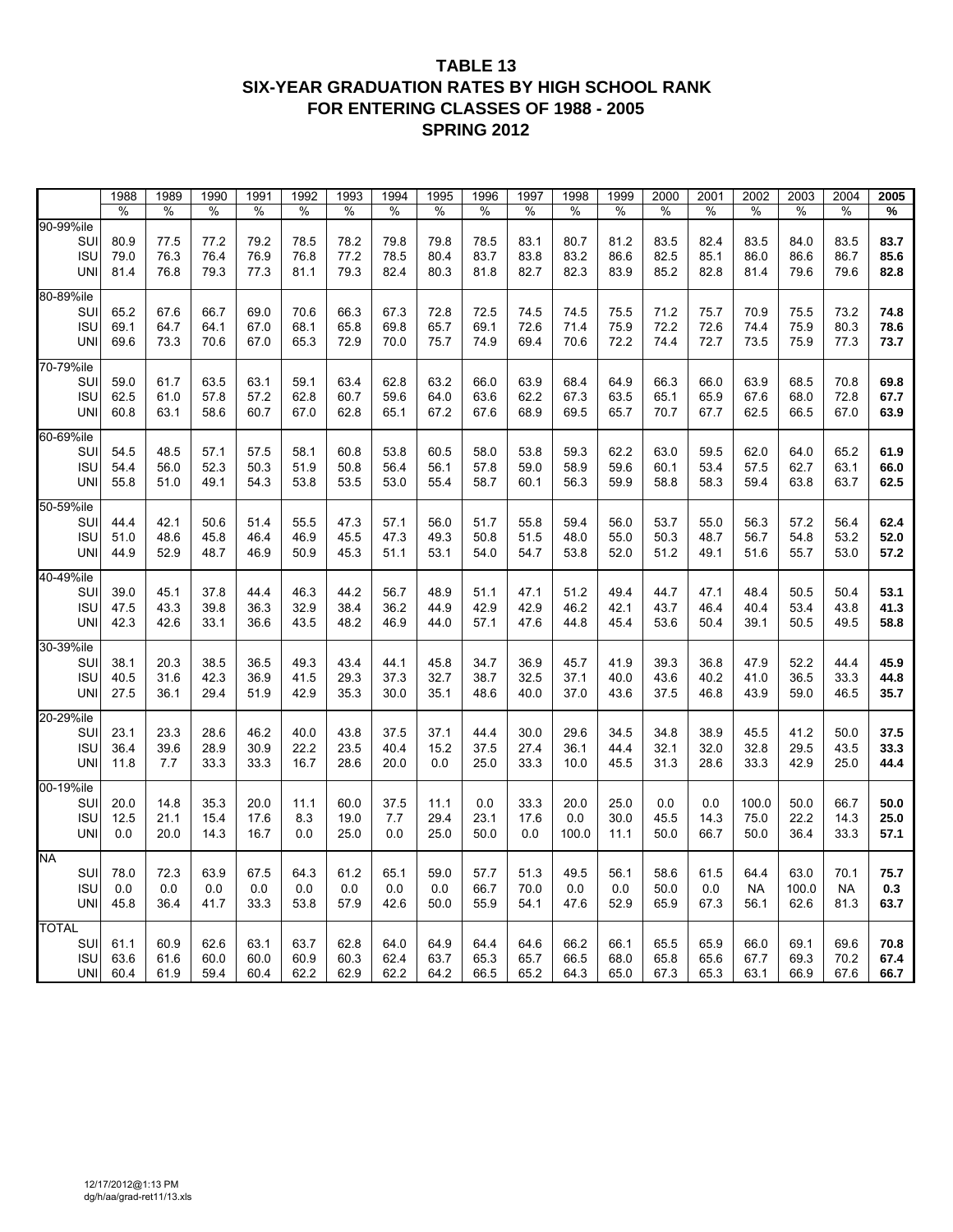## **TABLE 14 SIX-YEAR GRADUATION RATES BY ACT SCORE FOR ENTERING CLASSES OF 1988 - 2005 SPRING 2012**

|              | 1988          | 1989  | 1990 | 1991 | 1992 | 1993  | 1994 | 1995 | 1996 | 1997 | 1998          | 1999          | 2000          | 2001          | 2002          | 2003          | 2004                     | 2005 |
|--------------|---------------|-------|------|------|------|-------|------|------|------|------|---------------|---------------|---------------|---------------|---------------|---------------|--------------------------|------|
|              | $\frac{0}{0}$ | $\%$  | $\%$ | $\%$ | $\%$ | $\%$  | $\%$ | $\%$ | $\%$ | $\%$ | $\frac{1}{2}$ | $\frac{1}{2}$ | $\frac{1}{2}$ | $\frac{1}{2}$ | $\frac{1}{2}$ | $\frac{1}{2}$ | $\overline{\frac{9}{6}}$ | $\%$ |
| $32 - 36$    |               |       |      |      |      |       |      |      |      |      |               |               |               |               |               |               |                          |      |
| SUI          | 81.8          | 87.0  | 77.5 | 77.6 | 79.7 | 77.1  | 75.0 | 80.2 | 71.1 | 81.9 | 80.2          | 85.4          | 81.4          | 82.0          | 78.1          | 85.7          | 82.8                     | 81.2 |
| <b>ISU</b>   | 83.6          | 80.0  | 82.8 | 82.0 | 84.9 | 76.6  | 75.0 | 85.1 | 82.4 | 84.3 | 80.3          | 83.4          | 84.3          | 76.9          | 81.2          | 81.6          | 79.7                     | 77.2 |
| <b>UNI</b>   | 94.7          | 100.0 | 91.3 | 78.6 | 90.9 | 100.0 | 82.4 | 91.7 | 85.7 | 89.5 | 76.2          | 75.0          | 93.3          | 85.7          | 66.7          | 75.0          | 95.0                     | 92.9 |
| $27 - 31$    |               |       |      |      |      |       |      |      |      |      |               |               |               |               |               |               |                          |      |
| SUI          | 68.9          | 71.3  | 70.9 | 70.3 | 72.3 | 68.4  | 72.1 | 73.3 | 69.7 | 71.4 | 71.7          | 73.4          | 73.0          | 73.1          | 70.6          | 75.9          | 75.4                     | 74.6 |
| <b>ISU</b>   | 69.8          | 67.0  | 67.8 | 69.2 | 68.0 | 65.4  | 75.6 | 71.0 | 74.3 | 73.1 | 72.7          | 74.2          | 70.8          | 72.7          | 75.8          | 73.3          | 75.0                     | 76.2 |
| <b>UNI</b>   | 73.2          | 70.9  | 72.3 | 69.9 | 74.7 | 69.3  | 73.7 | 73.2 | 72.8 | 73.1 | 72.0          | 76.9          | 79.5          | 74.1          | 75.7          | 74.4          | 74.4                     | 73.4 |
| $22 - 26$    |               |       |      |      |      |       |      |      |      |      |               |               |               |               |               |               |                          |      |
| SUI          | 62.1          | 60.7  | 64.2 | 65.7 | 64.0 | 62.5  | 63.4 | 65.3 | 64.1 | 64.5 | 67.0          | 65.8          | 64.8          | 66.8          | 68.2          | 69.1          | 69.9                     | 72.6 |
| <b>ISU</b>   | 64.5          | 62.8  | 59.6 | 58.7 | 60.5 | 60.6  | 61.9 | 62.0 | 63.8 | 63.3 | 65.9          | 67.9          | 64.5          | 66.0          | 65.8          | 69.7          | 70.7                     | 67.0 |
| <b>UNI</b>   | 59.8          | 64.9  | 60.7 | 62.8 | 64.0 | 64.3  | 64.2 | 65.7 | 68.7 | 66.9 | 63.3          | 64.0          | 68.7          | 67.3          | 64.3          | 69.0          | 69.1                     | 67.2 |
| $19 - 21$    |               |       |      |      |      |       |      |      |      |      |               |               |               |               |               |               |                          |      |
| SUI          | 55.7          | 54.5  | 55.3 | 53.3 | 59.4 | 58.2  | 58.7 | 57.4 | 61.2 | 56.8 | 60.9          | 58.8          | 59.3          | 57.8          | 56.3          | 60.4          | 61.8                     | 62.6 |
| <b>ISU</b>   | 59.6          | 57.8  | 55.3 | 54.5 | 55.9 | 56.2  | 59.3 | 60.0 | 57.7 | 62.2 | 61.5          | 61.7          | 62.5          | 59.7          | 62.5          | 62.0          | 63.5                     | 58.1 |
| <b>UNI</b>   | 56.9          | 56.8  | 52.5 | 55.8 | 55.3 | 60.7  | 57.3 | 61.9 | 59.3 | 61.6 | 63.8          | 64.1          | 61.7          | 63.3          | 60.7          | 62.0          | 67.0                     | 66.6 |
| ≤18          |               |       |      |      |      |       |      |      |      |      |               |               |               |               |               |               |                          |      |
| SUI          | 49.2          | 50.7  | 51.2 | 48.7 | 42.5 | 43.8  | 42.2 | 46.2 | 46.9 | 44.9 | 41.9          | 53.4          | 50.6          | 45.2          | 41.6          | 43.7          | 50.0                     | 41.9 |
| <b>ISU</b>   | 44.4          | 49.8  | 37.7 | 49.6 | 48.0 | 48.4  | 51.0 | 54.5 | 49.8 | 56.1 | 52.6          | 53.0          | 54.9          | 49.3          | 56.2          | 58.7          | 55.4                     | 57.8 |
| <b>UNI</b>   | 47.7          | 43.7  | 46.2 | 48.9 | 54.3 | 48.1  | 42.6 | 48.1 | 59.0 | 50.0 | 53.1          | 55.0          | 54.5          | 48.4          | 47.7          | 59.6          | 48.0                     | 54.7 |
| <b>NA</b>    |               |       |      |      |      |       |      |      |      |      |               |               |               |               |               |               |                          |      |
| SUI          | 55.7          | 58.0  | 53.0 | 51.4 | 54.3 | 63.0  | 62.6 | 61.7 | 62.6 | 58.7 | 57.4          | 54.0          | 57.7          | 55.8          | 64.4          | 62.2          | 64.2                     | 68.7 |
| <b>ISU</b>   | 45.5          | 37.2  | 47.7 | 54.1 | 60.1 | 53.6  | 47.4 | 54.4 | 57.0 | 54.5 | 42.9          | 61.0          | 48.5          | 41.9          | 42.9          | 57.1          | 65.8                     | 50.0 |
| <b>UNI</b>   | 40.0          | 47.4  | 47.1 | 33.3 | 33.3 | 46.7  | 41.7 | 16.7 | 64.3 | 30.0 | 57.1          | 21.4          | 51.7          | 38.9          | 50.0          | 38.5          | 55.6                     | 56.3 |
| <b>TOTAL</b> |               |       |      |      |      |       |      |      |      |      |               |               |               |               |               |               |                          |      |
| <b>SUI</b>   | 61.1          | 60.9  | 62.6 | 63.1 | 63.7 | 62.8  | 64.0 | 64.9 | 64.4 | 64.6 | 66.2          | 66.1          | 65.5          | 65.9          | 66.0          | 69.1          | 69.6                     | 70.8 |
| <b>ISU</b>   | 63.5          | 61.6  | 60.0 | 59.9 | 61.0 | 60.4  | 63.6 | 63.7 | 65.3 | 65.7 | 66.5          | 68.0          | 65.8          | 65.6          | 67.7          | 69.3          | 70.2                     | 67.4 |
| UNI          | 60.4          | 61.9  | 59.4 | 60.4 | 62.2 | 62.9  | 62.2 | 64.2 | 66.5 | 65.2 | 64.3          | 65.0          | 67.3          | 65.3          | 63.1          | 66.9          | 67.6                     | 66.7 |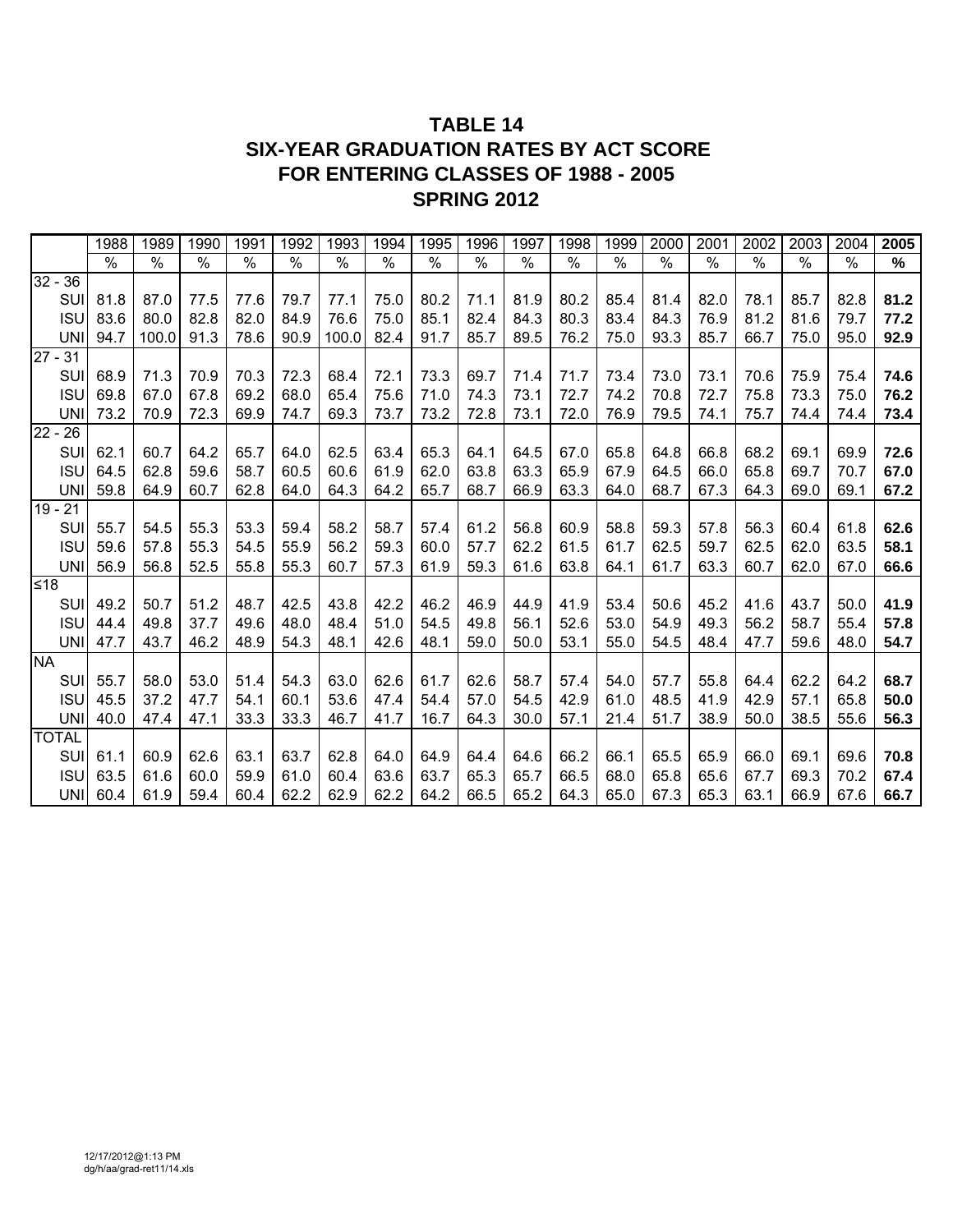### **TABLE 15 SIX-YEAR GRADUATION RATES BY FIRST-TERM GPA FOR ENTERING CLASSES OF 1988 - 2005 SPRING 2012**

|                         | 1988          | 1989          | 1990          | 1991          | 1992         | 1993          | 1994          | 1995          | 1996          | 1997          | 1998          | 1999         | 2000          | 2001         | 2002          | 2003          | 2004          | 2005         |
|-------------------------|---------------|---------------|---------------|---------------|--------------|---------------|---------------|---------------|---------------|---------------|---------------|--------------|---------------|--------------|---------------|---------------|---------------|--------------|
|                         | $\frac{9}{6}$ | $\frac{9}{6}$ | $\frac{9}{6}$ | $\frac{0}{0}$ | %            | $\frac{0}{0}$ | $\frac{9}{6}$ | $\frac{9}{6}$ | $\frac{9}{6}$ | $\frac{9}{6}$ | $\frac{9}{6}$ | %            | $\frac{9}{6}$ | %            | $\frac{1}{2}$ | $\frac{9}{6}$ | $\frac{9}{6}$ | %            |
| $3.50 - 4.00$           |               |               |               |               |              |               |               |               |               |               |               |              |               |              |               |               |               |              |
| SUI                     | 88.1          | 83.0          | 86.7          | 83.7          | 84.3         | 85.9          | 83.4          | 89.7          | 87.7          | 87.4          | 86.7          | 85.6         | 87.1          | 86.1         | 84.2          | 86.1          | 88.3          | 87.5         |
| <b>ISU</b>              | 82.6          | 84.2          | 83.9          | 81.9          | 83.9         | 82.8          | 84.8          | 87.9          | 88.3          | 86.4          | 88.5          | 88.3         | 89.1          | 87.0         | 84.5          | 85.7          | 89.1          | 86.9         |
| <b>UNI</b>              | 84.6          | 83.4          | 84.2          | 82.1          | 85.4         | 82.0          | 84.9          | 87.1          | 83.1          | 85.5          | 85.5          | 84.0         | 87.1          | 86.9         | 85.2          | 86.9          | 87.7          | 80.7         |
| 3.25-3.49               |               |               |               |               |              |               |               |               |               |               |               |              |               |              |               |               |               |              |
| SUI                     | 81.4          | 77.5          | 79.3          | 80.6          | 79.9         | 81.1          | 85.4          | 82.8          | 79.6          | 80.3          | 81.5          | 83.9         | 84.6          | 82.2         | 82.2          | 82.5          | 85.5          | 83.9         |
| <b>ISU</b>              | 82.5          | 79.6          | 76.4          | 78.6          | 75.9         | 78.2          | 84.6          | 84.4          | 84.3          | 86.3          | 80.9          | 81.3         | 79.5          | 84.1         | 83.5          | 82.6          | 85.1          | 84.7         |
| <b>UNI</b>              | 81.4          | 82.7          | 76.2          | 75.4          | 82.5         | 77.2          | 78.9          | 75.4          | 87.8          | 80.0          | 78.3          | 78.4         | 78.9          | 78.9         | 78.4          | 79.3          | 81.0          | 82.9         |
| $3.00 - 3.24$           |               |               |               |               |              |               |               |               |               |               |               |              |               |              |               |               |               |              |
| SUI<br><b>ISU</b>       | 76.4<br>80.3  | 80.9<br>73.2  | 77.1<br>75.7  | 75.1<br>81.4  | 77.0<br>77.2 | 79.9<br>76.0  | 78.7<br>81.0  | 76.5<br>81.7  | 79.0<br>78.3  | 79.8<br>79.4  | 81.2<br>80.9  | 78.1<br>81.3 | 81.8<br>76.8  | 77.8<br>73.8 | 79.2<br>81.4  | 79.4<br>80.6  | 77.4<br>85.2  | 81.1<br>82.1 |
| <b>UNI</b>              | 76.9          | 69.4          | 70.6          | 71.2          | 76.4         | 75.0          | 72.0          | 72.9          | 77.7          | 76.8          | 76.2          | 76.2         | 83.4          | 75.3         | 73.1          | 78.7          | 72.1          | 76.6         |
| 2.75-2.99               |               |               |               |               |              |               |               |               |               |               |               |              |               |              |               |               |               |              |
| SUI                     | 73.1          | 69.1          | 72.2          | 73.8          | 72.0         | 71.1          | 70.7          | 74.7          | 78.1          | 76.1          | 75.3          | 72.8         | 74.1          | 71.6         | 70.3          | 76.0          | 73.7          | 77.1         |
| <b>ISU</b>              | 76.0          | 71.8          | 72.4          | 73.5          | 71.9         | 71.9          | 73.7          | 74.0          | 77.0          | 78.2          | 76.0          | 80.5         | 77.5          | 74.3         | 78.3          | 78.4          | 79.3          | 75.4         |
| <b>UNI</b>              | 73.2          | 74.7          | 69.5          | 65.1          | 69.3         | 68.4          | 73.5          | 74.8          | 72.2          | 68.4          | 64.7          | 71.0         | 75.3          | 74.5         | 71.3          | 73.1          | 74.4          | 68.0         |
| 2.50-2.74               |               |               |               |               |              |               |               |               |               |               |               |              |               |              |               |               |               |              |
| SUI                     | 67.4          | 63.1          | 66.2          | 68.7          | 68.1         | 68.3          | 64.7          | 67.7          | 71.2          | 64.6          | 68.0          | 70.4         | 65.8          | 64.0         | 65.0          | 63.5          | 69.6          | 70.2         |
| <b>ISU</b>              | 72.3          | 67.5          | 66.6          | 67.3          | 71.5         | 66.8          | 70.2          | 71.6          | 71.9          | 67.9          | 70.6          | 70.4         | 73.4          | 71.7         | 73.7          | 71.0          | 75.1          | 71.4         |
| <b>UNI</b>              | 66.9          | 65.5          | 63.0          | 72.1          | 68.0         | 71.4          | 69.4          | 68.8          | 74.6          | 67.9          | 68.8          | 76.8         | 73.5          | 65.2         | 64.5          | 71.3          | 76.5          | 75.0         |
| $2.25 - 2.49$           |               |               |               |               |              |               |               |               |               |               |               |              |               |              |               |               |               |              |
| SUI                     | 59.8          | 58.1          | 63.0          | 52.3          | 56.9         | 53.1          | 59.4          | 63.7          | 59.1          | 59.7          | 59.1          | 59.0         | 60.5          | 59.7         | 57.3          | 58.8          | 60.2          | 61.2         |
| <b>ISU</b>              | 64.3          | 68.1          | 62.7          | 62.0          | 64.6         | 61.5          | 60.9          | 65.5          | 68.5          | 65.8          | 62.2          | 67.2         | 64.5          | 62.2         | 63.4          | 64.8          | 68.0          | 65.7         |
| <b>UNI</b>              | 66.8          | 63.7          | 63.0          | 55.1          | 65.2         | 60.4          | 59.9          | 67.1          | 63.2          | 64.2          | 61.1          | 59.0         | 66.4          | 64.9         | 54.9          | 59.6          | 66.3          | 55.4         |
| 2.00-2.24               |               |               |               |               |              |               |               |               |               |               |               |              |               |              |               |               |               |              |
| SUI                     | 50.1          | 48.4          | 47.2          | 54.9          | 52.3         | 51.8          | 53.6          | 51.2          | 49.1          | 48.8          | 49.7          | 48.8         | 49.3          | 49.0         | 46.1          | 46.9          | 51.0          | 48.2         |
| <b>ISU</b>              | 57.5          | 60.2<br>50.7  | 54.6          | 56.4          | 56.0         | 55.2          | 55.2          | 61.2          | 55.4          | 57.0          | 56.0          | 55.9         | 56.8          | 51.8         | 49.6          | 55.7          | 62.7          | 61.2         |
| <b>UNI</b><br>1.00-1.99 | 52.0          |               | 51.1          | 54.3          | 48.8         | 60.7          | 54.8          | 63.5          | 63.6          | 57.0          | 51.0          | 54.1         | 54.7          | 51.4         | 49.7          | 61.9          | 57.0          | 60.7         |
| SUI                     | 27.0          | 23.0          | 23.5          | 29.3          | 29.3         | 23.7          | 30.4          | 27.3          | 28.3          | 25.5          | 9.1           | 24.6         | 29.9          | 24.7         | 28.8          | 34.0          | 29.1          | 34.7         |
| <b>ISU</b>              | 42.6          | 41.9          | 40.3          | 35.0          | 39.5         | 38.7          | 39.0          | 38.1          | 36.6          | 39.4          | 38.1          | 35.6         | 33.1          | 35.9         | 33.8          | 37.8          | 40.6          | 40.6         |
| <b>UNI</b>              | 38.1          | 37.5          | 34.7          | 22.6          | 34.5         | 38.3          | 35.3          | 37.2          | 41.5          | 40.8          | 42.5          | 34.5         | 35.4          | 35.1         | 30.9          | 39.8          | 40.6          | 29.0         |
| $0.00 - 0.99$           |               |               |               |               |              |               |               |               |               |               |               |              |               |              |               |               |               |              |
| SUI                     | 0.0           | 0.0           | 3.8           | 2.1           | 7.1          | 4.5           | 2.2           | 0.0           | 4.3           | 0.0           | 0.0           | 3.2          | 7.8           | 4.0          | 2.2           | 3.3           | 45.5          | 3.5          |
| <b>ISU</b>              | 12.3          | 7.0           | 8.7           | 5.2           | 6.2          | 7.6           | 9.8           | 6.7           | 3.8           | 11.6          | 9.1           | 12.0         | 7.9           | 8.9          | 11.8          | 15.8          | 5.4           | 8.8          |
| <b>UNI</b>              | 7.7           | 8.8           | 4.4           | 2.9           | 3.2          | 1.4           | 1.2           | 3.6           | 4.9           | 3.8           | 1.0           | 4.0          | 9.9           | 8.4          | 5.5           | 11.6          | 5.9           | 7.9          |
| <b>NA</b>               |               |               |               |               |              |               |               |               |               |               |               |              |               |              |               |               |               |              |
| SUI                     | 0.0           | 0.0           | 4.3           | 0.0           | 8.2          | 7.0           | 8.3           | 9.2           | 5.3           | 11.4          | 8.1           | 6.9          | 3.7           | 50.0         | 1.6           | 22.9          | 8.8           | 68.9         |
| <b>ISU</b>              | 28.6          | 33.3          | 2.3           | 7.5           | 0.0          | 3.8           | 7.7           | 2.0           | 8.8           | 7.6           | 16.4          | 16.1         | 11.6          | 45.6         | 47.7          | 18.2          | 59.9          | 16.1         |
| <b>UNI</b>              | 0.0           | 0.0           | 0.0           | 0.0           | 0.0          | 0.0           | 0.0           | 0.0           | 0.0           | 0.0           | NA            | <b>NA</b>    | NA            | NA           | <b>NA</b>     | <b>NA</b>     | <b>NA</b>     | <b>NA</b>    |
| <b>TOTAL</b>            |               |               |               |               |              |               |               |               |               |               |               |              |               |              |               |               |               |              |
| SUI                     | 61.1          | 60.9          | 62.6          | 63.1          | 63.7         | 62.8          | 64.0          | 64.9          | 64.4          | 64.6          | 63.7          | 66.1         | 65.5          | 65.9         | 66.0          | 69.1          | 69.6          | 70.8         |
| <b>ISU</b>              | 63.5          | 61.6          | 60.0          | 59.9          | 61.0         | 60.4          | 62.4          | 63.7          | 65.3          | 65.7          | 66.5          | 68.0         | 65.8          | 65.6         | 67.7          | 69.3          | 70.2          | 67.4         |
| UNI                     | 60.4          | 61.9          | 59.4          | 60.4          | 62.2         | 62.9          | 62.2          | 64.2          | 66.5          | 65.2          | 64.3          | 65.0         | 67.3          | 65.3         | 63.1          | 66.9          | 67.6          | 66.7         |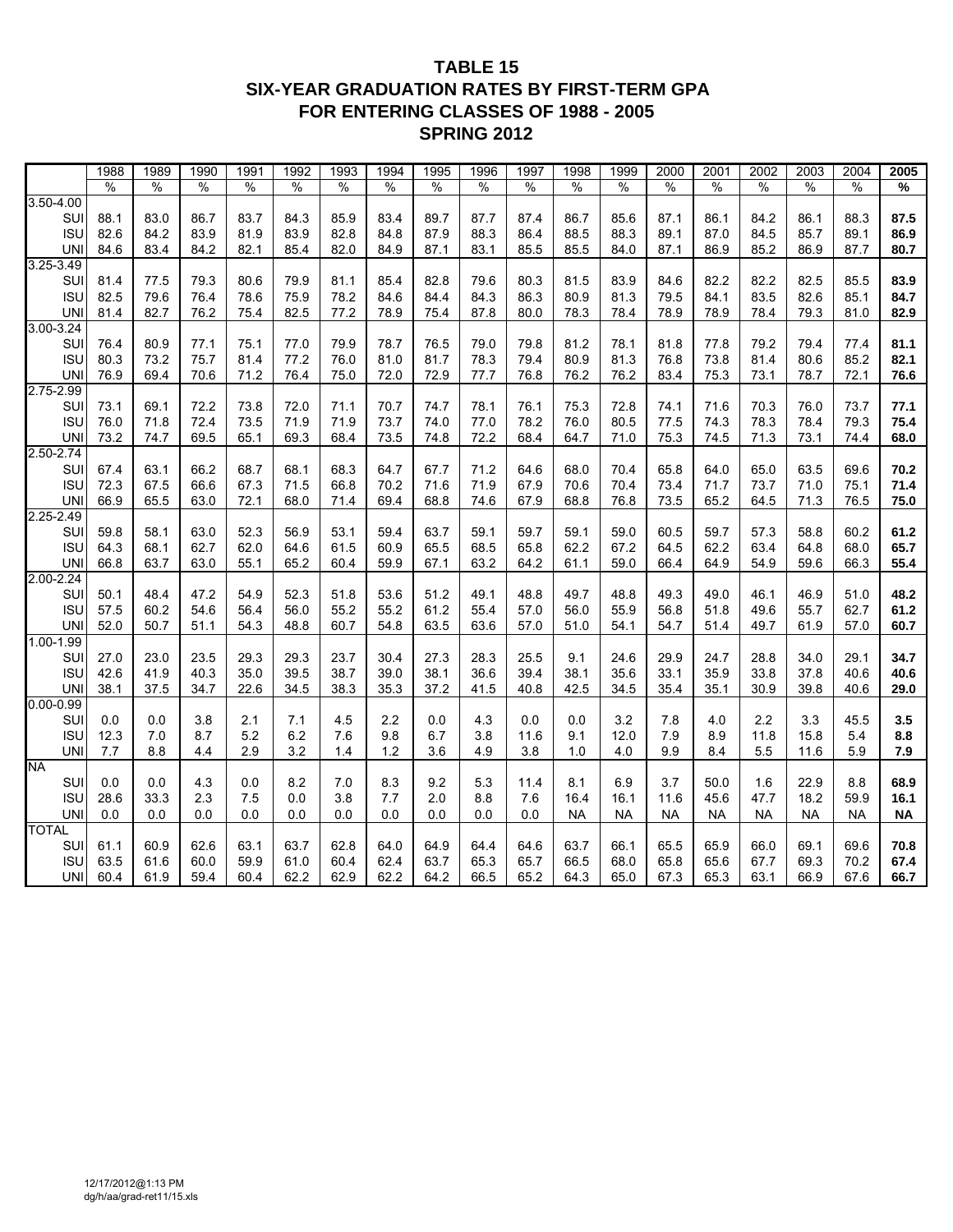# **TABLE 16SIX-YEAR GRADUATION RATES BY GENDERFOR ENTERING CLASSES OF 1988 - 2005 SPRING 2012**

|              | 1988 | 1989 | 1990          | 1991 | 1992 | 1993 | 1994 | 1995 | 1996 | 1997          | 1998 | 1999 | 2000 | 2001          | 2002 | 2003 | 2004 | 2005 |
|--------------|------|------|---------------|------|------|------|------|------|------|---------------|------|------|------|---------------|------|------|------|------|
|              | $\%$ | %    | $\frac{0}{0}$ | %    | %    | %    | $\%$ | %    | $\%$ | $\frac{0}{0}$ | $\%$ | $\%$ | $\%$ | $\frac{0}{0}$ | $\%$ | $\%$ | $\%$ | %    |
| <b>WOMEN</b> |      |      |               |      |      |      |      |      |      |               |      |      |      |               |      |      |      |      |
| SUI          | 62.3 | 64.3 | 63.9          | 63.9 | 66.0 | 65.8 | 65.4 | 66.3 | 65.4 | 66.3          | 68.2 | 69.1 | 66.5 | 67.6          | 68.1 | 69.2 | 69.5 | 71.8 |
| <b>ISU</b>   | 67.3 | 64.6 | 63.0          | 65.0 | 64.8 | 64.0 | 66.2 | 66.0 | 68.1 | 68.4          | 68.6 | 70.6 | 69.6 | 69.2          | 70.5 | 73.7 | 74.7 | 69.8 |
| UNI          | 61.0 | 61.7 | 58.5          | 60.2 | 63.0 | 63.6 | 64.8 | 65.4 | 66.8 | 66.4          | 67.1 | 66.6 | 68.6 | 68.1          | 64.7 | 68.9 | 71.5 | 68.5 |
|              |      |      |               |      |      |      |      |      |      |               |      |      |      |               |      |      |      |      |
| <b>MEN</b>   |      |      |               |      |      |      |      |      |      |               |      |      |      |               |      |      |      |      |
| SUI          | 59.8 | 57.3 | 61.0          | 62.1 | 61.1 | 58.9 | 62.4 | 63.0 | 63.2 | 62.3          | 63.7 | 62.2 | 64.2 | 63.6          | 63.4 | 68.9 | 69.6 | 69.6 |
| <b>ISU</b>   | 60.8 | 59.5 | 57.7          | 56.5 | 58.2 | 57.7 | 59.3 | 61.8 | 63.0 | 63.6          | 64.6 | 65.8 | 62.7 | 62.6          | 65.4 | 66.0 | 66.7 | 65.5 |
| <b>UNI</b>   | 59.5 | 62.2 | 60.9          | 60.6 | 61.0 | 61.3 | 58.1 | 62.4 | 66.1 | 63.4          | 59.3 | 62.3 | 65.2 | 60.5          | 60.3 | 63.5 | 61.6 | 63.7 |
|              |      |      |               |      |      |      |      |      |      |               |      |      |      |               |      |      |      |      |
| <b>TOTAL</b> |      |      |               |      |      |      |      |      |      |               |      |      |      |               |      |      |      |      |
| <b>SUI</b>   | 61.1 | 60.9 | 62.6          | 63.1 | 63.7 | 62.8 | 64.0 | 64.9 | 64.4 | 64.6          | 66.2 | 66.1 | 65.5 | 65.9          | 66.0 | 69.1 | 69.6 | 70.8 |
| <b>ISU</b>   | 63.6 | 61.6 | 60.0          | 60.1 | 61.1 | 60.4 | 62.4 | 63.7 | 65.3 | 65.7          | 66.5 | 68.0 | 65.8 | 65.6          | 67.7 | 69.3 | 70.2 | 67.4 |
| UNII         | 60.4 | 61.9 | 59.4          | 60.4 | 62.2 | 62.7 | 62.2 | 64.2 | 66.5 | 65.2          | 64.3 | 65.0 | 67.3 | 65.3          | 63.1 | 66.9 | 67.6 | 66.7 |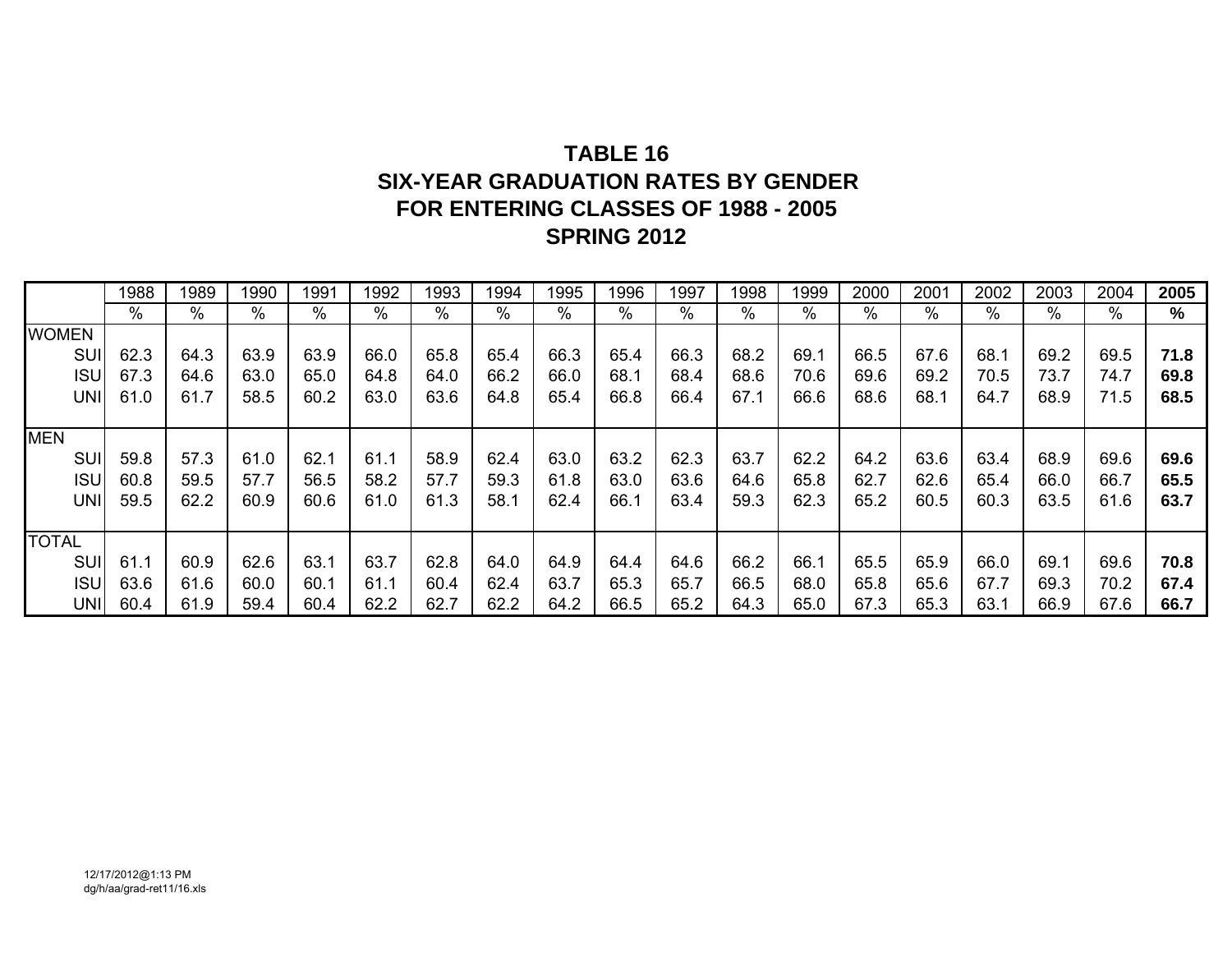#### **TABLE 17SIX-YEAR GRADUATION RATES BY RACE/ETHNICITY AND RESIDENCE FOR ENTERING CLASSES OF 2000 - 2005SPRING 2012**

|                     |      | 2000      |      | 2001      |      | 2002      |      | 2003      |      | 2004      |      | 2005      |
|---------------------|------|-----------|------|-----------|------|-----------|------|-----------|------|-----------|------|-----------|
|                     |      | $\%$      |      | $\%$      |      | $\%$      |      | %         |      | %         |      | $\%$      |
|                     | Res  | NonRes    | Res  | NonRes    | Res  | NonRes    | Res  | NonRes    | Res  | NonRes    | Res  | NonRes    |
| Native American     |      |           |      |           |      |           |      |           |      |           |      |           |
| SUI                 | 40.0 | 25.0      | 42.9 | 66.7      | 66.7 | 60.0      | 55.6 | 60.0      | 57.1 | 66.7      | 28.6 | 66.7      |
| <b>ISU</b>          | 37.5 | 0.0       | 42.9 | 40.0      | 33.3 | 66.7      | 37.5 | 33.3      | 50.0 | 66.7      | 50.0 | 80.0      |
| <b>UNI</b>          | 33.3 | <b>NA</b> | 0.0  | <b>NA</b> | 66.7 | <b>NA</b> | 75.0 | <b>NA</b> | 33.3 | 0.0       | 75.0 | <b>NA</b> |
| African-American    |      |           |      |           |      |           |      |           |      |           |      |           |
| SUI                 | 52.0 | 38.8      | 42.9 | 44.3      | 60.0 | 35.3      | 55.2 | 47.4      | 47.2 | 64.0      | 63.2 | 51.1      |
| <b>ISU</b>          | 51.5 | 50.7      | 48.6 | 46.8      | 64.4 | 48.3      | 45.2 | 59.3      | 57.4 | 48.3      | 55.3 | 50.0      |
| <b>UNI</b>          | 52.8 | 38.7      | 40.0 | 20.5      | 62.5 | 30.0      | 37.9 | 40.0      | 43.5 | 42.9      | 33.3 | 45.8      |
| Asian-American      |      |           |      |           |      |           |      |           |      |           |      |           |
| SUI                 | 64.3 | 55.8      | 68.7 | 53.7      | 68.7 | 63.0      | 72.0 | 73.5      | 67.0 | 62.7      | 60.5 | 55.8      |
| <b>ISU</b>          | 60.8 | 61.5      | 67.0 | 55.0      | 58.3 | 65.5      | 66.3 | 80.5      | 72.3 | 62.9      | 60.2 | 77.3      |
| <b>UNI</b>          | 64.0 | 50.0      | 70.4 | 33.3      | 58.3 | <b>NA</b> | 63.2 | 100.0     | 64.3 | <b>NA</b> | 48.0 | <b>NA</b> |
| Hispanic-American   |      |           |      |           |      |           |      |           |      |           |      |           |
| SUI                 | 68.3 | 52.4      | 54.5 | 63.6      | 50.0 | 58.8      | 56.9 | 60.5      | 59.6 | 65.8      | 53.8 | 65.4      |
| <b>ISU</b>          | 63.0 | 49.1      | 62.5 | 51.2      | 60.9 | 63.2      | 68.1 | 76.1      | 60.0 | 54.5      | 68.8 | 56.4      |
| <b>UNI</b>          | 46.7 | 66.7      | 40.0 | 36.4      | 50.0 | 37.5      | 80.0 | 33.3      | 52.9 | 25.0      | 52.6 | 66.7      |
| Subtotal            |      |           |      |           |      |           |      |           |      |           |      |           |
| SUI                 | 60.5 | 47.2      | 59.5 | 54.3      | 62.4 | 52.8      | 64.6 | 59.7      | 60.9 | 64.2      | 57.9 | 58.1      |
| <b>ISU</b>          | 58.4 | 52.1      | 61.7 | 49.2      | 59.5 | 55.6      | 61.0 | 69.8      | 64.9 | 54.5      | 61.7 | 60.8      |
| <b>UNI</b>          | 53.7 | 46.7      | 51.6 | 24.5      | 59.6 | 31.3      | 56.7 | 40.7      | 50.0 | 39.4      | 45.8 | 48.1      |
| White               |      |           |      |           |      |           |      |           |      |           |      |           |
| <b>SUI</b>          | 65.0 | 69.3      | 68.2 | 64.8      | 66.3 | 67.4      | 69.3 | 71.1      | 69.0 | 72.9      | 70.9 | 73.3      |
| <b>ISU</b>          | 68.4 | 62.6      | 68.0 | 65.1      | 69.6 | 67.8      | 71.2 | 65.6      | 72.9 | 67.1      | 69.5 | 64.9      |
| <b>UNI</b>          | 68.5 | 56.1      | 67.6 | 42.6      | 64.4 | 58.6      | 68.4 | 56.4      | 69.5 | 58.2      | 68.5 | 59.8      |
| <b>Regent Total</b> |      |           |      |           |      |           |      |           |      |           |      |           |
| SUI                 | 64.7 | 66.7      | 67.5 | 63.5      | 66.1 | 66.0      | 68.8 | 69.6      | 68.4 | 71.7      | 69.9 | 72.2      |
| <b>ISU</b>          | 67.4 | 61.3      | 67.4 | 61.2      | 68.7 | 65.1      | 70.4 | 66.4      | 72.5 | 64.1      | 68.8 | 63.5      |
| <b>UNI</b>          | 68.3 | 51.9      | 67.0 | 37.0      | 64.2 | 46.6      | 67.8 | 51.6      | 68.4 | 57.0      | 67.6 | 56.6      |

NA = no students in the cohort.

12/17/2012@1:13 PM dg/h/aa/grad-ret11/17.xls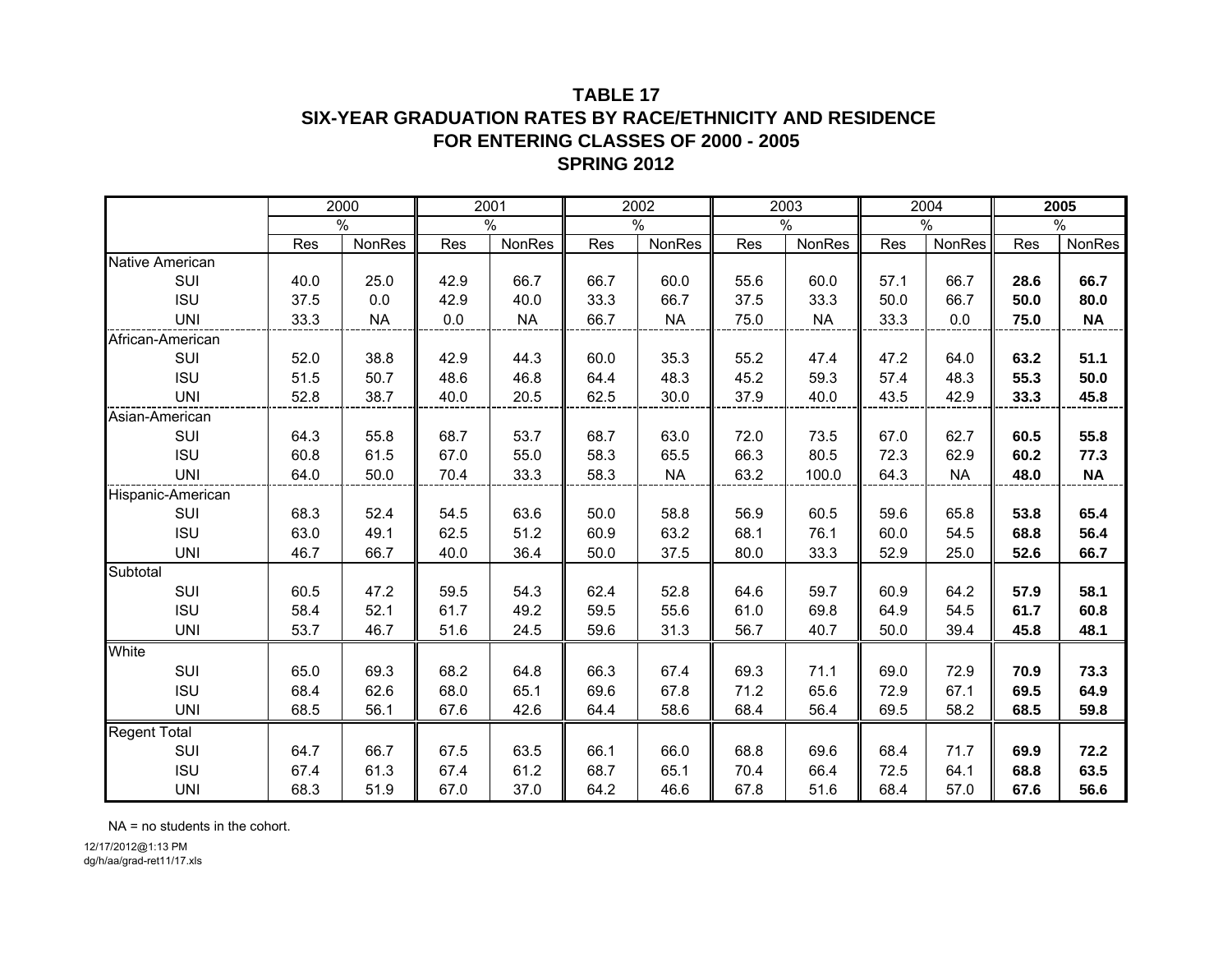## **TABLE 18 - ONE-YEAR RETENTION RATES BY TYPE OF TRANSFER COLLEGE FOR ENTERING CLASSES OF 1991 - 2010SPRING 2012**

|                                | 1991 | 1992  | 1993 | 1994 | 1995 | 1996 | 1997 | 1998 | 1999 | 2000  | 2001      | 2002 | 2003  | 2004 | 2005 | 2006 | 2007 | 2008  | 2009      | 2010      |
|--------------------------------|------|-------|------|------|------|------|------|------|------|-------|-----------|------|-------|------|------|------|------|-------|-----------|-----------|
|                                | $\%$ | $\%$  | $\%$ | $\%$ | %    | %    | $\%$ | $\%$ | $\%$ | $\%$  | $\%$      | $\%$ | $\%$  | $\%$ | $\%$ | $\%$ | $\%$ | $\%$  | $\%$      | $\%$      |
| Iowa 2-yr Public, AA Degree    |      |       |      |      |      |      |      |      |      |       |           |      |       |      |      |      |      |       |           |           |
| <b>SUI</b>                     | 79.5 | 79.0  | 77.1 | 75.2 | 72.1 | 78.2 | 79.2 | 78.4 | 79.3 | 73.8  | 80.2      | 80.1 | 75.6  | 78.4 | 74.3 | 84.6 | 78.7 | 77.6  | 74.4      | 74.4      |
| <b>ISU</b>                     | 83.2 | 82.0  | 80.5 | 79.8 | 83.6 | 82.4 | 81.2 | 82.0 | 84.7 | 84.4  | 81.9      | 80.6 | 79.7  | 84.2 | 82.7 | 83.0 | 80.9 | 85.6  | 88.2      | 79.5      |
| UNI                            | 86.7 | 86.1  | 84.1 | 84.0 | 83.8 | 81.9 | 82.1 | 83.9 | 87.4 | 86.0  | 86.6      | 85.5 | 82.7  | 82.0 | 86.0 | 88.7 | 87.4 | 87.3  | 85.6      | 83.0      |
| Iowa 2-yr Pub, Other Assoc Deg |      |       |      |      |      |      |      |      |      |       |           |      |       |      |      |      |      |       |           |           |
| SUI                            |      |       |      |      |      |      |      |      |      | 66.7  | 52.2      | 58.3 | 100.0 | 74.4 | 71.0 | 68.4 | 81.8 | 58.3  | 68.4      | 74.1      |
| <b>ISU</b>                     |      |       |      |      |      |      |      |      |      | 81.8  | 83.2      | 82.9 | 82.6  | 66.7 | 82.7 | 89.0 | 82.0 | 82.6  | 87.0      | 90.1      |
| <b>UNI</b>                     |      |       |      |      |      |      |      |      |      | 83.8  | 74.1      | 73.8 | 80.0  | 79.2 | 81.0 | 77.3 | 61.8 | 78.0  | 86.1      | 83.3      |
| lowa 2-yr Pub, No Assoc Degree |      |       |      |      |      |      |      |      |      |       |           |      |       |      |      |      |      |       |           |           |
| SUI                            | 72.6 | 71.4  | 70.2 | 69.2 | 74.4 | 76.8 | 73.5 | 72.4 | 69.6 | 74.5  | 71.5      | 74.8 | 76.4  | 77.3 | 75.0 | 79.3 | 74.1 | 77.4  | 74.7      | 82.4      |
| <b>ISU</b>                     | 77.2 | 78.0  | 78.5 | 75.8 | 75.0 | 76.9 | 77.2 | 78.2 | 80.6 | 79.0  | 77.7      | 77.1 | 74.2  | 75.2 | 76.5 | 73.9 | 77.0 | 75.7  | 77.1      | 76.1      |
| <b>UNI</b>                     | 82.0 | 76.8  | 80.0 | 75.1 | 73.0 | 74.8 | 74.4 | 79.2 | 73.7 | 77.4  | 73.2      | 72.1 | 72.8  | 75.8 | 70.7 | 78.8 | 72.0 | 76.6  | 73.8      | 76.0      |
| All Iowa 2-yr Public           |      |       |      |      |      |      |      |      |      |       |           |      |       |      |      |      |      |       |           |           |
| <b>SUI</b>                     | 76.3 | 75.5  | 73.8 | 72.2 | 73.0 | 77.5 | 76.4 | 75.1 | 74.2 | 74.0  | 74.7      | 77.1 | 76.1  | 77.6 | 74.5 | 81.7 | 76.4 | 77.1  | 73.5      | 76.9      |
| <b>ISU</b>                     | 78.3 | 79.0  | 78.9 | 76.6 | 76.9 | 78.5 | 78.2 | 79.4 | 81.8 | 80.9  | 79.4      | 78.7 | 76.6  | 77.0 | 79.2 | 78.2 | 78.7 | 79.4  | 81.1      | 78.5      |
| <b>UNI</b>                     | 85.2 | 83.4  | 82.7 | 80.4 | 79.8 | 78.9 | 79.4 | 81.8 | 82.0 | 82.8  | 80.9      | 80.0 | 79.0  | 79.5 | 80.2 | 84.6 | 80.4 | 82.9  | 81.1      | 80.2      |
| Iowa Private 2-yr              |      |       |      |      |      |      |      |      |      |       |           |      |       |      |      |      |      |       |           |           |
| SUI                            | 62.5 | 100.0 | 83.3 | 40.0 | 88.9 | 50.0 | 25.0 | 41.2 | 66.7 | 71.4  | 80.0      | 42.9 | 0.0   | 0.0  | 66.7 | 50.0 | 75.0 | 0.0   | 50.0      | 0.0       |
| <b>ISU</b>                     | 70.8 | 69.6  | 71.4 | 74.1 | 66.7 | 73.1 | 68.0 | 60.0 | 91.7 | 87.5  | 76.9      | 50.0 | 50.0  | 50.0 | 20.0 | 66.7 | 62.5 | 100.0 | 100.0     | 100.0     |
| <b>UNI</b>                     | 86.8 | 80.6  | 72.2 | 78.3 | 65.1 | 73.7 | 83.3 | 69.2 | 78.6 | 100.0 | <b>NA</b> | 50.0 | 66.7  | 66.7 | 83.3 | 66.7 | 60.0 | 66.7  | <b>NA</b> | <b>NA</b> |
| Iowa Private 4-yr              |      |       |      |      |      |      |      |      |      |       |           |      |       |      |      |      |      |       |           |           |
| <b>SUI</b>                     | 73.3 | 82.3  | 68.8 | 74.3 | 73.4 | 80.2 | 74.7 | 71.6 | 78.1 | 83.0  | 71.1      | 80.5 | 75.3  | 82.2 | 72.2 | 79.5 | 86.3 | 76.1  | 79.1      | 76.8      |
| <b>ISU</b>                     | 73.7 | 82.8  | 82.2 | 71.6 | 81.4 | 74.0 | 78.7 | 73.8 | 81.7 | 81.3  | 79.5      | 75.5 | 74.5  | 78.3 | 78.8 | 80.5 | 82.9 | 76.1  | 75.4      | 79.8      |
| <b>UNI</b>                     | 79.4 | 81.7  | 72.5 | 85.0 | 73.6 | 83.5 | 81.0 | 83.5 | 77.8 | 77.7  | 81.0      | 77.6 | 72.8  | 77.2 | 80.6 | 86.0 | 80.0 | 84.1  | 75.8      | 84.0      |
| Iowa Public 4-yr               |      |       |      |      |      |      |      |      |      |       |           |      |       |      |      |      |      |       |           |           |
| <b>SUI</b>                     | 86.6 | 86.1  | 86.1 | 84.4 | 84.8 | 85.5 | 83.6 | 81.5 | 83.9 | 89.5  | 81.3      | 82.8 | 78.9  | 84.3 | 79.7 | 84.8 | 83.6 | 76.7  | 80.5      | 83.9      |
| <b>ISU</b>                     | 83.5 | 73.1  | 84.0 | 77.9 | 76.5 | 80.4 | 81.4 | 76.4 | 79.5 | 85.6  | 77.0      | 81.9 | 77.5  | 77.7 | 80.2 | 80.6 | 86.8 | 83.3  | 79.6      | 87.1      |
| <b>UNI</b>                     | 84.9 | 78.3  | 87.5 | 76.9 | 81.4 | 82.1 | 83.3 | 91.4 | 79.3 | 83.1  | 71.6      | 81.4 | 80.6  | 80.0 | 81.4 | 83.3 | 85.9 | 85.0  | 86.9      | 85.5      |
| Colleges Outside Iowa          |      |       |      |      |      |      |      |      |      |       |           |      |       |      |      |      |      |       |           |           |
| SUI                            | 80.6 | 79.5  | 74.7 | 74.0 | 78.5 | 82.8 | 81.9 | 80.7 | 77.3 | 78.8  | 79.3      | 74.4 | 78.5  | 76.5 | 80.8 | 81.4 | 79.0 | 85.8  | 82.2      | 83.8      |
| <b>ISU</b>                     | 73.6 | 74.4  | 77.2 | 76.0 | 75.3 | 75.6 | 76.0 | 75.6 | 78.6 | 78.9  | 72.6      | 76.9 | 77.4  | 78.4 | 77.8 | 76.5 | 80.7 | 80.2  | 76.2      | 80.8      |
| <b>UNI</b>                     | 76.9 | 78.4  | 75.8 | 75.7 | 78.6 | 80.6 | 79.0 | 74.4 | 78.4 | 75.0  | 80.5      | 84.3 | 80.2  | 71.3 | 79.4 | 76.7 | 80.0 | 77.3  | 72.7      | 79.8      |
| TOTAL TRANSFER STUDENTS        |      |       |      |      |      |      |      |      |      |       |           |      |       |      |      |      |      |       |           |           |
| <b>SUI</b>                     | 79.2 | 79.3  | 75.2 | 74.5 | 76.8 | 80.5 | 78.6 | 76.9 | 76.6 | 77.8  | 76.7      | 76.7 | 76.9  | 78.3 | 76.5 | 81.6 | 78.2 | 79.3  | 76.7      | 79.5      |
| <b>ISU</b>                     | 76.6 | 77.5  | 78.9 | 75.9 | 76.5 | 77.2 | 77.6 | 77.3 | 80.9 | 80.8  | 77.4      | 78.1 | 76.6  | 77.4 | 78.7 | 78.1 | 79.8 | 79.6  | 79.4      | 79.7      |
| <b>UNI</b>                     | 83.7 | 82.1  | 80.5 | 80.2 | 78.5 | 79.8 | 79.9 | 81.4 | 81.0 | 81.3  | 80.3      | 80.2 | 78.6  | 78.3 | 80.3 | 83.8 | 80.6 | 82.5  | 80.0      | 80.8      |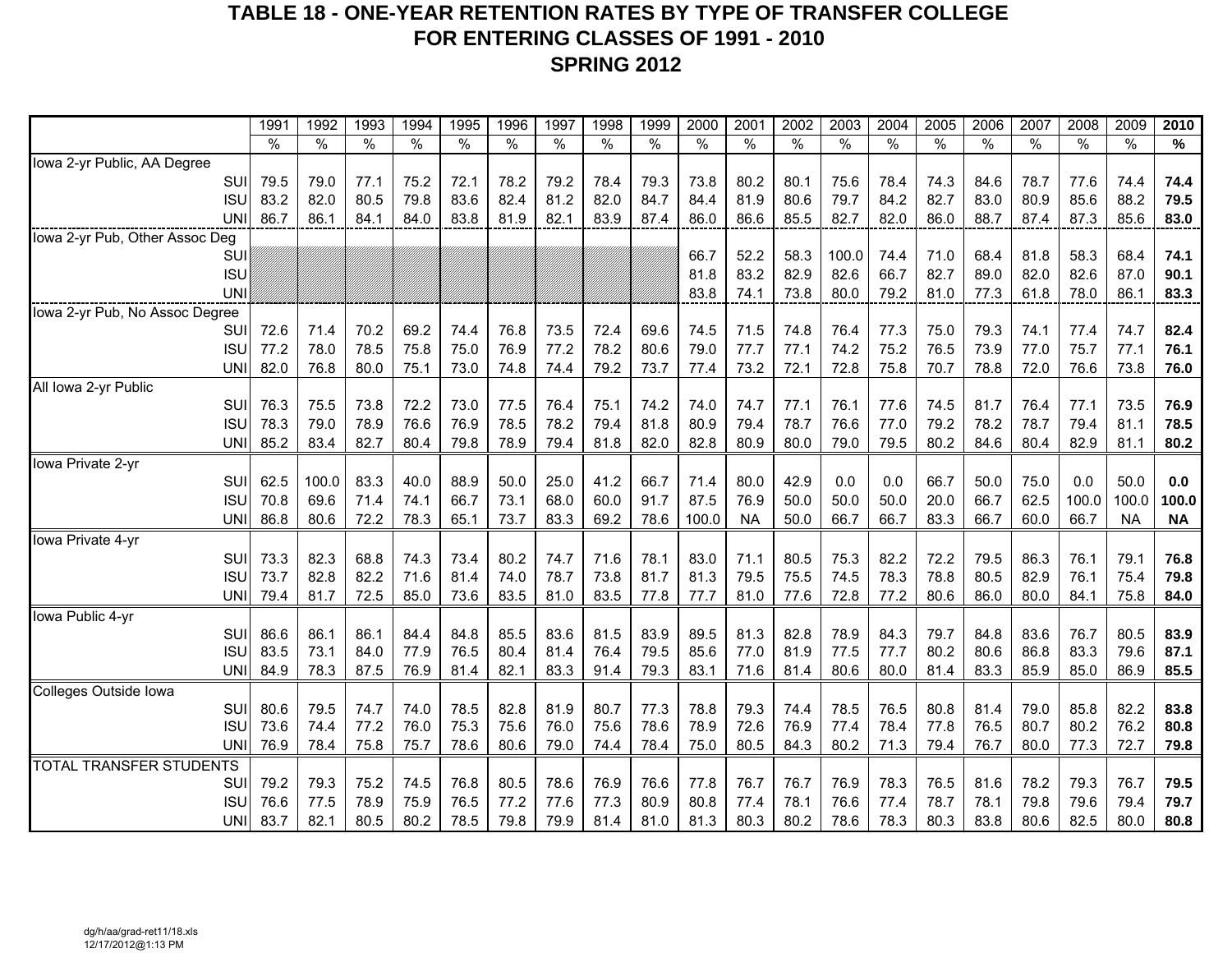#### **TABLE 19 ONE-YEAR GRADUATION RATES BY TYPE OF TRANSFER COLLEGE FOR ENTERING CLASSES OF 2000 - 2010 SPRING 2012**

|                                          | 2000       | 2001       | 2002       | 2003       | 2004       | 2005       | 2006       | 2007       | 2008       | 2009       | 2010       |
|------------------------------------------|------------|------------|------------|------------|------------|------------|------------|------------|------------|------------|------------|
|                                          | %          | %          | %          | %          | %          | %          | %          | %          | %          | %          | %          |
| Iowa 2-yr Public,<br>AA Degree           |            |            |            |            |            |            |            |            |            |            |            |
| SUI                                      | 0.0        | 0.0        | 0.0        | 0.0        | 0.0        | 0.0        | 0.3        | 0.3        | 0.0        | 0.0        | 0.0        |
| <b>ISU</b>                               | 0.0        | 0.0        | 0.0        | 0.0        | 0.0        | 0.0        | 0.0        | 0.0        | 0.0        | 0.0        | 0.0        |
| <b>UNI</b>                               | 0.0        | 0.0        | 0.0        | 0.0        | 0.0        | 0.0        | 0.0        | 0.0        | 0.0        | 0.0        | 0.0        |
| Iowa 2-yr Public,<br>Other Assoc Deg     |            |            |            |            |            |            |            |            |            |            |            |
| SUI                                      | 0.0        | 0.0        | 0.0        | 0.0        | 0.0        | 3.2        | 0.0        | 0.0        | 0.0        | 0.0        | 0.6        |
| <b>ISU</b>                               | 0.0        | 0.0        | 0.0        | 0.0        | 0.0        | 0.0        | 0.0        | 0.0        | 0.0        | 0.0        | 0.0        |
| <b>UNI</b>                               | 0.0        | 0.0        | 0.0        | 0.0        | 0.0        | 0.0        | 0.0        | 0.0        | 0.0        | 0.0        | 0.0        |
| Iowa 2-yr Public,<br>No Assoc Degree     |            |            |            |            |            |            |            |            |            |            |            |
| SUI                                      | 0.0        | 0.0        | 0.0        | 0.0        | 0.0        | 0.0        | 0.0        | 0.6        | 0.6        | 0.5        | 0.0        |
| <b>ISU</b>                               | 0.0        | 0.0        | 0.0        | 0.0        | 0.0        | 0.0        | 0.0        | 0.0        | 0.0        | 0.0        | 0.0        |
| <b>UNI</b>                               | 0.0        | 0.0        | 0.0        | 0.0        | 0.0        | 0.0        | 0.0        | 0.0        | 0.0        | 0.0        | 0.0        |
| All Iowa 2-yr Public                     |            |            |            |            |            |            |            |            |            |            |            |
| SUI                                      | 0.0        | 0.0        | 0.0        | 0.0        | 0.0        | 0.2        | 0.2        | 0.5        | 0.3        | 0.2        | 0.2        |
| <b>ISU</b>                               | 0.0        | 0.0        | 0.0        | 0.0        | 0.0        | 0.0        | 0.0        | 0.0        | 0.0        | 0.0        | 0.0        |
| <b>UNI</b>                               | 0.0        | 0.0        | 0.0        | 0.0        | 0.0        | 0.0        | 0.0        | 0.0        | 0.0        | 0.0        | 0.0        |
| Iowa Private 2-yr                        |            |            |            |            |            |            |            |            |            |            |            |
| SUI                                      | 0.0        | 0.0        | 0.0        | 0.0        | 0.0        | 0.0        | 25.0       | 0.0        | 0.0        | 0.0        | 33.3       |
| <b>ISU</b>                               | 0.0        | 0.0        | 0.0        | 0.0        | 0.0        | 0.0        | 0.0        | 0.0        | 0.0        | 0.0        | 0.0        |
| <b>UNI</b>                               | 0.0        | 0.0        | 0.0        | 0.0        | 0.0        | 0.0        | 0.0        | 0.0        | 0.0        | <b>NA</b>  | <b>NA</b>  |
| Iowa Private 4-yr                        |            |            |            |            |            |            |            |            |            |            |            |
| SUI                                      | 0.0        | 0.0        | 0.0        | 0.0        | 0.0        | 1.0        | 0.0        | 0.0        | 3.0        | 0.0        | 0.0        |
| <b>ISU</b>                               | 0.0        | 0.0        | 0.0        | 0.0        | 0.0        | 0.0        | 0.0        | 0.0        | 0.0        | 0.0        | 0.0        |
| <b>UNI</b>                               | 0.0        | 0.0        | 0.0        | 0.0        | 0.0        | 0.0        | 0.0        | 0.0        | 0.0        | 0.0        | 0.0        |
| Iowa Public 4-yr                         |            |            |            |            |            |            |            |            |            |            |            |
| SUI                                      | 0.0        | 0.0        | $0.0\,$    | 0.0        | 0.0        | 0.0        | 0.0        | 1.8        | 3.3        | 0.0        | 1.1        |
| <b>ISU</b><br><b>UNI</b>                 | 0.0<br>0.0 | 0.0<br>0.0 | 0.0<br>0.0 | 0.0<br>0.0 | 0.0<br>0.0 | 0.0<br>0.0 | 0.0<br>0.0 | 0.0<br>0.0 | 0.0<br>0.0 | 0.0<br>0.0 | 0.0<br>0.0 |
| Colleges<br>Outside lowa                 |            |            |            |            |            |            |            |            |            |            |            |
| SUI                                      | 0.0        | $0.0\,$    | 0.0        | 0.0        | 0.0        | 0.6        | 1.6        | $1.3$      | 1.1        | 1.0        | 0.8        |
| <b>ISU</b>                               | 0.0        | 0.0        | 0.0        | 0.0        | 0.0        | 0.0        | 0.0        | 0.0        | 0.0        | 0.0        | 0.0        |
| <b>UNI</b>                               | 0.0        | 0.0        | 0.0        | 0.0        | 0.0        | 0.0        | 0.0        | 0.0        | 0.0        | 0.0        | 0.0        |
| <b>TOTAL TRANSFER</b><br><b>STUDENTS</b> |            |            |            |            |            |            |            |            |            |            |            |
| SUI                                      | 0.0        | 0.0        | $0.0\,$    | 0.0        | 0.0        | 0.3        | 0.7        | 0.7        | 0.9        | 0.4        | 0.5        |
| <b>ISU</b>                               | 0.0        | 0.0        | 0.0        | 0.0        | 0.0        | 0.0        | 0.0        | 0.0        | 0.0        | 0.0        | 0.0        |
| <b>UNI</b>                               | 0.0        | 0.0        | 0.0        | 0.0        | 0.0        | 0.0        | 0.0        | 0.0        | 0.0        | 0.0        | 0.0        |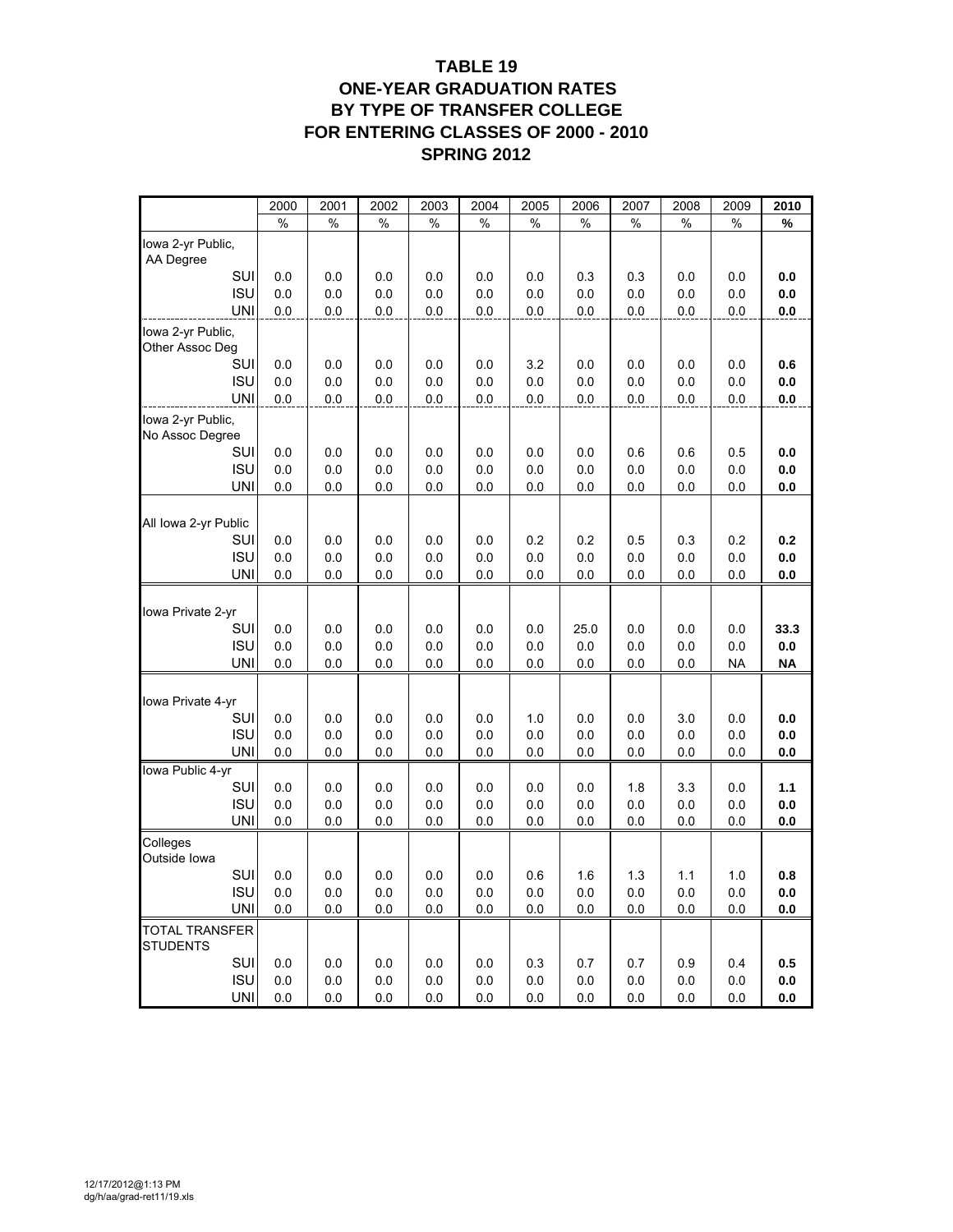#### **TABLE 20 TWO-YEAR GRADUATION RATES BY TYPE OF TRANSFER COLLEGE FOR ENTERING CLASSES OF 1991 - 2009 SPRING 2012**

|                                          | 1991         | 1992         | 1993         | 1994         | 1995         | 1996         | 1997         | 1998         | 1999         | 2000         | 2001         | 2002         | 2003         | 2004         | 2005         | 2006         | 2007         | 2008         | 2009         |
|------------------------------------------|--------------|--------------|--------------|--------------|--------------|--------------|--------------|--------------|--------------|--------------|--------------|--------------|--------------|--------------|--------------|--------------|--------------|--------------|--------------|
|                                          | $\%$         | $\%$         | $\%$         | $\%$         | $\%$         | $\%$         | $\%$         | %            | $\%$         | $\%$         | $\%$         | $\%$         | $\%$         | $\%$         | $\%$         | %            | $\%$         | %            | %            |
| Iowa 2-yr Public,<br>AA Degree           |              |              |              |              |              |              |              |              |              |              |              |              |              |              |              |              |              |              |              |
| SUI                                      | 20.0         | 24.1         | 23.8         | 15.9         | 22.3         | 21.8         | 22.7         | 22.7         | 19.5         | 21.9         | 25.9         | 25.2         | 25.6         | 24.5         | 23.4         | 26.0         | 22.9         | 24.6         | 25.9         |
| <b>ISU</b>                               | 13.6         | 22.5         | 16.1         | 14.1         | 22.9         | 15.1         | 23.7         | 23.3         | 23.3         | 22.1         | 24.6         | 23.3         | 21.2         | 20.7         | 20.6         | 18.5         | 25.4         | 23.7         | 23.1         |
| <b>UNI</b>                               | 20.0         | 19.6         | 19.0         | 20.5         | 18.5         | 19.2         | 22.5         | 26.0         | 21.4         | 22.1         | 22.9         | 24.7         | 23.3         | 23.0         | 25.7         | 31.0         | 31.1         | 33.6         | 26.6         |
| Iowa 2-yr Public,<br>Other Assoc Deg     |              |              |              |              |              |              |              |              |              |              |              |              |              |              |              |              |              |              |              |
| SUI                                      |              |              |              |              |              |              |              |              |              | 26.7         | 34.8         | 8.3          | 0.0          | 25.6         | 16.1         | 15.8         | 9.1          | 16.7         | 11.4         |
| <b>ISU</b><br><b>UNI</b>                 |              |              |              |              |              |              |              |              |              | 20.5         | 20.0         | 20.7         | 29.3         | 19.8         | 19.2         | 28.8         | 32.6         | 29.4         | 14.8         |
|                                          |              |              |              |              |              |              |              |              |              | 24.3         | 18.5         | 19.0         | 21.8         | 25.0         | 19.0         | 18.2         | 14.7         | 22.0         | 22.2         |
| lowa 2-yr Public,<br>No Assoc Degree     |              |              |              |              |              |              |              |              |              |              |              |              |              |              |              |              |              |              |              |
| SUI                                      | 4.3          | 3.4          | 4.7          | 5.7          | 5.7          | 5.4          | 8.6          | 6.4          | 9.8          | 7.7          | 8.8          | 7.9          | 9.4          | 9.1          | 8.9          | 12.6         | 15.2         | 18.7         | 11.8         |
| <b>ISU</b><br><b>UNI</b>                 | 5.2<br>1.9   | 7.7<br>1.8   | 5.6<br>2.2   | 6.5<br>3.2   | 5.8<br>2.3   | 8.1<br>5.6   | 9.8<br>3.2   | 8.2<br>4.4   | 9.0<br>6.4   | 5.2<br>1.9   | 4.6<br>5.7   | 6.6<br>7.6   | 8.2<br>10.3  | 8.6<br>9.0   | 8.4<br>7.5   | 13.2<br>8.9  | 13.2<br>4.4  | 12.6<br>10.7 | 8.8<br>7.5   |
|                                          |              |              |              |              |              |              |              |              |              |              |              |              |              |              |              |              |              |              |              |
| All lowa 2-yr Public                     |              |              |              |              |              |              |              |              |              |              |              |              |              |              |              |              |              |              |              |
| SUI                                      | 12.6         | 15.0         | 14.2         | 10.6         | 13.5         | 13.3         | 15.5         | 14.4         | 14.4         | 14.4         | 17.9         | 16.6         | 16.6         | 17.6         | 14.9         | 19.6         | 18.7         | 21.3         | 19.3         |
| <b>ISU</b><br><b>UNI</b>                 | 6.7<br>14.2  | 11.4<br>14.4 | 8.1<br>13.2  | 8.2<br>13.5  | 9.5<br>12.4  | 10.1<br>13.5 | 13.4<br>15.6 | 12.7<br>16.3 | 13.3<br>15.6 | 11.9<br>14.9 | 11.6<br>15.9 | 13.0<br>18.2 | 14.1<br>18.6 | 13.3<br>17.9 | 13.5<br>18.8 | 16.3<br>22.6 | 19.0<br>20.4 | 17.9<br>24.8 | 13.1<br>18.9 |
|                                          |              |              |              |              |              |              |              |              |              |              |              |              |              |              |              |              |              |              |              |
| Iowa Private 2-yr                        |              |              |              |              |              |              |              |              |              |              |              |              |              |              |              |              |              |              |              |
| SUI                                      | 12.5         | 50.0         | 33.3         | 0.0          | 0.0          | 0.0          | 25.0         | 5.9          | 0.0          | 28.6         | 20.0         | 14.3         | 0.0          | <b>NA</b>    | 0.0          | 50.0         | 0.0          | 0.0          | 0.0          |
| <b>ISU</b>                               | 8.3          | 17.4         | 4.8          | 0.0          | 14.3         | 3.8          | 12.0         | 13.3         | 4.2          | 4.2          | 0.0          | 33.3         | 0.0          | 0.0          | 0.0          | 0.0          | 37.5         | 0.0          | 100.0        |
| <b>UNI</b>                               | 18.4         | 9.7          | 16.7         | 13.0         | 9.3          | 21.1         | 46.7         | 15.4         | 7.1          | 0.0          | <b>NA</b>    | 0.0          | 0.0          | 0.0          | 0.0          | 0.0          | 0.0          | 0.0          | <b>NA</b>    |
| Iowa Private 4-yr                        |              |              |              |              |              |              |              |              |              |              |              |              |              |              |              |              |              |              |              |
| SUI                                      | 15.3         | 8.8          | 8.0          | 11.0         | 15.3         | 13.5         | 15.2         | 8.4          | 18.1         | 11.4         | 19.3         | 19.5         | 14.3         | 11.0         | 11.3         | 12.3         | 22.5         | 16.4         | 7.5          |
| <b>ISU</b>                               | 9.5          | 9.9          | 11.1         | 10.5         | 12.7         | 8.1          | 9.6          | 9.8          | 11.9         | 14.0         | 12.1         | 10.4         | 13.7         | 16.0         | 8.7          | 13.6         | 9.9          | 11.5         | 14.6         |
| <b>UNI</b>                               | 6.1          | 8.6          | 9.2          | 9.3          | 3.6          | 13.4         | 5.1          | 8.7          | 8.9          | 11.6         | 10.5         | 10.3         | 16.0         | 10.1         | 11.7         | 13.0         | 11.4         | 6.8          | 11.6         |
| Iowa Public 4-yr                         |              |              |              |              |              |              |              |              |              |              |              |              |              |              |              |              |              |              |              |
| SUI                                      | 16.0         | 13.9         | 26.5         | 18.1         | 18.3         | 21.1         | 22.4         | 27.4         | 13.4         | 16.2         | 22.3         | 17.2         | 12.2         | 14.7         | 17.7         | 16.5         | 29.1         | 20.0         | 9.1          |
| <b>ISU</b><br><b>UNI</b>                 | 15.7<br>15.1 | 14.8<br>10.1 | 13.2<br>17.9 | 16.3<br>12.3 | 12.9<br>18.6 | 19.6<br>15.4 | 17.4<br>21.2 | 14.5<br>18.6 | 19.6<br>15.9 | 20.2<br>16.9 | 17.0<br>17.9 | 25.3<br>16.9 | 15.0<br>25.4 | 12.8<br>22.9 | 10.5<br>22.9 | 19.4<br>16.7 | 22.1<br>15.6 | 22.2<br>25.0 | 17.2<br>21.3 |
| Colleges<br>Outside lowa                 |              |              |              |              |              |              |              |              |              |              |              |              |              |              |              |              |              |              |              |
| SUI                                      | 14.9         | 18.0         | 14.6         | 16.6         | 16.6         | 16.5         | 15.5         | 18.8         | 15.0         | 13.6         | 13.3         | 13.5         | 11.1         | 13.6         | 18.0         | 20.8         | 17.2         | 15.6         | 20.4         |
| <b>ISU</b>                               | 10.2         | 8.4          | 11.8         | 14.4         | 14.3         | 11.7         | 12.7         | 14.3         | 12.9         | 13.1         | 12.4         | 13.6         | 16.0         | 14.7         | 12.2         | 16.3         | 15.5         | 14.0         | 15.9         |
| <b>UNI</b>                               | 13.2         | 8.8          | 19.2         | 10.7         | 20.4         | 10.1         | 15.0         | 11.1         | 12.7         | 12.1         | 16.5         | 16.5         | 16.4         | 15.6         | 19.8         | 14.6         | 14.7         | 23.7         | 20.0         |
| <b>TOTAL TRANSFER</b><br><b>STUDENTS</b> |              |              |              |              |              |              |              |              |              |              |              |              |              |              |              |              |              |              |              |
| SUI                                      | 14.3         | 15.4         | 15.5         | 13.8         | 15.3         | 15.4         | 16.2         | 16.6         | 14.8         | 14.2         | 16.8         | 15.9         | 14.5         | 15.7         | 15.7         | 19.4         | 19.0         | 19.3         | 18.1         |
| <b>ISU</b>                               | 8.9          | 10.7         | 9.0          | 10.8         | 11.7         | 11.0         | 13.0         | 13.1         | 13.4         | 12.9         | 12.1         | 13.8         | 14.5         | 13.7         | 12.6         | 16.2         | 17.7         | 16.7         | 14.3         |
| <b>UNI</b>                               | 13.3         | 12.6         | 13.9         | 12.6         | 12.6         | 13.3         | 16.0         | 15.0         | 14.6         | 14.3         | 15.6         | 17.0         | 18.5         | 17.3         | 18.4         | 20.3         | 18.8         | 22.9         | 18.5         |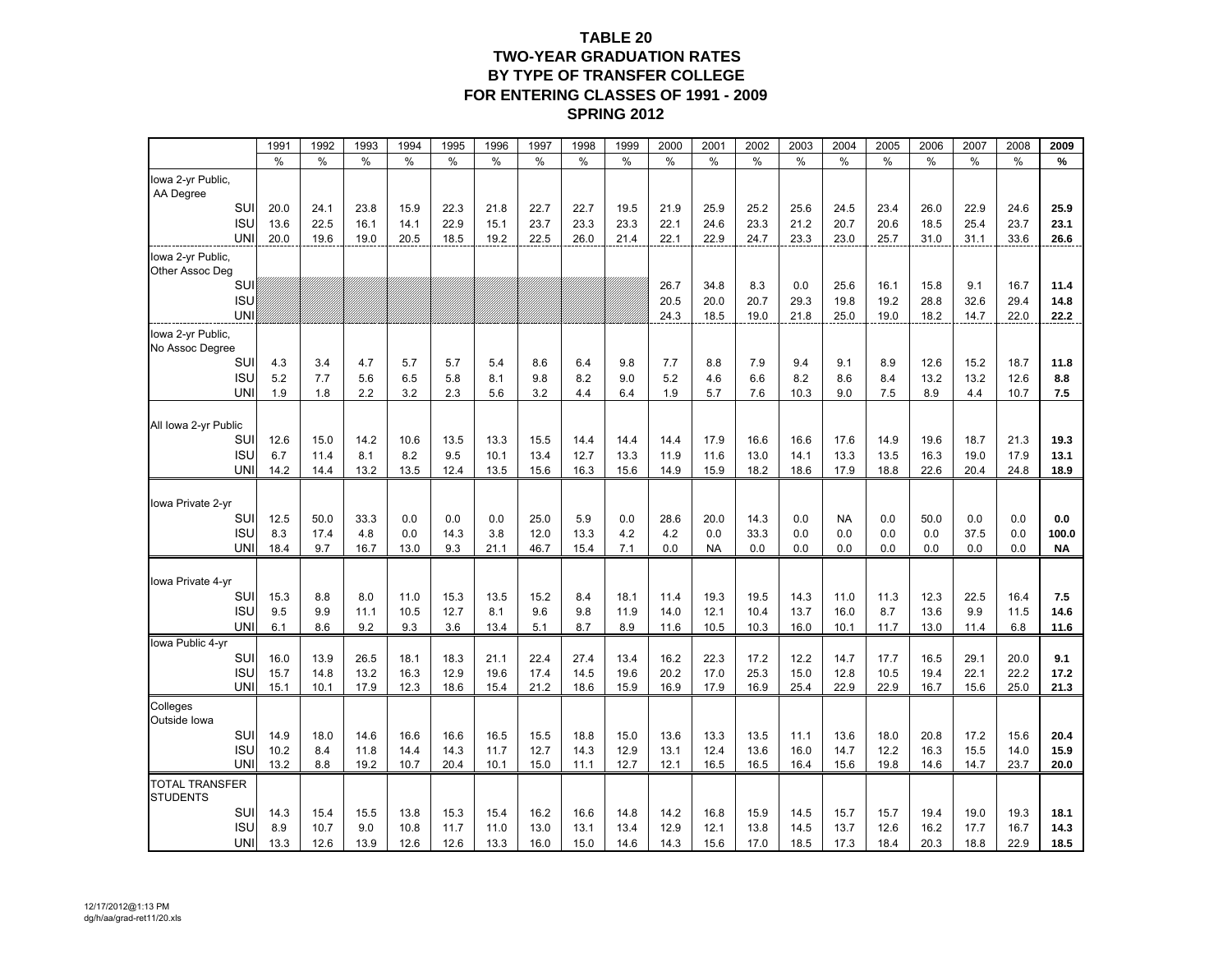#### **TABLE 21 THREE-YEAR GRADUATION RATES BY TYPE OF TRANSFER COLLEGE FOR ENTERING CLASSES OF 1991 - 2008 SPRING 2012**

|                                          | 1991         | 1992         | 1993         | 1994         | 1995         | 1996         | 1997         | 1998         | 1999         | 2000        | 2001              | 2002         | 2003         | 2004        | 2005       | 2006         | 2007        | 2008        |
|------------------------------------------|--------------|--------------|--------------|--------------|--------------|--------------|--------------|--------------|--------------|-------------|-------------------|--------------|--------------|-------------|------------|--------------|-------------|-------------|
|                                          | $\%$         | %            | $\%$         | $\%$         | $\%$         | $\%$         | $\%$         | $\%$         | $\%$         | $\%$        | $\%$              | $\%$         | $\%$         | $\%$        | $\%$       | $\%$         | $\%$        | $\%$        |
| lowa 2-yr Public,<br>AA Degree           |              |              |              |              |              |              |              |              |              |             |                   |              |              |             |            |              |             |             |
| SUI                                      | 47.6         | 50.2         | 50.6         | 47.3         | 50.6         | 53.6         | 52.3         | 56.5         | 52.5         | 47.6        | 57.5              | 61.0         | 55.4         | 54.6        | 51.7       | 60.9         | 54.8        | 55.1        |
| <b>ISU</b>                               | 63.2         | 66.3         | 55.7         | 47.2         | 59.3         | 48.7         | 59.1         | 65.7         | 60.6         | 61.5        | 60.8              | 60.9         | 55.0         | 60.2        | 49.8       | 51.5         | 54.1        | 57.8        |
| UNI                                      | 64.5         | 65.3         | 63.7         | 66.5         | 62.1         | 62.7         | 63.6         | 63.9         | 66.4         | 65.0        | 66.8              | 63.7         | 62.7         | 57.4        | 65.1       | 67.2         | 69.1        | 66.4        |
| lowa 2-yr Public,<br>Other Assoc Deg     |              |              |              |              |              |              |              |              |              |             |                   |              |              |             |            |              |             |             |
| SUI                                      |              |              |              |              |              |              |              |              |              | 53.3        | 52.2              | 25.0         | 100.0        | 53.5        | 45.2       | 42.1         | 63.6        | 33.3        |
| <b>ISU</b>                               |              |              |              |              |              |              |              |              |              | 59.1        | 49.5              | 47.6         | 64.1         | 46.9        | 50.0       | 63.0         | 60.7        | 61.5        |
| <b>UNI</b>                               |              |              |              |              |              |              |              |              |              | 56.8        | 40.7              | 59.5         | 56.4         | 37.5        | 48.3       | 54.5         | 41.2        | 48.0        |
| lowa 2-yr Public,                        |              |              |              |              |              |              |              |              |              |             |                   |              |              |             |            |              |             |             |
| No Assoc Degree<br>SUI                   | 24.7         | 23.2         | 23.0         | 24.7         | 28.2         | 27.5         | 28.0         | 30.4         | 28.7         | 30.4        | 32.7              | 35.7         | 36.2         | 32.6        | 37.9       | 42.2         | 45.2        | 45.4        |
| <b>ISU</b>                               | 31.6         | 32.1         | 29.1         | 29.0         | 31.0         | 36.9         | 37.1         | 35.1         | 37.6         | 33.1        | 30.3              | 34.8         | 35.0         | 34.2        | 36.4       | 50.2         | 43.7        | 35.1        |
| UNI                                      | 24.2         | 26.2         | 30.8         | 23.3         | 25.5         | 28.2         | 25.6         | 28.2         | 29.2         | 28.1        | 28.0              | 31.3         | 36.8         | 35.9        | 32.9       | 34.0         | 30.5        | 36.9        |
|                                          |              |              |              |              |              |              |              |              |              |             |                   |              |              |             |            |              |             |             |
| All Iowa 2-yr Public                     |              |              |              |              |              |              |              |              |              |             |                   |              |              |             |            |              |             |             |
| SUI                                      | 36.9         | 38.2         | 36.8         | 35.6         | 38.6         | 40.0         | 39.9         | 43.2         | 40.0         | 38.6        | 45.1              | 48.2         | 45.0         | 44.5        | 43.7       | 51.9         | 50.1        | 49.4        |
| <b>ISU</b>                               | 37.4         | 40.6         | 35.3         | 33.1         | 37.2         | 40.3         | 42.8         | 44.4         | 44.4         | 44.5        | 40.5              | 43.8         | 43.8         | 43.2        | 42.2       | 46.2         | 48.7        | 45.0        |
| <b>UNI</b>                               | 51.7         | 53.8         | 52.3         | 49.1         | 48.4         | 48.2         | 50.0         | 47.9         | 51.9         | 51.3        | 50.5              | 51.7         | 53.0         | 48.0        | 52.5       | 54.9         | 53.4        | 54.8        |
|                                          |              |              |              |              |              |              |              |              |              |             |                   |              |              |             |            |              |             |             |
| Iowa Private 2-yr                        |              |              |              |              |              |              |              |              |              |             |                   |              |              |             |            |              |             |             |
| SUI                                      | 25.0         | 100.0        | 50.0         | 20.0         | 55.6         | 0.0          | 50.0         | 17.6         | 0.0          | 57.1        | 40.0              | 28.6         | 0.0          | <b>NA</b>   | 33.3       | 75.0         | 50.0        | 0.0         |
| <b>ISU</b><br><b>UNI</b>                 | 33.3<br>55.3 | 39.1<br>54.8 | 19.0<br>44.4 | 40.7<br>56.5 | 38.1<br>46.5 | 30.8<br>47.4 | 44.0<br>73.3 | 33.3<br>46.2 | 50.0<br>57.1 | 58.3<br>0.0 | 30.8<br><b>NA</b> | 50.0<br>25.0 | 16.7<br>16.7 | 25.0<br>0.0 | 0.0<br>0.0 | 16.7<br>33.3 | 50.0<br>0.0 | 50.0<br>0.0 |
|                                          |              |              |              |              |              |              |              |              |              |             |                   |              |              |             |            |              |             |             |
| Iowa Private 4-yr                        |              |              |              |              |              |              |              |              |              |             |                   |              |              |             |            |              |             |             |
| SUI                                      | 40.5         | 33.6         | 33.9         | 43.1         | 42.7         | 41.7         | 34.3         | 37.9         | 41.0         | 46.6        | 37.3              | 32.5         | 37.7         | 42.5        | 43.3       | 38.4         | 55.0        | 50.7        |
| <b>ISU</b>                               | 31.6         | 36.4         | 35.6         | 33.3         | 41.5         | 35.0         | 37.5         | 38.5         | 40.5         | 41.3        | 44.7              | 36.8         | 35.3         | 49.1        | 41.3       | 50.8         | 55.0        | 39.8        |
| UNI                                      | 29.8         | 36.6         | 29.4         | 31.8         | 32.7         | 43.3         | 31.6         | 33.0         | 33.3         | 47.1        | 40.0              | 46.7         | 39.5         | 36.7        | 47.6       | 48.0         | 42.9        | 44.3        |
| Iowa Public 4-yr                         |              |              |              |              |              |              |              |              |              |             |                   |              |              |             |            |              |             |             |
| SUI                                      | 49.2         | 52.6         | 54.3         | 48.1         | 52.4         | 55.4         | 54.3         | 55.6         | 49.1         | 45.7        | 52.7              | 44.8         | 41.1         | 50.0        | 49.4       | 48.1         | 61.8        | 46.7        |
| <b>ISU</b>                               | 46.3         | 31.5         | 39.6         | 46.5         | 42.4         | 47.4         | 45.3         | 42.7         | 47.3         | 51.0        | 49.0              | 57.8         | 46.3         | 45.7        | 48.8       | 55.9         | 58.8        | 55.6        |
| <b>UNI</b>                               | 47.9         | 49.3         | 51.8         | 44.6         | 45.7         | 47.4         | 51.5         | 57.1         | 54.9         | 53.5        | 46.3              | 52.5         | 62.7         | 52.9        | 52.9       | 58.3         | 59.4        | 65.0        |
| Colleges<br>Outside lowa                 |              |              |              |              |              |              |              |              |              |             |                   |              |              |             |            |              |             |             |
| SUI                                      | 43.4         | 41.5         | 39.6         | 40.4         | 46.0         | 46.6         | 46.1         | 47.6         | 42.9         | 42.9        | 49.0              | 44.7         | 45.5         | 46.6        | 49.7       | 54.4         | 45.9        | 49.1        |
| <b>ISU</b>                               | 34.1         | 30.7         | 37.4         | 39.2         | 41.4         | 40.7         | 44.1         | 42.5         | 43.0         | 40.2        | 43.9              | 42.7         | 46.4         | 40.7        | 45.6       | 43.6         | 44.9        | 43.3        |
| UNI                                      | 28.6         | 32.4         | 42.5         | 38.8         | 48.5         | 40.3         | 45.0         | 40.2         | 40.2         | 35.5        | 47.0              | 45.5         | 49.1         | 36.9        | 48.4       | 45.6         | 48.4        | 46.4        |
| <b>TOTAL TRANSFER</b><br><b>STUDENTS</b> |              |              |              |              |              |              |              |              |              |             |                   |              |              |             |            |              |             |             |
| <b>SUI</b>                               | 41.7         | 41.3         | 39.9         | 39.6         | 43.6         | 44.4         | 42.9         | 45.2         | 41.9         | 41.5        | 46.6              | 45.5         | 44.2         | 45.5        | 45.7       | 50.8         | 49.8        | 49.2        |
| <b>ISU</b>                               | 36.3         | 36.6         | 36.1         | 36.0         | 39.4         | 40.3         | 42.9         | 43.0         | 44.0         | 43.7        | 42.3              | 43.8         | 43.8         | 43.1        | 43.3       | 46.5         | 48.8        | 44.8        |
| <b>UNI</b>                               | 46.5         | 49.1         | 47.7         | 45.8         | 46.5         | 46.5         | 48.8         | 46.0         | 49.4         | 49.1        | 48.9              | 50.4         | 51.9         | 45.9        | 51.3       | 53.5         | 52.3        | 53.3        |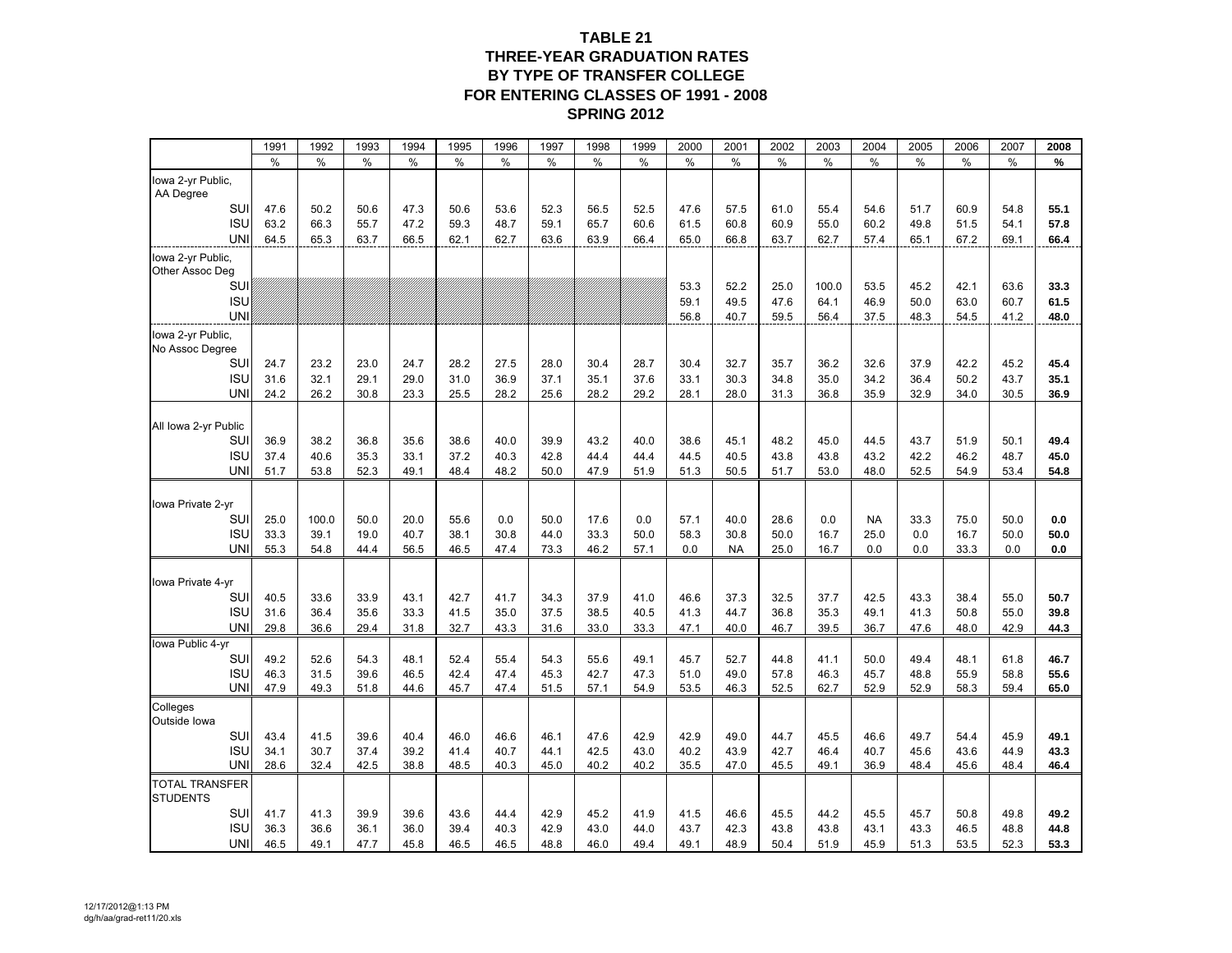#### **TABLE 22FOUR-YEAR GRADUATION RATES BY TYPE OF TRANSFER COLLEGEFOR ENTERING CLASSES OF 1991 - 2007 SPRING 2012**

|                                      | 1991         | 1992         | 1993         | 1994         | 1995         | 1996         | 1997         | 1998         | 1999         | 2000         | 2001         | 2002          | 2003         | 2004         | 2005         | 2006         | 2007         |
|--------------------------------------|--------------|--------------|--------------|--------------|--------------|--------------|--------------|--------------|--------------|--------------|--------------|---------------|--------------|--------------|--------------|--------------|--------------|
|                                      | $\%$         | $\%$         | $\%$         | $\%$         | $\%$         | $\%$         | $\%$         | %            | $\%$         | $\%$         | %            | $\frac{0}{0}$ | %            | $\%$         | $\%$         | $\%$         | %            |
| lowa 2-yr Public,                    |              |              |              |              |              |              |              |              |              |              |              |               |              |              |              |              |              |
| AA Degree                            |              |              |              |              |              |              |              |              |              |              |              |               |              |              |              |              |              |
| SUI                                  | 58.6         | 56.8         | 55.8         | 56.6         | 54.9         | 60.7         | 59.5         | 61.2         | 62.1         | 57.5         | 64.4         | 67.0          | 63.2         | 62.3         | 57.1         | 67.6         | 63.2         |
| <b>ISU</b>                           | 76.8         | 75.3         | 66.7         | 60.1         | 72.1         | 63.3         | 68.8         | 72.2         | 70.3         | 77.5         | 69.0         | 69.2          | 63.6         | 69.7         | 60.5         | 71.5         | 64.0         |
| UNI                                  | 71.6         | 73.0         | 72.9         | 72.3         | 72.5         | 69.9         | 71.7         | 73.5         | 75.8         | 75.6         | 75.7         | 73.2          | 70.0         | 68.4         | 73.5         | 76.7         | 78.0         |
| lowa 2-yr Public.<br>Other Assoc Deg |              |              |              |              |              |              |              |              |              |              |              |               |              |              |              |              |              |
| SUI                                  |              |              |              |              |              |              |              |              |              | 66.7         | 65.2         | 33.3          | 100.0        | 67.4         | 48.4         | 57.9         | 63.6         |
| <b>ISU</b>                           |              |              |              |              |              |              |              |              |              | 69.3         | 62.1         | 67.1          | 76.1         | 54.3         | 62.5         | 80.8         | 65.2         |
| <b>UNI</b>                           |              |              |              |              |              |              |              |              |              | 62.2         | 44.4         | 66.7          | 60.0         | 50.0         | 60.3         | 61.4         | 50.0         |
| lowa 2-yr Public,                    |              |              |              |              |              |              |              |              |              |              |              |               |              |              |              |              |              |
| No Assoc Degree                      |              |              |              |              |              |              |              |              |              |              |              |               |              |              |              |              |              |
| SUI                                  | 40.3         | 39.4         | 36.6         | 40.9         | 47.7         | 45.3         | 42.3         | 46.3         | 47.9         | 47.6         | 50.8         | 56.8          | 53.1         | 52.7         | 52.2         | 62.2         | 57.4         |
| <b>ISU</b>                           | 50.8         | 49.7         | 48.2         | 50.6         | 50.4         | 55.8         | 55.7         | 53.0         | 59.0         | 57.9         | 49.7         | 52.7          | 53.0         | 52.1         | 72.5         | 54.7         | 59.0         |
| <b>UNI</b>                           | 44.5         | 48.8         | 53.5         | 44.7         | 51.4         | 52.3         | 50.8         | 54.4         | 55.2         | 48.9         | 50.3         | 53.4          | 57.9         | 55.5         | 48.9         | 53.7         | 48.4         |
|                                      |              |              |              |              |              |              |              |              |              |              |              |               |              |              |              |              |              |
| All Iowa 2-yr Public                 |              |              |              |              |              |              |              |              |              |              |              |               |              |              |              |              |              |
| SUI                                  | 50.0         | 49.0         | 46.2         | 48.5         | 50.9         | 52.7         | 50.7         | 53.5         | 54.7         | 52.4         | 57.7         | 61.4          | 57.8         | 58.3         | 53.9         | 64.9         | 60.3         |
| <b>ISU</b><br><b>UNI</b>             | 55.6<br>63.0 | 56.1<br>65.8 | 52.5<br>66.2 | 52.7<br>61.2 | 55.2         | 57.9<br>62.4 | 59.0         | 58.8<br>64.9 | 62.4<br>67.8 | 65.1<br>65.3 | 56.2<br>64.6 | 59.0          | 58.5         | 57.6<br>62.3 | 59.4<br>63.9 | 62.5         | 61.2<br>65.6 |
|                                      |              |              |              |              | 64.6         |              | 64.2         |              |              |              |              | 65.7          | 64.9         |              |              | 67.8         |              |
| Iowa Private 2-yr                    |              |              |              |              |              |              |              |              |              |              |              |               |              |              |              |              |              |
| SUI                                  | 37.5         | 100.0        | 66.7         | 40.0         | 77.8         | 25.0         | 50.0         | 29.4         | 0.0          | 57.1         | 80.0         | 28.6          | 0.0          | <b>NA</b>    | 66.7         | 75.0         | 75.0         |
| <b>ISU</b>                           | 50.0         | 65.2         | 33.3         | 48.1         | 47.6         | 46.2         | 52.0         | 40.0         | 70.8         | 66.7         | 53.8         | 50.0          | 16.7         | 37.5         | 0.0          | 50.0         | 50.0         |
| <b>UNI</b>                           | 68.4         | 67.7         | 50.0         | 60.9         | 53.5         | 47.4         | 73.3         | 50.0         | 64.3         | 0.0          | <b>NA</b>    | 25.0          | 33.3         | 0.0          | 50.0         | 33.3         | 20.0         |
|                                      |              |              |              |              |              |              |              |              |              |              |              |               |              |              |              |              |              |
| Iowa Private 4-yr                    |              |              |              |              |              |              |              |              |              |              |              |               |              |              |              |              |              |
| SUI                                  | 52.7         | 53.1         | 50.9         | 60.6         | 58.1         | 57.3         | 59.6         | 53.7         | 58.1         | 63.6         | 57.8         | 63.6          | 57.1         | 63.0         | 62.9         | 64.4         | 77.5         |
| <b>ISU</b>                           | 56.3         | 58.9         | 63.7         | 46.3         | 63.6         | 56.9         | 58.8         | 62.3         | 66.7         | 65.3         | 62.9         | 57.5          | 59.8         | 66.0         | 56.7         | 69.5         | 73.0         |
| <b>UNI</b>                           | 55.0         | 58.1         | 49.5         | 59.8         | 54.5         | 69.1         | 59.5         | 56.3         | 62.2         | 62.8         | 62.9         | 63.6          | 61.7         | 54.4         | 670.0        | 72.0         | 64.3         |
| Iowa Public 4-yr                     |              |              |              |              |              |              |              |              |              |              |              |               |              |              |              |              |              |
| SUI                                  | 72.2         | 70.5         | 72.8         | 70.0         | 70.1         | 77.7         | 69.0         | 73.4         | 65.2         | 71.4         | 67.9         | 69.0          | 64.4         | 66.7         | 64.6         | 72.2         | 78.2         |
| <b>ISU</b><br>UNI                    | 64.5<br>75.3 | 58.3<br>69.6 | 67.9<br>75.0 | 64.0<br>60.0 | 57.6<br>72.9 | 69.1<br>64.1 | 62.8<br>72.7 | 62.7<br>80.0 | 74.1<br>65.9 | 76.9<br>71.5 | 63.0<br>61.2 | 69.9<br>69.5  | 61.3<br>74.6 | 63.8<br>72.9 | 62.8<br>78.6 | 71.0<br>86.1 | 73.5<br>82.8 |
|                                      |              |              |              |              |              |              |              |              |              |              |              |               |              |              |              |              |              |
| Colleges Outside Iowa                |              |              |              |              |              |              |              |              |              |              |              |               |              |              |              |              |              |
| SUI                                  | 57.0         | 56.8         | 53.3         | 59.4         | 60.6         | 65.3         | 64.4         | 63.0         | 61.1         | 61.9         | 63.0         | 63.1          | 64.4         | 66.3         | 68.3         | 69.4         | 61.5         |
| <b>ISU</b>                           | 53.0         | 51.0         | 56.5         | 57.7         | 56.3         | 59.7         | 58.3         | 61.6         | 60.4         | 61.0         | 59.5         | 57.9          | 62.1         | 62.4         | 64.4         | 62.8         | 64.6         |
| UNI                                  | 45.1         | 53.9         | 60.0         | 53.4         | 64.1         | 58.1         | 63.0         | 55.6         | 58.8         | 57.3         | 65.9         | 67.8          | 66.4         | 50.8         | 59.5         | 64.1         | 63.2         |
| <b>TOTAL TRANSFER</b>                |              |              |              |              |              |              |              |              |              |              |              |               |              |              |              |              |              |
| <b>STUDENTS</b>                      |              |              |              |              |              |              |              |              |              |              |              |               |              |              |              |              |              |
| SUI                                  | 56.5         | 55.6         | 52.8         | 56.4         | 57.9         | 60.7         | 57.9         | 58.4         | 58.1         | 58.4         | 60.7         | 62.5          | 60.2         | 61.7         | 59.6         | 65.7         | 62.8         |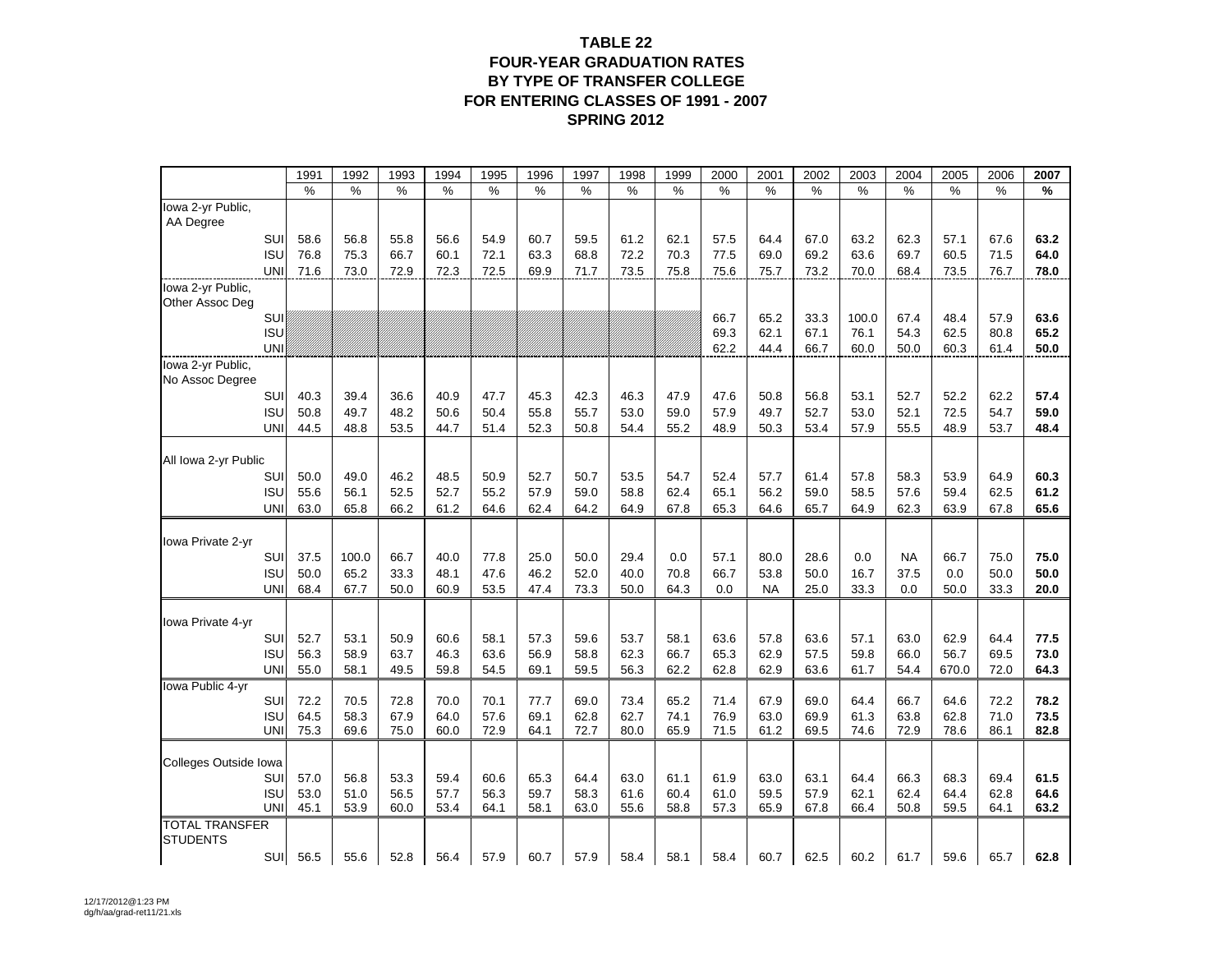#### **TABLE 23 ONE-YEAR RETENTION RATES FOR TRANSFER STUDENTS BY TRANSFER GPA FOR ENTERING CLASSES OF 1991 - 2010 SPRING 2012**

|                  | 1991      | 1992         | 1993          | 1994          | 1995      | 1996      | 1997      | 1998          | 1999      | 2000         | 2001      | 2002      | 2003         | 2004      | 2005      | 2006      | 2007         | 2008         | 2009      | 2010      |
|------------------|-----------|--------------|---------------|---------------|-----------|-----------|-----------|---------------|-----------|--------------|-----------|-----------|--------------|-----------|-----------|-----------|--------------|--------------|-----------|-----------|
|                  | %         | %            | $\frac{0}{0}$ | $\frac{1}{2}$ | $\%$      | $\%$      | $\%$      | $\frac{1}{2}$ | %         | $\%$         | %         | %         | $\%$         | $\%$      | $\%$      | $\%$      | $\%$         | %            | $\%$      | %         |
| $3.50 - 4.00$    |           |              |               |               |           |           |           |               |           |              |           |           |              |           |           |           |              |              |           |           |
| SUI              | 87.2      | 89.6         | 82.2          | 80.4          | 83.0      | 86.4      | 86.2      | 84.3          | 79.7      | 89.8         | 82.7      | 85.0      | 89.2         | 85.3      | 81.3      | 83.6      | 84.8         | 84.0         | 81.4      | 83.7      |
| <b>ISU</b>       | 84.1      | 84.6         | 86.7          | 84.2          | 83.9      | 87.7      | 86.0      | 84.9          | 89.4      | 86.5         | 80.9      | 83.3      | 88.1         | 84.5      | 84.4      | 84.8      | 85.0         | 88.2         | 83.1      | 84.9      |
| <b>UNI</b>       | 94.0      | 90.7         | 89.6          | 84.8          | 91.0      | 87.9      | 88.7      | 90.0          | 92.3      | 88.8         | 90.6      | 92.1      | 88.7         | 89.0      | 91.2      | 90.5      | 91.7         | 93.2         | 87.0      | 90.1      |
| $3.25 - 3.49$    |           |              |               |               |           |           |           |               |           |              |           |           |              |           |           |           |              |              |           |           |
| SUI              | 84.7      | 78.8         | 78.3          | 78.6          | 82.7      | 87.3      | 84.9      | 80.8          | 79.9      | 84.1         | 83.4      | 77.6      | 78.6         | 80.1      | 84.8      | 84.5      | 79.8         | 84.5         | 82.4      | 82.2      |
| <b>ISU</b>       | 83.2      | 87.2         | 88.5          | 82.4          | 83.3      | 85.3      | 81.8      | 78.4          | 85.6      | 85.4         | 83.9      | 85.8      | 78.5         | 78.9      | 82.7      | 79.6      | 86.0         | 85.7         | 82.6      | 86.0      |
| <b>UNI</b>       | 86.7      | 84.5         | 91.6          | 84.5          | 79.8      | 85.5      | 82.9      | 88.2          | 87.9      | 88.6         | 85.2      | 83.3      | 89.0         | 89.1      | 85.2      | 92.0      | 83.7         | 89.0         | 94.4      | 85.6      |
| $3.00 - 3.24$    |           |              |               |               |           |           |           |               |           |              |           |           |              |           |           |           |              |              |           |           |
| SUI              | 87.5      | 85.6         | 77.8          | 80.5          | 78.8      | 80.5      | 82.3      | 81.7          | 82.4      | 79.0         | 76.1      | 79.3      | 81.8         | 79.0      | 75.4      | 86.9      | 81.6         | 76.0         | 78.9      | 80.4      |
| <b>ISU</b>       | 86.7      | 83.6         | 84.0          | 76.8          | 83.3      | 80.5      | 83.2      | 76.6          | 82.8      | 82.7         | 78.0      | 81.9      | 74.7         | 79.5      | 77.9      | 82.4      | 85.8         | 81.0         | 86.9      | 84.6      |
| <b>UNI</b>       | 92.4      | 90.2         | 83.2          | 84.7          | 82.4      | 85.6      | 84.9      | 80.0          | 82.4      | 84.4         | 84.1      | 81.4      | 77.2         | 84.5      | 81.8      | 83.5      | 80.9         | 78.7         | 83.3      | 81.6      |
| 2.75-2.99        |           |              |               |               |           |           |           |               |           |              |           |           |              |           |           |           |              |              |           |           |
| SUI              | 77.7      |              |               | 75.2          | 72.8      | 82.4      | 81.4      | 73.5          | 76.6      |              | 83.0      | 75.2      |              | 76.6      | 74.4      | 77.8      |              |              | 76.3      | 74.3      |
| <b>ISU</b>       | 75.4      | 80.1<br>69.8 | 79.6<br>75.9  | 81.4          | 78.4      | 77.2      | 80.1      | 81.5          | 84.4      | 72.8<br>87.1 | 86.5      | 80.9      | 71.8<br>77.8 | 85.7      | 76.9      | 84.8      | 73.0<br>79.8 | 81.1<br>79.2 | 77.8      | 79.7      |
|                  |           |              |               |               |           |           |           |               |           |              |           |           |              |           |           |           |              |              |           |           |
| UNI<br>2.50-2.74 | 84.4      | 83.6         | 73.3          | 80.9          | 78.3      | 85.0      | 75.3      | 84.7          | 82.8      | 84.2         | 79.7      | 79.7      | 81.3         | 73.3      | 79.1      | 83.6      | 82.5         | 78.2         | 81.1      | 79.8      |
|                  |           |              |               |               |           |           |           |               |           |              |           |           |              |           |           |           |              |              |           |           |
| SUI              | 72.4      | 73.7         | 76.5          | 66.0          | 75.8      | 79.2      | 70.9      | 71.7          | 75.3      | 73.4         | 68.4      | 77.3      | 69.3         | 76.2      | 76.7      | 78.1      | 66.7         | 73.4         | 61.8      | 75.3      |
| <b>ISU</b>       | 75.2      | 77.8         | 81.8          | 76.5          | 76.5      | 78.7      | 76.7      | 77.6          | 79.7      | 74.0         | 72.2      | 74.4      | 72.2         | 68.1      | 78.6      | 73.4      | 75.4         | 79.4         | 77.0      | 75.3      |
| <b>UNI</b>       | 82.1      | 80.6         | 80.8          | 77.9          | 78.8      | 74.1      | 82.5      | 80.7          | 78.7      | 75.3         | 73.0      | 81.1      | 72.9         | 69.3      | 69.9      | 82.4      | 71.3         | 78.2         | 71.9      | 76.0      |
| $2.25 - 2.49$    |           |              |               |               |           |           |           |               |           |              |           |           |              |           |           |           |              |              |           |           |
| SUI              | 66.7      | 68.8         | 62.5          | 70.3          | 66.1      | 72.9      | 67.3      | 75.2          | 66.9      | 69.3         | 65.3      | 62.6      | 59.3         | 68.8      | 67.3      | 71.7      | 83.0         | 71.2         | 54.7      | 66.7      |
| <b>ISU</b>       | 72.8      | 79.2         | 75.6          | 72.1          | 72.6      | 68.3      | 66.8      | 74.2          | 75.2      | 74.7         | 66.3      | 71.8      | 73.3         | 69.5      | 73.2      | 66.9      | 68.9         | 71.0         | 70.7      | 76.0      |
| <b>UNI</b>       | 74.8      | 74.1         | 76.2          | 75.0          | 67.7      | 67.7      | 70.7      | 76.0          | 68.5      | 70.1         | 70.9      | 65.7      | 67.6         | 65.3      | 76.4      | 75.2      | 76.3         | 72.8         | 71.6      | 70.1      |
| $2.00 - 2.24$    |           |              |               |               |           |           |           |               |           |              |           |           |              |           |           |           |              |              |           |           |
| SUI              | 82.3      | 74.4         | 63.2          | 59.6          | 68.9      | 66.1      | 70.4      | 54.8          | 57.5      | 61.0         | 62.9      | 67.5      | 73.3         | 66.7      | 50.0      | 75.0      | 60.0         | 23.1         | 41.2      | 67.7      |
| <b>ISU</b>       | 70.4      | 69.3         | 70.5          | 67.3          | 63.4      | 71.5      | 70.6      | 67.1          | 71.8      | 79.6         | 72.2      | 62.3      | 66.0         | 63.9      | 71.4      | 62.4      | 63.6         | 63.0         | 69.5      | 60.3      |
| <b>UNI</b>       | 71.4      | 63.6         | 62.1          | 67.9          | 69.1      | 64.6      | 58.5      | 53.8          | 57.7      | 75.0         | 62.9      | 63.3      | 54.2         | 66.0      | 62.8      | 65.5      | 60.0         | 68.3         | 56.1      | 69.8      |
| $1.00 - 1.99$    |           |              |               |               |           |           |           |               |           |              |           |           |              |           |           |           |              |              |           |           |
| SUI              | 78.3      | 75.0         | 57.1          | 50.0          | 88.9      | 66.7      | 66.7      | 57.1          | 57.1      | 41.7         | 66.7      | 72.7      | 33.3         | 25.0      | 100.0     | <b>NA</b> | <b>NA</b>    | 100.0        | 100.0     | 66.7      |
| <b>ISU</b>       | 62.1      | 71.9         | 72.7          | 70.5          | 53.5      | 58.3      | 71.4      | 63.6          | 81.0      | 45.5         | 52.2      | 63.6      | 43.8         | 50.0      | 66.7      | 41.7      | 57.1         | 75.0         | 80.0      | 58.3      |
| <b>UNI</b>       | 66.7      | 100.0        | 100.0         | 66.7          | 100.0     | 100.0     | 75.0      | 66.7          | 57.1      | 71.4         | 76.9      | 60.0      | 50.0         | 80.0      | 25.0      | 50.0      | 50.0         | 75.0         | 44.4      | 50.0      |
| $0.00 - 0.99$    |           |              |               |               |           |           |           |               |           |              |           |           |              |           |           |           |              |              |           |           |
| SUI              | 73.2      | 77.8         | 53.3          | 91.7          | 82.4      | 63.6      | 86.7      | 66.7          | 63.6      | 85.0         | 69.7      | <b>NA</b> | 100.0        | <b>NA</b> | NA        | <b>NA</b> | <b>NA</b>    | <b>NA</b>    | <b>NA</b> | <b>NA</b> |
| <b>ISU</b>       | 93.3      | 62.5         | 88.9          | 54.5          | 71.4      | 100.0     | 50.0      | 50.0          | 35.7      | 87.5         | 75.0      | 71.4      | 66.7         | 100.0     | 62.5      | 80.0      | 80.0         | 77.8         | 83.3      | 81.8      |
| <b>UNI</b>       | 53.8      | 87.5         | 90.9          | 40.0          | 0.0       | 75.0      | 60.0      | 62.5          | 50.0      | 80.0         | 95.0      | 66.7      | 70.0         | 69.7      | 85.7      | 71.4      | 85.7         | 88.2         | 80.0      | 70.0      |
| <b>NA</b>        |           |              |               |               |           |           |           |               |           |              |           |           |              |           |           |           |              |              |           |           |
| SUI              | 75.9      | 100.0        | 100.0         | 100.0         | 100.0     | 100.0     | 100.0     | 80.0          | 100.0     | 50.0         | <b>NA</b> | 71.4      | 90.9         | 63.2      | 62.5      | 86.5      | 84.6         | 82.6         | 91.7      | 91.0      |
| <b>ISU</b>       | 40.0      | 26.3         | 9.5           | 10.0          | 16.7      | 0.0       | 20.0      | 16.7          | 0.0       | 12.5         | <b>NA</b> | 100.0     | <b>NA</b>    | 0.0       | <b>NA</b> | 0.0       | <b>NA</b>    | <b>NA</b>    | 0.0       | 100.0     |
| <b>UNI</b>       | <b>NA</b> | <b>NA</b>    | <b>NA</b>     | <b>NA</b>     | <b>NA</b> | <b>NA</b> | <b>NA</b> | <b>NA</b>     | <b>NA</b> | <b>NA</b>    | <b>NA</b> | <b>NA</b> | <b>NA</b>    | <b>NA</b> | <b>NA</b> | <b>NA</b> | <b>NA</b>    | <b>NA</b>    | <b>NA</b> | <b>NA</b> |
| <b>TOTAL</b>     |           |              |               |               |           |           |           |               |           |              |           |           |              |           |           |           |              |              |           |           |
| SUI              | 79.2      | 79.4         | 75.2          | 74.6          | 76.8      | 80.5      | 78.7      | 76.9          | 76.6      | 77.8         | 76.7      | 76.7      | 76.9         | 78.3      | 76.5      | 81.6      | 78.2         | 79.3         | 76.7      | 79.5      |
| <b>ISU</b>       | 76.6      | 77.5         | 78.9          | 75.9          | 76.5      | 77.2      | 77.6      | 77.3          | 81.5      | 80.8         | 77.4      | 78.1      | 76.6         | 77.4      | 78.7      | 77.9      | 79.7         | 79.6         | 79.4      | 79.7      |
| <b>UNI</b>       | 83.7      | 82.1         | 80.5          | 80.2          | 78.5      | 79.8      | 79.9      | 81.4          | 81.0      | 81.3         | 80.3      | 80.2      | 78.6         | 78.3      | 80.3      | 83.8      | 80.6         | 82.5         | 80.0      | 80.8      |
|                  |           |              |               |               |           |           |           |               |           |              |           |           |              |           |           |           |              |              |           |           |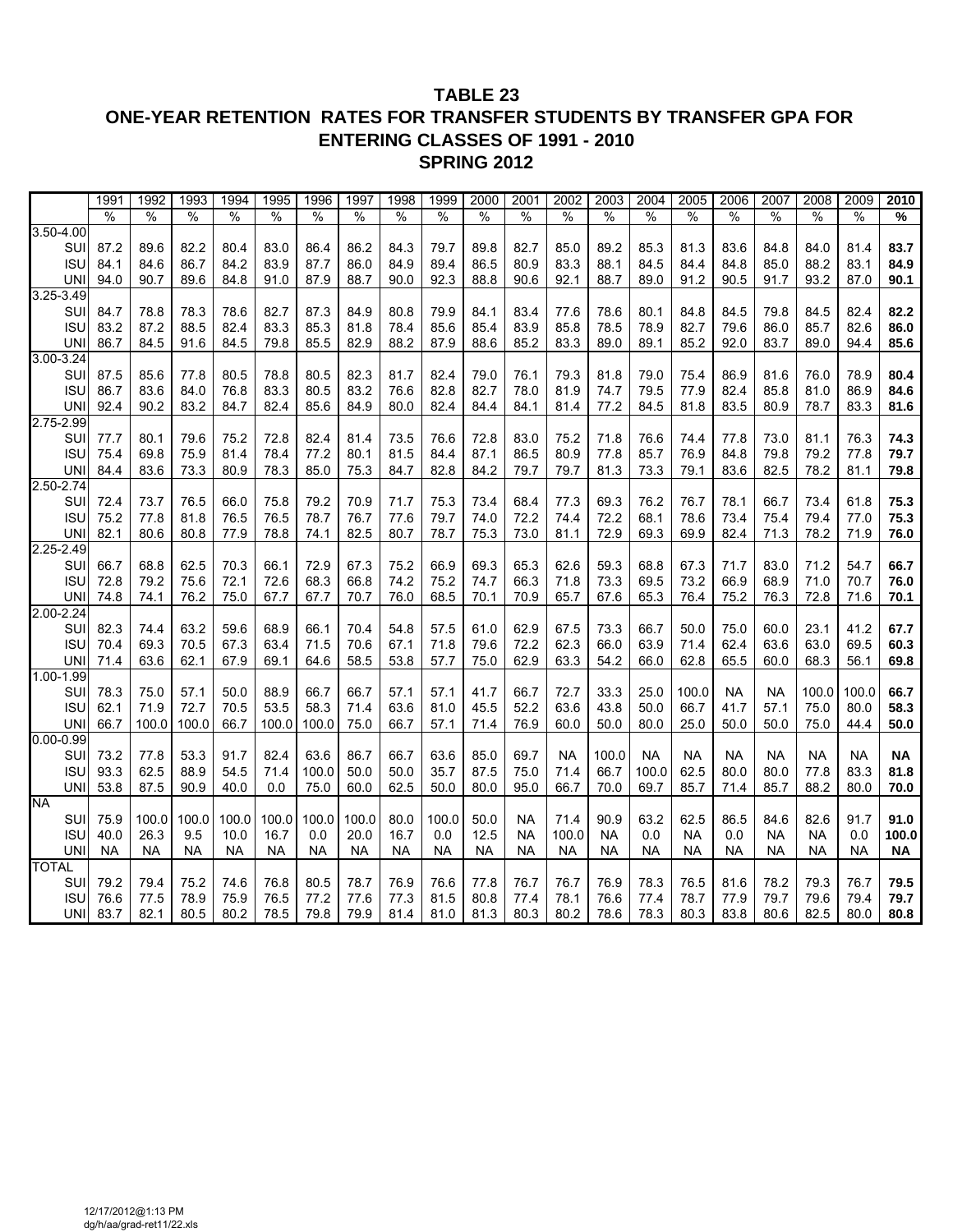**TABLE 24**

#### **ONE-YEAR GRADUATION RATES FOR TRANSFER STUDENTS BY TRANSFER GPA FOR ENTERING CLASSES OF 2000 - 2010 SPRING 2012**

|                             | 2000          | 2001           | 2002          | 2003           | 2004           | 2005           | 2006          | 2007          | 2008           | 2009          | 2010           |
|-----------------------------|---------------|----------------|---------------|----------------|----------------|----------------|---------------|---------------|----------------|---------------|----------------|
|                             | $\frac{0}{0}$ | $\frac{0}{0}$  | $\frac{0}{0}$ | $\frac{0}{0}$  | $\frac{0}{0}$  | $\frac{0}{0}$  | $\frac{0}{0}$ | $\frac{0}{0}$ | $\%$           | $\frac{0}{0}$ | %              |
| $3.50 - 4.00$               |               |                |               |                |                |                |               |               |                |               |                |
| SUI                         | $0.0\,$       | 0.0            | 0.0           | 0.0            | 0.0            | 0.7            | 1.1           | 0.8           | 2.0            | 0.4           | 0.4            |
| <b>ISU</b>                  | 0.0           | 1.2            | 0.0           | 0.4            | 0.0            | 0.3            | 0.3           | 0.9           | 0.0            | 1.7           | 0.0            |
| <b>UNI</b>                  | 0.0           | 0.0            | 0.0           | 0.0            | 0.0            | 0.0            | 0.0           | 0.0           | 0.0            | 0.0           | 0.0            |
| $3.25 - 3.49$               |               |                |               |                |                |                |               |               |                |               |                |
| SUI                         | 0.0           | 0.0            | 0.0           | 0.0            | 0.0            | 0.0            | 0.6           | 0.5           | 0.6            | 0.5           | 0.6            |
| <b>ISU</b>                  | 0.0           | 0.6            | 1.1           | 1.1            | 0.0            | 0.6            | 0.5           | 0.0           | 0.5            | 0.9           | 0.4            |
| <b>UNI</b>                  | 0.0           | 0.0            | 0.0           | 0.0            | $0.0\,$        | 0.0            | 0.0           | 0.0           | 0.0            | 0.0           | $0.0\,$        |
| $3.00 - 3.24$               |               |                |               |                |                |                |               |               |                |               |                |
| SUI                         | 0.0           | 0.0            | 0.0           | 0.0            | 0.0            | 0.5            | 0.0           | 0.0           | 0.6            | 0.5           | 0.5            |
| <b>ISU</b>                  | 0.0           | 0.8            | 0.5           | 1.3            | $0.0\,$        | 0.5            | 0.5           | 0.0           | 0.0            | 0.8           | 0.4            |
| <b>UNI</b>                  | 0.0           | 0.0            | 0.0           | 0.0            | 0.0            | 0.0            | 0.0           | 0.0           | 0.0            | 0.0           | 0.0            |
| 2.75-2.99                   |               |                |               |                |                |                |               |               |                |               |                |
| SUI                         | 0.0           | 0.0            | 0.0           | 0.0            | 0.0            | 0.0            | 1.3           | 0.5           | 0.0            | 0.0           | 0.5            |
| <b>ISU</b>                  | 0.4           | 0.4            | 0.0           | 0.5            | $0.0\,$        | 0.5            | 0.0           | 0.0           | 1.0            | 0.4           | $1.2$          |
| <b>UNI</b>                  | 0.0           | 0.0            | 0.0           | 0.0            | 0.0            | 0.0            | 0.0           | 0.0           | 0.0            | 0.0           | 0.0            |
| $2.50 - 2.74$               |               |                |               |                |                |                |               |               |                |               |                |
| SUI                         | 0.0           | 0.0            | 0.0           | 0.0            | $0.0\,$        | 0.6            | 0.8           | 1.4           | 1.4            | 0.0           | 0.6            |
| <b>ISU</b>                  | 0.4           | $0.0\,$        | 1.4           | 0.5            | 1.0            | 0.5            | 0.5           | 1.4           | 0.0            | 0.8           | 0.9            |
| <b>UNI</b>                  | 0.0           | 0.0            | 0.0           | 0.0            | 0.0            | $0.0\,$        | 0.0           | 0.0           | 0.0            | 0.0           | 0.0            |
| $2.25 - 2.49$               |               |                |               |                |                |                |               |               |                |               |                |
| SUI                         | 0.0           | 0.0            | 0.0           | 0.0            | 0.0            | 0.0            | 0.0           | 2.1           | 0.0            | 0.0           | 0.0            |
| <b>ISU</b>                  | 1.5           | 0.6            | 0.0           | 0.0            | 0.0            | 0.7            | 0.7           | 0.0           | 0.6            | 0.0           | 0.5            |
| <b>UNI</b>                  | 0.0           | 0.0            | 0.0           | $0.0\,$        | $0.0\,$        | $0.0\,$        | 0.0           | 0.0           | 0.0            | 0.0           | $0.0\,$        |
| $2.00 - 2.24$               |               |                |               |                |                |                |               |               |                |               |                |
| SUI                         | 0.0           | 0.0            | 0.0           | 0.0            | 0.0            | 0.0            | 0.0           | 0.0           | 0.0            | 5.9           | 0.0            |
| <b>ISU</b>                  | 0.0           | 0.7            | 0.0           | 0.0            | $0.0\,$        | 0.0            | 0.0           | 3.0           | 0.7            | 0.8           | 2.5            |
| <b>UNI</b>                  | 0.0           | 0.0            | 0.0           | 0.0            | 0.0            | 0.0            | 0.0           | 0.0           | 0.0            | 0.0           | 0.0            |
| $1.00 - 1.99$               |               |                |               |                |                |                |               |               |                |               |                |
| SUI<br><b>ISU</b>           | 0.0           | $0.0\,$        | 0.0           | $0.0\,$        | 0.0            | 0.0            | 0.0           | 0.0           | 0.0            | 0.0           | $0.0\,$<br>0.0 |
|                             | 0.0           | 0.0            | 0.0           | 0.0            | 0.0            | 0.0            | 0.0           | 0.0           | 0.0            | 0.0           |                |
| <b>UNI</b><br>$0.00 - 0.99$ | 0.0           | 0.0            | 0.0           | 0.0            | 0.0            | 0.0            | 0.0           | 0.0           | 0.0            | 0.0           | 0.0            |
| SUI                         |               |                |               |                |                |                |               |               |                |               |                |
| <b>ISU</b>                  | 0.0<br>0.0    | 0.0<br>$0.0\,$ | 0.0<br>0.0    | 0.0<br>$0.0\,$ | 0.0<br>$0.0\,$ | 0.0<br>$0.0\,$ | 0.0<br>0.0    | 0.0<br>0.0    | 0.0<br>$0.0\,$ | 0.0<br>0.0    | $0.0\,$<br>0.0 |
| <b>UNI</b>                  |               |                |               |                |                |                |               |               |                |               |                |
| <b>NA</b>                   | 0.0           | 0.0            | 0.0           | 0.0            | 0.0            | $0.0\,$        | 0.0           | 0.0           | 0.0            | 0.0           | 0.0            |
| SUI                         | 0.0           | 0.0            | 0.0           | 0.0            | 0.0            | 0.0            | 0.0           | 3.8           | 0.0            | 0.0           | 1.5            |
| <b>ISU</b>                  | 0.0           | <b>NA</b>      | 0.0           | <b>NA</b>      | <b>NA</b>      | <b>NA</b>      | 0.0           | <b>NA</b>     | <b>NA</b>      | 0.0           | $0.0\,$        |
| <b>UNI</b>                  | <b>NA</b>     | <b>NA</b>      | <b>NA</b>     | NA             | ΝA             | <b>NA</b>      | <b>NA</b>     | NA.           | NA             | <b>NA</b>     | <b>NA</b>      |
| <b>TOTAL</b>                |               |                |               |                |                |                |               |               |                |               |                |
| SUI                         | 0.0           | 0.0            | 0.0           | 0.0            | 0.0            | 0.3            | 0.7           | 0.7           | 0.9            | 0.4           | 0.5            |
| <b>ISU</b>                  | 0.3           | 0.6            | 0.4           | 0.6            | 0.1            | 0.5            | 0.4           | 0.6           | 0.3            | 0.8           | 0.7            |
| <b>UNI</b>                  | 0.0           | $0.0\,$        | 0.0           | $0.0\,$        | $0.0\,$        | 0.0            | 0.0           | 0.0           | 0.0            | 0.0           | 0.0            |
|                             |               |                |               |                |                |                |               |               |                |               |                |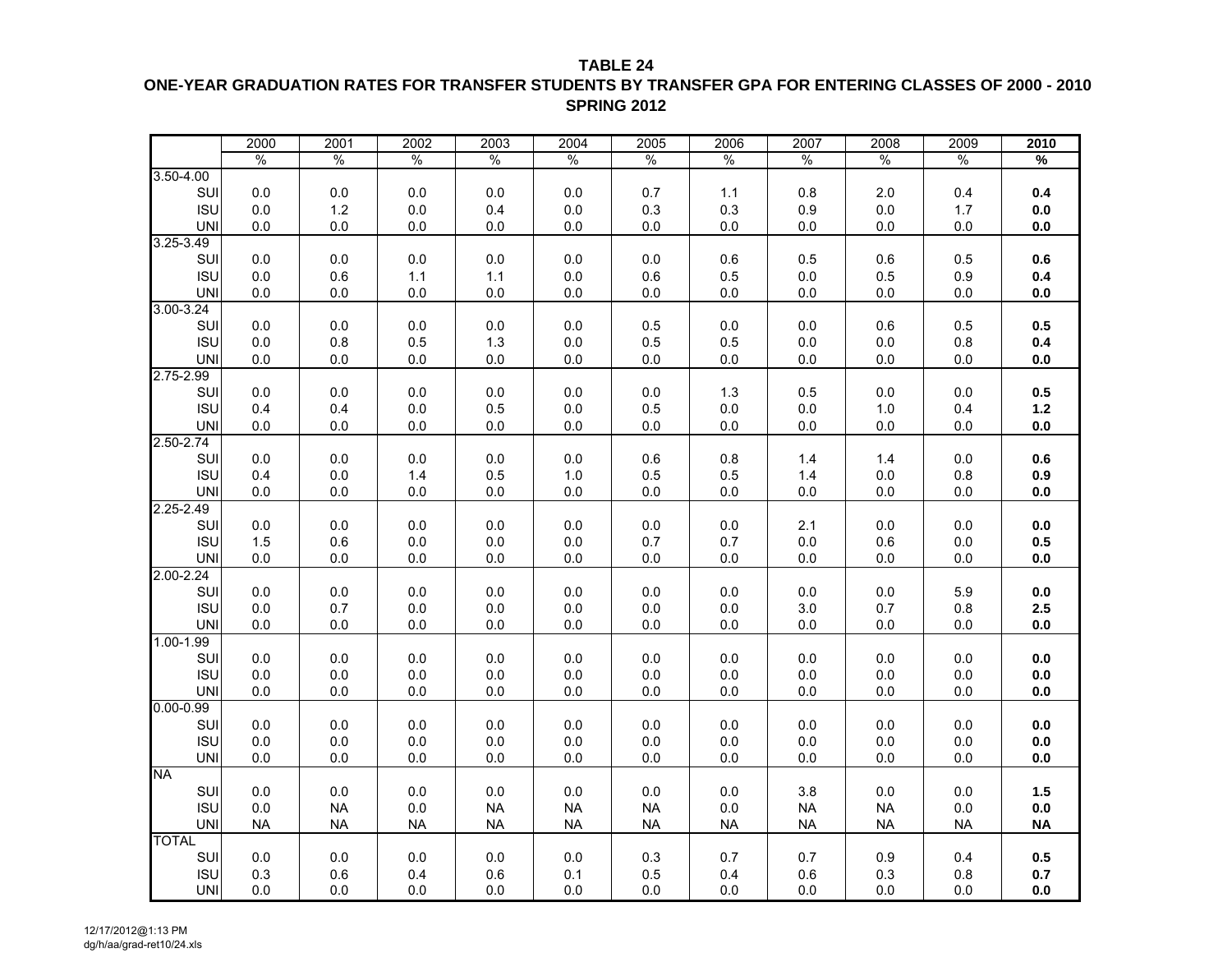**TABLE 25**

#### **TWO-YEAR GRADUATION RATES FOR TRANSFER STUDENTS BY TRANSFER GPA FOR ENTERING CLASSES OF 2000 - 2009 SPRING 2012**

|               | 2000      | 2001          | 2002          | 2003          | 2004          | 2005          | 2006          | 2007          | 2008          | 2009          |
|---------------|-----------|---------------|---------------|---------------|---------------|---------------|---------------|---------------|---------------|---------------|
|               | $\%$      | $\frac{0}{0}$ | $\frac{0}{0}$ | $\frac{0}{0}$ | $\frac{0}{6}$ | $\frac{0}{0}$ | $\frac{0}{0}$ | $\frac{0}{6}$ | $\frac{0}{0}$ | $\frac{9}{6}$ |
| $3.50 - 4.00$ |           |               |               |               |               |               |               |               |               |               |
| SUI           | 20.9      | 23.8          | 21.4          | 19.5          | 21.3          | 19.4          | 22.6          | 24.6          | 25.4          | 22.5          |
| <b>ISU</b>    | 21.5      | 22.6          | 18.9          | 23.7          | 21.9          | 21.9          | 25.3          | 23.0          | 27.9          | 19.9          |
| <b>UNI</b>    | 0.0       | $0.0\,$       | 0.0           | $0.0\,$       | 0.0           | 0.0           | 0.0           | $0.0\,$       | 0.0           | 0.0           |
| 3.25-3.49     |           |               |               |               |               |               |               |               |               |               |
| SUI           | 15.4      | 21.2          | 16.1          | 16.9          | 19.2          | 18.2          | 23.6          | 19.2          | 20.7          | 20.9          |
| <b>ISU</b>    | 16.5      | 16.1          | 19.1          | 15.6          | 15.0          | 8.9           | 14.1          | 23.3          | 20.7          | 21.1          |
| <b>UNI</b>    | 0.0       | $0.0\,$       | $0.0\,$       | $0.0\,$       | 0.0           | $0.0\,$       | 0.0           | 0.0           | $0.0\,$       | $0.0\,$       |
| 3.00-3.24     |           |               |               |               |               |               |               |               |               |               |
| SUI           | 16.5      | 15.9          | 17.9          | 16.7          | 15.9          | 16.3          | 15.5          | 16.9          | 17.5          | 19.6          |
| <b>ISU</b>    | 9.3       | 13.3          | 13.3          | 15.1          | 12.2          | 12.5          | 16.3          | 17.8          | 18.1          | 16.9          |
| <b>UNI</b>    | 0.0       | $0.0\,$       | 0.0           | $0.0\,$       | 0.0           | $0.0\,$       | 0.0           | 0.0           | $0.0\,$       | $0.0\,$       |
| 2.75-2.99     |           |               |               |               |               |               |               |               |               |               |
| <b>SUI</b>    | 16.8      | 16.4          | 13.4          | 14.1          | 11.4          | 15.3          | 17.1          | 21.1          | 18.3          | 12.6          |
| <b>ISU</b>    | 12.1      | 11.9          | 13.2          | 12.1          | 17.2          | 12.4          | 20.5          | 16.4          | 13.5          | 11.5          |
| UNI           | 0.0       | $0.0\,$       | 0.0           | $0.0\,$       | 0.0           | $0.0\,$       | 0.0           | 0.0           | $0.0\,$       | $0.0\,$       |
| $2.50 - 2.74$ |           |               |               |               |               |               |               |               |               |               |
| SUI           | 6.9       | 11.0          | 12.5          | 5.7           | 10.7          | 11.9          | 13.3          | 11.8          | 12.2          | 11.5          |
| <b>ISU</b>    | 11.5      | 6.5           | 15.1          | 13.7          | $8.8\,$       | 10.2          | 12.3          | 16.9          | 12.3          | 12.1          |
| <b>UNI</b>    | 0.0       | 0.0           | 0.0           | 0.0           | 0.0           | 0.0           | 0.0           | 0.0           | 0.0           | 0.0           |
| $2.25 - 2.49$ |           |               |               |               |               |               |               |               |               |               |
| SUI           | 7.9       | 10.5          | 12.2          | 8.5           | 10.4          | 7.5           | 15.2          | 25.5          | 13.6          | 13.2          |
| <b>ISU</b>    | 10.3      | 6.6           | 9.4           | 8.9           | 9.1           | $6.0\,$       | 6.1           | 8.6           | 9.1           | $6.6\,$       |
| <b>UNI</b>    | 0.0       | 0.0           | 0.0           | $0.0\,$       | 0.0           | $0.0\,$       | 0.0           | 0.0           | $0.0\,$       | 0.0           |
| $2.00 - 2.24$ |           |               |               |               |               |               |               |               |               |               |
| SUI           | 12.2      | 8.6           | 7.5           | 20.0          | 16.7          | 8.8           | 16.7          | 4.0           | 0.0           | 11.8          |
| <b>ISU</b>    | $6.2\,$   | 5.3           | 3.6           | $6.6\,$       | 3.7           | 8.2           | 9.2           | 9.1           | 9.4           | 5.1           |
| <b>UNI</b>    | 0.0       | $0.0\,$       | 0.0           | 0.0           | 0.0           | $0.0\,$       | 0.0           | 0.0           | 0.0           | $0.0\,$       |
| $1.00 - 1.99$ |           |               |               |               |               |               |               |               |               |               |
| SUI           | 0.0       | 0.0           | 13.6          | 0.0           | 0.0           | 25.0          | 0.0           | 0.0           | 0.0           | 0.0           |
| <b>ISU</b>    | $0.0\,$   | $0.0\,$       | $0.0\,$       | 0.0           | 0.0           | 8.3           | 8.3           | 14.3          | 0.0           | 10.0          |
| <b>UNI</b>    | 0.0       | 0.0           | $0.0\,$       | $0.0\,$       | 0.0           | $0.0\,$       | 0.0           | 0.0           | $0.0\,$       | $0.0\,$       |
| $0.00 - 0.99$ |           |               |               |               |               |               |               |               |               |               |
| SUI           | 15.0      | 12.1          | 0.0           | 0.0           | 0.0           | 0.0           | 0.0           | 0.0           | 0.0           | 0.0           |
| <b>ISU</b>    | $0.0\,$   | $0.0\,$       | $0.0\,$       | $0.0\,$       | 0.0           | $0.0\,$       | $0.0\,$       | $0.0\,$       | $0.0\,$       | $0.0\,$       |
| <b>UNI</b>    | $0.0\,$   | $0.0\,$       | 0.0           | 0.0           | 0.0           | $0.0\,$       | 0.0           | 0.0           | $0.0\,$       | $0.0\,$       |
| <b>NA</b>     |           |               |               |               |               |               |               |               |               |               |
| SUI           | 0.0       | 0.0           | 14.3          | 9.1           | 10.5          | 20.8          | 32.7          | 3.8           | 26.1          | 23.6          |
| <b>ISU</b>    | 0.0       | <b>NA</b>     | 0.0           | <b>NA</b>     | <b>NA</b>     | <b>NA</b>     | 0.0           | <b>NA</b>     | <b>NA</b>     | $0.0\,$       |
| <b>UNI</b>    | <b>NA</b> | <b>NA</b>     | <b>NA</b>     | <b>NA</b>     | <b>NA</b>     | <b>NA</b>     | <b>NA</b>     | <b>NA</b>     | <b>NA</b>     | <b>NA</b>     |
| <b>TOTAL</b>  |           |               |               |               |               |               |               |               |               |               |
| SUI           | 14.2      | 16.8          | 15.9          | 14.5          | 15.7          | 15.7          | 19.4          | 19.0          | 19.3          | 18.1          |
| <b>ISU</b>    | 12.9      | 12.1          | 13.8          | 14.5          | 13.7          | 12.6          | 16.2          | 17.7          | 16.7          | 14.3          |
| <b>UNI</b>    | $0.0\,$   | $0.0\,$       | $0.0\,$       | $0.0\,$       | $0.0\,$       | $0.0\,$       | $0.0\,$       | $0.0\,$       | $0.0\,$       | $0.0\,$       |
|               |           |               |               |               |               |               |               |               |               |               |

12/17/2012@1:13 PM dg/h/aa/grad-ret10/25.xls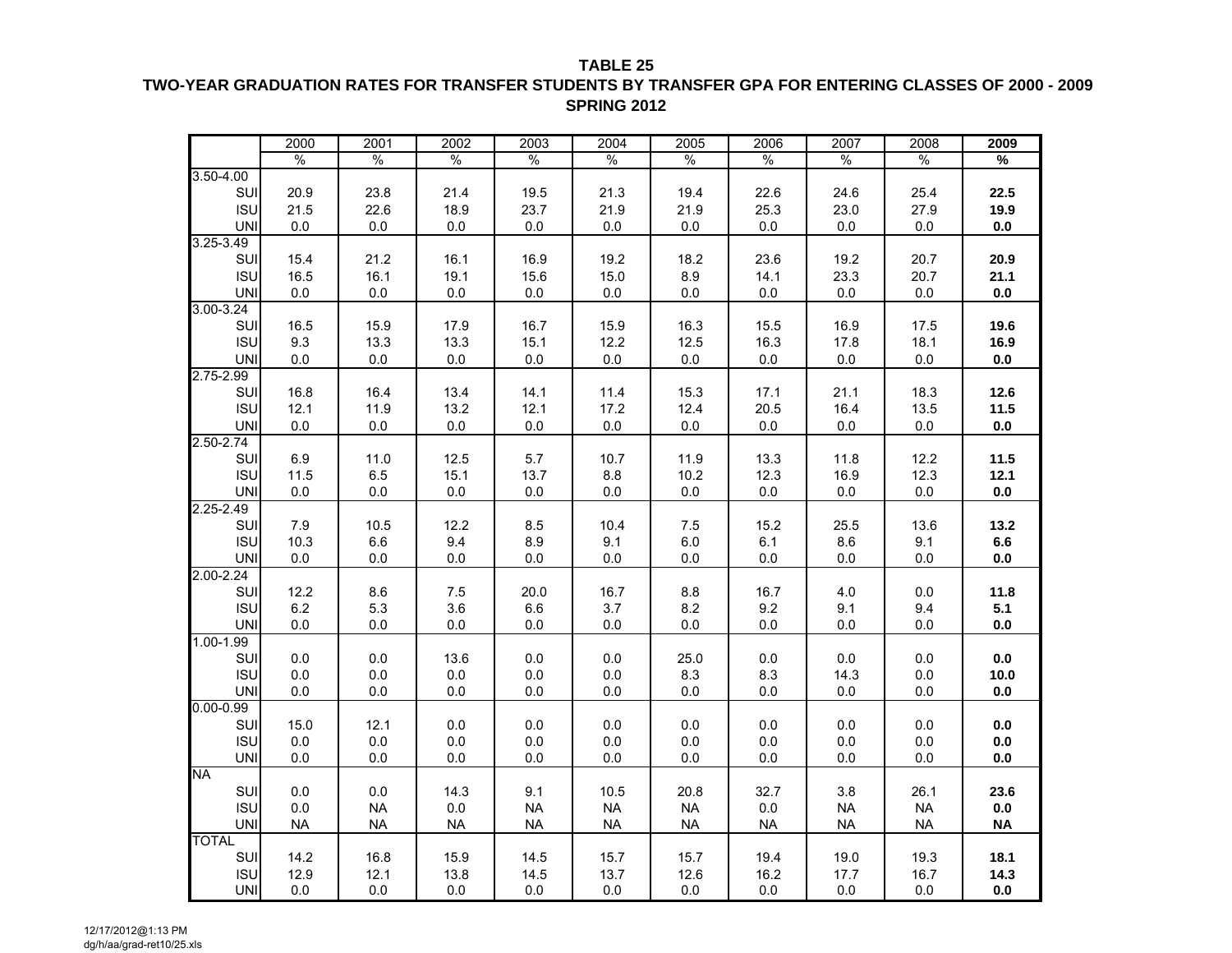#### **TABLE 26 THREE-YEAR GRADUATION RATES FOR TRANSFER STUDENTS BY TRANSFER GPA FOR ENTERING CLASSES OF 1991 - 2008 SPRING 2012**

|               | 1991          | 1992      | 1993      | 1994          | 1995      | 1996      | 1997      | 1998          | 1999          | 2000      | 2001      | 2002          | 2003          | 2004      | 2005      | 2006      | 2007          | 2008      |
|---------------|---------------|-----------|-----------|---------------|-----------|-----------|-----------|---------------|---------------|-----------|-----------|---------------|---------------|-----------|-----------|-----------|---------------|-----------|
|               | $\frac{0}{0}$ | $\%$      | %         | $\frac{0}{0}$ | %         | $\%$      | %         | $\frac{0}{0}$ | $\frac{0}{6}$ | $\%$      | %         | $\frac{0}{0}$ | $\frac{0}{0}$ | $\%$      | %         | %         | $\frac{0}{6}$ | %         |
| 3.50-4.00     |               |           |           |               |           |           |           |               |               |           |           |               |               |           |           |           |               |           |
| SUI           | 60.1          | 60.7      | 56.5      | 55.7          | 60.4      | 57.7      | 60.3      | 61.8          | 50.8          | 57.1      | 60.8      | 56.0          | 58.5          | 58.5      | 61.8      | 60.9      | 62.1          | 57.8      |
| <b>ISU</b>    | 50.5          | 48.9      | 55.0      | 48.4          | 55.0      | 53.6      | 62.9      | 55.6          | 59.6          | 56.4      | 60.3      | 54.1          | 62.8          | 59.6      | 47.9      | 61.1      | 61.0          | 61.0      |
| <b>UNI</b>    | 67.7          | 72.1      | 66.0      | 61.6          | 71.3      | 70.7      | 66.0      | 72.9          | 64.9          | 65.7      | 68.0      | 68.9          | 68.8          | 64.7      | 67.4      | 67.6      | 71.9          | 73.9      |
| $3.25 - 3.49$ |               |           |           |               |           |           |           |               |               |           |           |               |               |           |           |           |               |           |
| SUI           | 54.8          | 51.9      | 49.7      | 46.1          | 52.6      | 51.0      | 44.6      | 54.5          | 51.6          | 49.7      | 55.0      | 52.8          | 44.2          | 52.6      | 55.2      | 64.6      | 53.9          | 51.1      |
| <b>ISU</b>    | 46.4          | 45.9      | 48.7      | 47.3          | 54.9      | 49.7      | 50.3      | 49.7          | 54.5          | 53.4      | 54.4      | 61.2          | 52.2          | 44.4      | 56.0      | 51.8      | 59.6          | 52.2      |
| <b>UN</b>     | 60.2          | 61.2      | 63.2      | 60.2          | 51.9      | 54.5      | 54.7      | 55.1          | 56.5          | 62.9      | 57.8      | 58.7          | 68.5          | 55.0      | 61.7      | 66.7      | 60.3          | 61.8      |
| 3.00-3.24     |               |           |           |               |           |           |           |               |               |           |           |               |               |           |           |           |               |           |
| SUI           | 55.4          | 46.4      | 40.7      | 40.0          | 47.0      | 43.8      | 47.0      | 55.0          | 47.3          | 46.6      | 47.3      | 47.8          | 50.5          | 43.6      | 46.3      | 45.8      | 50.2          | 47.4      |
| <b>ISU</b>    | 48.2          | 46.2      | 39.3      | 40.4          | 48.4      | 47.9      | 50.5      | 45.9          | 47.9          | 43.1      | 46.1      | 48.1          | 44.9          | 47.3      | 46.2      | 47.5      | 51.1          | 53.0      |
| <b>UN</b>     | 55.6          | 59.8      | 52.6      | 50.0          | 50.0      | 52.9      | 54.1      | 41.4          | 51.6          | 58.4      | 50.0      | 51.6          | 52.6          | 53.0      | 55.8      | 54.8      | 55.4          | 45.8      |
| 2.75-2.99     |               |           |           |               |           |           |           |               |               |           |           |               |               |           |           |           |               |           |
| SUI           | 39.9          | 39.4      | 48.1      | 36.9          | 38.6      | 46.2      | 44.3      | 41.5          | 39.0          | 39.3      | 44.8      | 41.4          | 42.9          | 41.7      | 37.9      | 46.8      | 46.6          | 50.6      |
| <b>ISU</b>    | 36.4          | 36.3      | 38.8      | 37.3          | 41.2      | 40.5      | 43.9      | 46.1          | 47.3          | 46.1      | 45.0      | 43.1          | 40.9          | 47.1      | 44.1      | 52.9      | 46.9          | 38.5      |
| <b>UNI</b>    | 44.1          | 43.9      | 41.1      | 48.6          | 43.9      | 44.3      | 45.8      | 49.2          | 50.0          | 50.7      | 45.4      | 49.0          | 53.2          | 35.6      | 46.9      | 55.8      | 50.6          | 48.3      |
| 2.50-2.74     |               |           |           |               |           |           |           |               |               |           |           |               |               |           |           |           |               |           |
| SUI           | 30.5          | 27.3      | 27.9      | 35.6          | 38.9      | 41.7      | 34.9      | 32.1          | 36.8          | 28.2      | 37.4      | 41.4          | 35.0          | 36.9      | 34.0      | 40.6      | 34.0          | 38.8      |
| <b>ISU</b>    | 34.8          | 37.8      | 40.5      | 38.5          | 34.7      | 39.4      | 39.0      | 45.9          | 34.4          | 39.3      | 33.0      | 40.6          | 38.5          | 34.3      | 40.8      | 41.4      | 42.5          | 38.6      |
| <b>UNI</b>    | 38.3          | 45.9      | 42.3      | 34.4          | 43.5      | 39.2      | 45.2      | 40.6          | 43.1          | 33.0      | 39.9      | 39.1          | 35.5          | 34.0      | 43.4      | 44.0      | 33.8          | 37.8      |
| 2.25-2.49     |               |           |           |               |           |           |           |               |               |           |           |               |               |           |           |           |               |           |
| SUI           | 21.6          | 28.8      | 21.9      | 24.8          | 26.3      | 31.3      | 25.8      | 27.7          | 23.7          | 29.9      | 28.2      | 32.1          | 22.0          | 26.0      | 29.0      | 33.0      | 53.2          | 35.6      |
| <b>ISU</b>    | 29.4          | 31.2      | 24.4      | 33.0          | 27.4      | 26.8      | 31.3      | 32.8          | 35.1          | 33.5      | 30.4      | 30.6          | 30.8          | 31.2      | 28.2      | 28.4      | 35.1          | 32.4      |
| <b>UNI</b>    | 40.1          | 36.2      | 36.1      | 31.8          | 29.9      | 25.0      | 35.3      | 28.8          | 38.5          | 37.0      | 37.6      | 37.3          | 34.3          | 30.7      | 30.9      | 35.3      | 37.1          | 32.6      |
| 2.00-2.24     |               |           |           |               |           |           |           |               |               |           |           |               |               |           |           |           |               |           |
| SUI           | 25.8          | 18.6      | 22.8      | 17.0          | 28.9      | 30.5      | 27.8      | 28.6          | 20.0          | 24.4      | 22.9      | 20.0          | 40.0          | 45.8      | 23.5      | 37.5      | 28.0          | 0.0       |
| <b>ISU</b>    | 23.1          | 23.3      | 20.5      | 19.3          | 23.7      | 27.6      | 24.7      | 22.4          | 23.1          | 32.7      | 22.5      | 20.3          | 20.8          | 18.5      | 24.5      | 22.0      | 25.3          | 26.1      |
| <b>UNI</b>    | 23.4          | 24.2      | 34.5      | 32.1          | 38.2      | 36.9      | 28.3      | 17.3          | 25.0          | 33.8      | 29.0      | 35.0          | 25.0          | 22.6      | 27.9      | 20.0      | 24.4          | 26.8      |
| $1.00 - 1.99$ |               |           |           |               |           |           |           |               |               |           |           |               |               |           |           |           |               |           |
| SUI           | 17.4          | 12.5      | 7.1       | 20.0          | 11.1      | 11.1      | 44.4      | 0.0           | 14.3          | 25.0      | 0.0       | 40.9          | 16.7          | 0.0       | 25.0      | <b>NA</b> | <b>NA</b>     | 50.0      |
| <b>ISU</b>    | 17.2          | 14.0      | 7.3       | 13.1          | 16.3      | 19.4      | 14.3      | 18.2          | 19.0          | 4.5       | 4.3       | 9.1           | 12.5          | 16.7      | 33.3      | 16.7      | 14.3          | 25.0      |
| <b>UN</b>     | 0.0           | 100.0     | 50.0      | 33.3          | 40.0      | 0.0       | 12.5      | 33.3          | $0.0\,$       | 0.0       | 0.0       | 40.0          | 40.0          | 20.0      | 0.0       | 0.0       | 50.0          | 50.0      |
| $0.00 - 0.99$ |               |           |           |               |           |           |           |               |               |           |           |               |               |           |           |           |               |           |
| SUI           | 39.0          | 44.4      | 53.3      | 91.7          | 23.5      | 18.2      | 33.3      | 16.7          | 27.3          | 30.0      | 48.5      | <b>NA</b>     | 100.0         | <b>NA</b> | <b>NA</b> | <b>NA</b> | <b>NA</b>     | <b>NA</b> |
| <b>ISU</b>    | 13.3          | 6.3       | 44.4      | 0.0           | 0.0       | 33.3      | 0.0       | 0.0           | 0.0           | 0.0       | 0.0       | 14.3          | 16.7          | 25.0      | 37.5      | 0.0       | 10.0          | 0.0       |
| <b>UNI</b>    | 7.7           | 12.5      | 36.4      | 0.0           | 0.0       | 25.0      | 0.0       | 37.5          | 0.0           | 33.3      | 60.0      | 41.7          | 40.0          | 63.6      | 71.4      | 71.4      | 92.9          |           |
| <b>NA</b>     |               |           |           |               |           |           |           |               |               |           |           |               |               |           |           |           |               |           |
| SUI           | 27.6          | 50.0      | 66.7      | 0.0           | 100.0     | 0.0       | 100.0     | 80.0          | 60.0          | 0.0       | <b>NA</b> | 47.6          | 18.2          | 26.3      | 37.5      | 61.5      | 19.2          | 58.7      |
| <b>ISU</b>    | 16.7          | 15.8      | 9.5       | 5.0           | 16.7      | 0.0       | 0.0       | 0.0           | 0.0           | 0.0       | <b>NA</b> | 0.0           | <b>NA</b>     | <b>NA</b> | <b>NA</b> | 0.0       | <b>NA</b>     | <b>NA</b> |
| <b>UNI</b>    | <b>NA</b>     | <b>NA</b> | <b>NA</b> | NA            | <b>NA</b> | <b>NA</b> | <b>NA</b> | <b>NA</b>     | <b>NA</b>     | <b>NA</b> | NA        | <b>NA</b>     | <b>NA</b>     | <b>NA</b> | <b>NA</b> | NA        | <b>NA</b>     | <b>NA</b> |
| <b>TOTAL</b>  |               |           |           |               |           |           |           |               |               |           |           |               |               |           |           |           |               |           |
| SUI           | 41.7          | 41.4      | 39.9      | 39.6          | 43.6      | 44.4      | 42.9      | 45.2          | 41.9          | 41.5      | 46.6      | 45.5          | 44.2          | 45.5      | 45.7      | 51.5      | 49.8          | 49.2      |
| <b>ISU</b>    | 36.3          | 36.6      | 36.1      | 36.0          | 39.4      | 40.3      | 42.9      | 43.0          | 44.0          | 43.7      | 42.3      | 43.8          | 43.8          | 43.1      | 43.3      | 46.4      | 48.7          | 44.8      |
| <b>UNI</b>    | 46.5          | 49.1      | 47.7      | 45.8          | 46.5      | 46.5      | 48.8      | 46.0          | 49.4          | 49.1      | 48.8      | 50.4          | 51.9          | 45.9      | 51.3      | 53.5      | 52.3          | 53.3      |
|               |               |           |           |               |           |           |           |               |               |           |           |               |               |           |           |           |               |           |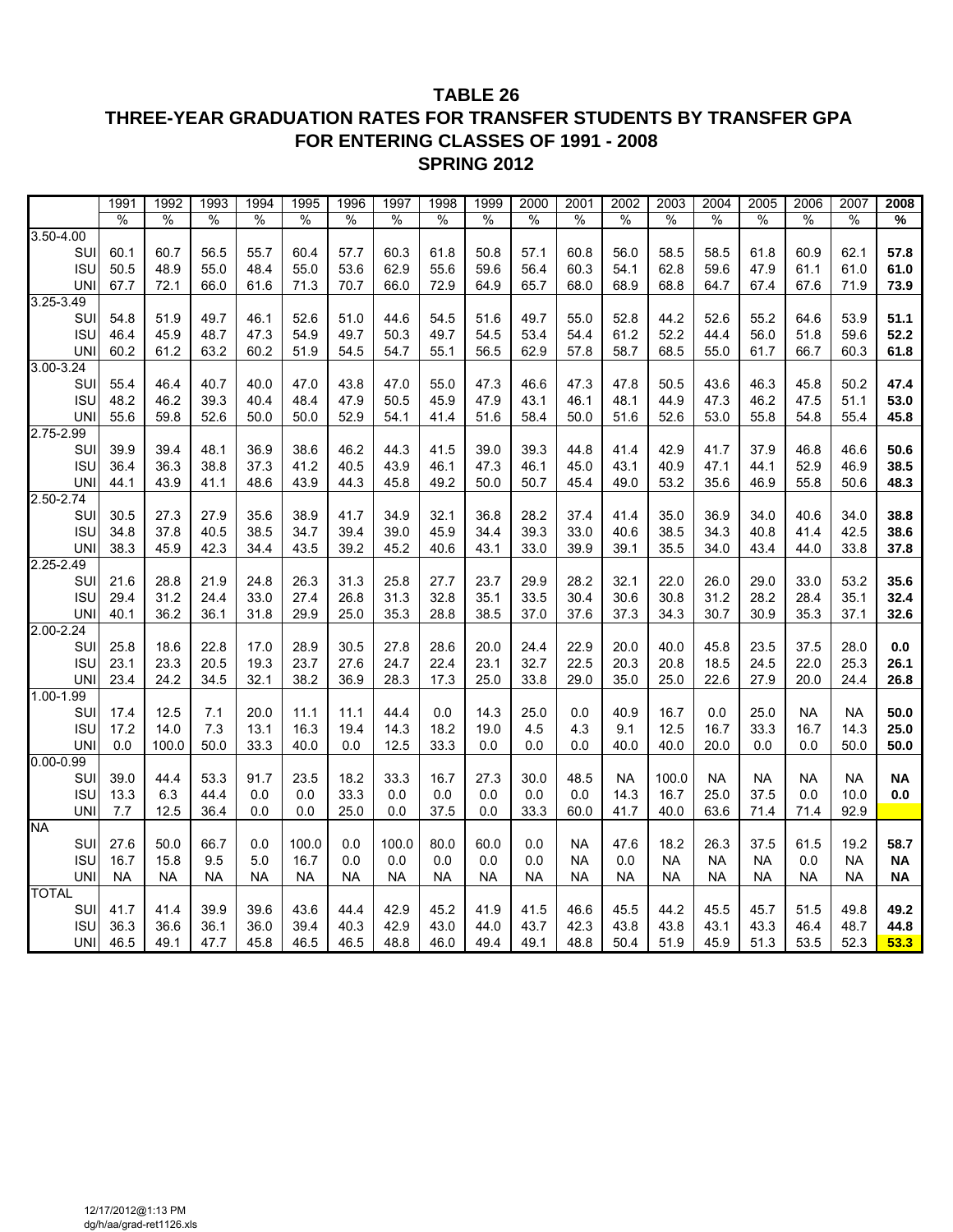#### **TABLE 27 FOUR-YEAR GRADUATION RATES FOR TRANSFER STUDENTS BY TRANSFER GPA FOR ENTERING CLASSES OF 1991 - 2007 SPRING 2012**

|               | 1991          | 1992          | 1993      | 1994      | 1995          | 1996          | 1997          | 1998          | 1999          | 2000          | 2001          | 2002      | 2003          | 2004          | 2005          | 2006          | 2007          |
|---------------|---------------|---------------|-----------|-----------|---------------|---------------|---------------|---------------|---------------|---------------|---------------|-----------|---------------|---------------|---------------|---------------|---------------|
|               | $\frac{0}{0}$ | $\frac{0}{0}$ | $\%$      | $\%$      | $\frac{0}{0}$ | $\frac{0}{0}$ | $\frac{0}{0}$ | $\frac{0}{0}$ | $\frac{0}{0}$ | $\frac{0}{0}$ | $\frac{0}{0}$ | %         | $\frac{0}{0}$ | $\frac{0}{0}$ | $\frac{0}{0}$ | $\frac{0}{0}$ | $\frac{9}{6}$ |
| $3.50 - 4.00$ |               |               |           |           |               |               |               |               |               |               |               |           |               |               |               |               |               |
| SUI           | 77.7          | 71.6          | 69.1      | 72.7      | 74.9          | 74.2          | 72.8          | 76.5          | 70.3          | 78.1          | 73.1          | 73.9      | 77.6          | 76.7          | 73.6          | 77.7          | 77.3          |
| <b>ISU</b>    | 71.4          | 69.7          | 75.0      | 69.5      | 71.1          | 74.1          | 79.2          | 73.8          | 77.3          | 77.5          | 77.8          | 71.5      | 79.4          | 72.8          | 70.5          | 75.7          | 74.5          |
| <b>UNI</b>    | 82.0          | 82.6          | 79.2      | 72.0      | 82.0          | 82.9          | 81.1          | 86.4          | 82.5          | 73.6          | 83.3          | 84.2      | 80.6          | 80.3          | 81.9          | 84.8          | 81.8          |
| $3.25 - 3.49$ |               |               |           |           |               |               |               |               |               |               |               |           |               |               |               |               |               |
| SUI           | 71.3          | 66.3          | 63.1      | 66.2      | 66.0          | 68.8          | 65.5          | 67.7          | 67.9          | 67.7          | 73.5          | 70.2      | 58.4          | 71.8          | 71.5          | 74.5          | 67.4          |
| <b>ISU</b>    | 68.8          | 70.3          | 71.2      | 67.9      | 70.8          | 69.2          | 66.7          | 62.6          | 74.9          | 70.4          | 66.1          | 74.9      | 65.6          | 62.2          | 72.6          | 70.7          | 73.6          |
| <b>UNI</b>    | 75.5          | 75.9          | 78.9      | 70.9      | 70.5          | 72.7          | 72.6          | 75.6          | 79.0          | 76.5          | 74.8          | 72.5      | 77.4          | 73.6          | 73.2          | 79.7          | 73.0          |
| $3.00 - 3.24$ |               |               |           |           |               |               |               |               |               |               |               |           |               |               |               |               |               |
| SUI           | 69.0          | 61.4          | 57.7      | 60.5      | 64.6          | 62.4          | 62.4          | 69.6          | 65.4          | 63.1          | 63.2          | 65.8      | 69.3          | 59.0          | 61.1          | 66.7          | 63.3          |
| <b>ISU</b>    | 69.2          | 65.5          | 59.7      | 58.6      | 68.8          | 66.8          | 67.8          | 65.1          | 68.1          | 72.0          | 62.7          | 64.3      | 60.9          | 64.4          | 63.9          | 63.3          | 68.0          |
| <b>UNI</b>    | 70.8          | 76.5          | 69.3      | 68.2      | 65.3          | 72.5          | 72.7          | 64.1          | 67.3          | 71.7          | 68.7          | 65.8      | 67.3          | 70.8          | 68.0          | 72.3          | 66.9          |
| 2.75-2.99     |               |               |           |           |               |               |               |               |               |               |               |           |               |               |               |               |               |
| SUI           | 53.9          | 56.1          | 56.2      | 54.9      | 52.5          | 61.8          | 57.4          | 54.5          | 55.6          | 53.2          | 59.4          | 61.8      | 55.8          | 57.1          | 52.7          | 63.3          | 58.3          |
| <b>ISU</b>    | 55.5          | 55.9          | 58.0      | 61.8      | 64.3          | 63.4          | 59.3          | 63.8          | 67.9          | 70.7          | 61.5          | 61.8      | 57.6          | 68.4          | 61.8          | 69.5          | 63.4          |
| <b>UNI</b>    | 60.9          | 62.0          | 61.0      | 63.6      | 64.4          | 62.9          | 62.7          | 65.6          | 69.0          | 75.0          | 65.7          | 64.6      | 65.5          | 50.7          | 60.2          | 69.7          | 68.8          |
| $2.50 - 2.74$ |               |               |           |           |               |               |               |               |               |               |               |           |               |               |               |               |               |
| SUI           | 47.7          | 42.3          | 47.5      | 47.4      | 53.1          | 58.9          | 55.6          | 45.5          | 49.4          | 50.0          | 49.7          | 57.8      | 52.1          | 52.5          | 48.4          | 56.3          | 41.7          |
| <b>ISU</b>    | 55.2          | 58.7          | 59.9      | 57.3      | 52.6          | 56.5          | 53.3          | 61.4          | 54.7          | 57.3          | 48.7          | 54.8      | 55.6          | 50.0          | 54.6          | 57.6          | 56.5          |
| <b>UNI</b>    | 54.7          | 61.2          | 59.6      | 50.0      | 63.6          | 54.5          | 61.0          | 56.9          | 59.2          | 51.2          | 51.5          | 58.0      | 54.2          | 45.8          | 54.2          | 61.6          | 51.3          |
| $2.25 - 2.49$ |               |               |           |           |               |               |               |               |               |               |               |           |               |               |               |               |               |
| SUI           | 33.9          | 40.6          | 31.3      | 40.7      | 37.4          | 45.1          | 36.5          | 39.0          | 40.7          | 42.5          | 40.3          | 44.3      | 33.9          | 41.7          | 43.0          | 46.5          | 61.7          |
| <b>ISU</b>    | 48.2          | 49.8          | 45.1      | 44.2      | 41.1          | 43.7          | 48.1          | 52.5          | 51.4          | 53.1          | 43.6          | 44.1      | 44.5          | 43.5          | 43.0          | 50.7          | 47.7          |
| <b>UNI</b>    | 51.0          | 49.1          | 48.4      | 45.5      | 47.6          | 38.7          | 46.6          | 45.6          | 50.8          | 53.5          | 44.7          | 48.0      | 50.5          | 43.6          | 48.8          | 45.9          | 50.5          |
| $2.00 - 2.24$ |               |               |           |           |               |               |               |               |               |               |               |           |               |               |               |               |               |
| SUI           | 40.3          | 37.2          | 26.3      | 31.9      | 42.2          | 44.1          | 38.9          | 35.7          | 22.5          | 31.7          | 37.1          | 32.5      | 43.3          | 50.0          | 32.4          | 50.0          | 36.0          |
| <b>ISU</b>    | 39.1          | 33.7          | 38.6      | 34.5      | 36.6          | 44.7          | 40.0          | 35.0          | 40.2          | 50.4          | 37.7          | 33.3      | 34.9          | 38.0          | 40.8          | 42.2          | 34.3          |
| <b>UNI</b>    | 36.4          | 36.4          | 43.1      | 43.4      | 50.9          | 46.2          | 32.1          | 32.7          | 34.6          | 44.1          | 45.2          | 51.7      | 35.4          | 37.7          | 37.2          | 40.0          | 37.8          |
| $1.00 - 1.99$ |               |               |           |           |               |               |               |               |               |               |               |           |               |               |               |               |               |
| SUI           | 26.1          | 37.5          | 28.6      | 40.0      | 22.2          | 22.2          | 44.4          | 14.3          | 14.3          | 25.0          | 16.7          | 54.5      | 16.7          | 0.0           | 25.0          | <b>NA</b>     | <b>NA</b>     |
| <b>ISU</b>    | 27.6          | 26.3          | 21.8      | 29.5      | 23.3          | 30.6          | 38.1          | 36.4          | 52.4          | 18.2          | 39.1          | 9.1       | 31.3          | 33.3          | 50.0          | 16.7          | 57.1          |
| <b>UNI</b>    | 33.3          | 100.0         | 50.0      | 50.0      | 40.0          | 0.0           | 50.0          | 66.7          | 14.3          | 14.3          | 23.1          | 60.0      | 40.0          | 20.0          | 0.0           | 0.0           | 50.0          |
| $0.00 - 0.99$ |               |               |           |           |               |               |               |               |               |               |               |           |               |               |               |               |               |
| SUI           | 46.3          | 55.6          | 53.3      | 91.7      | 41.2          | 27.3          | 46.7          | 27.8          | 40.9          | 38.1          | 57.6          | <b>NA</b> | 100.0         | NA.           | <b>NA</b>     | <b>NA</b>     | <b>NA</b>     |
| <b>ISU</b>    | 26.7          | 18.8          | 66.7      | 18.2      | 14.3          | 33.3          | 0.0           | 16.7          | 21.4          | 50.0          | 25.0          | 14.3      | 33.3          | 50.0          | 37.5          | 60.0          | 60.0          |
| <b>UNI</b>    | 23.1          | 25.0          | 63.6      | 20.0      | 0.0           | 50.0          | 40.0          | 62.5          | 25.0          | 60.0          | 80.0          | 66.7      | 60.0          | 66.7          |               | 100.0         |               |
| <b>NA</b>     |               |               |           |           |               |               |               |               |               |               |               |           |               |               |               |               |               |
| SUI           | 41.4          | 100.0         | 66.7      | 0.0       | 100.0         | 0.0           | 100.0         | 80.0          | 80.0          | 0.0           | 0.0           | 61.9      | 54.5          | 31.6          | 45.8          | 67.3          | 57.7          |
| <b>ISU</b>    | 33.3          | 26.3          | 9.5       | $5.0\,$   | 16.7          | 0.0           | 20.0          | 0.0           | 0.0           | 0.0           | 0.0           | 100.0     | <b>NA</b>     | <b>NA</b>     | <b>NA</b>     | 0.0           | <b>NA</b>     |
| <b>UNI</b>    | <b>NA</b>     | <b>NA</b>     | <b>NA</b> | <b>NA</b> | <b>NA</b>     | <b>NA</b>     | <b>NA</b>     | <b>NA</b>     | <b>NA</b>     | <b>NA</b>     | <b>NA</b>     | <b>NA</b> | <b>NA</b>     | <b>NA</b>     | NA            | <b>NA</b>     | <b>NA</b>     |
| <b>TOTAL</b>  |               |               |           |           |               |               |               |               |               |               |               |           |               |               |               |               |               |
| SUI           | 56.5          | 55.7          | 52.8      | 56.6      | 57.9          | 60.7          | 57.9          | 58.4          | 58.1          | 58.4          | 60.7          | 62.5      | 60.2          | 61.7          | 59.6          | 66.7          | 62.8          |
| <b>ISU</b>    | 55.5          | 55.3          | 55.6      | 54.2      | 56.4          | 59.0          | 58.9          | 59.8          | 63.2          | 64.9          | 58.1          | 59.2      | 59.4          | 59.7          | 60.4          | 63.6          | 63.3          |
| <b>UNI</b>    | 61.4          | 64.0          | 63.4      | 60.1      | 63.6          | 62.4          | 64.5          | 63.6          | 66.2          | 64.5          | 64.4          | 65.7      | 65.3          | 60.8          | 64.5          | 69.0          | 66.2          |
|               |               |               |           |           |               |               |               |               |               |               |               |           |               |               |               |               |               |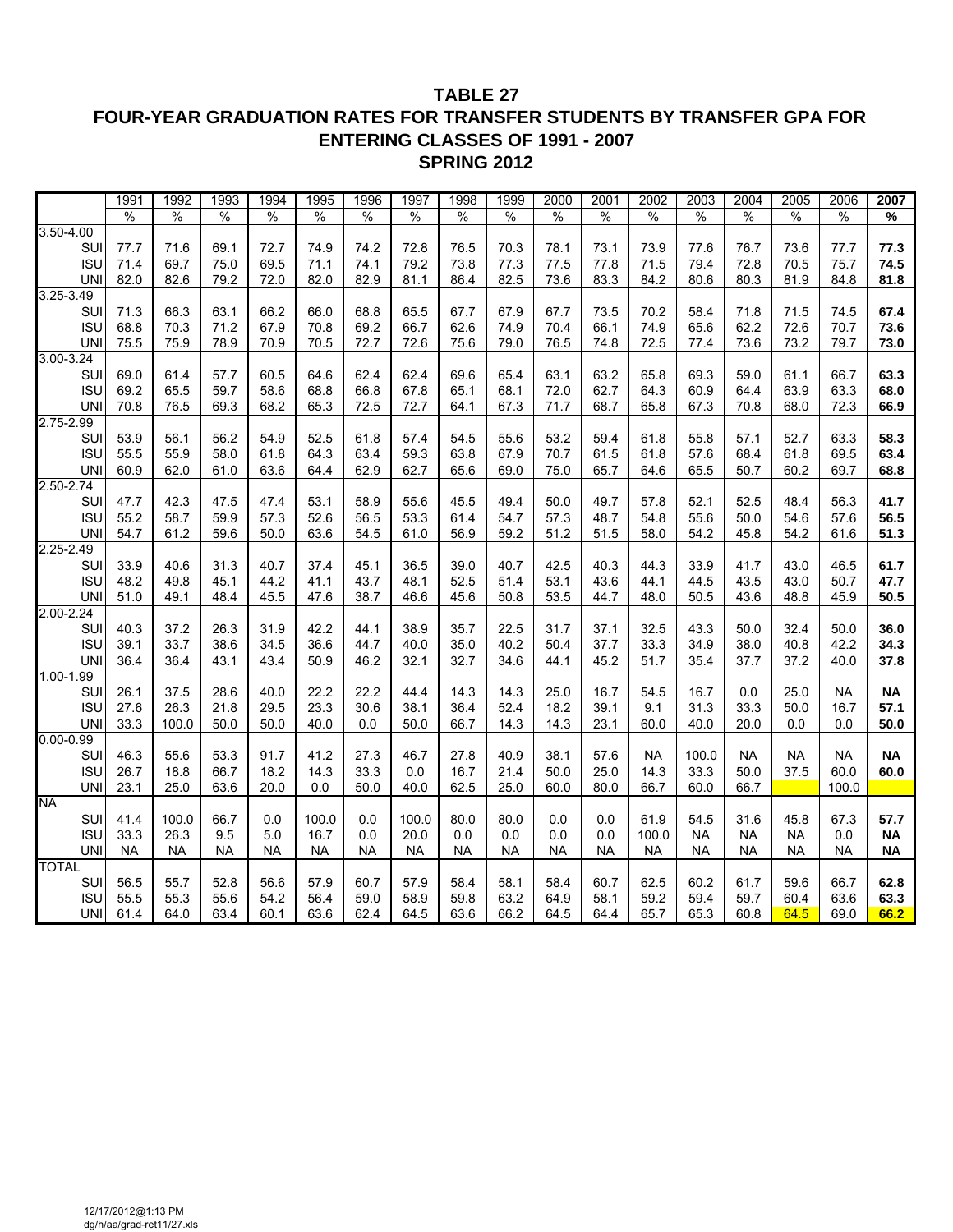### **TABLE 28**

### **ONE-YEAR RETENTION RATES FOR TRANSFER STUDENTS BY RACE/ETHNICITY FOR ENTERING CLASSES OF 1991 - 2008SPRING 2012**

|                     | 1991          | 1992  | 1993  | 1994  | 1995          | 1996 | 1997          | 1998  | 1999          | 2000          | 2001  | 2002  | 2003 | 2004  | 2005  | 2006          | 2007 | 2008  |
|---------------------|---------------|-------|-------|-------|---------------|------|---------------|-------|---------------|---------------|-------|-------|------|-------|-------|---------------|------|-------|
|                     | $\frac{0}{0}$ | $\%$  | $\%$  | $\%$  | $\frac{0}{0}$ | $\%$ | $\frac{0}{0}$ | $\%$  | $\frac{0}{0}$ | $\frac{0}{0}$ | $\%$  | $\%$  | $\%$ | $\%$  | $\%$  | $\frac{0}{0}$ | $\%$ | %     |
| Native Am.          |               |       |       |       |               |      |               |       |               |               |       |       |      |       |       |               |      |       |
| SUI                 | 33.3          | 85.7  | 0.0   | 66.7  | 100.0         | 90.0 | 100.0         | 50.0  | 20.0          | 40.0          | 0.0   | 80.0  | 42.9 | 66.7  | 77.8  | 60.0          | 80.0 | 50.0  |
| <b>ISU</b>          | 100.0         | 100.0 | 100.0 | 100.0 | 100.0         | 62.5 | 63.6          | 77.8  | 81.3          | 62.5          | 62.5  | 100.0 | 57.1 | 50.0  | 100.0 | 100.0         | 0.0  | 66.7  |
| <b>UNI</b>          | <b>NA</b>     | 100.0 | 100.0 | 33.3  | 100.0         | 60.0 | <b>NA</b>     | 100.0 | 100.0         | 100.0         | 66.7  | 100.0 | 75.0 | 100.0 | 0.0   | 100.0         | 66.7 | 100.0 |
| African-Am.         |               |       |       |       |               |      |               |       |               |               |       |       |      |       |       |               |      |       |
| SUI                 | 75.0          | 93.8  | 68.4  | 82.6  | 82.4          | 82.4 | 76.9          | 82.6  | 68.2          | 60.0          | 80.0  | 80.0  | 66.7 | 70.6  | 68.0  | 84.2          | 80.8 | 77.3  |
| <b>ISU</b>          | 91.7          | 80.0  | 72.7  | 46.7  | 81.5          | 61.3 | 60.0          | 62.5  | 69.0          | 83.3          | 65.7  | 68.6  | 78.1 | 76.5  | 75.0  | 74.2          | 76.5 | 83.3  |
| <b>UNI</b>          | 72.7          | 80.0  | 83.3  | 80.0  | 86.7          | 75.0 | 78.6          | 55.6  | 66.7          | 63.6          | 85.7  | 65.2  | 71.4 | 57.1  | 53.6  | 78.8          | 80.0 | 70.6  |
| Asian-Am.           |               |       |       |       |               |      |               |       |               |               |       |       |      |       |       |               |      |       |
| SUI                 | 90.3          | 86.2  | 76.7  | 73.2  | 85.7          | 82.5 | 72.7          | 81.5  | 78.6          | 82.6          | 71.0  | 79.3  | 81.8 | 79.2  | 75.0  | 79.3          | 81.1 | 72.7  |
| <b>ISU</b>          | 90.5          | 72.7  | 73.9  | 62.5  | 83.9          | 75.0 | 75.0          | 81.4  | 83.3          | 85.2          | 82.8  | 65.0  | 67.6 | 75.8  | 75.9  | 77.8          | 87.5 | 80.6  |
| <b>UNI</b>          | 90.0          | 75.0  | 100.0 | 71.4  | 88.9          | 54.5 | 100.0         | 80.0  | 66.7          | 66.7          | 100.0 | 85.7  | 72.7 | 88.9  | 63.6  | 87.5          | 85.7 | 80.0  |
| Hispanic-Am.        |               |       |       |       |               |      |               |       |               |               |       |       |      |       |       |               |      |       |
| SUI                 | 87.5          | 85.0  | 70.8  | 68.2  | 88.2          | 91.7 | 91.7          | 72.0  | 85.7          | 71.4          | 66.7  | 85.7  | 79.2 | 73.1  | 72.7  | 70.4          | 83.3 | 89.2  |
| <b>ISU</b>          | 72.2          | 64.3  | 78.3  | 69.6  | 76.9          | 63.6 | 83.3          | 73.9  | 78.3          | 91.7          | 63.2  | 71.4  | 55.6 | 81.0  | 35.0  | 80.6          | 83.3 | 70.8  |
| <b>UNI</b>          | 75.0          | 100.0 | 62.5  | 86.7  | 66.7          | 87.5 | 66.7          | 66.7  | 57.1          | 84.0          | 82.6  | 87.5  | 87.1 | 61.8  | 91.7  | 76.2          | 82.9 | 69.2  |
| Subtotal            |               |       |       |       |               |      |               |       |               |               |       |       |      |       |       |               |      |       |
| SUI                 | 82.9          | 87.5  | 69.7  | 74.2  | 85.9          | 85.7 | 80.0          | 77.2  | 72.6          | 69.9          | 70.1  | 81.3  | 74.1 | 73.3  | 72.5  | 76.3          | 81.4 | 79.2  |
| <b>ISU</b>          | 84.6          | 75.4  | 77.6  | 61.5  | 82.2          | 67.0 | 68.3          | 72.4  | 77.9          | 84.3          | 70.3  | 69.0  | 67.0 | 74.5  | 67.4  | 77.8          | 79.8 | 78.8  |
| <b>UNI</b>          | 79.3          | 83.3  | 77.8  | 77.5  | 82.9          | 69.4 | 84.0          | 62.8  | 66.0          | 73.3          | 83.8  | 81.1  | 79.1 | 64.9  | 68.8  | 80.8          | 80.9 | 73.1  |
| White               |               |       |       |       |               |      |               |       |               |               |       |       |      |       |       |               |      |       |
| SUI                 | 78.7          | 78.5  | 75.2  | 74.1  | 75.6          | 79.7 | 78.2          | 76.5  | 76.4          | 78.3          | 77.0  | 76.3  | 76.9 | 78.9  | 76.7  | 82.1          | 77.8 | 79.2  |
| <b>ISU</b>          | 77.2          | 78.4  | 78.4  | 76.5  | 75.0          | 77.8 | 76.8          | 77.3  | 81.4          | 80.0          | 78.3  | 78.4  | 77.4 | 77.8  | 79.2  | 78.0          | 79.9 | 78.6  |
| <b>UNI</b>          | 84.0          | 82.1  | 81.0  | 80.6  | 78.3          | 80.8 | 79.4          | 82.4  | 81.9          | 82.4          | 79.7  | 80.3  | 79.2 | 79.3  | 81.2  | 84.4          | 80.3 | 83.0  |
| <b>Regent Total</b> |               |       |       |       |               |      |               |       |               |               |       |       |      |       |       |               |      |       |
| SUI                 | 79.2          | 79.4  | 75.2  | 74.6  | 76.8          | 80.5 | 78.7          | 76.9  | 76.6          | 77.8          | 76.7  | 76.7  | 76.9 | 78.3  | 76.5  | 81.6          | 78.2 | 79.3  |
| <b>ISU</b>          | 76.6          | 77.5  | 78.9  | 75.9  | 76.5          | 77.2 | 77.6          | 77.3  | 81.5          | 80.8          | 77.4  | 78.1  | 76.6 | 77.4  | 78.7  | 77.9          | 79.7 | 79.6  |
| <b>UNI</b>          | 83.7          | 82.1  | 80.5  | 80.2  | 78.5          | 79.8 | 79.9          | 81.4  | 81.0          | 81.3          | 80.3  | 80.2  | 78.6 | 78.3  | 80.3  | 83.8          | 80.6 | 82.5  |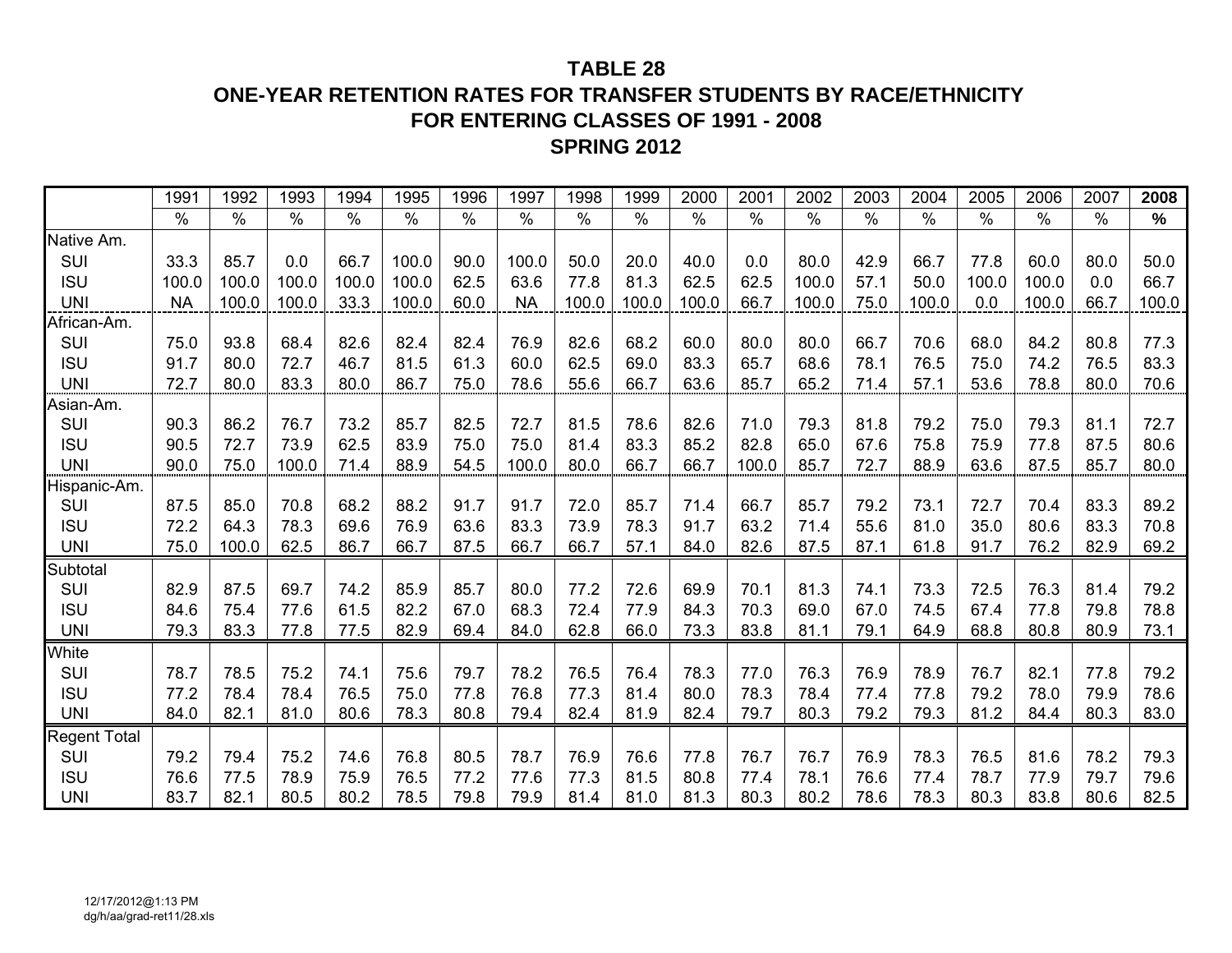### **TABLE 28a ONE-YEAR RETENTION RATES FOR TRANSFER STUDENTS BY RACE/ETHNICITY FOR ENTERING CLASS OF 2009 - 2010 SPRING 2012**

|                                  | 2009  | 2010  |               |
|----------------------------------|-------|-------|---------------|
|                                  | %     | %     | $\frac{1}{2}$ |
| Hispanic American                |       |       |               |
| SUI                              | 82.5  | 76.7  |               |
| <b>ISU</b>                       | 77.8  | 85.7  |               |
| UNI                              | 68.0  | 85.7  |               |
| Am. Indian or Alaska Native      |       |       |               |
| SUI                              | 60.0  | 50.0  |               |
| <b>ISU</b>                       | 33.3  | 100.0 |               |
| <b>UNI</b>                       | 0.0   | 83.3  |               |
| Asian-Am.                        |       |       |               |
| SUI                              | 79.4  | 90.9  |               |
| <b>ISU</b>                       | 87.1  | 74.4  |               |
| <b>UNI</b>                       | 83.3  | 76.9  |               |
| <b>Black or African-American</b> |       |       |               |
| SUI                              | 73.3  | 84.0  |               |
| <b>ISU</b>                       | 60.4  | 72.7  |               |
| <b>UNI</b>                       | 63.6  | 72.4  |               |
| Native Hawaiian or Other Pacific |       |       |               |
| Islander                         |       |       |               |
| SUI                              | 75.0  | 100.0 |               |
| <b>ISU</b>                       | 66.7  | 0.0   |               |
| <b>UNI</b>                       | 100.0 | 0.0   |               |
| Two or More Races                |       |       |               |
| SUI                              | 45.5  | 72.7  |               |
| <b>ISU</b>                       | 76.9  | 62.5  |               |
| UNI                              | 63.6  | 66.7  |               |
| Subtotal                         |       |       |               |
| SUI                              | 74.7  | 80.8  |               |
| <b>ISU</b>                       | 72.6  | 74.8  |               |
| <b>UNI</b>                       | 67.2  | 77.3  |               |
| White                            |       |       |               |
| SUI                              | 75.4  | 78.0  |               |
| <b>ISU</b>                       | 79.1  | 78.6  |               |
| <b>UNI</b>                       | 80.8  | 81.0  |               |
| Nonresident Alien/International  |       |       |               |
| <b>SUI</b>                       | 92.3  | 90.8  |               |
| <b>ISU</b>                       | 87.4  | 91.6  |               |
| <b>UNI</b>                       | 94.4  | 81.8  |               |
| Race/Ethnicity Unknown           |       |       |               |
| SUI                              | 82.3  | 84.7  |               |
| <b>ISU</b>                       | 83.8  | 84.1  |               |
| <b>UNI</b>                       | 69.2  | 92.3  |               |
| <b>Regent Total</b>              |       |       |               |
| SUI                              | 76.7  | 79.5  |               |
| <b>ISU</b>                       | 79.3  | 79.7  |               |
| <b>UNI</b>                       | 80    | 80.8  |               |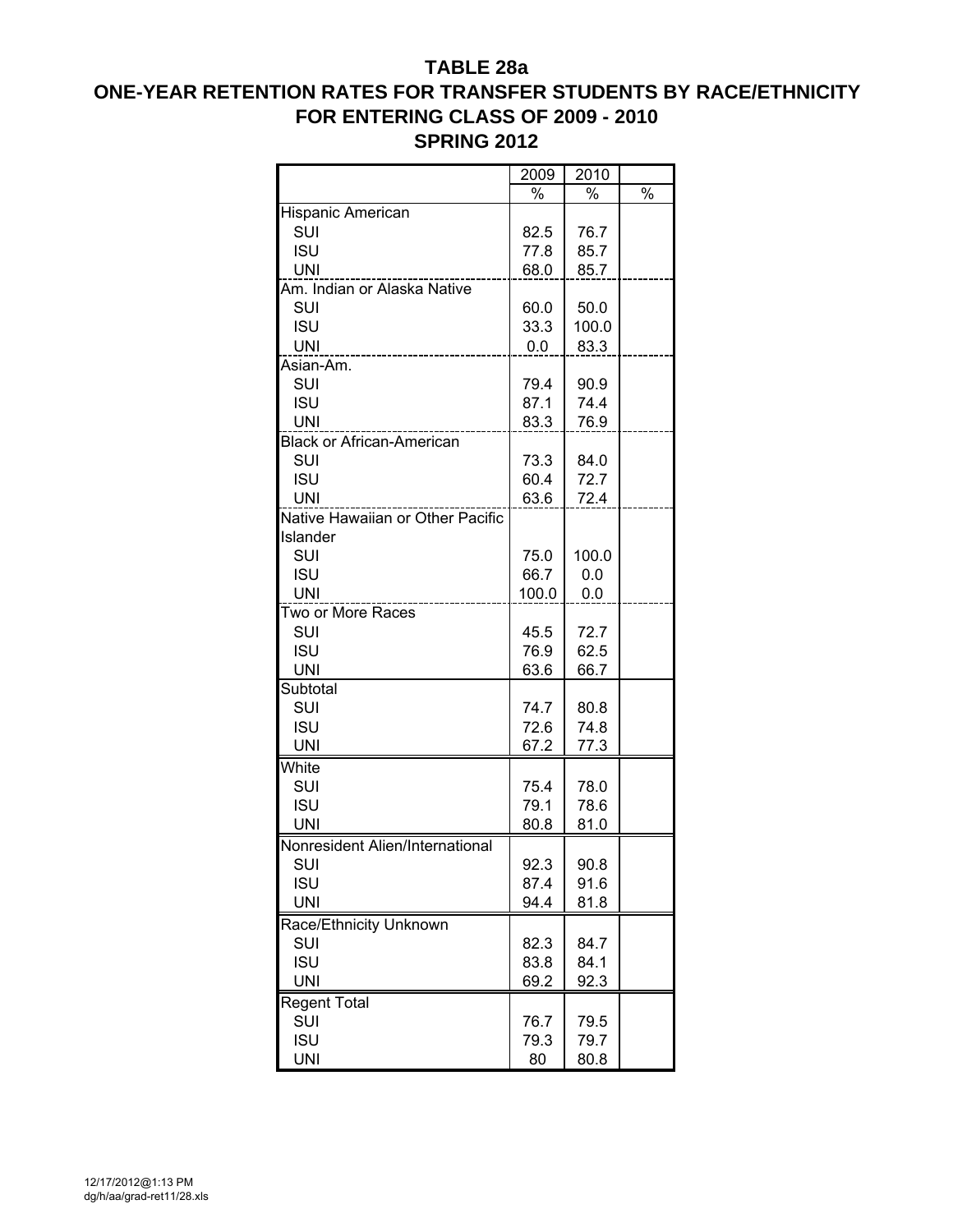#### **TABLE 29**

### **ONE-YEAR GRADUATION RATES FOR TRANSFER STUDENTS BY RACE/ETHNICITY FOR ENTERING CLASSES OF 2000 - 2010 SPRING 2012**

|                     | 2000          | 2001          | 2002          | 2003 | 2004          | 2005          | 2006          | 2007          | 2008          |
|---------------------|---------------|---------------|---------------|------|---------------|---------------|---------------|---------------|---------------|
|                     | $\frac{8}{6}$ | $\frac{1}{2}$ | $\frac{8}{6}$ | $\%$ | $\frac{1}{2}$ | $\frac{1}{2}$ | $\frac{1}{2}$ | $\frac{8}{6}$ | $\frac{1}{2}$ |
| Native Am.          |               |               |               |      |               |               |               |               |               |
| SUI                 | 0.0           | 0.0           | 0.0           | 0.0  | 0.0           | 0.0           | 0.0           | 0.0           | 0.0           |
| <b>ISU</b>          | 0.0           | 0.0           | 0.0           | 0.0  | 0.0           | 0.0           | 0.0           | 0.0           | 0.0           |
| <b>UNI</b>          | 0.0           | 0.0           | 0.0           | 0.0  | 0.0           | $0.0\,$       | 0.0           | 0.0           | 0.0           |
| African-Am.         |               |               |               |      |               |               |               |               |               |
| SUI                 | 0.0           | 0.0           | 0.0           | 0.0  | 0.0           | 0.0           | 0.0           | 0.0           | 0.0           |
| <b>ISU</b>          | 0.0           | 0.0           | 0.0           | 0.0  | 0.0           | 0.0           | 0.0           | 0.0           | 0.0           |
| <b>UNI</b>          | 0.0           | 0.0           | 0.0           | 0.0  | 0.0           | 0.0           | 0.0           | 0.0           | 0.0           |
| Asian-Am.           |               |               |               |      |               |               |               |               |               |
| SUI                 | 0.0           | 0.0           | 0.0           | 0.0  | 0.0           | 0.0           | 0.0           | 0.0           | 0.0           |
| <b>ISU</b>          | 0.0           | 0.0           | 0.0           | 0.0  | 0.0           | 0.0           | 0.0           | 4.2           | 0.0           |
| <b>UNI</b>          | 0.0           | 0.0           | 0.0           | 0.0  | 0.0           | 0.0           | 0.0           | 0.0           | 0.0           |
| Hispanic-Am.        |               |               |               |      |               |               |               |               |               |
| SUI                 | 0.0           | 0.0           | 0.0           | 0.0  | 0.0           | 0.0           | 0.0           | 0.0           | 0.0           |
| <b>ISU</b>          | 0.0           | 0.0           | 0.0           | 0.0  | 0.0           | 0.0           | 3.2           | 0.0           | 0.0           |
| <b>UNI</b>          | 0.0           | 0.0           | 0.0           | 0.0  | 0.0           | 0.0           | 0.0           | 0.0           | 0.0           |
| Subtotal            |               |               |               |      |               |               |               |               |               |
| SUI                 | 0.0           | 0.0           | 0.0           | 0.0  | 0.0           | 0.0           | 0.0           | 0.0           | 0.0           |
| <b>ISU</b>          | 0.0           | 0.0           | 0.0           | 0.0  | 0.0           | 0.0           | 1.0           | 1.2           | 0.0           |
| <b>UNI</b>          | 0.0           | 0.0           | 0.0           | 0.0  | 0.0           | 0.0           | 0.0           | 0.0           | 0.0           |
| White               |               |               |               |      |               |               |               |               |               |
| SUI                 | 0.0           | 0.0           | 0.0           | 0.0  | 0.0           | 0.4           | 0.7           | 0.8           | 0.8           |
| <b>ISU</b>          | 0.3           | 0.5           | 0.5           | 0.6  | 0.1           | 0.5           | 0.3           | 0.4           | 0.3           |
| <b>UNI</b>          | 0.0           | 0.0           | 0.0           | 0.0  | 0.0           | 0.0           | 0.0           | 0.0           | 0.0           |
| <b>Regent Total</b> |               |               |               |      |               |               |               |               |               |
| SUI                 | 0.0           | 0.0           | 0.0           | 0.0  | 0.0           | 0.3           | 0.7           | 0.7           | 0.9           |
| <b>ISU</b>          | 0.3           | 0.6           | 0.4           | 0.6  | 0.1           | 0.5           | 0.4           | 0.6           | 0.3           |
| <b>UNI</b>          | 0.0           | 0.0           | 0.0           | 0.0  | 0.0           | 0.0           | 0.0           | 0.0           | 0.0           |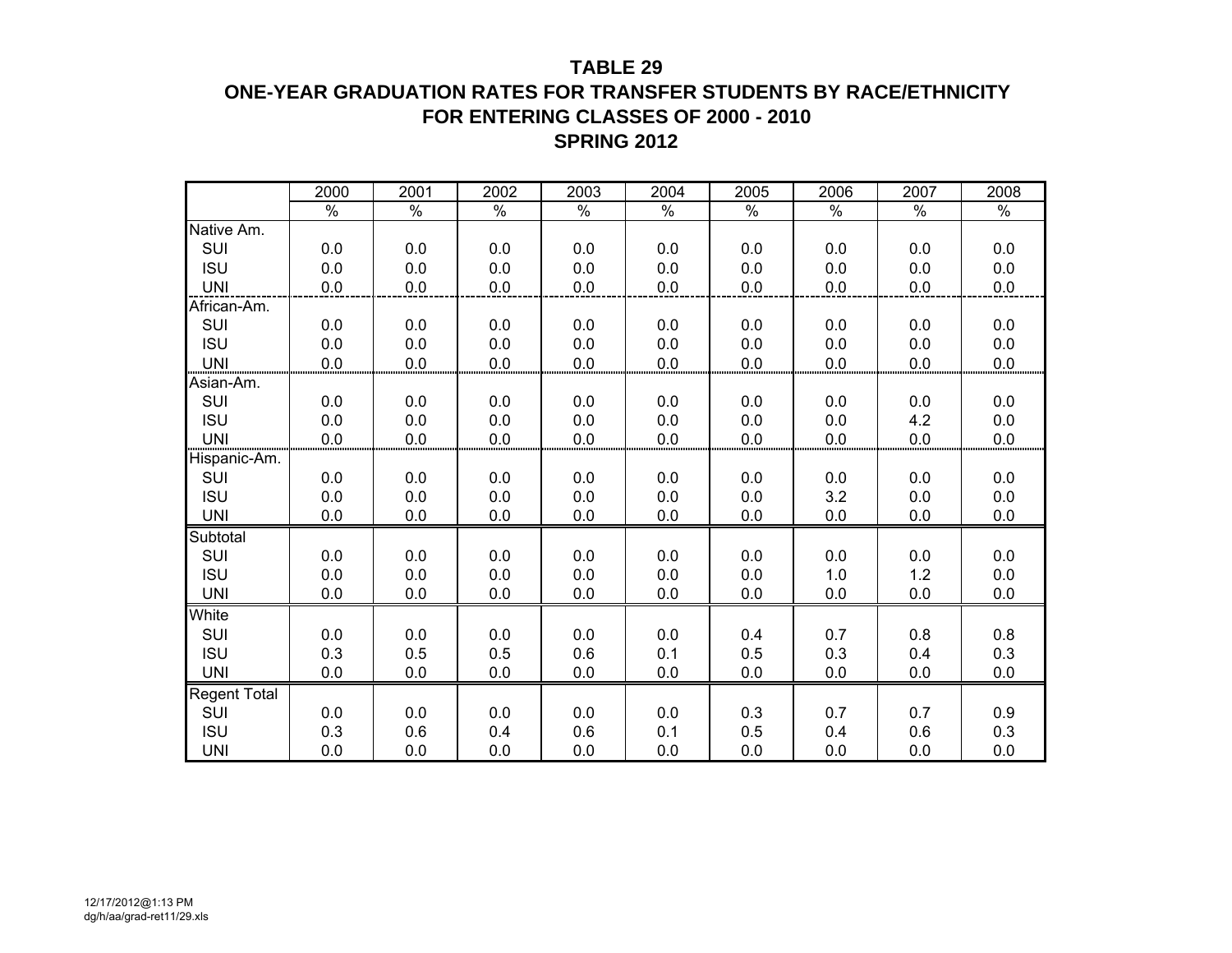#### **TABLE 29a**

## **ONE-YEAR GRADUATION RATES FOR TRANSFER STUDENTS BY RACE/ETHNICITY FOR ENTERING CLASSES OF 2009 - 2010 SPRING 2012**

|                                  | 2009 | 2010 | 2011 |
|----------------------------------|------|------|------|
|                                  | $\%$ | $\%$ | $\%$ |
| Hispanic American                |      |      |      |
| SUI                              | 0.0  | 0.0  |      |
| <b>ISU</b>                       | 3.7  | 0.0  |      |
| <b>UNI</b>                       | 0.0  | 0.0  |      |
| Am. Indian or Alaska Native      |      |      |      |
| SUI                              | 0.0  | 0.0  |      |
| <b>ISU</b>                       | 0.0  | 0.0  |      |
| <b>UNI</b>                       | 0.0  | 0.0  |      |
| Asian-Am.                        |      |      |      |
| SUI                              | 0.0  | 0.0  |      |
| <b>ISU</b>                       | 0.0  | 0.0  |      |
| <b>UNI</b>                       | 0.0  | 0.0  |      |
| <b>Black or African-American</b> |      |      |      |
| SUI                              | 0.0  | 0.0  |      |
| <b>ISU</b>                       | 0.0  | 0.0  |      |
| <b>UNI</b>                       | 0.0  | 0.0  |      |
| Native Hawaiian or Other Pacific |      |      |      |
| Islander                         |      |      |      |
| SUI                              | 0.0  | 0.0  |      |
| <b>ISU</b>                       | 33.3 | 0.0  |      |
| <b>UNI</b>                       | 0.0  | 0.0  |      |
| Two or More Races                |      |      |      |
| SUI                              | 0.0  | 0.0  |      |
| <b>ISU</b>                       | 0.0  | 0.0  |      |
| <b>UNI</b>                       | 0.0  | 0.0  |      |
| Subtotal                         |      |      |      |
| SUI                              | 0.0  | 0.0  |      |
| <b>ISU</b>                       | 1.9  | 0.0  |      |
| <b>UNI</b>                       | 0.0  | 0.0  |      |
|                                  |      |      |      |
| White                            |      |      |      |
| SUI                              | 0.4  | 0.6  |      |
| <b>ISU</b>                       | 0.8  | 0.0  |      |
| <b>UNI</b>                       | 0.0  | 0.0  |      |
| Nonresident Alien/International  |      |      |      |
| <b>SUI</b>                       | 0.0  | 1.3  |      |
| <b>ISU</b>                       | 0.0  | 0.0  |      |
| <b>UNI</b>                       | 0.0  | 0.0  |      |
| Race/Ethnicity Unknown           |      |      |      |
| SUI                              | 1.6  | 0.0  |      |
| <b>ISU</b>                       | 0.0  | 0.0  |      |
| <b>UNI</b>                       | 0.0  | 0.0  |      |
| <b>Regent Total</b>              |      |      |      |
| SUI                              | 0.4  | 0.5  |      |
| <b>ISU</b>                       | 0.8  | 0.0  |      |
| <b>UNI</b>                       | 0.0  | 0.0  |      |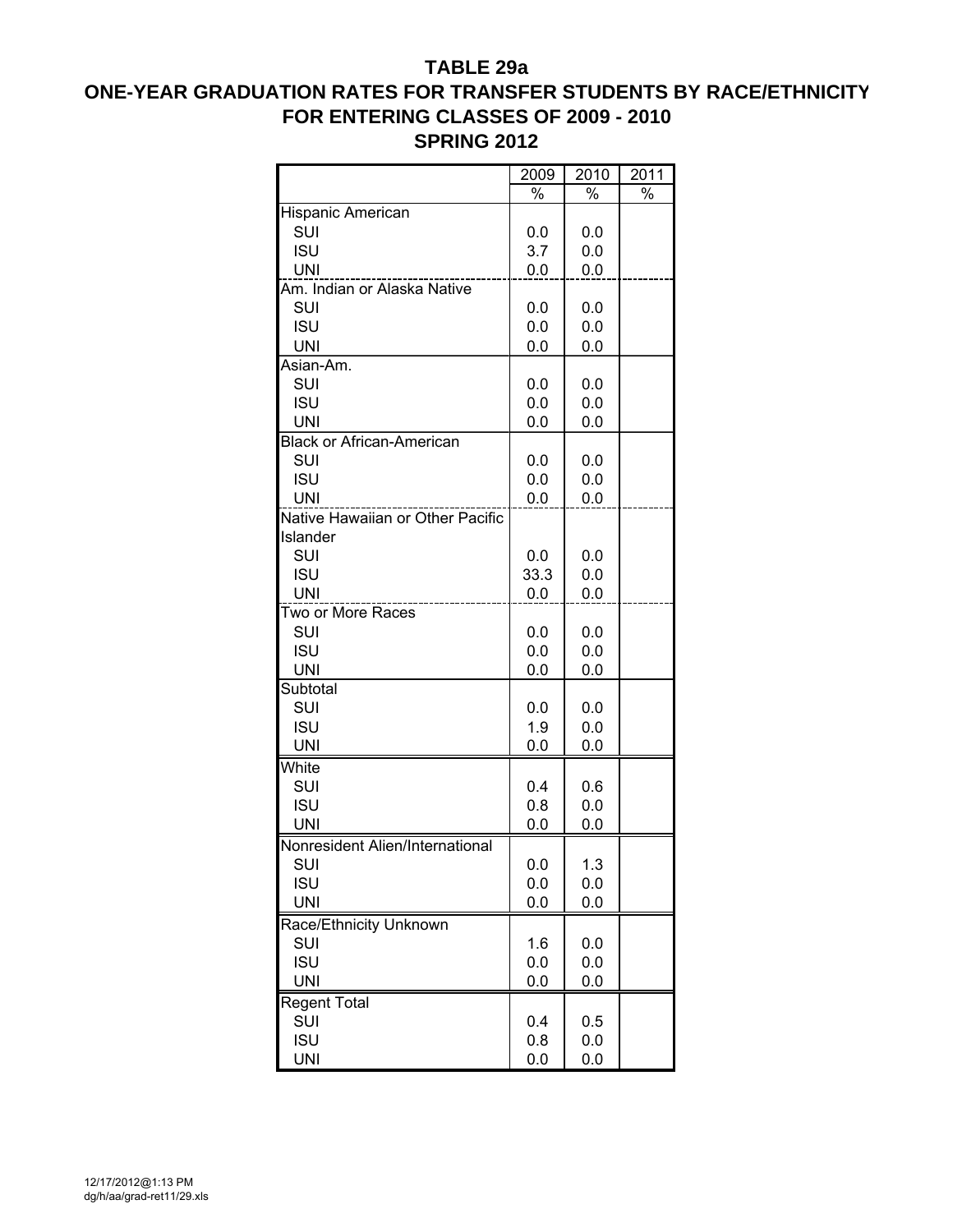### **TABLE 30**

## **TWO-YEAR GRADUATION RATES FOR TRANSFER STUDENTS BY RACE/ETHNICITY FOR ENTERING CLASSES OF 2000 - 2008SPRING 2012**

|                     | 2000 | 2001 | 2002 | 2003 | 2004 | 2005 | 2006 | 2007 | 2008 |
|---------------------|------|------|------|------|------|------|------|------|------|
|                     | %    | $\%$ | $\%$ | $\%$ | $\%$ | $\%$ | $\%$ | %    | $\%$ |
| Native Am.          |      |      |      |      |      |      |      |      |      |
| SUI                 | 20.0 | 0.0  | 0.0  | 0.0  | 50.0 | 11.1 | 0.0  | 20.0 | 0.0  |
| <b>ISU</b>          | 0.0  | 12.5 | 25.0 | 0.0  | 0.0  | 0.0  | 0.0  | 0.0  | 0.0  |
| <b>UNI</b>          | 0.0  | 0.0  | 0.0  | 0.0  | 0.0  | 0.0  | 0.0  | 0.0  | 0.0  |
| African-Am.         |      |      |      |      |      |      |      |      |      |
| SUI                 | 0.0  | 5.0  | 20.0 | 4.8  | 8.8  | 12.0 | 21.1 | 11.5 | 0.0  |
| <b>ISU</b>          | 16.7 | 5.7  | 5.7  | 12.5 | 11.8 | 8.3  | 12.9 | 8.8  | 11.1 |
| <b>UNI</b>          | 0.0  | 0.0  | 0.0  | 0.0  | 0.0  | 0.0  | 0.0  | 0.0  | 0.0  |
| Asian-Am.           |      |      |      |      |      |      |      |      |      |
| SUI                 | 13.0 | 12.9 | 20.7 | 6.1  | 8.3  | 16.7 | 17.2 | 18.9 | 9.1  |
| <b>ISU</b>          | 18.5 | 3.4  | 2.5  | 11.8 | 12.1 | 3.4  | 11.1 | 20.8 | 5.6  |
| <b>UNI</b>          | 0.0  | 0.0  | 0.0  | 0.0  | 0.0  | 0.0  | 0.0  | 0.0  | 0.0  |
| Hispanic-Am.        |      |      |      |      |      |      |      |      |      |
| SUI                 | 11.4 | 20.8 | 23.8 | 4.2  | 15.4 | 0.0  | 11.1 | 12.5 | 27.0 |
| <b>ISU</b>          | 12.5 | 10.5 | 4.8  | 14.8 | 9.5  | 0.0  | 16.1 | 16.7 | 16.7 |
| <b>UNI</b>          | 0.0  | 0.0  | 0.0  | 0.0  | 0.0  | 0.0  | 0.0  | 0.0  | 0.0  |
| Subtotal            |      |      |      |      |      |      |      |      |      |
| SUI                 | 9.6  | 13.0 | 20.0 | 0.0  | 0.0  | 0.0  | 0.0  | 0.0  | 0.0  |
| <b>ISU</b>          | 14.6 | 6.6  | 5.0  | 12.0 | 10.2 | 4.5  | 13.1 | 14.3 | 10.1 |
| <b>UNI</b>          | 0.0  | 0.0  | 0.0  | 0.0  | 0.0  | 0.0  | 0.0  | 0.0  | 0.0  |
| White               |      |      |      |      |      |      |      |      |      |
| SUI                 | 12.7 | 15.0 | 14.2 | 15.0 | 16.3 | 15.8 | 19.4 | 19.6 | 19.7 |
| <b>ISU</b>          | 12.8 | 12.7 | 14.8 | 14.6 | 13.7 | 13.5 | 16.8 | 18.5 | 17.2 |
| <b>UNI</b>          | 0.0  | 0.0  | 0.0  | 0.0  | 0.0  | 0.0  | 0.0  | 0.0  | 0.0  |
| <b>Regent Total</b> |      |      |      |      |      |      |      |      |      |
| SUI                 | 14.2 | 16.8 | 15.9 | 14.5 | 15.7 | 15.7 | 19.4 | 19.0 | 19.3 |
| <b>ISU</b>          | 12.9 | 12.1 | 13.8 | 14.5 | 13.7 | 12.6 | 16.2 | 17.7 | 16.7 |
| <b>UNI</b>          | 0.0  | 0.0  | 0.0  | 0.0  | 0.0  | 0.0  | 0.0  | 0.0  | 0.0  |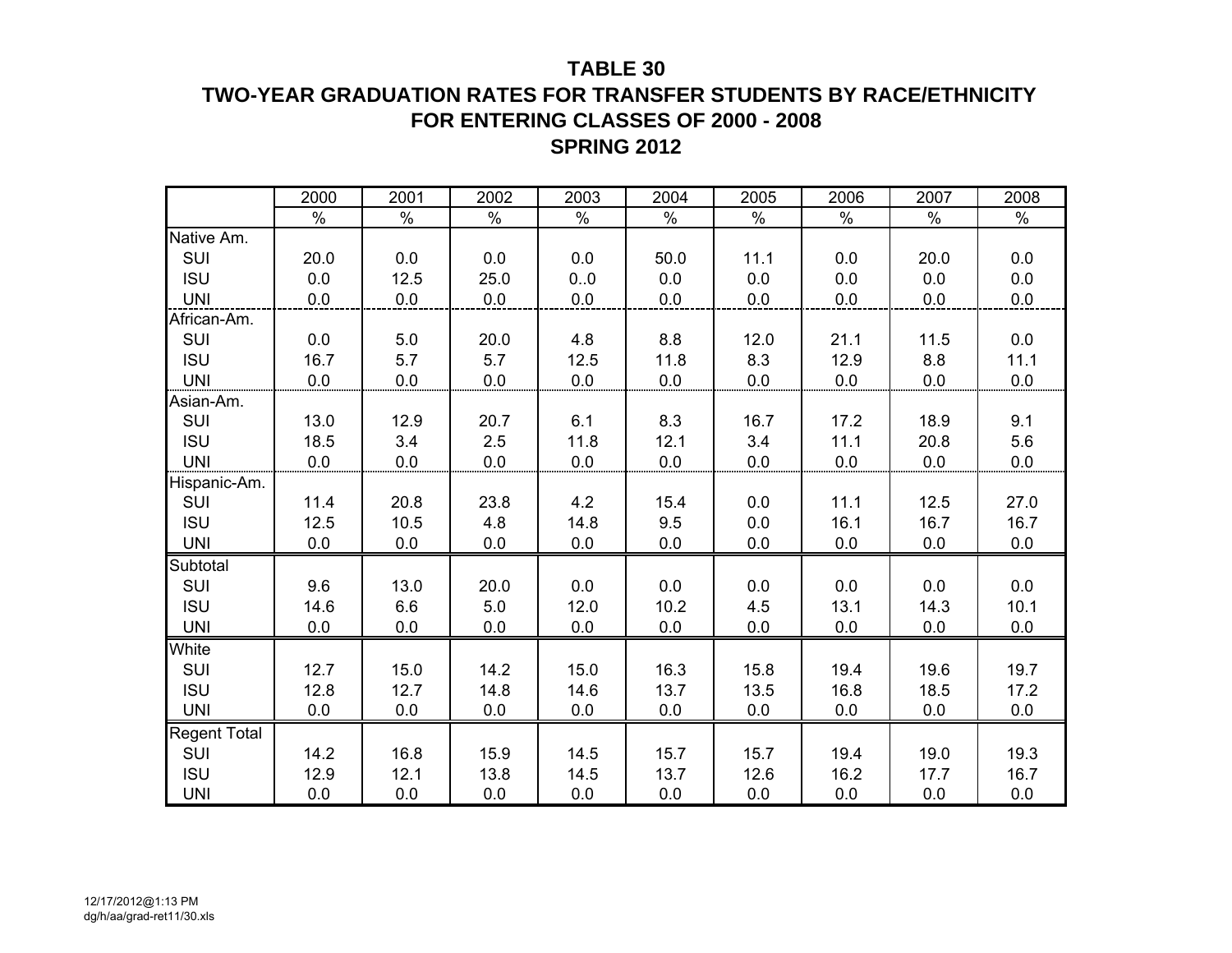### **TABLE 30a TWO-YEAR GRADUATION RATES FOR TRANSFER STUDENTS BY RACE/ETHNICITY FOR ENTERING CLASS OF 2009 SPRING 2012**

|                                  | 2009 | 2010          | 2011          |
|----------------------------------|------|---------------|---------------|
|                                  | $\%$ | $\frac{1}{2}$ | $\frac{1}{2}$ |
| Hispanic American                |      |               |               |
| SUI                              | 12.5 |               |               |
| <b>ISU</b>                       | 9.3  |               |               |
| <b>UNI</b>                       | 0.0  |               |               |
| Am. Indian or Alaska Native      |      |               |               |
| SUI                              | 40.0 |               |               |
| <b>ISU</b>                       | 0.0  |               |               |
| <b>UNI</b>                       | 0.0  |               |               |
| Asian-Am.                        |      |               |               |
| SUI                              | 11.8 |               |               |
| <b>ISU</b>                       | 12.9 |               |               |
| <b>UNI</b>                       | 0.0  |               |               |
| <b>Black or African-American</b> |      |               |               |
| SUI                              | 3.3  |               |               |
| <b>ISU</b>                       | 7.5  |               |               |
| <b>UNI</b>                       | 0.0  |               |               |
| Native Hawaiian or Other Pacific |      |               |               |
| Islander                         |      |               |               |
| SUI                              | 25.0 |               |               |
| <b>ISU</b>                       | 33.3 |               |               |
| <b>UNI</b>                       | 0.0  |               |               |
| Two or More Races                |      |               |               |
| SUI                              | 9.1  |               |               |
| <b>ISU</b>                       | 7.7  |               |               |
| <b>UNI</b>                       | 0.0  |               |               |
| Subtotal                         |      |               |               |
| SUI                              | 9.3  |               |               |
| <b>ISU</b>                       | 9.6  |               |               |
| <b>UNI</b>                       | 0.0  |               |               |
| White                            |      |               |               |
| SUI                              | 18.9 |               |               |
| <b>ISU</b>                       | 14.1 |               |               |
| <b>UNI</b>                       | 0.0  |               |               |
| Nonresident Alien/International  |      |               |               |
| SUI                              | 21.5 |               |               |
| <b>ISU</b>                       | 21.6 |               |               |
| <b>UNI</b>                       | 0.0  |               |               |
| Race/Ethnicity Unknown           |      |               |               |
| SUI                              | 17.7 |               |               |
| <b>ISU</b>                       | 16.2 |               |               |
| <b>UNI</b>                       | 0.0  |               |               |
|                                  |      |               |               |
| <b>Regent Total</b>              |      |               |               |
| SUI                              | 18.1 |               |               |
| <b>ISU</b>                       | 14.3 |               |               |
| <b>UNI</b>                       | 0.0  |               |               |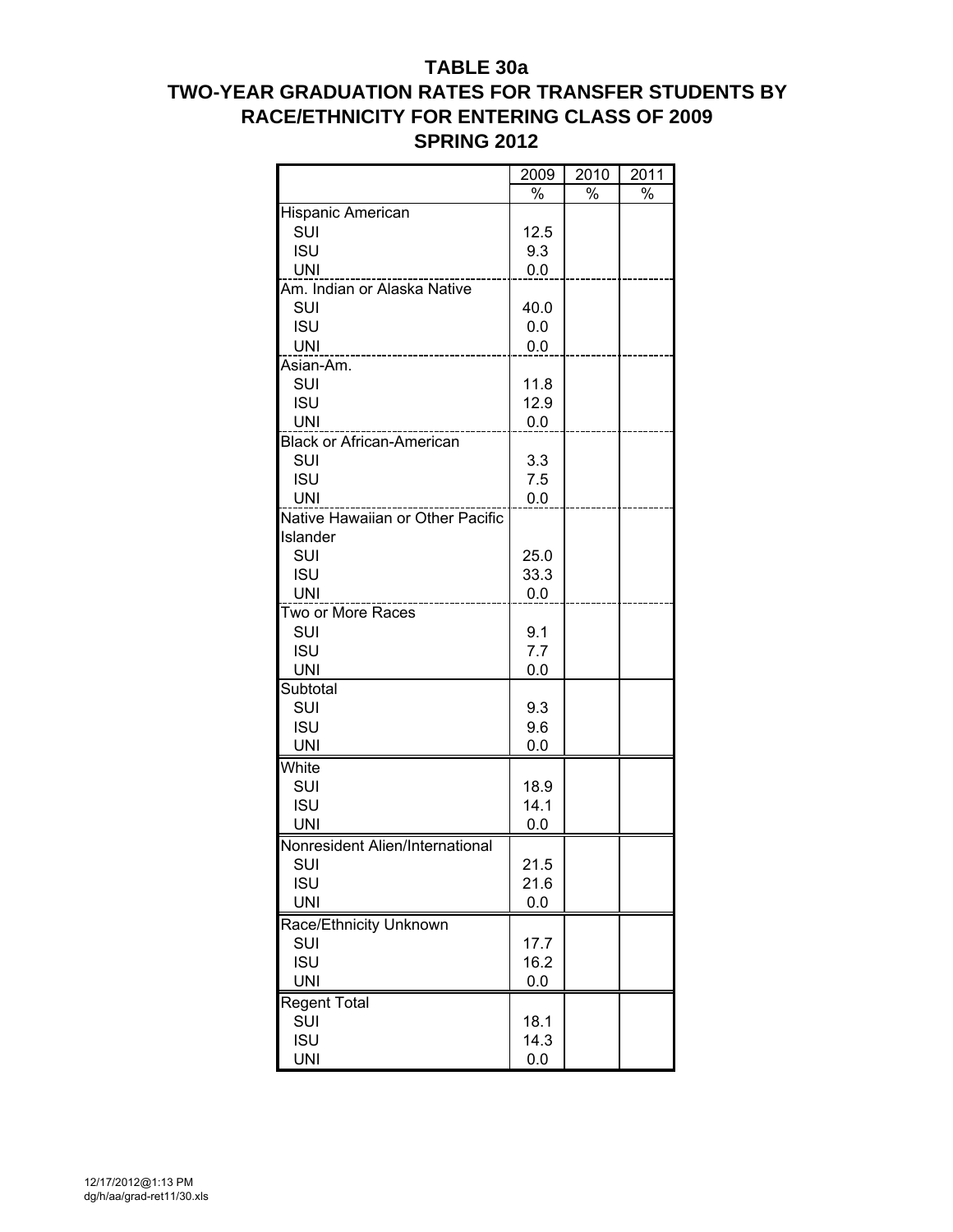### **TABLE 31**

### **THREE-YEAR GRADUATION RATES FOR TRANSFER STUDENTS BY RACE/ETHNICITY FOR ENTERING CLASSES OF 2000 - 2008 SPRING 2012**

|                     | 1991      | 1992  | 1993 | 1994 | 1995 | 1996          | 1997      | 1998 | 1999 | 2000 | 2001 | 2002 | 2003 | 2004 | 2005 | 2006  | 2007 | 2008 |
|---------------------|-----------|-------|------|------|------|---------------|-----------|------|------|------|------|------|------|------|------|-------|------|------|
|                     | $\%$      | $\%$  | %    | $\%$ | $\%$ | $\frac{0}{0}$ | $\%$      | %    | $\%$ | $\%$ | $\%$ | $\%$ | $\%$ | $\%$ | $\%$ | $\%$  | $\%$ | $\%$ |
| Native Am.          |           |       |      |      |      |               |           |      |      |      |      |      |      |      |      |       |      |      |
| SUI                 | 33.3      | 57.1  | 0.0  | 0.0  | 50.0 | 40.0          | 50.0      | 50.0 | 20.0 | 20.0 | 0.0  | 20.0 | 28.6 | 50.0 | 55.6 | 0.0   | 60.0 | 0.0  |
| <b>ISU</b>          | 0.0       | 25.0  | 25.0 | 66.7 | 50.0 | 12.5          | 9.1       | 44.4 | 37.5 | 37.5 | 12.5 | 50.0 | 42.9 | 20.0 | 50.0 | 0.0   | 0.0  | 33.3 |
| <b>UNI</b>          | <b>NA</b> | 100.0 | 50.0 | 0.0  | 0.0  | 20.0          | <b>NA</b> | 50.0 | 66.7 | 0.0  | 33.3 | 50.0 | 50.0 | 0.0  | 0.0  | 100.0 | 50.0 | 75.0 |
| African-Am.         |           |       |      |      |      |               |           |      |      |      |      |      |      |      |      |       |      |      |
| SUI                 | 55.0      | 68.8  | 15.8 | 30.4 | 29.4 | 11.8          | 30.8      | 39.1 | 18.2 | 20.0 | 25.0 | 35.0 | 19.0 | 26.5 | 28.0 | 36.8  | 23.1 | 13.6 |
| <b>ISU</b>          | 33.3      | 32.0  | 36.4 | 10.0 | 29.6 | 19.4          | 31.4      | 14.6 | 27.6 | 30.0 | 31.4 | 28.6 | 28.1 | 41.2 | 30.6 | 29.0  | 41.2 | 30.6 |
| <b>UNI</b>          | 18.2      | 26.7  | 33.3 | 20.0 | 46.7 | 33.3          | 35.7      | 22.2 | 23.8 | 27.3 | 38.1 | 21.7 | 33.3 | 17.9 | 28.6 | 33.3  | 50.0 | 17.6 |
| Asian-Am.           |           |       |      |      |      |               |           |      |      |      |      |      |      |      |      |       |      |      |
| SUI                 | 71.0      | 69.0  | 20.0 | 36.6 | 38.8 | 45.0          | 30.3      | 48.1 | 35.7 | 39.1 | 41.9 | 51.7 | 36.4 | 54.2 | 41.7 | 41.4  | 48.6 | 27.3 |
| <b>ISU</b>          | 23.8      | 18.2  | 26.1 | 18.8 | 22.6 | 30.6          | 41.7      | 25.6 | 33.3 | 40.7 | 27.6 | 10.0 | 38.2 | 42.4 | 37.9 | 27.8  | 37.5 | 38.9 |
| <b>UNI</b>          | 30.0      | 25.0  | 50.0 | 14.3 | 66.7 | 27.3          | 50.0      | 40.0 | 22.2 | 25.0 | 25.0 | 28.6 | 45.5 | 66.7 | 45.5 | 56.3  | 71.4 | 80.0 |
| Hispanic-Am.        |           |       |      |      |      |               |           |      |      |      |      |      |      |      |      |       |      |      |
| SUI                 | 62.5      | 60.0  | 25.0 | 22.7 | 52.9 | 58.3          | 29.2      | 48.0 | 47.6 | 25.7 | 33.3 | 42.9 | 41.7 | 38.5 | 36.4 | 33.3  | 45.8 | 56.8 |
| <b>ISU</b>          | 33.3      | 7.1   | 34.8 | 39.1 | 23.1 | 31.8          | 33.3      | 47.8 | 30.4 | 33.3 | 10.5 | 28.6 | 25.9 | 33.3 | 15.0 | 54.8  | 29.2 | 37.5 |
| <b>UNI</b>          | 62.5      | 50.0  | 25.0 | 40.0 | 44.4 | 12.5          | 0.0       | 44.4 | 7.1  | 44.0 | 60.9 | 55.0 | 41.9 | 29.4 | 70.8 | 38.1  | 45.7 | 42.3 |
| Subtotal            |           |       |      |      |      |               |           |      |      |      |      |      |      |      |      |       |      |      |
| SUI                 | 62.9      | 65.3  | 19.7 | 30.3 | 40.0 | 41.8          | 30.6      | 45.6 | 32.3 | 27.7 | 33.8 | 42.7 | 32.9 | 38.9 | 37.4 | 35.0  | 42.3 | 34.4 |
| <b>ISU</b>          | 28.8      | 21.5  | 31.6 | 24.2 | 26.7 | 25.8          | 31.7      | 26.8 | 31.7 | 34.8 | 24.2 | 22.0 | 32.0 | 37.8 | 30.3 | 36.4  | 35.7 | 35.4 |
| <b>UNI</b>          | 34.5      | 33.3  | 33.3 | 25.0 | 48.6 | 25.0          | 36.0      | 30.2 | 21.3 | 33.3 | 51.4 | 41.9 | 40.3 | 28.4 | 46.9 | 42.5  | 50.0 | 40.4 |
| White               |           |       |      |      |      |               |           |      |      |      |      |      |      |      |      |       |      |      |
| SUI                 | 56.6      | 54.1  | 39.5 | 39.2 | 43.3 | 44.2          | 43.1      | 44.2 | 41.7 | 42.7 | 46.6 | 44.8 | 44.8 | 46.3 | 46.1 | 52.3  | 51.1 | 50.8 |
| <b>ISU</b>          | 37.3      | 37.8  | 34.7 | 35.7 | 37.6 | 40.7          | 41.7      | 43.5 | 44.3 | 43.6 | 43.1 | 45.8 | 44.7 | 43.5 | 43.3 | 47.5  | 49.8 | 44.5 |
| <b>UNI</b>          | 46.9      | 49.9  | 47.8 | 47.2 | 46.5 | 47.9          | 49.2      | 46.7 | 51.1 | 50.9 | 48.8 | 51.5 | 53.1 | 48.2 | 52.4 | 54.7  | 52.4 | 54.0 |
| <b>Regent Total</b> |           |       |      |      |      |               |           |      |      |      |      |      |      |      |      |       |      |      |
| SUI                 | 56.6      | 54.9  | 39.9 | 39.6 | 43.6 | 44.4          | 42.9      | 45.2 | 41.9 | 41.5 | 46.6 | 45.5 | 44.2 | 45.5 | 45.7 | 51.5  | 49.8 | 49.2 |
| <b>ISU</b>          | 36.3      | 36.6  | 36.1 | 36.0 | 39.4 | 40.3          | 42.9      | 43.0 | 44.0 | 43.7 | 42.3 | 43.8 | 43.8 | 43.1 | 43.3 | 46.4  | 48.7 | 44.8 |
| <b>UNI</b>          | 46.5      | 49.1  | 47.7 | 45.8 | 46.5 | 46.5          | 48.8      | 46.0 | 49.4 | 49.1 | 48.8 | 50.4 | 51.9 | 45.9 | 51.3 | 53.5  | 52.3 | 53.3 |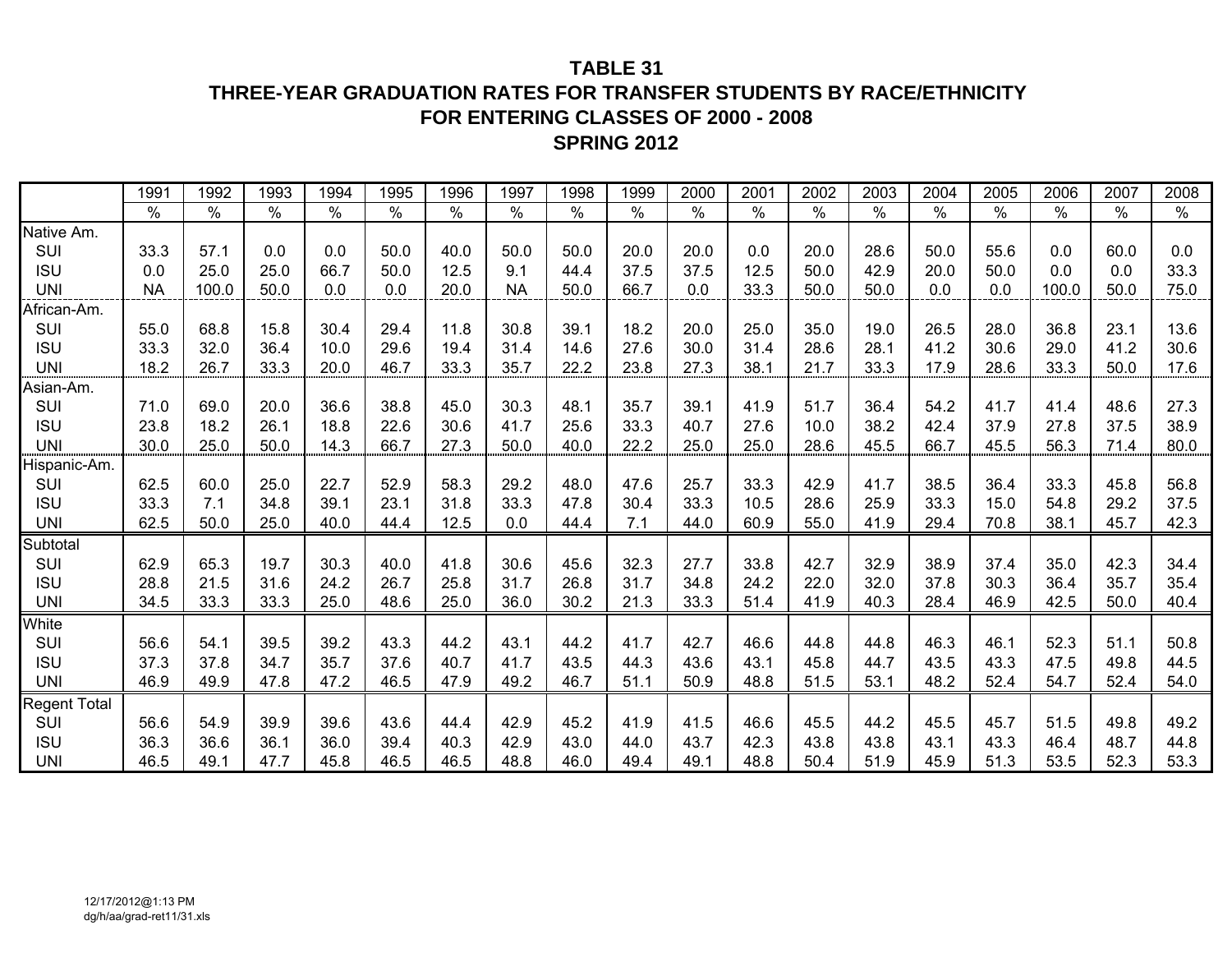### **TABLE 32**

**FOUR-YEAR GRADUATION RATES FOR TRANSFER STUDENTS BY RACE/ETHNICITY FOR ENTERING CLASSES OF 2000 - 2007**

# **SPRING 2012**

|                     | 1991      | 1992  | 1993 | 1994 | 1995 | 1996 | 1997      | 1998  | 1999 | 2000 | 2001 | 2002 | 2003 | 2004 | 2005          | 2006  | 2007 |
|---------------------|-----------|-------|------|------|------|------|-----------|-------|------|------|------|------|------|------|---------------|-------|------|
|                     | $\%$      | $\%$  | $\%$ | $\%$ | $\%$ | $\%$ | $\%$      | $\%$  | $\%$ | $\%$ | $\%$ | $\%$ | $\%$ | $\%$ | $\frac{0}{0}$ | $\%$  | $\%$ |
| Native Am.          |           |       |      |      |      |      |           |       |      |      |      |      |      |      |               |       |      |
| SUI                 | 0.0       | 57.1  | 33.3 | 0.0  | 50.0 | 60.0 | 50.0      | 50.0  | 20.0 | 40.0 | 0.0  | 40.0 | 57.1 | 66.7 | 66.7          | 0.0   | 60.0 |
| <b>ISU</b>          | 0.0       | 25.0  | 62.5 | 66.7 | 66.7 | 12.5 | 36.4      | 55.6  | 43.8 | 37.5 | 25.0 | 75.0 | 42.9 | 20.0 | 75.0          | 0.0   | 0.0  |
| <b>UNI</b>          | <b>NA</b> | 100.0 | 50.0 | 0.0  | 0.0  | 20.0 | <b>NA</b> | 100.0 | 66.7 | 0.0  | 66.7 | 50.0 | 75.0 | 33.3 | 0.0           | 100.0 | 50.0 |
| African-Am.         |           |       |      |      |      |      |           |       |      |      |      |      |      |      |               |       |      |
| SUI                 | 40.0      | 50.0  | 15.8 | 52.2 | 58.8 | 35.3 | 50.0      | 56.5  | 22.7 | 25.0 | 25.0 | 55.0 | 42.9 | 32.4 | 40.0          | 52.6  | 50.0 |
| <b>ISU</b>          | 33.3      | 52.0  | 40.9 | 20.0 | 48.1 | 32.3 | 37.1      | 27.1  | 37.9 | 36.7 | 48.6 | 37.1 | 43.8 | 47.1 | 41.7          | 48.4  | 50.0 |
| <b>UNI</b>          | 18.2      | 46.7  | 50.0 | 33.3 | 60.0 | 41.7 | 57.1      | 33.3  | 38.1 | 36.4 | 52.4 | 34.8 | 42.9 | 25.0 | 28.6          | 42.4  | 65.0 |
| Asian-Am.           |           |       |      |      |      |      |           |       |      |      |      |      |      |      |               |       |      |
| SUI                 | 67.7      | 48.3  | 33.3 | 53.7 | 57.1 | 67.5 | 45.5      | 51.9  | 57.1 | 60.9 | 51.6 | 65.5 | 57.6 | 75.0 | 62.5          | 62.1  | 59.5 |
| <b>ISU</b>          | 47.6      | 36.4  | 39.1 | 31.3 | 51.6 | 63.9 | 62.5      | 51.2  | 55.6 | 70.4 | 58.6 | 35.0 | 50.0 | 57.6 | 51.7          | 58.3  | 62.5 |
| <b>UNI</b>          | 40.0      | 25.0  | 50.0 | 42.9 | 77.8 | 27.3 | 87.5      | 60.0  | 44.4 | 50.0 | 25.0 | 71.4 | 63.6 | 88.9 | 45.5          | 93.8  | 85.7 |
| Hispanic-Am.        |           |       |      |      |      |      |           |       |      |      |      |      |      |      |               |       |      |
| SUI                 | 56.3      | 60.0  | 50.0 | 45.5 | 76.5 | 75.0 | 58.3      | 56.0  | 61.9 | 45.7 | 41.7 | 66.7 | 62.5 | 61.5 | 48.5          | 51.9  | 58.3 |
| <b>ISU</b>          | 55.6      | 21.4  | 39.1 | 43.5 | 50.0 | 40.9 | 50.0      | 60.9  | 43.5 | 58.3 | 21.1 | 47.6 | 48.1 | 57.1 | 25.0          | 71.0  | 54.2 |
| <b>UNI</b>          | 75.0      | 75.0  | 25.0 | 60.0 | 44.4 | 25.0 | 0.0       | 55.6  | 42.9 | 72.0 | 71.7 | 65.0 | 58.1 | 41.2 | 79.2          | 57.1  | 51.4 |
| Subtotal            |           |       |      |      |      |      |           |       |      |      |      |      |      |      |               |       |      |
| SUI                 | 54.3      | 52.8  | 34.2 | 49.4 | 61.2 | 62.6 | 50.6      | 54.4  | 43.5 | 44.6 | 40.3 | 61.3 | 55.3 | 54.4 | 51.6          | 52.5  | 56.7 |
| <b>ISU</b>          | 46.2      | 38.5  | 42.1 | 33.0 | 51.1 | 44.3 | 46.3      | 43.9  | 46.2 | 52.8 | 44.0 | 40.0 | 47.0 | 50.0 | 42.7          | 58.6  | 53.6 |
| <b>UNI</b>          | 41.4      | 50.0  | 38.9 | 42.5 | 57.1 | 30.6 | 60.0      | 44.2  | 42.6 | 53.3 | 63.5 | 55.4 | 55.2 | 40.5 | 50.0          | 60.3  | 58.8 |
| White               |           |       |      |      |      |      |           |       |      |      |      |      |      |      |               |       |      |
| SUI                 | 55.8      | 55.2  | 52.8 | 56.2 | 56.8 | 60.1 | 57.9      | 57.6  | 58.0 | 59.5 | 61.4 | 61.8 | 60.4 | 62.9 | 59.8          | 67.8  | 63.5 |
| <b>ISU</b>          | 57.1      | 56.6  | 55.1 | 54.3 | 54.7 | 59.5 | 58.1      | 60.8  | 63.9 | 65.1 | 58.3 | 61.1 | 61.0 | 60.4 | 60.8          | 64.2  | 63.5 |
| <b>UNI</b>          | 62.1      | 64.8  | 64.0 | 61   | 64.0 | 64.1 | 64.7      | 64.5  | 67.9 | 65.9 | 64.5 | 66.9 | 66.1 | 63.1 | 66.0          | 70.0  | 66.6 |
| <b>Regent Total</b> |           |       |      |      |      |      |           |       |      |      |      |      |      |      |               |       |      |
| SUI                 | 56.5      | 55.7  | 52.8 | 56.6 | 57.9 | 60.7 | 57.9      | 58.4  | 58.1 | 58.4 | 60.7 | 62.5 | 60.2 | 61.7 | 59.6          | 66.7  | 62.8 |
| <b>ISU</b>          | 55.5      | 55.3  | 55.6 | 54.2 | 56.4 | 59.0 | 58.9      | 59.8  | 63.2 | 64.9 | 58.1 | 59.2 | 59.4 | 59.7 | 60.4          | 63.6  | 63.4 |
| <b>UNI</b>          | 61.4      | 64.0  | 63.4 | 60.1 | 63.6 | 62.4 | 64.5      | 63.6  | 66.2 | 64.5 | 64.4 | 65.7 | 65.3 | 60.8 | 64.5          | 69.0  | 66.2 |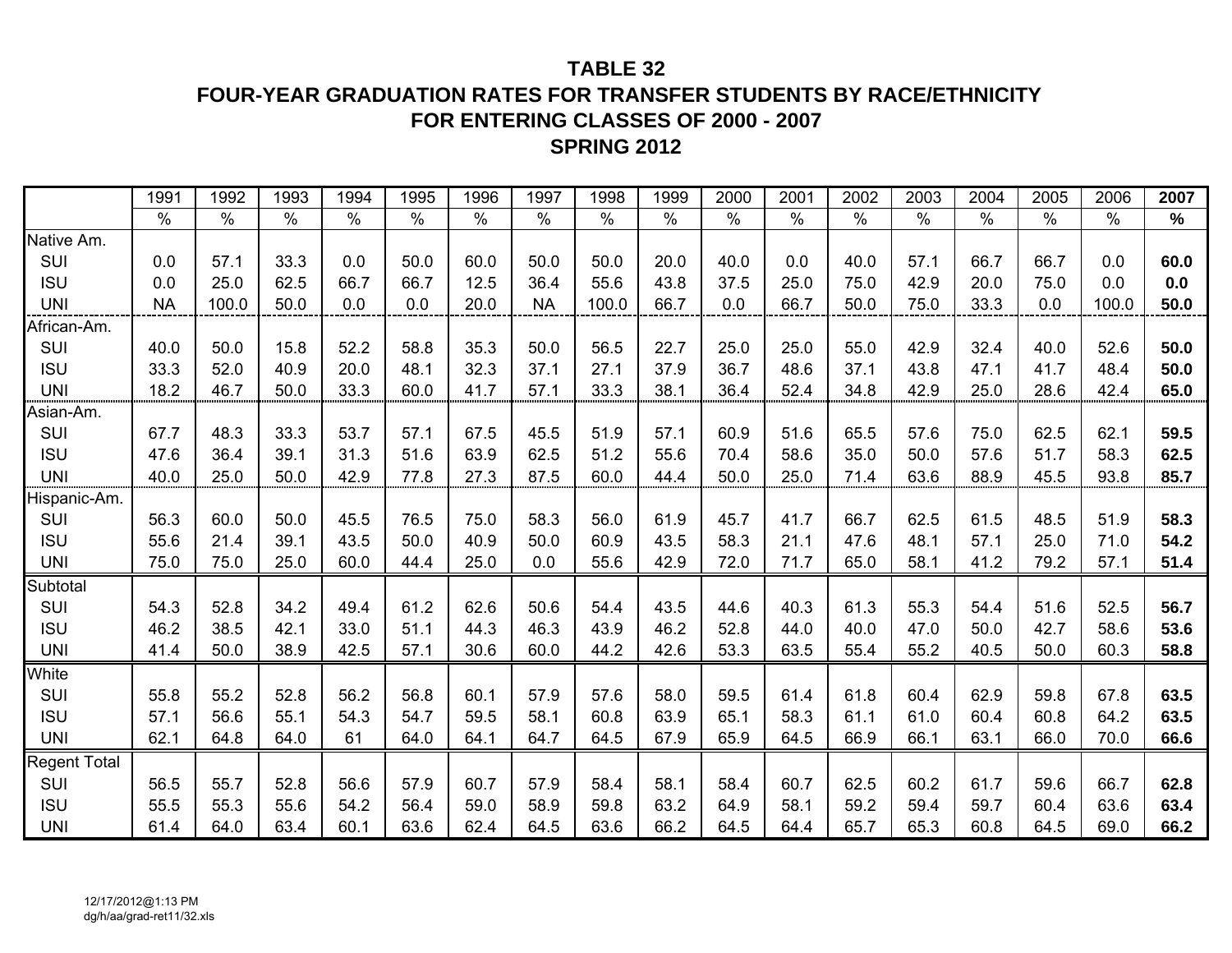#### **TABLE 33GRADUATION/PERSISTENCE/TRANSFER RATES FOR ENTERING CLASSES OF 1988 TO 2010SPRING 2012**

#### **UNIVERSITY OF IOWA**

|      |        |          | Non-Persisters |       |        |        | Graduated from SUI |        |       | Cont'd   |                                               | Transferred | Total     |
|------|--------|----------|----------------|-------|--------|--------|--------------------|--------|-------|----------|-----------------------------------------------|-------------|-----------|
| Year | Number | 1st Year | 2nd Year       | Total | 3-Year | 4-Year | 5-Year             | 6-Year | Total | 7th Year | Elsewhere <sup>1</sup> Graduated <sup>1</sup> |             | Graduated |
| 1988 | 3,610  | 16.7%    | 8.0%           | 35.1% | 0.4%   | 30.1%  | 25.4%              | 5.3%   | 61.2% | 3.7%     | 1.6%                                          | 0.3%        | 61.5%     |
| 1989 | 3,348  | 17.6%    | 7.8%           | 36.0% | 0.6%   | 30.0%  | 25.2%              | 5.0%   | 60.9% | 3.1%     | 3.0%                                          | 0.6%        | 61.5%     |
| 1990 | 2,700  | 16.1%    | 7.6%           | 34.4% | 0.7%   | 32.1%  | 25.0%              | 4.7%   | 62.6% | 3.0%     | 5.4%                                          | 1.9%        | 64.5%     |
| 1991 | 2,738  | 15.6%    | 7.0%           | 34.2% | 0.5%   | 31.8%  | 25.9%              | 4.9%   | 63.1% | 2.7%     | 10.6%                                         | 4.3%        | 67.4%     |
| 1992 | 3,111  | 14.9%    | 9.1%           | 34.1% | 0.6%   | 31.8%  | 26.6%              | 4.8%   | 63.7% | 2.2%     | 18.7%                                         | 8.8%        | 72.5%     |
| 1993 | 3,131  | 16.4%    | 8.0%           | 34.7% | 0.5%   | 34.1%  | 23.4%              | 4.8%   | 62.8% | 2.5%     | 20.3%                                         | 9.3%        | 72.1%     |
| 1994 | 3,229  | 16.6%    | 7.2%           | 33.3% | 0.8%   | 33.5%  | 25.4%              | 4.4%   | 64.0% | 2.7%     | 21.2%                                         | 9.4%        | 73.4%     |
| 1995 | 3,462  | 18.0%    | 6.1%           | 32.4% | 0.8%   | 34.5%  | 25.8%              | 3.8%   | 64.9% | 2.7%     | 20.9%                                         | 9.4%        | 74.3%     |
| 1996 | 3,417  | 17.1%    | 7.4%           | 33.3% | 0.6%   | 37.3%  | 23.4%              | 3.2%   | 64.4% | 2.3%     | 23.9%                                         | 10.3%       | 74.7%     |
| 1997 | 3,573  | 16.3%    | 7.3%           | 33.4% | 0.8%   | 36.8%  | 23.5%              | 3.4%   | 64.6% | 2.0%     | 22.7%                                         | 7.3%        | 71.9%     |
| 1998 | 3,896  | 16.5%    | 7.5%           | 31.4% | 0.6%   | 35.2%  | 25.1%              | 5.3%   | 66.2% | 2.4%     | 22.4%                                         | 6.8%        | 73.0%     |
| 1999 | 3,747  | 16.1%    | 8.7%           | 32.1% | 0.8%   | 37.1%  | 24.2%              | 3.9%   | 66.1% | 1.8%     | 23.0%                                         | 7.6%        | 73.7%     |
| 2000 | 3,647  | 17.5%    | 8.0%           | 32.7% | 0.5%   | 39.0%  | 22.9%              | 3.1%   | 65.5% | 1.8%     | 25.6%                                         | 6.9%        | 72.4%     |
| 2001 | 3,930  | 17.7%    | 9.1%           | 32.2% | 0.5%   | 39.1%  | 22.4%              | 3.9%   | 65.9% | .9%      | 25.5%                                         | 10.7%       | 76.6%     |
| 2002 | 4,097  | 17.7%    | 8.5%           | 31.9% | 0.9%   | 39.6%  | 22.3%              | 3.3%   | 66.0% | 2.1%     | 24.8%                                         | 9.7%        | 75.7%     |
| 2003 | 4,040  | 16.8%    | 7.0%           | 29.3% | 0.9%   | 41.4%  | 22.8%              | 4.0%   | 69.1% | 1.6%     | 22.8%                                         | 9.9%        | 79.0%     |
| 2004 | 3,982  | 15.7%    | 7.8%           | 24.9% | 1.0%   | 43.2%  | 22.3%              | 3.1%   | 69.6% | 5.5%     | 21.8%                                         | 8.3%        | 77.9%     |
| 2005 | 3,818  | 15.9%    | 7.6%           | 24.4% | 1.1%   | 45.9%  | 21.1%              | 2.8%   | 70.8% | 1.3%     | 22.4%                                         | 6.9%        | 77.7%     |
| 2006 | 4,256  | 17.3%    | 7.8%           | 24.0% | 1.1%   | 45.4%  | 20.8%              |        | 67.2% |          | 23.6%                                         | 4.0%        | 71.2%     |
| 2007 | 4,253  | 16.9%    | 7.7%           | 26.1% | 1.2%   | 45.8%  |                    |        | 47.0% |          | 23.7%                                         | 0.1%        | 47.1%     |
| 2008 | 4,175  | 17.0%    | 6.4%           | 23.4% | 1.2%   |        |                    |        | 1.2%  |          | 21.6%                                         | 0.0%        | 1.2%      |
| 2009 | 4,004  | 13.4%    |                | 13.4% |        |        |                    |        | 0.0%  |          | 0.0%                                          | 0.0%        | 0.0%      |
| 2010 | 4,457  | 14.4%    |                | 14.4% |        |        |                    |        | 0.0%  |          | 0.0%                                          | 0.0%        | 0.0%      |

1Transferred to any postsecondary institution.

²Graduated from another post-secondary institution at the end of the 6th year with a bachelor's degree.

dg/h/aa/grad-ret/11/32.xls 12/17/2012@1:13 PM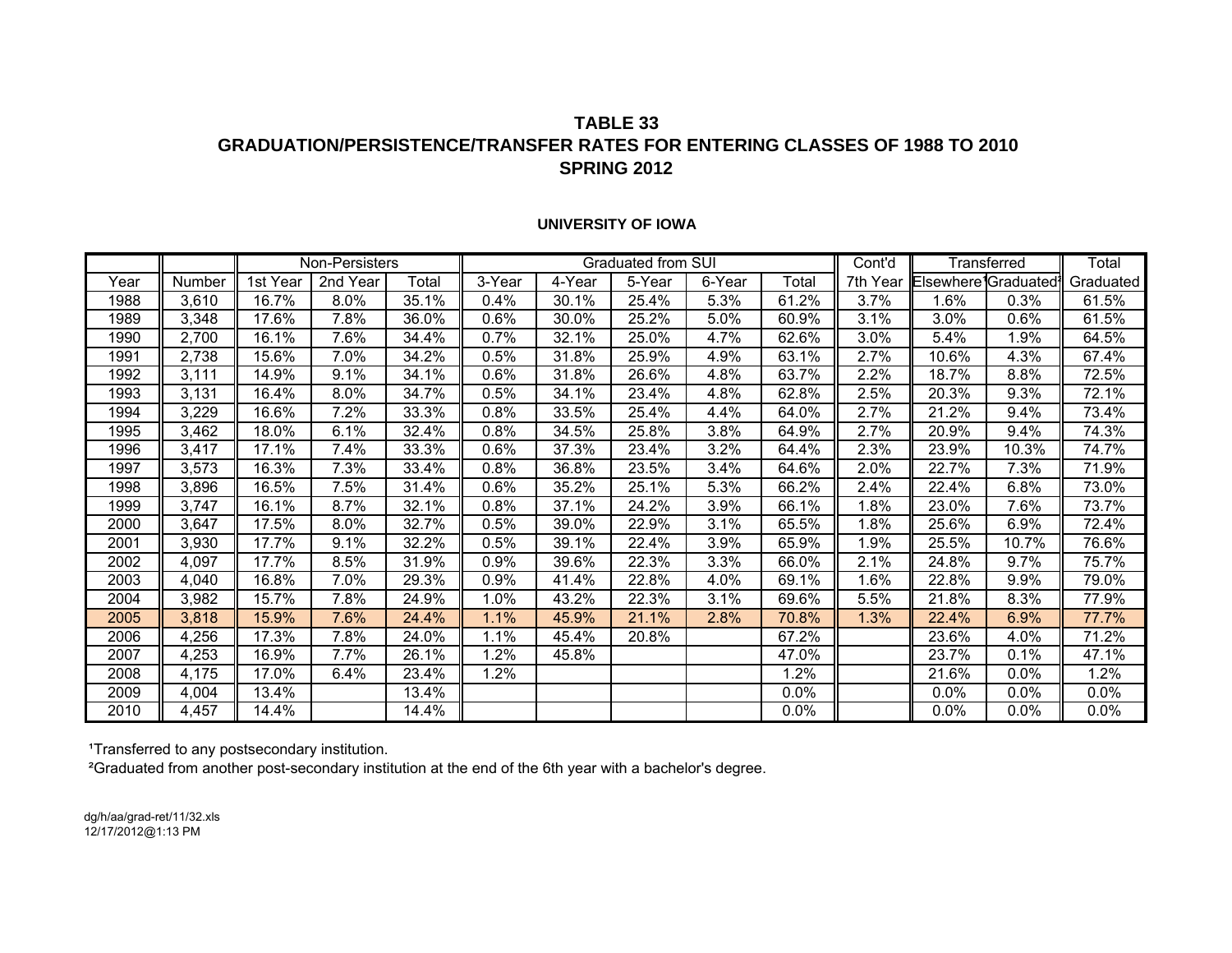#### **TABLE 33 GRADUATION/PERSISTENCE/TRANSFER RATES FOR ENTERING CLASSES OF 1988 TO 2010SPRING 2012**

|      |        |          | Non-Persisters |       |         |        | Graduated from ISU |        |       | Cont'd   |                            | Transferred | Total     |
|------|--------|----------|----------------|-------|---------|--------|--------------------|--------|-------|----------|----------------------------|-------------|-----------|
| Year | Number | 1st Year | 2nd Year       | Total | 3-Year  | 4-Year | 5-Year             | 6-Year | Total | 7th Year | <b>Elsewhere</b> Graduated |             | Graduated |
| 1988 | 3,744  | 15.8%    | 9.9%           | 32.9% | 0.6%    | 20.9%  | 34.3%              | 7.7%   | 63.6% | 3.6%     |                            |             | 63.6%     |
| 1989 | 3,751  | 16.8%    | 10.0%          | 34.5% | 0.7%    | 19.6%  | 33.2%              | 8.1%   | 61.6% | 3.8%     |                            |             | 61.6%     |
| 1990 | 3,310  | 18.4%    | 9.9%           | 35.9% | 0.9%    | 18.1%  | 32.0%              | 9.0%   | 60.0% | 4.2%     |                            |             | 60.0%     |
| 1991 | 3,228  | 18.6%    | 9.9%           | 36.1% | 0.9%    | 19.7%  | 31.3%              | 8.2%   | 60.1% | 3.8%     |                            |             | 60.1%     |
| 1992 | 3,333  | 18.2%    | 9.7%           | 34.3% | 1.0%    | 20.7%  | 32.0%              | 7.4%   | 61.1% | 4.6%     |                            |             | 61.1%     |
| 1993 | 3,416  | 18.9%    | 10.3%          | 36.2% | 1.0%    | 21.3%  | 30.6%              | 7.5%   | 60.4% | 3.4%     |                            |             | 60.4%     |
| 1994 | 3,325  | 18.5%    | 9.7%           | 35.1% | 0.7%    | 23.3%  | 31.3%              | 7.0%   | 62.4% | 2.5%     |                            |             | 62.4%     |
| 1995 | 3,274  | 18.5%    | 8.2%           | 33.9% | 0.5%    | 24.6%  | 31.6%              | 7.0%   | 63.7% | 2.4%     |                            |             | 63.7%     |
| 1996 | 3,599  | 17.2%    | 8.4%           | 31.7% | $0.9\%$ | 27.5%  | 30.6%              | 6.3%   | 65.3% | 3.0%     |                            |             | 65.3%     |
| 1997 | 4,007  | 16.4%    | 8.6%           | 31.5% | $1.0\%$ | 26.0%  | 32.3%              | 6.5%   | 65.7% | 2.8%     | 22.7%                      | 7.9%        | 73.6%     |
| 1998 | 3,800  | 15.6%    | 7.9%           | 30.9% | $0.7\%$ | 28.5%  | 31.0%              | 6.3%   | 66.5% | 2.6%     | 23.2%                      | 7.8%        | 74.3%     |
| 1999 | 4,020  | 14.9%    | 8.3%           | 29.6% | $0.6\%$ | 30.7%  | 31.3%              | 5.3%   | 68.0% | 2.4%     | 22.5%                      | 6.9%        | 74.9%     |
| 2000 | 4,289  | 16.3%    | 9.0%           | 31.6% | $0.8\%$ | 30.4%  | 29.0%              | 5.5%   | 65.8% | 2.6%     | 24.6%                      | 8.9%        | 74.7%     |
| 2001 | 4,598  | 16.6%    | 9.5%           | 31.9% | $0.8\%$ | 31.0%  | 29.1%              | 4.7%   | 65.6% | 2.4%     | 25.8%                      | 7.4%        | 73.0%     |
| 2002 | 4,167  | 15.8%    | 8.5%           | 30.4% | 1.1%    | 32.5%  | 28.9%              | 5.2%   | 67.7% | 1.8%     | 22.8%                      | 7.4%        | 75.1%     |
| 2003 | 3,863  | 15.3%    | 6.9%           | 28.3% | 1.3%    | 34.0%  | 29.7%              | 4.3%   | 69.3% | 2.3%     | 21.0%                      | 7.3%        | 76.6%     |
| 2004 | 3,674  | 14.2%    | 7.8%           | 27.6% | 1.0%    | 35.7%  | 29.2%              | 4.4%   | 70.2% | 2.2%     | 16.1%                      | 8.9%        | 79.1%     |
| 2005 | 3,745  | 16.6%    | 7.4%           | 30.4% | 1.1%    | 32.2%  | 29.5%              | 4.5%   | 67.4% | 2.3%     | 19.7%                      | 8.5%        | 75.9%     |
| 2006 | 3,952  | 15.1%    | 7.7%           | 27.4% | 1.2%    | 37.4%  | 27.0%              |        | 65.6% |          | 22.2%                      | 5.3%        | 70.9%     |
| 2007 | 4,316  | 16.5%    | 8.2%           | 27.4% | 1.5%    | 36.1%  |                    |        | 37.6% |          | 25.4%                      | 1.8%        | 39.4%     |
| 2008 | 4,528  | 16.0%    | 7.7%           | 23.7% | 1.6%    |        |                    |        | 1.6%  |          | 23.2%                      | 0.4%        | 2.0%      |
| 2009 | 4,320  | 14.0%    | 7.7%           | 21.8% |         |        |                    |        |       |          |                            |             |           |
| 2010 | 4,532  | 12.2%    |                | 12.2% |         |        |                    |        |       |          |                            |             |           |

#### **IOWA STATE UNIVERSITY**

<sup>1</sup>Transferred to any postsecondary institution.

²Graduated from another post-secondary institution at the end of the 6th year with a bachelor's degree.

dg/h/aa/grad-ret/11/32.xls 12/17/2012@1:13 PM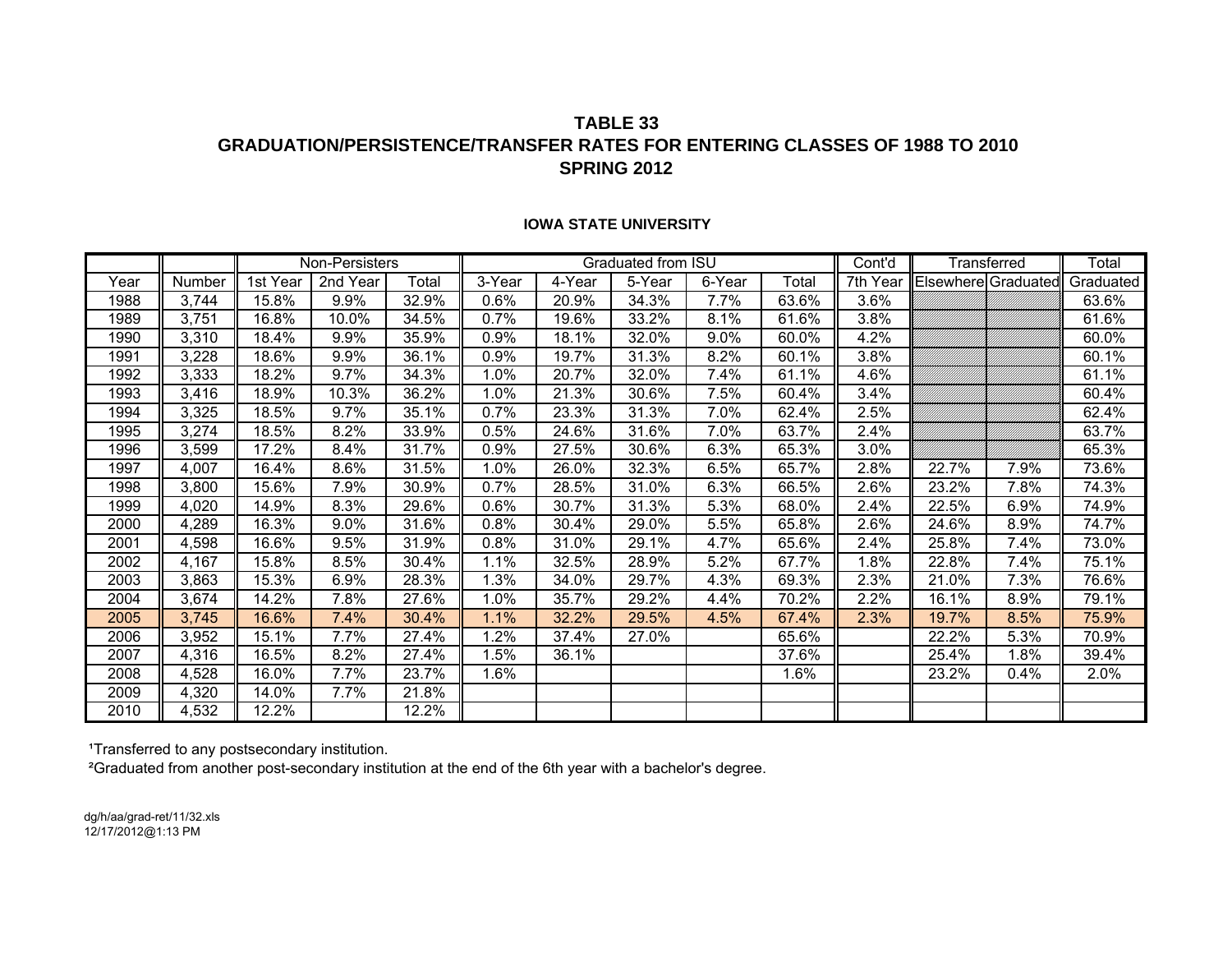#### **TABLE 33GRADUATION/PERSISTENCE/TRANSFER RATES FOR ENTERING CLASSES OF 1988 TO 2010SPRING 2012**

|      |        |          | Non-Persisters |       |        |        | Graduated from UNI |        |       | Cont'd   |                     | Transferred | Total     |
|------|--------|----------|----------------|-------|--------|--------|--------------------|--------|-------|----------|---------------------|-------------|-----------|
| Year | Number | 1st Year | 2nd Year       | Total | 3-Year | 4-Year | 5-Year             | 6-Year | Total | 7th Year | Elsewhere Graduated |             | Graduated |
| 1988 | ,898   | 20.2%    | 7.5%           | 36.2% | 0.6%   | 27.2%  | 27.1%              | 5.5%   | 60.4% | 3.4%     |                     |             | 60.4%     |
| 1989 | ,967   | 18.1%    | 8.1%           | 35.5% | 0.2%   | 24.7%  | 31.3%              | 5.7%   | 61.9% | 2.6%     |                     |             | 61.9%     |
| 1990 | 2,075  | 17.5%    | 8.6%           | 38.0% | 0.3%   | 24.0%  | 30.0%              | 5.1%   | 59.4% | 2.6%     |                     |             | 59.4%     |
| 1991 | ,951   | 18.3%    | 9.7%           | 37.2% | 0.2%   | 23.9%  | 30.3%              | 6.0%   | 60.4% | 2.4%     |                     |             | 60.4%     |
| 1992 | ,659   | 18.6%    | 9.5%           | 36.1% | 0.4%   | 25.8%  | 31.3%              | 4.7%   | 62.2% | 1.7%     |                     |             | 62.2%     |
| 1993 | 1,807  | 19.8%    | 7.0%           | 35.2% | 0.2%   | 26.8%  | 30.4%              | 5.4%   | 62.9% | 1.9%     |                     |             | 62.9%     |
| 1994 | ,856   | 19.3%    | 8.6%           | 35.8% | 0.3%   | 28.7%  | 28.4%              | 4.7%   | 62.2% | 2.0%     |                     |             | 62.2%     |
| 1995 | 2,007  | 18.2%    | 8.3%           | 33.9% | 0.4%   | 29.7%  | 28.7%              | 5.4%   | 64.2% | 1.8%     |                     |             | 64.2%     |
| 1996 | 2,012  | 18.0%    | 7.4%           | 32.2% | 0.4%   | 33.1%  | 28.2%              | 4.8%   | 66.5% | 1.3%     |                     |             | 66.5%     |
| 1997 | 1,919  | 17.6%    | 8.6%           | 32.5% | 0.5%   | 28.2%  | 32.1%              | 4.4%   | 65.2% | 2.2%     | 24.1%               | 11.5%       | 76.7%     |
| 1998 | 982,۱  | 19.0%    | 7.2%           | 33.7% | 0.7%   | 28.8%  | 30.8%              | 3.9%   | 64.3% | 2.0%     | 24.8%               | 11.4%       | 75.7%     |
| 1999 | 2,124  | 18.6%    | 8.5%           | 33.0% | 1.1%   | 32.4%  | 27.3%              | 4.1%   | 65.0% | 2.0%     | 24.1%               | 7.6%        | 72.6%     |
| 2000 | 2,217  | 16.0%    | $8.0\%$        | 30.7% | 0.6%   | 33.5%  | 28.2%              | 4.9%   | 67.3% | 2.0%     | 14.1%               | 13.3%       | 80.6%     |
| 2001 | 2,064  | 18.6%    | 8.0%           | 32.7% | 0.8%   | 31.7%  | 27.9%              | 4.9%   | 65.3% | 2.0%     | 14.3%               | 13.9%       | 79.2%     |
| 2002 | ,822   | 19.4%    | 7.6%           | 35.4% | 1.4%   | 32.2%  | 25.5%              | 4.0%   | 63.1% | 1.5%     | 16.9%               | 16.0%       | 79.1%     |
| 2003 | 1,740  | 18.6%    | 6.9%           | 31.1% | 0.8%   | 34.8%  | 27.3%              | 4.0%   | 66.9% | 2.0%     | 13.9%               | 12.9%       | 79.8%     |
| 2004 | ,652   | 19.1%    | 7.2%           | 30.9% | 1.3%   | 34.2%  | 26.7%              | 5.4%   | 67.6% | 1.5%     | 14.8%               | 14.0%       | 81.6%     |
| 2005 | 1,693  | 17.9%    | 7.5%           | 31.7% | 1.2%   | 35.3%  | 25.7%              | 4.5%   | 66.7% | 1.9%     | 12.8%               | 11.6%       | 78.3%     |
| 2006 | ,684   | 17.7%    | 8.2%           | 30.6% | 2.1%   | 36.4%  | 24.6%              |        | 63.1% |          | 7.8%                | 6.8%        | 69.9%     |
| 2007 | 1,922  | 16.3%    | 7.8%           | 27.9% | 1.6%   | 37.7%  |                    |        | 39.3% |          | 12.6%               | 2.9%        | 42.2%     |
| 2008 | ,976   | 17.7%    | 8.0%           | 25.7% | 2.1%   |        |                    |        | 2.1%  |          | 3.2%                | 0.7%        | 2.8%      |
| 2009 | 1,917  | 17.5%    | 6.5%           | 24.0% |        |        |                    |        |       |          | 1.2%                | 0.1%        | 0.1%      |
| 2010 | 1,934  | 18.0%    |                | 18.0% |        |        |                    |        |       |          |                     |             |           |

#### **UNIVERSITY OF NORTHERN IOWA**

<sup>1</sup>Transferred to any postsecondary institution.

²Graduated from another post-secondary institution at the end of the 6th year with a bachelor's degree.

dg/h/aa/grad-ret/11/32.xls 12/17/2012@1:13 PM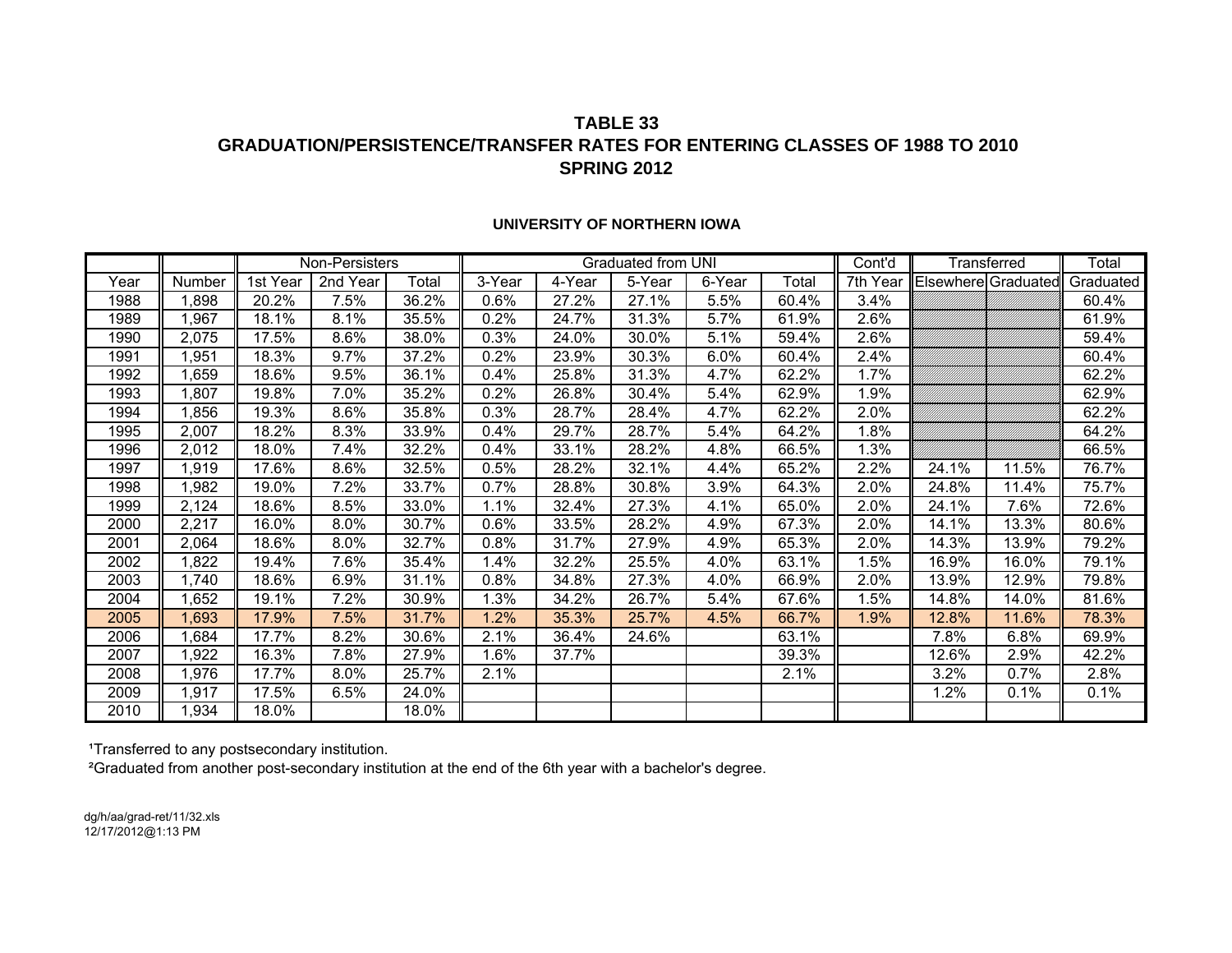#### **TABLE 34 YEAR-TO-YEAR COMPARISONS OF RACIAL/ETHNIC DATAENTERING CLASSES OF 1989 - 2008 SPRING 2012**

#### UNIVERSITY OF IOWA

|                 |       |       |          |             |       |             |          |       | Percentage of Entering Class that Left Within the First Year  |          |             |       |             |       |       |          |       |       |       |       |
|-----------------|-------|-------|----------|-------------|-------|-------------|----------|-------|---------------------------------------------------------------|----------|-------------|-------|-------------|-------|-------|----------|-------|-------|-------|-------|
|                 | 1989  | 1990  | 1991     | 1992        | 1993  | 1994        | 1995     | 1996  | 1997                                                          | 1998     | 1999        | 2000  | 2001        | 2002  | 2003  | 2004     | 2005  | 2006  | 2007  | 2008  |
| Am. Indian      | 16.7% | 20.0% | 16.7%    | 10.0%       | 7.7%  | 41.2%       | 10.0%    | 8.3%  | 17.7%                                                         | 17.6%    | 17.7%       | 33.3% | 40.0%       | 18.2% | 21.4% | 13.0%    | 30.8% | 33.3% | 11.1% | 14.3% |
| African Am      | 22.0% | 27.4% | 25.0%    | 19.8%       | 21.4% | 15.1%       | 26.0%    | 17.7% | 22.5%                                                         | $19.2\%$ | 19.8%       | 26.3% | 19.8%       | 31.6% | 30.2% | 16.3%    | 19.3% | 18.5% | 17.8% | 28.4% |
| Asian Am.       | 11.2% | 9.0%  | 18.1%    | 11.6%       | 13.3% | 18.9%       | 18.5%    | 22.9% | 15.0%                                                         | 12.5%    | 17.9%       | 15.0% | 19.2%       | 17.5% | 14.1% | $13.2\%$ | 23.3% | 16.1% | 13.3% | 16.8% |
| <b>Hispanic</b> | 17.0% | 22.0% | 35.0%    | 24.6%       | 30.0% | 16.4%       | 25.0%    | 24.7% | 8.0%                                                          | 21.2%    | 20.9%       | 20.5% | 15.5%       | 18.2% | 21.3% | 24.7%    | 13.5% | 20.9% | 16.5% | 16.6% |
| White           | 17.7% | 15.8% | 14.9%    | 14.6%       | 16.2% | 16.4%       | 17.6%    | 16.7% | 16.4%                                                         | 16.4%    | 15.8%       | 17.0% | 17.3%       | 17.2% | 16.5% | 15.7%    | 15.7% | 17.2% | 17.1% | 17.0% |
| Total           | 17.6% | 16.1% | 15.6%    | 14.9%       | 16.4% | 16.6%       | 18.0%    | 17.1% | 16.3%                                                         | 16.5%    | 16.1%       | 17.4% | 17.5%       | 19.1% | 16.8% | 15.7%    | 15.9% | 17.3% | 16.9% | 17.0% |
|                 |       |       |          |             |       |             |          |       |                                                               |          |             |       |             |       |       |          |       |       |       |       |
|                 |       |       |          |             |       |             |          |       | Percentage of Entering Class that Graduated Within Four Years |          |             |       |             |       |       |          |       |       |       |       |
|                 | 1989  | 1990  | 1991     | 1992        | 1993  | 1994        | 1995     | 1996  | 1997                                                          | 1998     | 1999        | 2000  | 2001        | 2002  | 2003  | 2004     | 2005  | 2006  | 2007  | 2008  |
| Am. Indian      | 16.7% | 20.0% | 33.3%    | 40.0%       | 38.5% | $0.0\%$     | $10.0\%$ | 41.7% | 35.3%                                                         | 29.4%    | 5.9%        | 22.2% | 50.0%       | 36.4% | 21.4% | 43.5%    | 23.1% | 12.5% | 38.9% |       |
| African Am      | 16.5% | 8.9%  | 12.5%    | 14.3%       | 15.7% | 22.1%       | 16.0%    | 27.4% | 9.8%                                                          | 14.1%    | 18.7%       | 13.1% | 19.8%       | 23.7% | 18.6% | 30.2%    | 27.7% | 25.9% | 29.9% |       |
| Asian Am.       | 21.4% | 24.7% | 25.7%    | 25.9%       | 25.7% | 27.9%       | 21.9%    | 22.1% | 34.6%                                                         | 27.7%    | 29.1%       | 36.5% | 32.7%       | 31.4% | 39.6% | 34.4%    | 36.1% | 45.8% | 37.6% |       |
| <b>Hispanic</b> | 23.4% | 22.0% | 27.5%    | 29.8%       | 30.0% | 24.7%       | 22.2%    | 19.5% | 40.0%                                                         | 31.8%    | 24.4%       | 33.7% | 31.8%       | 25.3% | 36.2% | 38.8%    | 32.7% | 31.8% | 41.7% |       |
| White           | 31.5% | 34.5% | 33.0%    | 33.2%       | 35.4% | 35.3%       | 36.9%    | 39.1% | 38.4%                                                         | 36.8%    | 39.2%       | 40.8% | 40.7%       | 41.6% | 43.2% | 45.2%    | 47.6% | 47.7% | 48.4% |       |
| Total           | 30.7% | 32.9% | 32.3%    | 32.3%       | 34.6% | 34.3%       | 35.3%    | 37.8% | 37.6%                                                         | 35.8%    | 37.7%       | 39.5% | 39.6%       | 40.5% | 42.3% | 44.2%    | 46.5% | 46.5% | 47.0% |       |
|                 |       |       |          |             |       |             |          |       |                                                               |          |             |       |             |       |       |          |       |       |       |       |
|                 |       |       |          |             |       |             |          |       | Percentage of Entering Class that Graduated Within Five Years |          |             |       |             |       |       |          |       |       |       |       |
|                 | 1989  | 1990  | 1991     | 1992        | 1993  | 1994        | 1995     | 1996  | 1997                                                          | 1998     | 1999        | 2000  | 2001        | 2002  | 2003  | 2004     | 2005  | 2006  | 2007  | 2008  |
| Am. Indian      | 50.0% | 40.0% | 83.3%    | 70.0%       | 46.2% | 5.9%        | 50.0%    | 58.3% | 58.8%                                                         | 52.9%    | $29.4\%$    | 27.8% | 50.0%       | 63.6% | 50.0% | $60.9\%$ | 46.2% | 45.8% |       |       |
| African Am      | 31.2% | 30.9% | $30.6\%$ | 37.4%       | 40.0% | 46.5%       | 39.0%    | 53.2% | 33.8%                                                         | 36.4%    | 42.9%       | 42.4% | 40.6%       | 39.5% | 47.7% | 51.2%    | 51.8% | 44.4% |       |       |
| Asian Am.       | 36.0% | 50.6% | 51.4%    | 54.5%       | 55.8% | 54.1%       | 53.0%    | 49.3% | 55.1%                                                         | 59.8%    | 49.6%       | 57.9% | 56.2%       | 64.1% | 66.4% | 60.9%    | 54.1% | 68.5% |       |       |
| <b>Hispanic</b> | 44.7% | 46.0% | 50.0%    | 50.9%       | 43.3% | 49.3%       | 48.6%    | 44.2% | 61.3%                                                         | 50.6%    | 50.0%       | 55.4% | 55.5%       | 44.4% | 53.2% | 60.0%    | 56.7% | 56.4% |       |       |
| White           | 57.4% | 59.5% | 59.2%    | 60.1%       | 58.8% | 60.8%       | 62.6%    | 62.4% | 61.9%                                                         | 62.0%    | 63.2%       | 63.7% | 63.1%       | 63.7% | 66.0% | 67.4%    | 69.2% | 68.2% |       |       |
| Total           | 55.9% | 57.8% | 58.2%    | 58.9%       | 58.0% | 59.7%       | 61.1%    | 61.3% | 61.2%                                                         | 60.9%    | 61.8%       | 62.4% | 62.0%       | 62.8% | 64.5% | 66.5%    | 68.0% | 67.2% |       |       |
|                 |       |       |          |             |       |             |          |       |                                                               |          |             |       |             |       |       |          |       |       |       |       |
|                 |       |       |          |             |       |             |          |       | Percentage of Entering Class that Graduated Within Six Years  |          |             |       |             |       |       |          |       |       |       |       |
|                 | 1989  | 1990  | 1991     | 1992        | 1993  | 1994        | 1995     | 1996  | 1997                                                          | 1998     | 1999        | 2000  | 2001        | 2002  | 2003  | 2004     | 2005  | 2006  | 2007  | 2008  |
| Am. Indian      | 50.0% | 40.0% | 83.3%    | 70.0%       | 76.9% | 11.8%       | 60.0%    | 58.3% | 58.8%                                                         | 70.6%    | 41.2%       | 33.3% | 50.0%       | 63.6% | 57.1% | 60.9%    | 46.2% |       |       |       |
| African Am      | 42.2% | 39.8% | 34.7%    | 40.7%       | 48.6% | 53.5%       | 40.0%    | 59.7% | 38.0%                                                         | 43.3%    | 50.5%       | 45.5% | 43.8%       | 43.4% | 50.0% | 57.0%    | 56.6% |       |       |       |
| Asian Am.       | 44.9% | 58.4% | 56.2%    | 62.5%       | 67.3% | 59.8%       | 59.6%    | 54.3% | 65.4%                                                         | 67.0%    | 54.3%       | 61.9% | 63.4%       | 66.7% | 72.5% | 65.6%    | 58.6% |       |       |       |
| Hispanic        | 53.2% | 54.0% | 52.5%    | 54.4%       | 46.7% | 53.4%       | 51.4%    | 46.8% | 65.3%                                                         | 58.5%    | 53.5%       | 60.2% | 60.0%       | 54.5% | 58.5% | 62.4%    | 59.6% |       |       |       |
| White           | 62.1% | 64.0% | 64.2%    | 64.8%       | 63.2% | 65.1%       | 66.4%    | 65.4% | 65.1%                                                         | 67.1%    | 67.4%       | 66.7% | 66.9%       | 66.8% | 69.9% | 70.3%    | 71.8% |       |       |       |
| Total           | 60.9% | 62.6% |          | 63.1% 63.7% | 62.8% | 64.0% 64.9% |          | 64.4% | 64.6%                                                         |          | 66.2% 66.1% |       | 65.5% 65.9% | 60.0% | 69.1% | 69.6%l   | 70.8% |       |       |       |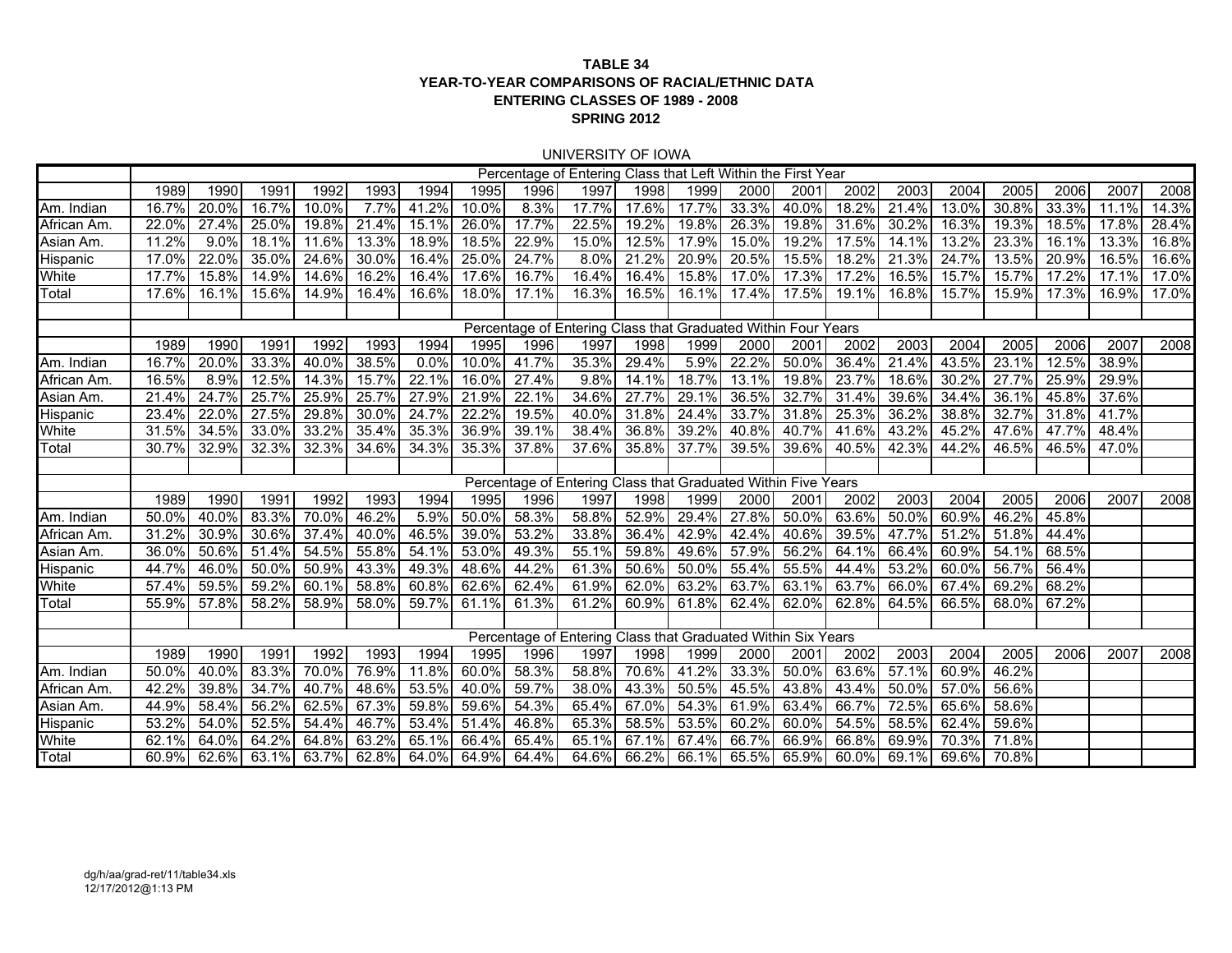#### **TABLE 34 YEAR-TO-YEAR COMPARISONS OF RACIAL/ETHNIC DATAENTERING CLASSES OF 1989 - 2008 SPRING 2012** IOWA STATE UNIVERSITY

| Percentage of Entering Class that Left Within the First Year<br>2003<br>1989<br>1990<br>1991<br>1992<br>1993<br>1994<br>1996<br>1997<br>1998<br>2002<br>2004<br>2006<br>2007<br>1995<br>1999<br>2000<br>2001<br>2005<br>2008<br>35.7%<br>40.0%<br>42.9%<br>40.0%<br>42.9%<br>28.6%<br>12.5%<br>45.5%<br>20.0%<br>25.0%<br>60.0%<br>16.7%<br>16.7%<br>54.5%<br>25.0%<br>0.0%<br>8.3%<br>35.7%<br>34.8%<br>0.0%<br>17.3%<br>19.3%<br>$15.1\%$<br>24.3%<br>24.8%<br>35.9%<br>18.3%<br>14.8%<br>30.9%<br>30.9%<br>28.9%<br>21.0%<br>31.6%<br>20.5%<br>14.4%<br>21.6%<br>14.7%<br>21.0%<br>26.8%<br>30.0%<br>14.5%<br>17.2%<br>21.3%<br>12.0%<br>9.4%<br>17.1%<br>10.1%<br>12.3%<br>10.5%<br>17.1%<br>20.5%<br>15.1%<br>8.5%<br>13.1%<br>$10.\overline{4\%}$<br>12.9%<br>13.9%<br>28.4%<br>19.2%<br>8.0%<br>32.7%<br>25.0%<br>$21.8\%$<br>31.1%<br>$18.9\%$<br>14.7%<br>17.5%<br>21.1%<br>13.1%<br>16.7%<br>13.6%<br>21.1%<br>20.0%<br>17.9%<br>23.1%<br>25.0%<br>19.6%<br>11.8%<br>16.7%<br>12.6%<br>Hispanic<br>17.9%<br>17.3%<br>17.8%<br>18.2%<br>18.6%<br>16.7%<br>16.1%<br>14.8%<br>16.4%<br>16.3%<br>15.5%<br>15.2%<br>14.2%<br>16.3%<br>14.8%<br>16.4%<br>15.7%<br>18.1%<br>15.4%<br>15.6%<br>Total<br>18.5%<br>16.5%<br>18.4%<br>18.6%<br>18.2%<br>18.9%<br>18.5%<br>17.2%<br>16.4%<br>15.6%<br>14.9%<br>16.3%<br>16.6%<br>15.8%<br>15.4%<br>14.2%<br>16.6%<br>15.1%<br>16.0%<br>16.8%<br>Percentage of Entering Class that Graduated Within Four Years<br>1994<br>2003<br>1989<br>1990<br>1991<br>1992<br>1993<br>1995<br>1996<br>1997<br>1998<br>1999<br>2000<br>2001<br>2002<br>2004<br>2005<br>2006<br>2007<br>2008<br>42.9%<br>0.0%<br>0.0%<br>14.3%<br>25.0%<br>21.4%<br>27.3%<br>0.0%<br>$18.8\%$<br>20.0%<br>25.0%<br>25.0%<br>0.0%<br>31.3%<br>57.1%<br>50.0%<br>42.9%<br>0.0%<br>14.3%<br>5.7%<br>7.2%<br>9.7%<br>13.7%<br>11.6%<br>6.6%<br>9.2%<br>8.6%<br>9.4%<br>15.8%<br>15.4%<br>16.6%<br>22.1%<br>26.1%<br>20.8%<br>21.9%<br>29.9%<br>26.8%<br>22.9%<br>17.3%<br>22.2%<br>15.3%<br>23.4%<br>18.3%<br>18.5%<br>20.9%<br>29.5%<br>33.3%<br>35.3%<br>38.0%<br>26.3%<br>37.5%<br>39.5%<br>8.6%<br>13.5%<br>12.8%<br>15.1%<br>28.3%<br>9.6%<br>14.3%<br>21.8%<br>8.9%<br>20.0%<br>11.3%<br>24.0%<br>27.2%<br>25.3%<br>29.8%<br>34.4%<br>20.2%<br>25.2%<br>24.2%<br>29.6%<br>Hispanic<br>18.2%<br>17.9%<br>3.8%<br>17.6%<br>White<br>20.7%<br>21.6%<br>22.8%<br>24.3%<br>25.5%<br>28.5%<br>27.5%<br>30.3%<br>32.2%<br>32.0%<br>33.0%<br>34.0%<br>36.1%<br>37.7%<br>33.9%<br>39.7%<br>38.5%<br>21.3%<br>19.6%<br>24.0%<br>29.2%<br>33.3%<br>Total<br>20.3%<br>19.0%<br>20.6%<br>21.7%<br>22.3%<br>25.1%<br>28.4%<br>27.0%<br>31.4%<br>31.2%<br>31.8%<br>33.6%<br>35.3%<br>36.7%<br>38.6%<br>37.6%<br>Percentage of Entering Class that Graduated Within Five Years<br>2003<br>1989<br>1991<br>1992<br>1993<br>1994<br>1996<br>1998<br>2000<br>2004<br>2005<br>2006<br>2007<br>1990<br>1995<br>1997<br>1999<br>2001<br>2002<br>2008<br>37.5%<br>35.7%<br>54.5%<br>50.0%<br>33.3%<br>50.0%<br>57.1%<br>0.0%<br>0.0%<br>20.0%<br>14.3%<br>71.4%<br>43.8%<br>30.0%<br>27.3%<br>50.0%<br>71.4%<br>58.3%<br>37.1%<br>31.7%<br>48.3%<br>32.1%<br>29.5%<br>20.9%<br>26.8%<br>34.7%<br>40.2%<br>43.3%<br>41.1%<br>49.3%<br>$46.5\%$<br>45.7%<br>49.5%<br>50.4%<br>African Am<br>24.3%<br>28.8%<br>61.3%<br>53.1%<br>52.2%<br>56.2%<br>55.3%<br>65.5%<br>64.3%<br>59.1%<br>69.4%<br>$48.6\%$<br>40.5%<br>46.8%<br>43.8%<br>50.0%<br>61.6%<br>46.9%<br>51.2%<br>41.4%<br>38.2%<br>$26.7\%$<br>52.4%<br>66.7%<br>52.4%<br>53.4%<br>49.2%<br>Hispanic<br>28.6%<br>36.5%<br>28.8%<br>41.1%<br>38.3%<br>49.0%<br>47.2%<br>61.3%<br>47.6%<br>48.5%<br>49.1%<br>56.3%<br>White<br>52.7%<br>53.2%<br>55.5%<br>55.1%<br>57.8%<br>60.3%<br>60.3%<br>62.1%<br>63.5%<br>61.6%<br>62.8%<br>63.9%<br>65.9%<br>67.3%<br>64.0%<br>66.6%<br>55.7%<br>Total<br>53.7%<br>52.9%<br>55.4%<br>56.7%<br>59.0%<br>59.2%<br>60.2%<br>62.7%<br>60.2%<br>60.9%<br>$62.5\%$<br>65.8%<br>62.9%<br>65.5%<br>53.6%<br>51.0%<br>51.9%<br>65.1%<br>Percentage of Entering Class that Graduated Within Six Years<br>2003<br>1989<br>1990<br>1991<br>1992<br>1993<br>1994<br>1995<br>1996<br>1998<br>2004<br>2005<br>2006<br>2007<br>1997<br>1999<br>2000<br>2001<br>2002<br>2008<br>42.9%<br>41.7%<br>14.3%<br>71.4%<br>50.0%<br>54.5%<br>60.0%<br>43.8%<br>30.0%<br>50.0%<br>36.4%<br>56.3%<br>71.4%<br>57.1%<br>0.0%<br>40.0%<br>28.6%<br>Am. Indian<br>37.6%<br>27.3%<br>33.5%<br>34.0%<br>43.5%<br>40.0%<br>36.5%<br>51.0%<br>51.0%<br>47.3%<br>53.7%<br>53.5%<br>52.4%<br>52.3%<br>African Am.<br>37.0%<br>36.1%<br>43.6%<br>65.7%<br>53.4%<br>72.0%<br>64.1%<br>67.7%<br>56.8%<br>59.3%<br>63.7%<br>59.8%<br>70.5%<br>69.8%<br>59.7%<br>50.0%<br>50.0%<br>56.4%<br>61.0%<br>61.1%<br>64.1%<br>35.7%<br>55.4%<br>50.9%<br>35.6%<br>58.8%<br>54.7%<br>66.7%<br>55.3%<br>57.6%<br>61.9%<br>72.0%<br>57.1%<br>Hispanic<br>54.5%<br>40.4%<br>36.5%<br>45.0%<br>62.7%<br>63.1%<br>64.7%<br>66.5%<br>66.9%<br>68.0%<br>67.1%<br>71.5%<br>68.4%<br>White<br>63.6%<br>62.0%<br>61.7%<br>62.7%<br>68.9%<br>67.3%<br>69.2%<br>69.9%<br>65.2%<br>60.0%<br>60.4%<br>62.4%<br>63.7%<br>65.3%<br>66.5%<br>68.0%<br>65.8%<br>65.6% 67.7%<br>70.2%<br>Total<br>61.6%<br>60.1%<br>61.1%<br>69.3%<br>67.4% |             |  |  |  |  |  |  |  |  |  |  |
|----------------------------------------------------------------------------------------------------------------------------------------------------------------------------------------------------------------------------------------------------------------------------------------------------------------------------------------------------------------------------------------------------------------------------------------------------------------------------------------------------------------------------------------------------------------------------------------------------------------------------------------------------------------------------------------------------------------------------------------------------------------------------------------------------------------------------------------------------------------------------------------------------------------------------------------------------------------------------------------------------------------------------------------------------------------------------------------------------------------------------------------------------------------------------------------------------------------------------------------------------------------------------------------------------------------------------------------------------------------------------------------------------------------------------------------------------------------------------------------------------------------------------------------------------------------------------------------------------------------------------------------------------------------------------------------------------------------------------------------------------------------------------------------------------------------------------------------------------------------------------------------------------------------------------------------------------------------------------------------------------------------------------------------------------------------------------------------------------------------------------------------------------------------------------------------------------------------------------------------------------------------------------------------------------------------------------------------------------------------------------------------------------------------------------------------------------------------------------------------------------------------------------------------------------------------------------------------------------------------------------------------------------------------------------------------------------------------------------------------------------------------------------------------------------------------------------------------------------------------------------------------------------------------------------------------------------------------------------------------------------------------------------------------------------------------------------------------------------------------------------------------------------------------------------------------------------------------------------------------------------------------------------------------------------------------------------------------------------------------------------------------------------------------------------------------------------------------------------------------------------------------------------------------------------------------------------------------------------------------------------------------------------------------------------------------------------------------------------------------------------------------------------------------------------------------------------------------------------------------------------------------------------------------------------------------------------------------------------------------------------------------------------------------------------------------------------------------------------------------------------------------------------------------------------------------------------------------------------------------------------------------------------------------------------------------------------------------------------------------------------------------------------------------------------------------------------------------------------------------------------------------------------------------------------------------------------------------------------------------------------------------------------------------------------------------------------------------------------------------------------------------------------------------------------------------------------------------------------------------------------------------------------------------------------------------------------------------------------------------------------------------------------------------------------------------------------------------------------------------------------------------------------------------------------------------------------------------------------------------------------------------|-------------|--|--|--|--|--|--|--|--|--|--|
|                                                                                                                                                                                                                                                                                                                                                                                                                                                                                                                                                                                                                                                                                                                                                                                                                                                                                                                                                                                                                                                                                                                                                                                                                                                                                                                                                                                                                                                                                                                                                                                                                                                                                                                                                                                                                                                                                                                                                                                                                                                                                                                                                                                                                                                                                                                                                                                                                                                                                                                                                                                                                                                                                                                                                                                                                                                                                                                                                                                                                                                                                                                                                                                                                                                                                                                                                                                                                                                                                                                                                                                                                                                                                                                                                                                                                                                                                                                                                                                                                                                                                                                                                                                                                                                                                                                                                                                                                                                                                                                                                                                                                                                                                                                                                                                                                                                                                                                                                                                                                                                                                                                                                                                                                                                                |             |  |  |  |  |  |  |  |  |  |  |
|                                                                                                                                                                                                                                                                                                                                                                                                                                                                                                                                                                                                                                                                                                                                                                                                                                                                                                                                                                                                                                                                                                                                                                                                                                                                                                                                                                                                                                                                                                                                                                                                                                                                                                                                                                                                                                                                                                                                                                                                                                                                                                                                                                                                                                                                                                                                                                                                                                                                                                                                                                                                                                                                                                                                                                                                                                                                                                                                                                                                                                                                                                                                                                                                                                                                                                                                                                                                                                                                                                                                                                                                                                                                                                                                                                                                                                                                                                                                                                                                                                                                                                                                                                                                                                                                                                                                                                                                                                                                                                                                                                                                                                                                                                                                                                                                                                                                                                                                                                                                                                                                                                                                                                                                                                                                |             |  |  |  |  |  |  |  |  |  |  |
|                                                                                                                                                                                                                                                                                                                                                                                                                                                                                                                                                                                                                                                                                                                                                                                                                                                                                                                                                                                                                                                                                                                                                                                                                                                                                                                                                                                                                                                                                                                                                                                                                                                                                                                                                                                                                                                                                                                                                                                                                                                                                                                                                                                                                                                                                                                                                                                                                                                                                                                                                                                                                                                                                                                                                                                                                                                                                                                                                                                                                                                                                                                                                                                                                                                                                                                                                                                                                                                                                                                                                                                                                                                                                                                                                                                                                                                                                                                                                                                                                                                                                                                                                                                                                                                                                                                                                                                                                                                                                                                                                                                                                                                                                                                                                                                                                                                                                                                                                                                                                                                                                                                                                                                                                                                                | Am. Indian  |  |  |  |  |  |  |  |  |  |  |
|                                                                                                                                                                                                                                                                                                                                                                                                                                                                                                                                                                                                                                                                                                                                                                                                                                                                                                                                                                                                                                                                                                                                                                                                                                                                                                                                                                                                                                                                                                                                                                                                                                                                                                                                                                                                                                                                                                                                                                                                                                                                                                                                                                                                                                                                                                                                                                                                                                                                                                                                                                                                                                                                                                                                                                                                                                                                                                                                                                                                                                                                                                                                                                                                                                                                                                                                                                                                                                                                                                                                                                                                                                                                                                                                                                                                                                                                                                                                                                                                                                                                                                                                                                                                                                                                                                                                                                                                                                                                                                                                                                                                                                                                                                                                                                                                                                                                                                                                                                                                                                                                                                                                                                                                                                                                | African Am. |  |  |  |  |  |  |  |  |  |  |
|                                                                                                                                                                                                                                                                                                                                                                                                                                                                                                                                                                                                                                                                                                                                                                                                                                                                                                                                                                                                                                                                                                                                                                                                                                                                                                                                                                                                                                                                                                                                                                                                                                                                                                                                                                                                                                                                                                                                                                                                                                                                                                                                                                                                                                                                                                                                                                                                                                                                                                                                                                                                                                                                                                                                                                                                                                                                                                                                                                                                                                                                                                                                                                                                                                                                                                                                                                                                                                                                                                                                                                                                                                                                                                                                                                                                                                                                                                                                                                                                                                                                                                                                                                                                                                                                                                                                                                                                                                                                                                                                                                                                                                                                                                                                                                                                                                                                                                                                                                                                                                                                                                                                                                                                                                                                | Asian Am.   |  |  |  |  |  |  |  |  |  |  |
|                                                                                                                                                                                                                                                                                                                                                                                                                                                                                                                                                                                                                                                                                                                                                                                                                                                                                                                                                                                                                                                                                                                                                                                                                                                                                                                                                                                                                                                                                                                                                                                                                                                                                                                                                                                                                                                                                                                                                                                                                                                                                                                                                                                                                                                                                                                                                                                                                                                                                                                                                                                                                                                                                                                                                                                                                                                                                                                                                                                                                                                                                                                                                                                                                                                                                                                                                                                                                                                                                                                                                                                                                                                                                                                                                                                                                                                                                                                                                                                                                                                                                                                                                                                                                                                                                                                                                                                                                                                                                                                                                                                                                                                                                                                                                                                                                                                                                                                                                                                                                                                                                                                                                                                                                                                                |             |  |  |  |  |  |  |  |  |  |  |
|                                                                                                                                                                                                                                                                                                                                                                                                                                                                                                                                                                                                                                                                                                                                                                                                                                                                                                                                                                                                                                                                                                                                                                                                                                                                                                                                                                                                                                                                                                                                                                                                                                                                                                                                                                                                                                                                                                                                                                                                                                                                                                                                                                                                                                                                                                                                                                                                                                                                                                                                                                                                                                                                                                                                                                                                                                                                                                                                                                                                                                                                                                                                                                                                                                                                                                                                                                                                                                                                                                                                                                                                                                                                                                                                                                                                                                                                                                                                                                                                                                                                                                                                                                                                                                                                                                                                                                                                                                                                                                                                                                                                                                                                                                                                                                                                                                                                                                                                                                                                                                                                                                                                                                                                                                                                | White       |  |  |  |  |  |  |  |  |  |  |
|                                                                                                                                                                                                                                                                                                                                                                                                                                                                                                                                                                                                                                                                                                                                                                                                                                                                                                                                                                                                                                                                                                                                                                                                                                                                                                                                                                                                                                                                                                                                                                                                                                                                                                                                                                                                                                                                                                                                                                                                                                                                                                                                                                                                                                                                                                                                                                                                                                                                                                                                                                                                                                                                                                                                                                                                                                                                                                                                                                                                                                                                                                                                                                                                                                                                                                                                                                                                                                                                                                                                                                                                                                                                                                                                                                                                                                                                                                                                                                                                                                                                                                                                                                                                                                                                                                                                                                                                                                                                                                                                                                                                                                                                                                                                                                                                                                                                                                                                                                                                                                                                                                                                                                                                                                                                |             |  |  |  |  |  |  |  |  |  |  |
|                                                                                                                                                                                                                                                                                                                                                                                                                                                                                                                                                                                                                                                                                                                                                                                                                                                                                                                                                                                                                                                                                                                                                                                                                                                                                                                                                                                                                                                                                                                                                                                                                                                                                                                                                                                                                                                                                                                                                                                                                                                                                                                                                                                                                                                                                                                                                                                                                                                                                                                                                                                                                                                                                                                                                                                                                                                                                                                                                                                                                                                                                                                                                                                                                                                                                                                                                                                                                                                                                                                                                                                                                                                                                                                                                                                                                                                                                                                                                                                                                                                                                                                                                                                                                                                                                                                                                                                                                                                                                                                                                                                                                                                                                                                                                                                                                                                                                                                                                                                                                                                                                                                                                                                                                                                                |             |  |  |  |  |  |  |  |  |  |  |
|                                                                                                                                                                                                                                                                                                                                                                                                                                                                                                                                                                                                                                                                                                                                                                                                                                                                                                                                                                                                                                                                                                                                                                                                                                                                                                                                                                                                                                                                                                                                                                                                                                                                                                                                                                                                                                                                                                                                                                                                                                                                                                                                                                                                                                                                                                                                                                                                                                                                                                                                                                                                                                                                                                                                                                                                                                                                                                                                                                                                                                                                                                                                                                                                                                                                                                                                                                                                                                                                                                                                                                                                                                                                                                                                                                                                                                                                                                                                                                                                                                                                                                                                                                                                                                                                                                                                                                                                                                                                                                                                                                                                                                                                                                                                                                                                                                                                                                                                                                                                                                                                                                                                                                                                                                                                |             |  |  |  |  |  |  |  |  |  |  |
|                                                                                                                                                                                                                                                                                                                                                                                                                                                                                                                                                                                                                                                                                                                                                                                                                                                                                                                                                                                                                                                                                                                                                                                                                                                                                                                                                                                                                                                                                                                                                                                                                                                                                                                                                                                                                                                                                                                                                                                                                                                                                                                                                                                                                                                                                                                                                                                                                                                                                                                                                                                                                                                                                                                                                                                                                                                                                                                                                                                                                                                                                                                                                                                                                                                                                                                                                                                                                                                                                                                                                                                                                                                                                                                                                                                                                                                                                                                                                                                                                                                                                                                                                                                                                                                                                                                                                                                                                                                                                                                                                                                                                                                                                                                                                                                                                                                                                                                                                                                                                                                                                                                                                                                                                                                                |             |  |  |  |  |  |  |  |  |  |  |
|                                                                                                                                                                                                                                                                                                                                                                                                                                                                                                                                                                                                                                                                                                                                                                                                                                                                                                                                                                                                                                                                                                                                                                                                                                                                                                                                                                                                                                                                                                                                                                                                                                                                                                                                                                                                                                                                                                                                                                                                                                                                                                                                                                                                                                                                                                                                                                                                                                                                                                                                                                                                                                                                                                                                                                                                                                                                                                                                                                                                                                                                                                                                                                                                                                                                                                                                                                                                                                                                                                                                                                                                                                                                                                                                                                                                                                                                                                                                                                                                                                                                                                                                                                                                                                                                                                                                                                                                                                                                                                                                                                                                                                                                                                                                                                                                                                                                                                                                                                                                                                                                                                                                                                                                                                                                | Am. Indian  |  |  |  |  |  |  |  |  |  |  |
|                                                                                                                                                                                                                                                                                                                                                                                                                                                                                                                                                                                                                                                                                                                                                                                                                                                                                                                                                                                                                                                                                                                                                                                                                                                                                                                                                                                                                                                                                                                                                                                                                                                                                                                                                                                                                                                                                                                                                                                                                                                                                                                                                                                                                                                                                                                                                                                                                                                                                                                                                                                                                                                                                                                                                                                                                                                                                                                                                                                                                                                                                                                                                                                                                                                                                                                                                                                                                                                                                                                                                                                                                                                                                                                                                                                                                                                                                                                                                                                                                                                                                                                                                                                                                                                                                                                                                                                                                                                                                                                                                                                                                                                                                                                                                                                                                                                                                                                                                                                                                                                                                                                                                                                                                                                                | African Am. |  |  |  |  |  |  |  |  |  |  |
|                                                                                                                                                                                                                                                                                                                                                                                                                                                                                                                                                                                                                                                                                                                                                                                                                                                                                                                                                                                                                                                                                                                                                                                                                                                                                                                                                                                                                                                                                                                                                                                                                                                                                                                                                                                                                                                                                                                                                                                                                                                                                                                                                                                                                                                                                                                                                                                                                                                                                                                                                                                                                                                                                                                                                                                                                                                                                                                                                                                                                                                                                                                                                                                                                                                                                                                                                                                                                                                                                                                                                                                                                                                                                                                                                                                                                                                                                                                                                                                                                                                                                                                                                                                                                                                                                                                                                                                                                                                                                                                                                                                                                                                                                                                                                                                                                                                                                                                                                                                                                                                                                                                                                                                                                                                                | Asian Am.   |  |  |  |  |  |  |  |  |  |  |
|                                                                                                                                                                                                                                                                                                                                                                                                                                                                                                                                                                                                                                                                                                                                                                                                                                                                                                                                                                                                                                                                                                                                                                                                                                                                                                                                                                                                                                                                                                                                                                                                                                                                                                                                                                                                                                                                                                                                                                                                                                                                                                                                                                                                                                                                                                                                                                                                                                                                                                                                                                                                                                                                                                                                                                                                                                                                                                                                                                                                                                                                                                                                                                                                                                                                                                                                                                                                                                                                                                                                                                                                                                                                                                                                                                                                                                                                                                                                                                                                                                                                                                                                                                                                                                                                                                                                                                                                                                                                                                                                                                                                                                                                                                                                                                                                                                                                                                                                                                                                                                                                                                                                                                                                                                                                |             |  |  |  |  |  |  |  |  |  |  |
|                                                                                                                                                                                                                                                                                                                                                                                                                                                                                                                                                                                                                                                                                                                                                                                                                                                                                                                                                                                                                                                                                                                                                                                                                                                                                                                                                                                                                                                                                                                                                                                                                                                                                                                                                                                                                                                                                                                                                                                                                                                                                                                                                                                                                                                                                                                                                                                                                                                                                                                                                                                                                                                                                                                                                                                                                                                                                                                                                                                                                                                                                                                                                                                                                                                                                                                                                                                                                                                                                                                                                                                                                                                                                                                                                                                                                                                                                                                                                                                                                                                                                                                                                                                                                                                                                                                                                                                                                                                                                                                                                                                                                                                                                                                                                                                                                                                                                                                                                                                                                                                                                                                                                                                                                                                                |             |  |  |  |  |  |  |  |  |  |  |
|                                                                                                                                                                                                                                                                                                                                                                                                                                                                                                                                                                                                                                                                                                                                                                                                                                                                                                                                                                                                                                                                                                                                                                                                                                                                                                                                                                                                                                                                                                                                                                                                                                                                                                                                                                                                                                                                                                                                                                                                                                                                                                                                                                                                                                                                                                                                                                                                                                                                                                                                                                                                                                                                                                                                                                                                                                                                                                                                                                                                                                                                                                                                                                                                                                                                                                                                                                                                                                                                                                                                                                                                                                                                                                                                                                                                                                                                                                                                                                                                                                                                                                                                                                                                                                                                                                                                                                                                                                                                                                                                                                                                                                                                                                                                                                                                                                                                                                                                                                                                                                                                                                                                                                                                                                                                |             |  |  |  |  |  |  |  |  |  |  |
|                                                                                                                                                                                                                                                                                                                                                                                                                                                                                                                                                                                                                                                                                                                                                                                                                                                                                                                                                                                                                                                                                                                                                                                                                                                                                                                                                                                                                                                                                                                                                                                                                                                                                                                                                                                                                                                                                                                                                                                                                                                                                                                                                                                                                                                                                                                                                                                                                                                                                                                                                                                                                                                                                                                                                                                                                                                                                                                                                                                                                                                                                                                                                                                                                                                                                                                                                                                                                                                                                                                                                                                                                                                                                                                                                                                                                                                                                                                                                                                                                                                                                                                                                                                                                                                                                                                                                                                                                                                                                                                                                                                                                                                                                                                                                                                                                                                                                                                                                                                                                                                                                                                                                                                                                                                                |             |  |  |  |  |  |  |  |  |  |  |
|                                                                                                                                                                                                                                                                                                                                                                                                                                                                                                                                                                                                                                                                                                                                                                                                                                                                                                                                                                                                                                                                                                                                                                                                                                                                                                                                                                                                                                                                                                                                                                                                                                                                                                                                                                                                                                                                                                                                                                                                                                                                                                                                                                                                                                                                                                                                                                                                                                                                                                                                                                                                                                                                                                                                                                                                                                                                                                                                                                                                                                                                                                                                                                                                                                                                                                                                                                                                                                                                                                                                                                                                                                                                                                                                                                                                                                                                                                                                                                                                                                                                                                                                                                                                                                                                                                                                                                                                                                                                                                                                                                                                                                                                                                                                                                                                                                                                                                                                                                                                                                                                                                                                                                                                                                                                |             |  |  |  |  |  |  |  |  |  |  |
|                                                                                                                                                                                                                                                                                                                                                                                                                                                                                                                                                                                                                                                                                                                                                                                                                                                                                                                                                                                                                                                                                                                                                                                                                                                                                                                                                                                                                                                                                                                                                                                                                                                                                                                                                                                                                                                                                                                                                                                                                                                                                                                                                                                                                                                                                                                                                                                                                                                                                                                                                                                                                                                                                                                                                                                                                                                                                                                                                                                                                                                                                                                                                                                                                                                                                                                                                                                                                                                                                                                                                                                                                                                                                                                                                                                                                                                                                                                                                                                                                                                                                                                                                                                                                                                                                                                                                                                                                                                                                                                                                                                                                                                                                                                                                                                                                                                                                                                                                                                                                                                                                                                                                                                                                                                                |             |  |  |  |  |  |  |  |  |  |  |
|                                                                                                                                                                                                                                                                                                                                                                                                                                                                                                                                                                                                                                                                                                                                                                                                                                                                                                                                                                                                                                                                                                                                                                                                                                                                                                                                                                                                                                                                                                                                                                                                                                                                                                                                                                                                                                                                                                                                                                                                                                                                                                                                                                                                                                                                                                                                                                                                                                                                                                                                                                                                                                                                                                                                                                                                                                                                                                                                                                                                                                                                                                                                                                                                                                                                                                                                                                                                                                                                                                                                                                                                                                                                                                                                                                                                                                                                                                                                                                                                                                                                                                                                                                                                                                                                                                                                                                                                                                                                                                                                                                                                                                                                                                                                                                                                                                                                                                                                                                                                                                                                                                                                                                                                                                                                | Am. Indian  |  |  |  |  |  |  |  |  |  |  |
|                                                                                                                                                                                                                                                                                                                                                                                                                                                                                                                                                                                                                                                                                                                                                                                                                                                                                                                                                                                                                                                                                                                                                                                                                                                                                                                                                                                                                                                                                                                                                                                                                                                                                                                                                                                                                                                                                                                                                                                                                                                                                                                                                                                                                                                                                                                                                                                                                                                                                                                                                                                                                                                                                                                                                                                                                                                                                                                                                                                                                                                                                                                                                                                                                                                                                                                                                                                                                                                                                                                                                                                                                                                                                                                                                                                                                                                                                                                                                                                                                                                                                                                                                                                                                                                                                                                                                                                                                                                                                                                                                                                                                                                                                                                                                                                                                                                                                                                                                                                                                                                                                                                                                                                                                                                                |             |  |  |  |  |  |  |  |  |  |  |
|                                                                                                                                                                                                                                                                                                                                                                                                                                                                                                                                                                                                                                                                                                                                                                                                                                                                                                                                                                                                                                                                                                                                                                                                                                                                                                                                                                                                                                                                                                                                                                                                                                                                                                                                                                                                                                                                                                                                                                                                                                                                                                                                                                                                                                                                                                                                                                                                                                                                                                                                                                                                                                                                                                                                                                                                                                                                                                                                                                                                                                                                                                                                                                                                                                                                                                                                                                                                                                                                                                                                                                                                                                                                                                                                                                                                                                                                                                                                                                                                                                                                                                                                                                                                                                                                                                                                                                                                                                                                                                                                                                                                                                                                                                                                                                                                                                                                                                                                                                                                                                                                                                                                                                                                                                                                | Asian Am.   |  |  |  |  |  |  |  |  |  |  |
|                                                                                                                                                                                                                                                                                                                                                                                                                                                                                                                                                                                                                                                                                                                                                                                                                                                                                                                                                                                                                                                                                                                                                                                                                                                                                                                                                                                                                                                                                                                                                                                                                                                                                                                                                                                                                                                                                                                                                                                                                                                                                                                                                                                                                                                                                                                                                                                                                                                                                                                                                                                                                                                                                                                                                                                                                                                                                                                                                                                                                                                                                                                                                                                                                                                                                                                                                                                                                                                                                                                                                                                                                                                                                                                                                                                                                                                                                                                                                                                                                                                                                                                                                                                                                                                                                                                                                                                                                                                                                                                                                                                                                                                                                                                                                                                                                                                                                                                                                                                                                                                                                                                                                                                                                                                                |             |  |  |  |  |  |  |  |  |  |  |
|                                                                                                                                                                                                                                                                                                                                                                                                                                                                                                                                                                                                                                                                                                                                                                                                                                                                                                                                                                                                                                                                                                                                                                                                                                                                                                                                                                                                                                                                                                                                                                                                                                                                                                                                                                                                                                                                                                                                                                                                                                                                                                                                                                                                                                                                                                                                                                                                                                                                                                                                                                                                                                                                                                                                                                                                                                                                                                                                                                                                                                                                                                                                                                                                                                                                                                                                                                                                                                                                                                                                                                                                                                                                                                                                                                                                                                                                                                                                                                                                                                                                                                                                                                                                                                                                                                                                                                                                                                                                                                                                                                                                                                                                                                                                                                                                                                                                                                                                                                                                                                                                                                                                                                                                                                                                |             |  |  |  |  |  |  |  |  |  |  |
|                                                                                                                                                                                                                                                                                                                                                                                                                                                                                                                                                                                                                                                                                                                                                                                                                                                                                                                                                                                                                                                                                                                                                                                                                                                                                                                                                                                                                                                                                                                                                                                                                                                                                                                                                                                                                                                                                                                                                                                                                                                                                                                                                                                                                                                                                                                                                                                                                                                                                                                                                                                                                                                                                                                                                                                                                                                                                                                                                                                                                                                                                                                                                                                                                                                                                                                                                                                                                                                                                                                                                                                                                                                                                                                                                                                                                                                                                                                                                                                                                                                                                                                                                                                                                                                                                                                                                                                                                                                                                                                                                                                                                                                                                                                                                                                                                                                                                                                                                                                                                                                                                                                                                                                                                                                                |             |  |  |  |  |  |  |  |  |  |  |
|                                                                                                                                                                                                                                                                                                                                                                                                                                                                                                                                                                                                                                                                                                                                                                                                                                                                                                                                                                                                                                                                                                                                                                                                                                                                                                                                                                                                                                                                                                                                                                                                                                                                                                                                                                                                                                                                                                                                                                                                                                                                                                                                                                                                                                                                                                                                                                                                                                                                                                                                                                                                                                                                                                                                                                                                                                                                                                                                                                                                                                                                                                                                                                                                                                                                                                                                                                                                                                                                                                                                                                                                                                                                                                                                                                                                                                                                                                                                                                                                                                                                                                                                                                                                                                                                                                                                                                                                                                                                                                                                                                                                                                                                                                                                                                                                                                                                                                                                                                                                                                                                                                                                                                                                                                                                |             |  |  |  |  |  |  |  |  |  |  |
|                                                                                                                                                                                                                                                                                                                                                                                                                                                                                                                                                                                                                                                                                                                                                                                                                                                                                                                                                                                                                                                                                                                                                                                                                                                                                                                                                                                                                                                                                                                                                                                                                                                                                                                                                                                                                                                                                                                                                                                                                                                                                                                                                                                                                                                                                                                                                                                                                                                                                                                                                                                                                                                                                                                                                                                                                                                                                                                                                                                                                                                                                                                                                                                                                                                                                                                                                                                                                                                                                                                                                                                                                                                                                                                                                                                                                                                                                                                                                                                                                                                                                                                                                                                                                                                                                                                                                                                                                                                                                                                                                                                                                                                                                                                                                                                                                                                                                                                                                                                                                                                                                                                                                                                                                                                                |             |  |  |  |  |  |  |  |  |  |  |
|                                                                                                                                                                                                                                                                                                                                                                                                                                                                                                                                                                                                                                                                                                                                                                                                                                                                                                                                                                                                                                                                                                                                                                                                                                                                                                                                                                                                                                                                                                                                                                                                                                                                                                                                                                                                                                                                                                                                                                                                                                                                                                                                                                                                                                                                                                                                                                                                                                                                                                                                                                                                                                                                                                                                                                                                                                                                                                                                                                                                                                                                                                                                                                                                                                                                                                                                                                                                                                                                                                                                                                                                                                                                                                                                                                                                                                                                                                                                                                                                                                                                                                                                                                                                                                                                                                                                                                                                                                                                                                                                                                                                                                                                                                                                                                                                                                                                                                                                                                                                                                                                                                                                                                                                                                                                |             |  |  |  |  |  |  |  |  |  |  |
|                                                                                                                                                                                                                                                                                                                                                                                                                                                                                                                                                                                                                                                                                                                                                                                                                                                                                                                                                                                                                                                                                                                                                                                                                                                                                                                                                                                                                                                                                                                                                                                                                                                                                                                                                                                                                                                                                                                                                                                                                                                                                                                                                                                                                                                                                                                                                                                                                                                                                                                                                                                                                                                                                                                                                                                                                                                                                                                                                                                                                                                                                                                                                                                                                                                                                                                                                                                                                                                                                                                                                                                                                                                                                                                                                                                                                                                                                                                                                                                                                                                                                                                                                                                                                                                                                                                                                                                                                                                                                                                                                                                                                                                                                                                                                                                                                                                                                                                                                                                                                                                                                                                                                                                                                                                                |             |  |  |  |  |  |  |  |  |  |  |
|                                                                                                                                                                                                                                                                                                                                                                                                                                                                                                                                                                                                                                                                                                                                                                                                                                                                                                                                                                                                                                                                                                                                                                                                                                                                                                                                                                                                                                                                                                                                                                                                                                                                                                                                                                                                                                                                                                                                                                                                                                                                                                                                                                                                                                                                                                                                                                                                                                                                                                                                                                                                                                                                                                                                                                                                                                                                                                                                                                                                                                                                                                                                                                                                                                                                                                                                                                                                                                                                                                                                                                                                                                                                                                                                                                                                                                                                                                                                                                                                                                                                                                                                                                                                                                                                                                                                                                                                                                                                                                                                                                                                                                                                                                                                                                                                                                                                                                                                                                                                                                                                                                                                                                                                                                                                |             |  |  |  |  |  |  |  |  |  |  |
|                                                                                                                                                                                                                                                                                                                                                                                                                                                                                                                                                                                                                                                                                                                                                                                                                                                                                                                                                                                                                                                                                                                                                                                                                                                                                                                                                                                                                                                                                                                                                                                                                                                                                                                                                                                                                                                                                                                                                                                                                                                                                                                                                                                                                                                                                                                                                                                                                                                                                                                                                                                                                                                                                                                                                                                                                                                                                                                                                                                                                                                                                                                                                                                                                                                                                                                                                                                                                                                                                                                                                                                                                                                                                                                                                                                                                                                                                                                                                                                                                                                                                                                                                                                                                                                                                                                                                                                                                                                                                                                                                                                                                                                                                                                                                                                                                                                                                                                                                                                                                                                                                                                                                                                                                                                                | Asian Am.   |  |  |  |  |  |  |  |  |  |  |
|                                                                                                                                                                                                                                                                                                                                                                                                                                                                                                                                                                                                                                                                                                                                                                                                                                                                                                                                                                                                                                                                                                                                                                                                                                                                                                                                                                                                                                                                                                                                                                                                                                                                                                                                                                                                                                                                                                                                                                                                                                                                                                                                                                                                                                                                                                                                                                                                                                                                                                                                                                                                                                                                                                                                                                                                                                                                                                                                                                                                                                                                                                                                                                                                                                                                                                                                                                                                                                                                                                                                                                                                                                                                                                                                                                                                                                                                                                                                                                                                                                                                                                                                                                                                                                                                                                                                                                                                                                                                                                                                                                                                                                                                                                                                                                                                                                                                                                                                                                                                                                                                                                                                                                                                                                                                |             |  |  |  |  |  |  |  |  |  |  |
|                                                                                                                                                                                                                                                                                                                                                                                                                                                                                                                                                                                                                                                                                                                                                                                                                                                                                                                                                                                                                                                                                                                                                                                                                                                                                                                                                                                                                                                                                                                                                                                                                                                                                                                                                                                                                                                                                                                                                                                                                                                                                                                                                                                                                                                                                                                                                                                                                                                                                                                                                                                                                                                                                                                                                                                                                                                                                                                                                                                                                                                                                                                                                                                                                                                                                                                                                                                                                                                                                                                                                                                                                                                                                                                                                                                                                                                                                                                                                                                                                                                                                                                                                                                                                                                                                                                                                                                                                                                                                                                                                                                                                                                                                                                                                                                                                                                                                                                                                                                                                                                                                                                                                                                                                                                                |             |  |  |  |  |  |  |  |  |  |  |
|                                                                                                                                                                                                                                                                                                                                                                                                                                                                                                                                                                                                                                                                                                                                                                                                                                                                                                                                                                                                                                                                                                                                                                                                                                                                                                                                                                                                                                                                                                                                                                                                                                                                                                                                                                                                                                                                                                                                                                                                                                                                                                                                                                                                                                                                                                                                                                                                                                                                                                                                                                                                                                                                                                                                                                                                                                                                                                                                                                                                                                                                                                                                                                                                                                                                                                                                                                                                                                                                                                                                                                                                                                                                                                                                                                                                                                                                                                                                                                                                                                                                                                                                                                                                                                                                                                                                                                                                                                                                                                                                                                                                                                                                                                                                                                                                                                                                                                                                                                                                                                                                                                                                                                                                                                                                |             |  |  |  |  |  |  |  |  |  |  |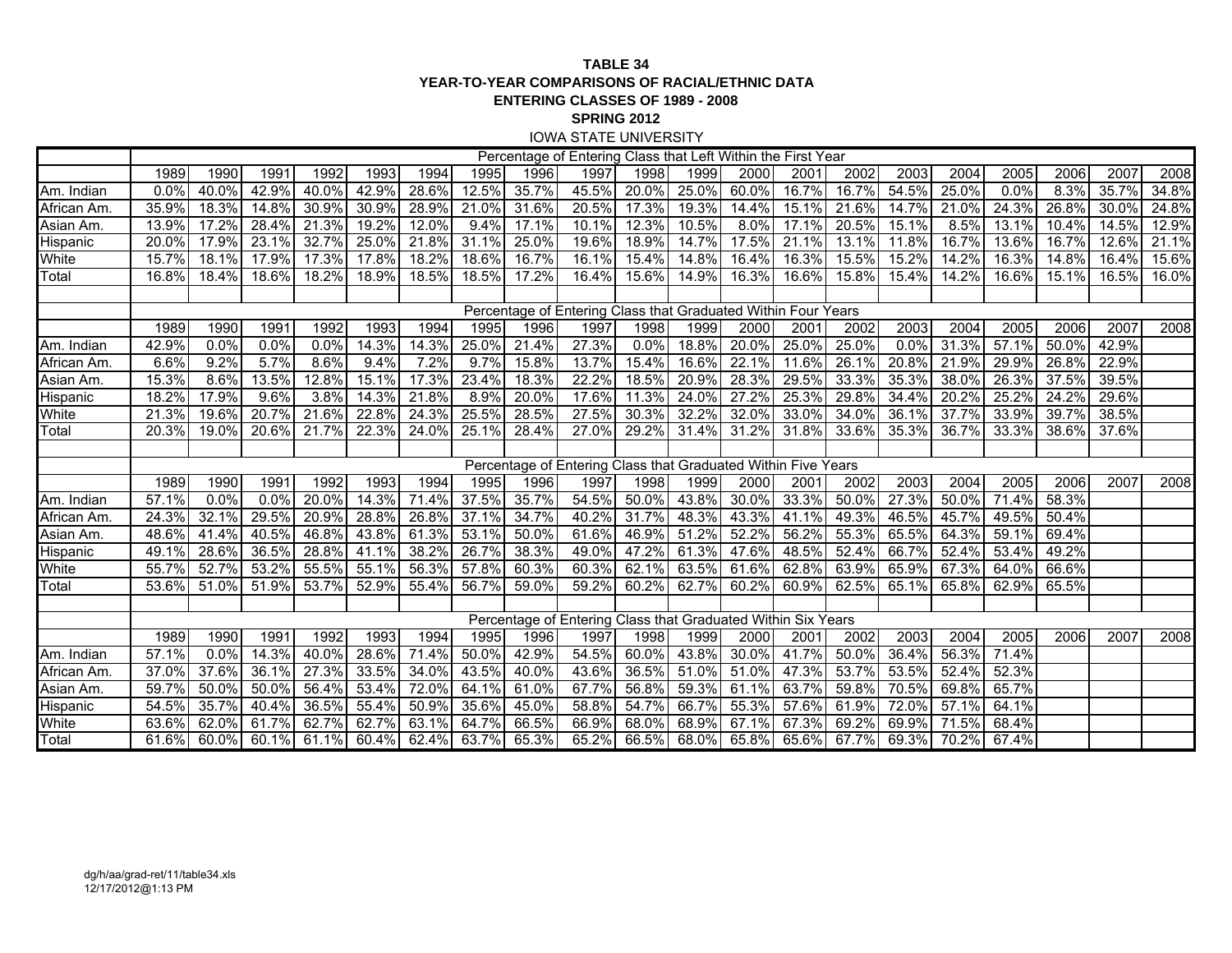#### **TABLE 34 YEAR-TO-YEAR COMPARISONS OF RACIAL/ETHNIC DATAENTERING CLASSES OF 1989 - 2008**

UNIVERSIT**SPRING CAO11 A**ERN IOWA

|                 |        |          |       |       |       |       |          |       | Percentage of Entering Class that Left Within the First Year  |          |       |         |             |       |       |          |       |       |       |       |
|-----------------|--------|----------|-------|-------|-------|-------|----------|-------|---------------------------------------------------------------|----------|-------|---------|-------------|-------|-------|----------|-------|-------|-------|-------|
|                 | 1989   | 1990     | 1991  | 1992  | 1993  | 1994  | 1995     | 1996  | 1997                                                          | 1998     | 1999  | 2000    | 2001        | 2002  | 2003  | 2004     | 2005  | 2006  | 2007  | 2008  |
| Am. Indian      | 100.0% | 50.0%    | 20.0% | 75.0% | 25.0% | 75.0% | 40.0%    | 25.0% | 100.0%                                                        | 33.3%    | 40.0% | 0.0%    | 50.0%       | 0.0%  | 25.0% | 71.4%    | 25.0% | 80.0% | 40.0% | 33.3% |
| African Am.     | 35.6%  | 34.7%    | 27.9% | 37.1% | 36.4% | 40.0% | 34.5%    | 32.1% | 34.2%                                                         | 31.0%    | 32.0% | 20.9%   | 32.2%       | 21.9% | 24.5% | 19.6%    | 39.6% | 16.7% | 16.0% | 17.4% |
| Asian Am.       | 33.3%  | 12.5%    | 10.5% | 14.3% | 38.5% | 32.3% | 21.1%    | 28.0% | 21.1%                                                         | 29.4%    | 26.3% | 22.2%   | 20.0%       | 8.3%  | 15.0% | 21.4%    | 28.0% | 22.6% | 33.3% | 7.1%  |
| Hispanic        | 33.3%  | $12.5\%$ | 21.4% | 20.0% | 26.7% | 54.5% | 31.8%    | 7.1%  | 60.0%                                                         | 43.7%    | 35.7% | 29.6%   | 26.9%       | 50.0% | 14.3% | 38.1%    | 22.7% | 34.5% | 15.6% | 30.0% |
| White           | 17.4%  | 17.2%    | 18.1% | 18.0% | 18.8% | 18.2% | 17.6%    | 17.9% | 16.9%                                                         | 18.5%    | 17.9% | 15.7%   | 17.9%       | 18.9% | 18.4% | 18.4%    | 17.2% | 17.0% | 15.7% | 17.6% |
| Total           | 18.1%  | 17.5%    | 18.3% | 18.6% | 19.8% | 19.3% | 18.2%    | 18.0% | 17.6%                                                         | 19.0%    | 18.6% | 16.0%   | 18.6%       | 19.4% | 18.6% | 19.1%    | 17.9% | 17.7% | 16.3% | 17.7% |
|                 |        |          |       |       |       |       |          |       |                                                               |          |       |         |             |       |       |          |       |       |       |       |
|                 |        |          |       |       |       |       |          |       | Percentage of Entering Class that Graduated Within Four Years |          |       |         |             |       |       |          |       |       |       |       |
|                 | 1989   | 1990     | 1991  | 1992  | 1993  | 1994  | 1995     | 1996  | 1997                                                          | 1998     | 1999  | 2000    | 2001        | 2002  | 2003  | 2004     | 2005  | 2006  | 2007  | 2008  |
| Am. Indian      | 0.0%   | 0.0%     | 0.0%  | 0.0%  | 0.0%  | 0.0%  | 0.0%     | 25.0% | 0.0%                                                          | 0.0%     | 20.0% | 33.3%   | 0.0%        | 33.3% | 50.0% | $14.3\%$ | 25.0% | 0.0%  | 10.0% |       |
| African Am.     | 2.2%   | 4.1%     | 4.7%  | 8.6%  | 9.1%  | 2.5%  | 3.4%     | 3.6%  | 7.9%                                                          | 14.3%    | 8.0%  | $9.0\%$ | 8.5%        | 12.5% | 16.3% | 11.8%    | 4.2%  | 25.0% | 12.0% |       |
| Asian Am.       | 13.3%  | 12.5%    | 21.1% | 21.4% | 3.8%  | 29.0% | 31.6%    | 24.0% | 15.8%                                                         | 23.5%    | 26.3% | 22.2%   | 30.0%       | 16.6% | 30.0% | 21.4%    | 20.0% | 25.8% | 22.2% |       |
| Hispanic        | 8.3%   | 37.5%    | 0.0%  | 13.3% | 6.7%  | 0.0%  | 9.1%     | 14.3% | 0.0%                                                          | 18.8%    | 0.0%  | 11.1%   | 15.4%       | 18.8% | 14.3% | 23.8%    | 18.2% | 24.1% | 21.9% |       |
| White           | 25.8%  | 24.9%    | 24.9% | 26.8% | 28.1% | 29.8% | 31.0%    | 34.2% | 29.6%                                                         | 29.9%    | 34.4% | 35.4%   | 33.3%       | 34.8% | 36.7% | 36.5%    | 38.1% | 39.7% | 40.8% |       |
| Total           | 24.9%  | $24.3\%$ | 24.1% | 26.2% | 27.1% | 29.0% | 30.1%    | 33.4% | 28.8%                                                         | 29.5%    | 33.5% | 34.1%   | 32.5%       | 33.6% | 35.6% | $35.5\%$ | 36.5% | 38.5% | 39.3% |       |
|                 |        |          |       |       |       |       |          |       |                                                               |          |       |         |             |       |       |          |       |       |       |       |
|                 |        |          |       |       |       |       |          |       | Percentage of Entering Class that Graduated Within Five Years |          |       |         |             |       |       |          |       |       |       |       |
|                 | 1989   | 1990     | 1991  | 1992  | 1993  | 1994  | 1995     | 1996  | 1997                                                          | 1998     | 1999  | 2000    | 2001        | 2002  | 2003  | 2004     | 2005  | 2006  | 2007  | 2008  |
| Am. Indian      | 0.0%   | 50.0%    | 40.0% | 0.0%  | 50.0% | 0.0%  | $20.0\%$ | 50.0% | 0.0%                                                          | $50.0\%$ | 40.0% | 33.3%   | $0.0\%$     | 66.7% | 75.0% | 14.3%    | 75.0% | 20.0% |       |       |
| African Am.     | 22.2%  | 26.5%    | 30.2% | 37.1% | 33.3% | 35.0% | 37.9%    | 25.0% | 28.9%                                                         | 38.1%    | 34.0% | 32.9%   | 22.1%       | 32.8% | 30.6% | 37.3%    | 37.5% | 50.0% |       |       |
| Asian Am.       | 33.3%  | 37.5%    | 57.9% | 57.1% | 30.8% | 38.7% | 68.4%    | 36.0% | 52.6%                                                         | 41.2%    | 52.6% | 59.2%   | 63.3%       | 58.3% | 60.0% | 42.9%    | 44.0% | 41.9% |       |       |
| Hispanic        | 41.7%  | 75.0%    | 35.7% | 40.0% | 26.7% | 36.4% | 27.3%    | 50.0% | 10.0%                                                         | 37.5%    | 21.4% | 44.4%   | 34.6%       | 37.6% | 57.2% | 42.8%    | 54.6% | 41.4% |       |       |
| White           | 57.6%  | 55.2%    | 55.2% | 58.5% | 59.1% | 58.4% | 59.7%    | 62.6% | 62.1%                                                         | 61.3%    | 62.0% | 63.6%   | 61.8%       | 60.5% | 64.2% | 63.8%    | 63.3% | 64.5% |       |       |
| Total           | 56.1%  | 54.4%    | 54.4% | 57.5% | 57.5% | 57.5% | 58.8%    | 61.7% | 60.9%                                                         | 60.3%    | 60.8% | 62.3%   | 60.4%       | 59.1% | 62.9% | 62.2%    | 62.2% | 63.1% |       |       |
|                 |        |          |       |       |       |       |          |       |                                                               |          |       |         |             |       |       |          |       |       |       |       |
|                 |        |          |       |       |       |       |          |       | Percentage of Entering Class that Graduated Within Six Years  |          |       |         |             |       |       |          |       |       |       |       |
|                 | 1989   | 1990     | 1991  | 1992  | 1993  | 1994  | 1995     | 1996  | 1997                                                          | 1998     | 1999  | 2000    | 2001        | 2002  | 2003  | 2004     | 2005  | 2006  | 2007  | 2008  |
| Am. Indian      | 0.0%   | 50.0%    | 40.0% | 25.0% | 50.0% | 0.0%  | 40.0%    | 50.0% | 0.0%                                                          | 50.0%    | 40.0% | 33.3%   | 0.0%        | 66.7% | 75.0% | 28.6%    | 75.0% |       |       |       |
| African Am.     | 31.1%  | 38.8%    | 34.9% | 40.0% | 42.2% | 42.5% | 44.8%    | 32.1% | 31.6%                                                         | 40.5%    | 42.0% | 46.3%   | 27.1%       | 42.2% | 38.8% | 43.1%    | 39.6% |       |       |       |
| Asian Am.       | 53.3%  | 43.8%    | 73.7% | 64.3% | 42.3% | 41.9% | 78.9%    | 40.0% | 52.6%                                                         | 41.2%    | 57.9% | 63.0%   | 66.7%       | 58.3% | 65.0% | 64.3%    | 48.0% |       |       |       |
| <b>Hispanic</b> | 41.7%  | 75.0%    | 35.7% | 40.0% | 33.3% | 36.4% | 45.5%    | 50.0% | 10.0%                                                         | 37.5%    | 35.7% | 55.6%   | 38.5%       | 43.8% | 66.7% | 47.6%    | 54.5% |       |       |       |
| <b>White</b>    | 63.2%  | 60.1%    | 61.2% | 63.2% | 64.3% | 63.3% | 64.9%    | 67.4% | 66.6%                                                         | 65.3%    | 66.0% | 68.1%   | 66.8%       | 64.2% | 68.0% | 69.0%    | 68.1% |       |       |       |
| Total           | 61.9%  | 59.4%    | 60.4% | 62.2% | 62.9% | 62.2% | 64.2%    | 66.5% | 65.2%                                                         | $64.3\%$ | 65.0% |         | 67.3% 65.3% | 63.1% | 66.9% | 67.6%    | 66.7% |       |       |       |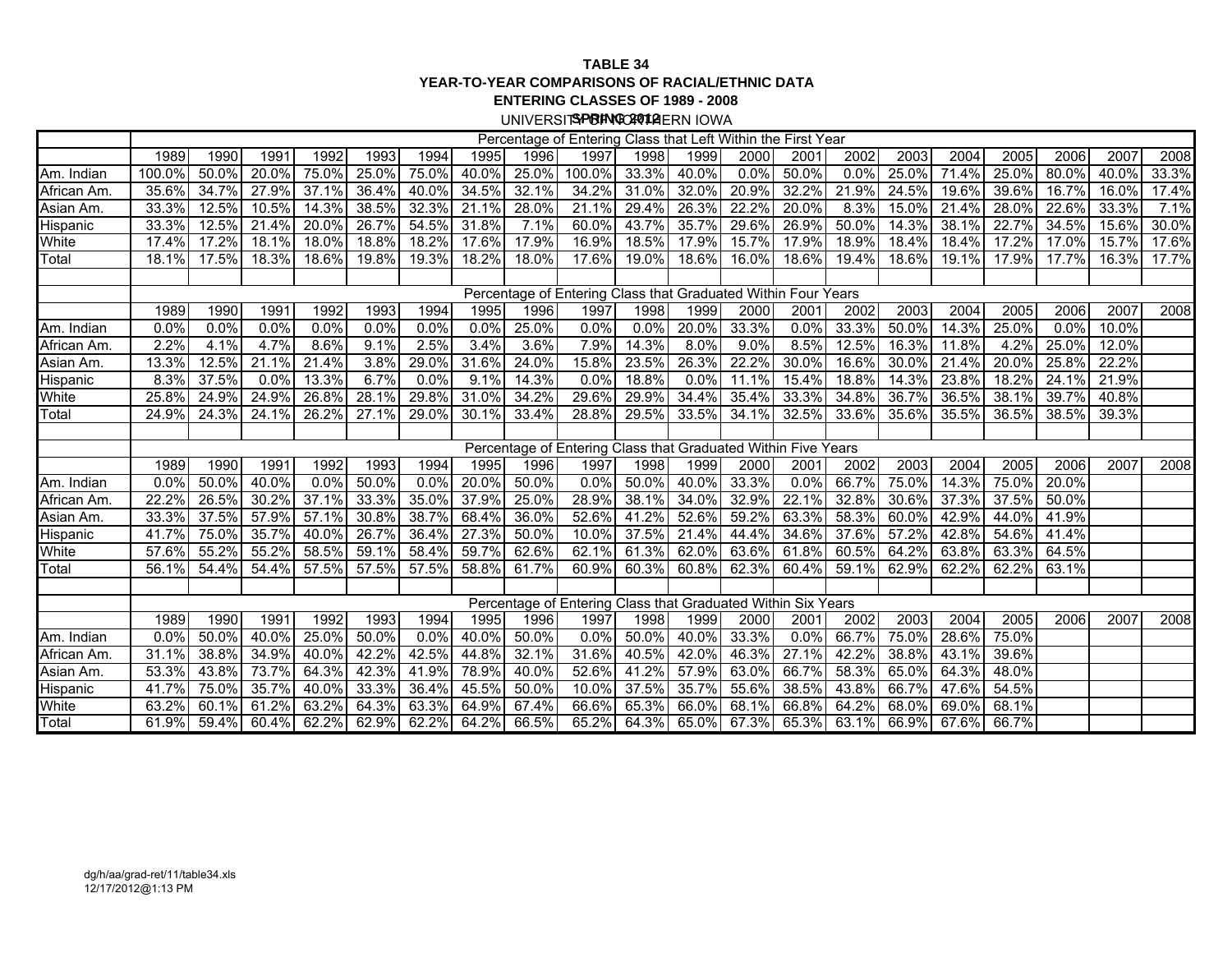#### **TABLE 34a YEAR-TO-YEAR COMPARISONS OF RACIAL/ETHNIC DATA ENTERING CLASS OF 2009 - 2010 SPRING 2012**

UNIVERSITY OF IOWA

|                                           |       |       |      |      |      |      |               |      | Percentage of Entering Class that Left Within the First Year  |      |      |      |
|-------------------------------------------|-------|-------|------|------|------|------|---------------|------|---------------------------------------------------------------|------|------|------|
|                                           | 2009  | 2010  | 2011 | 2012 | 2013 | 2014 | 2015          | 2016 | 2017                                                          | 2018 | 2019 | 2020 |
|                                           |       |       |      |      |      |      |               |      |                                                               |      |      |      |
| Hispanic-American                         | 12.8% | 14.3% |      |      |      |      |               |      |                                                               |      |      |      |
| American Indian or Alaska Native          | 0.0%  | 11.1% |      |      |      |      |               |      |                                                               |      |      |      |
| Asian Am.                                 | 15.3% | 12.7% |      |      |      |      |               |      |                                                               |      |      |      |
| <b>Black or African-American</b>          | 14.8% | 18.9% |      |      |      |      |               |      |                                                               |      |      |      |
| Native Hawaiian or Other Pacific Islander | 28.6% | 16.7% |      |      |      |      |               |      |                                                               |      |      |      |
| To or More Races                          | 10.4% | 14.5% |      |      |      |      |               |      |                                                               |      |      |      |
| White                                     | 13.5% | 15.1% |      |      |      |      |               |      |                                                               |      |      |      |
| Nonresident Alien/International           | 17.4% | 8.6%  |      |      |      |      |               |      |                                                               |      |      |      |
| Race/Ethnicity Unknown                    | 10.2% | 12.0% |      |      |      |      |               |      |                                                               |      |      |      |
| Total                                     | 13.4% | 14.4% |      |      |      |      |               |      |                                                               |      |      |      |
|                                           |       |       |      |      |      |      |               |      |                                                               |      |      |      |
|                                           |       |       |      |      |      |      |               |      | Percentage of Entering Class that Graduated Within Four Years |      |      |      |
|                                           | 2009  | 2010  | 2011 | 2012 | 2013 | 2014 | 2015          | 2016 | 2017                                                          | 2018 | 2019 | 2020 |
| Hispanic-American                         |       |       |      |      |      |      |               |      |                                                               |      |      |      |
| American Indian or Alaska Native          |       |       |      |      |      |      |               |      |                                                               |      |      |      |
| Asian Am.                                 |       |       |      |      |      |      |               |      |                                                               |      |      |      |
|                                           |       |       |      |      |      |      |               |      |                                                               |      |      |      |
| <b>Black or African-American</b>          |       |       |      |      |      |      |               |      |                                                               |      |      |      |
| Native Hawaiian or Other Pacific Islander |       |       |      |      |      |      |               |      |                                                               |      |      |      |
| To or More Races                          |       |       |      |      |      |      |               |      |                                                               |      |      |      |
| White                                     |       |       |      |      |      |      |               |      |                                                               |      |      |      |
| Nonresident Alien/International           |       |       |      |      |      |      |               |      |                                                               |      |      |      |
| Race/Ethnicity Unknown                    |       |       |      |      |      |      |               |      |                                                               |      |      |      |
| Total                                     |       |       |      |      |      |      |               |      |                                                               |      |      |      |
|                                           |       |       |      |      |      |      |               |      |                                                               |      |      |      |
|                                           |       |       |      |      |      |      |               |      | Percentage of Entering Class that Graduated Within Five Years |      |      |      |
|                                           | 2009  | 2010  | 2011 | 2012 | 2013 | 2014 | 2015 <b>1</b> | 2016 | 2017                                                          | 2018 | 2019 | 2020 |
| Hispanic-American                         |       |       |      |      |      |      |               |      |                                                               |      |      |      |
| American Indian or Alaska Native          |       |       |      |      |      |      |               |      |                                                               |      |      |      |
| Asian Am.                                 |       |       |      |      |      |      |               |      |                                                               |      |      |      |
| <b>Black or African-American</b>          |       |       |      |      |      |      |               |      |                                                               |      |      |      |
| Native Hawaiian or Other Pacific Islander |       |       |      |      |      |      |               |      |                                                               |      |      |      |
|                                           |       |       |      |      |      |      |               |      |                                                               |      |      |      |
| To or More Races                          |       |       |      |      |      |      |               |      |                                                               |      |      |      |
| White                                     |       |       |      |      |      |      |               |      |                                                               |      |      |      |
| Nonresident Alien/International           |       |       |      |      |      |      |               |      |                                                               |      |      |      |
| Race/Ethnicity Unknown                    |       |       |      |      |      |      |               |      |                                                               |      |      |      |
| Total                                     |       |       |      |      |      |      |               |      |                                                               |      |      |      |
|                                           |       |       |      |      |      |      |               |      |                                                               |      |      |      |
|                                           |       |       |      |      |      |      |               |      | Percentage of Entering Class that Graduated Within Six Years  |      |      |      |
|                                           | 2009  | 2010  | 2011 | 2012 | 2013 | 2014 | 2015          | 2016 | 2017                                                          | 2018 | 2019 | 2020 |
| Hispanic-American                         |       |       |      |      |      |      |               |      |                                                               |      |      |      |
| American Indian or Alaska Native          |       |       |      |      |      |      |               |      |                                                               |      |      |      |
| Asian Am.                                 |       |       |      |      |      |      |               |      |                                                               |      |      |      |
| <b>Black or African-American</b>          |       |       |      |      |      |      |               |      |                                                               |      |      |      |
| Native Hawaiian or Other Pacific Islander |       |       |      |      |      |      |               |      |                                                               |      |      |      |
| To or More Races                          |       |       |      |      |      |      |               |      |                                                               |      |      |      |
| White                                     |       |       |      |      |      |      |               |      |                                                               |      |      |      |
| Nonresident Alien/International           |       |       |      |      |      |      |               |      |                                                               |      |      |      |
| Race/Ethnicity Unknown                    |       |       |      |      |      |      |               |      |                                                               |      |      |      |
| Total                                     |       |       |      |      |      |      |               |      |                                                               |      |      |      |
|                                           |       |       |      |      |      |      |               |      |                                                               |      |      |      |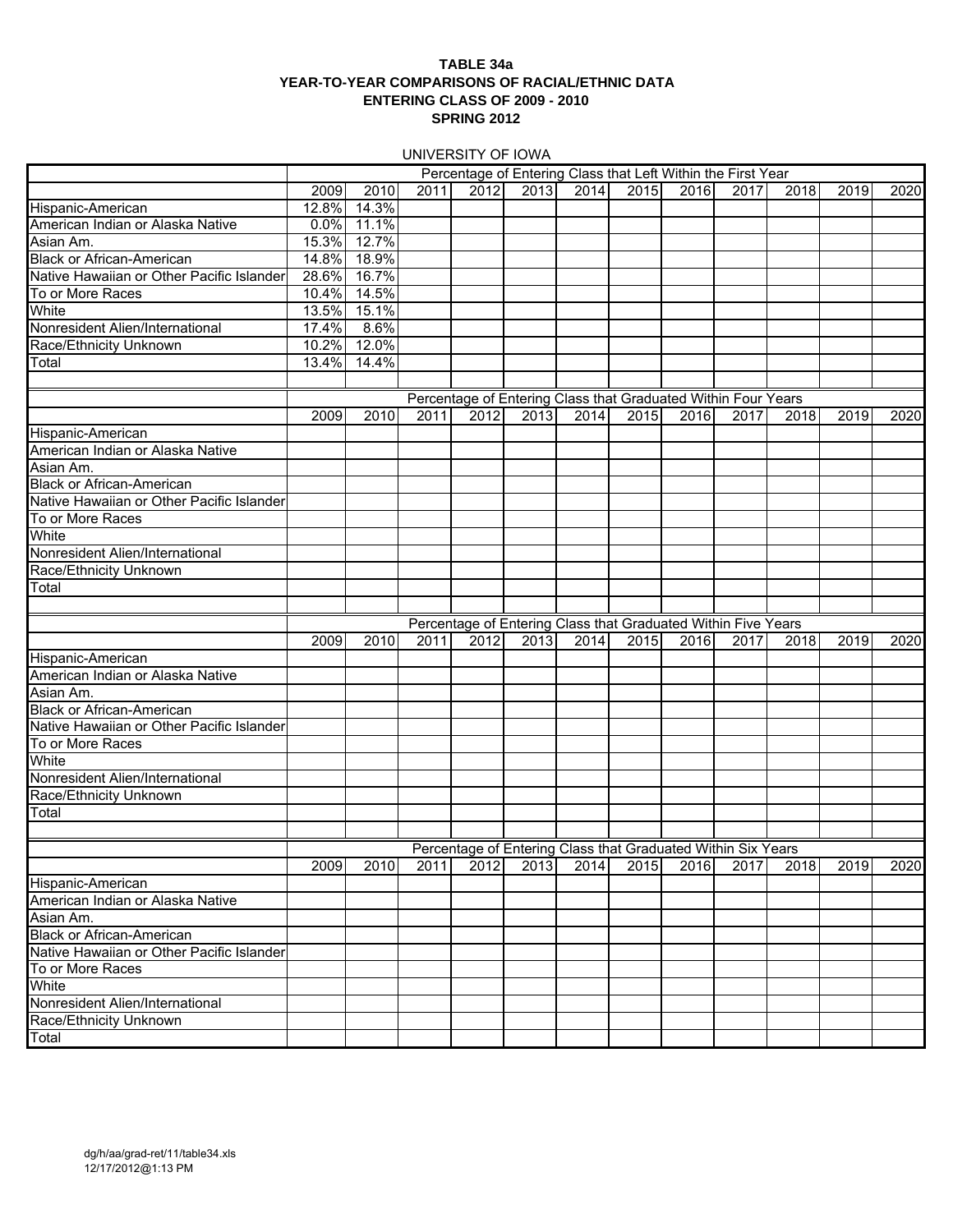#### **TABLE 34a YEAR-TO-YEAR COMPARISONS OF RACIAL/ETHNIC DATA ENTERING CLASS OF 2009 - 2010 SPRING 2012**

IOWA STATE UNIVERSITY

|                                                           |       |             |      |      |      |      |      |      | Percentage of Entering Class that Left Within the First Year  |      |      |      |
|-----------------------------------------------------------|-------|-------------|------|------|------|------|------|------|---------------------------------------------------------------|------|------|------|
|                                                           | 2009  | 2010        | 2011 | 2012 | 2013 | 2014 | 2015 | 2016 | 2017                                                          | 2018 | 2019 | 2020 |
| Hispanic-American                                         | 18.2% | 14.0%       |      |      |      |      |      |      |                                                               |      |      |      |
| American Indian or Alaska Native                          |       | 12.5% 50.0% |      |      |      |      |      |      |                                                               |      |      |      |
| Asian Am.                                                 | 18.0% | 7.5%        |      |      |      |      |      |      |                                                               |      |      |      |
| <b>Black or African-American</b>                          | 25.0% | 18.0%       |      |      |      |      |      |      |                                                               |      |      |      |
| Native Hawaiian or Other Pacific Islander                 | 33.3% | 33.3%       |      |      |      |      |      |      |                                                               |      |      |      |
| To or More Races                                          | 21.2% | 15.2%       |      |      |      |      |      |      |                                                               |      |      |      |
| White                                                     | 13.1% | 12.1%       |      |      |      |      |      |      |                                                               |      |      |      |
| Nonresident Alien/International                           | 17.9% | 8.4%        |      |      |      |      |      |      |                                                               |      |      |      |
| Race/Ethnicity Unknown                                    | 13.5% | 11.6%       |      |      |      |      |      |      |                                                               |      |      |      |
| Total                                                     | 14.1% | 12.2%       |      |      |      |      |      |      |                                                               |      |      |      |
|                                                           |       |             |      |      |      |      |      |      |                                                               |      |      |      |
|                                                           |       |             |      |      |      |      |      |      | Percentage of Entering Class that Graduated Within Four Years |      |      |      |
|                                                           | 2009  | 2010        | 2011 | 2012 | 2013 | 2014 | 2015 | 2016 | 2017                                                          | 2018 | 2019 | 2020 |
| Hispanic-American                                         |       |             |      |      |      |      |      |      |                                                               |      |      |      |
| American Indian or Alaska Native                          |       |             |      |      |      |      |      |      |                                                               |      |      |      |
| Asian Am.                                                 |       |             |      |      |      |      |      |      |                                                               |      |      |      |
| <b>Black or African-American</b>                          |       |             |      |      |      |      |      |      |                                                               |      |      |      |
| Native Hawaiian or Other Pacific Islander                 |       |             |      |      |      |      |      |      |                                                               |      |      |      |
| To or More Races                                          |       |             |      |      |      |      |      |      |                                                               |      |      |      |
| White                                                     |       |             |      |      |      |      |      |      |                                                               |      |      |      |
| Nonresident Alien/International                           |       |             |      |      |      |      |      |      |                                                               |      |      |      |
| Race/Ethnicity Unknown                                    |       |             |      |      |      |      |      |      |                                                               |      |      |      |
| Total                                                     |       |             |      |      |      |      |      |      |                                                               |      |      |      |
|                                                           |       |             |      |      |      |      |      |      |                                                               |      |      |      |
|                                                           |       |             |      |      |      |      |      |      | Percentage of Entering Class that Graduated Within Five Years |      |      |      |
|                                                           | 2009  | 2010        | 2011 | 2012 | 2013 | 2014 | 2015 | 2016 | 2017                                                          | 2018 | 2019 | 2020 |
| Hispanic-American                                         |       |             |      |      |      |      |      |      |                                                               |      |      |      |
| American Indian or Alaska Native                          |       |             |      |      |      |      |      |      |                                                               |      |      |      |
| Asian Am.                                                 |       |             |      |      |      |      |      |      |                                                               |      |      |      |
| <b>Black or African-American</b>                          |       |             |      |      |      |      |      |      |                                                               |      |      |      |
| Native Hawaiian or Other Pacific Islander                 |       |             |      |      |      |      |      |      |                                                               |      |      |      |
| To or More Races                                          |       |             |      |      |      |      |      |      |                                                               |      |      |      |
| White                                                     |       |             |      |      |      |      |      |      |                                                               |      |      |      |
| Nonresident Alien/International                           |       |             |      |      |      |      |      |      |                                                               |      |      |      |
| Race/Ethnicity Unknown                                    |       |             |      |      |      |      |      |      |                                                               |      |      |      |
| Total                                                     |       |             |      |      |      |      |      |      |                                                               |      |      |      |
|                                                           |       |             |      |      |      |      |      |      |                                                               |      |      |      |
|                                                           |       |             |      |      |      |      |      |      | Percentage of Entering Class that Graduated Within Six Years  |      |      |      |
|                                                           |       |             | 2011 |      | 2013 |      |      |      | 2017                                                          |      | 2019 |      |
| Hispanic-American                                         | 2009  | 2010        |      | 2012 |      | 2014 | 2015 | 2016 |                                                               | 2018 |      | 2020 |
| American Indian or Alaska Native                          |       |             |      |      |      |      |      |      |                                                               |      |      |      |
|                                                           |       |             |      |      |      |      |      |      |                                                               |      |      |      |
| Asian Am.<br><b>Black or African-American</b>             |       |             |      |      |      |      |      |      |                                                               |      |      |      |
| Native Hawaiian or Other Pacific Islander                 |       |             |      |      |      |      |      |      |                                                               |      |      |      |
|                                                           |       |             |      |      |      |      |      |      |                                                               |      |      |      |
| To or More Races<br>White                                 |       |             |      |      |      |      |      |      |                                                               |      |      |      |
|                                                           |       |             |      |      |      |      |      |      |                                                               |      |      |      |
| Nonresident Alien/International<br>Race/Ethnicity Unknown |       |             |      |      |      |      |      |      |                                                               |      |      |      |
|                                                           |       |             |      |      |      |      |      |      |                                                               |      |      |      |
| Total                                                     |       |             |      |      |      |      |      |      |                                                               |      |      |      |